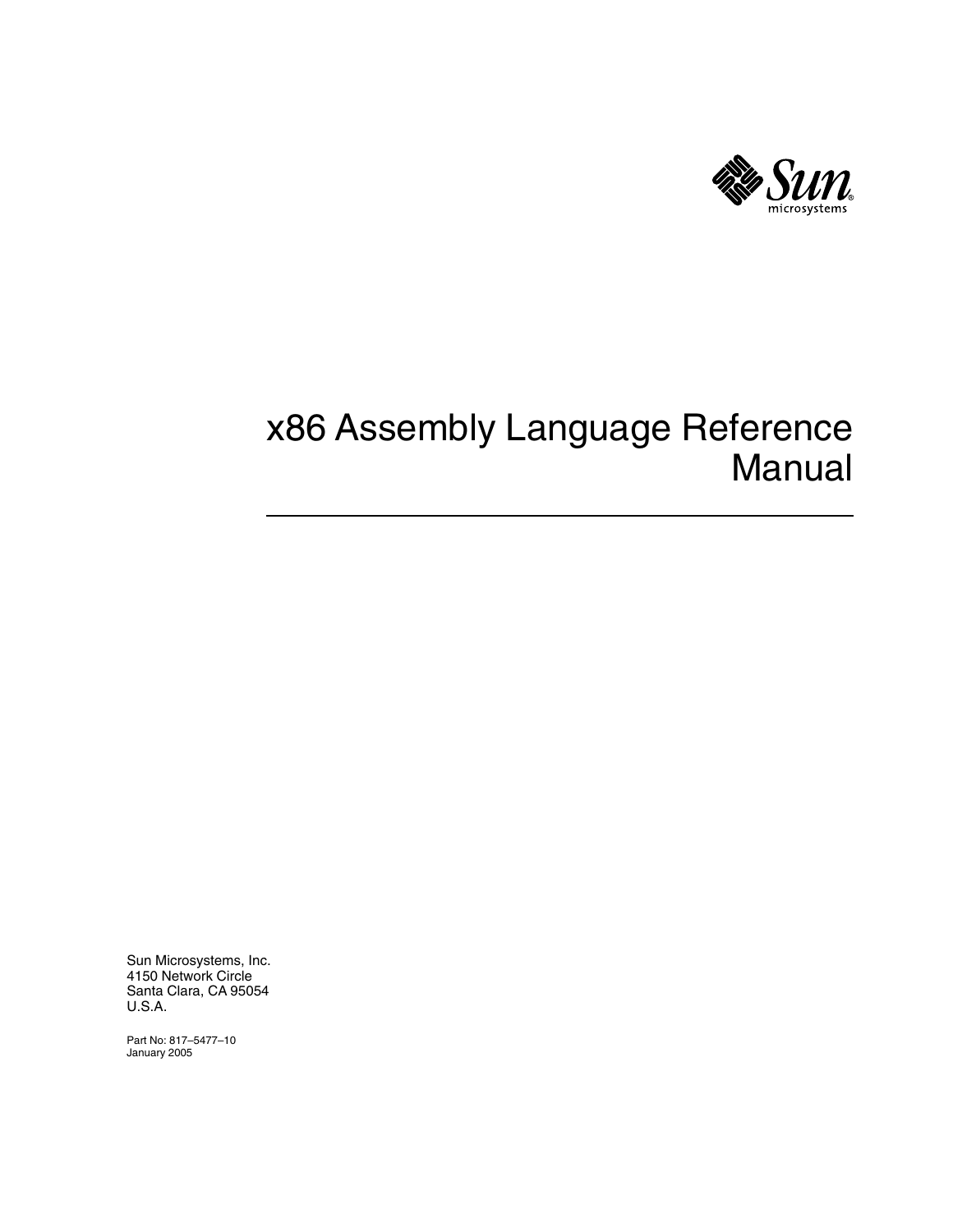Copyright 2005 Sun Microsystems, Inc. 4150 Network Circle, Santa Clara, CA 95054 U.S.A. All rights reserved.

This product or document is protected by copyright and distributed under licenses restricting its use, copying, distribution, and decompilation. No part of this product or document may be reproduced in any form by any means without prior written authorization of Sun and its licensors, if any.<br>Third-party software, including font technology, is copyrighted and licensed

Parts of the product may be derived from Berkeley BSD systems, licensed from the University of California. UNIX is a registered trademark in the U.S. and other countries, exclusively licensed through X/Open Company, Ltd.

Sun, Sun Microsystems, the Sun logo, docs.sun.com, AnswerBook, AnswerBook2, and Solaris are trademarks or registered trademarks of Sun Microsystems, Inc. in the U.S. and other countries.

The OPEN LOOK and Sun™ Graphical User Interface was developed by Sun Microsystems, Inc. for its users and licensees. Sun acknowledges the pioneering efforts of Xerox in researching and developing the concept of visual or graphical user interfaces for the computer industry. Sun holds a<br>non-exclusive license from Xerox to the Xerox Graphical User Interface, wh and otherwise comply with Sun's written license agreements.

U.S. Government Rights – Commercial software. Government users are subject to the Sun Microsystems, Inc. standard license agreement and applicable provisions of the FAR and its supplements.

DOCUMENTATION IS PROVIDED "AS IS" AND ALL EXPRESS OR IMPLIED CONDITIONS, REPRESENTATIONS AND WARRANTIES, INCLUDING ANY IMPLIED WARRANTY OF MERCHANTABILITY, FITNESS FOR A PARTICULAR PURPOSE OR NON-INFRINGEMENT, ARE DISCLAIMED, EXCEPT TO THE EXTENT THAT SUCH DISCLAIMERS ARE HELD TO BE LEGALLY INVALID.

Copyright 2005 Sun Microsystems, Inc. 4150 Network Circle, Santa Clara, CA 95054 U.S.A. Tous droits réservés.

Ce produit ou document est protégé par un copyright et distribué avec des licences qui en restreignent l'utilisation, la copie, la distribution, et la décompilation. Aucune partie de ce produit ou document ne peut être reproduite sous aucune forme, par quelque moyen que ce soit, sans<br>l'autorisation préalable et écrite de Sun et de ses bailleurs de licence, s'il y en a. L aux polices de caractères, est protégé par un copyright et licencié par des fournisseurs de Sun.

Des parties de ce produit pourront être dérivées du système Berkeley BSD licenciés par l'Université de Californie. UNIX est une marque déposée aux<br>Etats-Unis et dans d'autres pays et licenciée exclusivement par X/Open Comp

Sun, Sun Microsystems, le logo Sun, docs.sun.com, AnswerBook, AnswerBook2, et Solaris sont des marques de fabrique ou des marques déposées, de Sun Microsystems, Inc. aux Etats-Unis et dans d'autres pays.

L'interface d'utilisation graphique OPEN LOOK et Sun™a été développée par Sun Microsystems, Inc. pour ses utilisateurs et licenciés. Sun reconnaît<br>les efforts de pionniers de Xerox pour la recherche et le développement du licenciés de Sun qui mettent en place l'interface d'utilisation graphique OPEN LOOK et qui en outre se conforment aux licences écrites de Sun.

CETTE PUBLICATION EST FOURNIE "EN L'ETAT" ET AUCUNE GARANTIE, EXPRESSE OU IMPLICITE, N'EST ACCORDEE, Y COMPRIS DES GARANTIES CONCERNANT LA VALEUR MARCHANDE, L'APTITUDE DE LA PUBLICATION A REPONDRE A UNE UTILISATION<br>PARTICULIERE, OU LE FAIT QU'ELLE NE SOIT PAS CONTREFAISANTE DE PRODUIT DE TIERS. CE DENI DE GARANTIE NE<br>S'APPLIQUERAIT PAS





040910@9495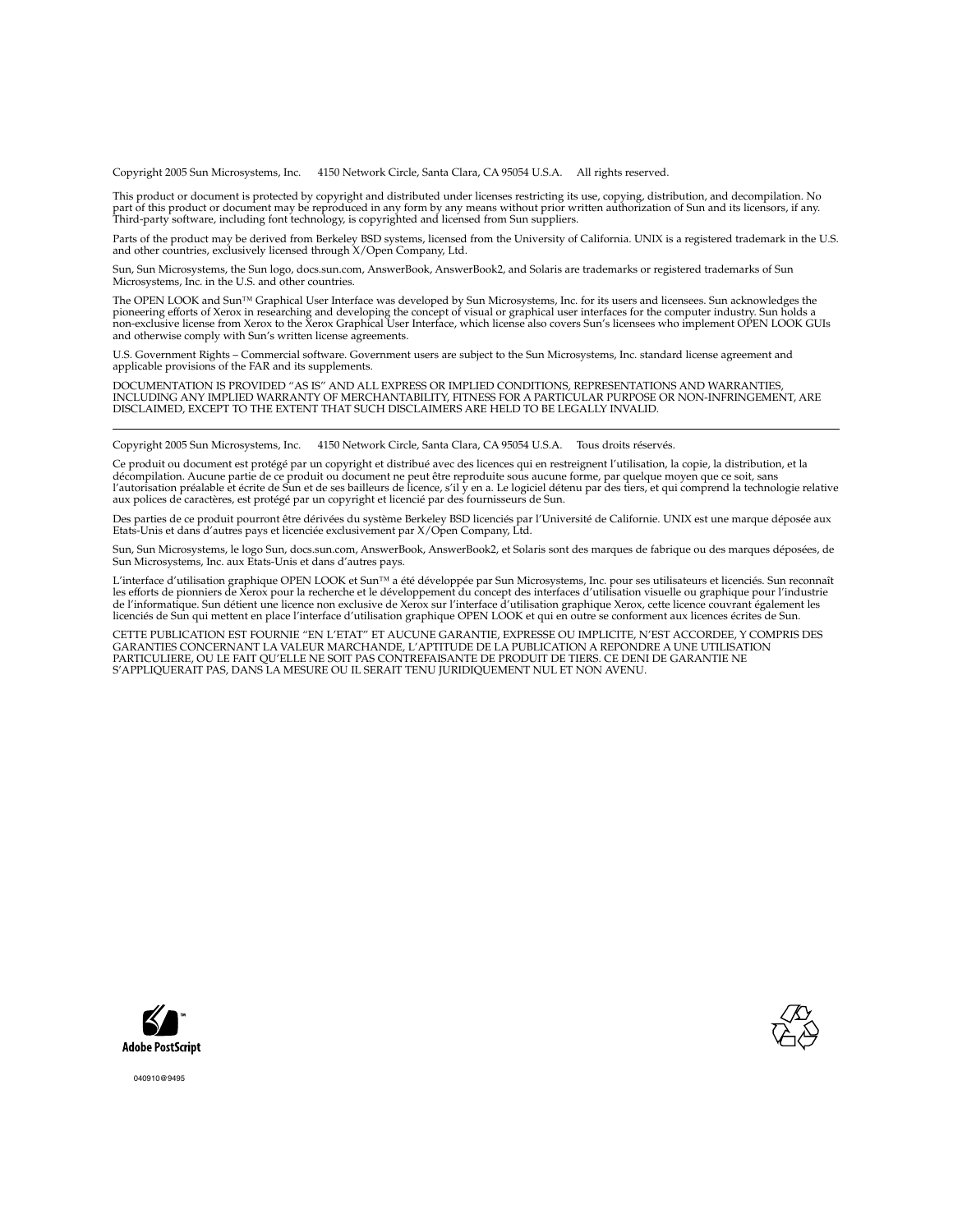# **Contents**

### **[Preface 7](#page-6-0)**

| 1            | Overview of the Solaris x86 Assembler<br>11<br><b>Assembler Overview</b><br>11 |
|--------------|--------------------------------------------------------------------------------|
|              | Syntax Differences Between x86 Assemblers<br>12                                |
|              | Assembler Command Line<br>12                                                   |
|              |                                                                                |
| $\mathbf{2}$ | Solaris x86 Assembly Language Syntax<br>13                                     |
|              | <b>Lexical Conventions</b><br>13                                               |
|              | Statements<br>13                                                               |
|              | Tokens<br>15                                                                   |
|              | Instructions, Operands, and Addressing<br>17                                   |
|              | Instructions<br>17                                                             |
|              | Operands<br>18                                                                 |
|              | Assembler Directives<br>20                                                     |
|              |                                                                                |
| 3            | <b>Instruction Set Mapping</b><br>25                                           |
|              | <b>Instruction Overview</b><br>25                                              |
|              | General-Purpose Instructions<br>26                                             |
|              | Data Transfer Instructions<br>26                                               |
|              | <b>Binary Arithmetic Instructions</b><br>30                                    |
|              | Decimal Arithmetic Instructions<br>31                                          |
|              | Logical Instructions<br>32                                                     |
|              | Shift and Rotate Instructions<br>32                                            |
|              | Bit and Byte Instructions<br>33                                                |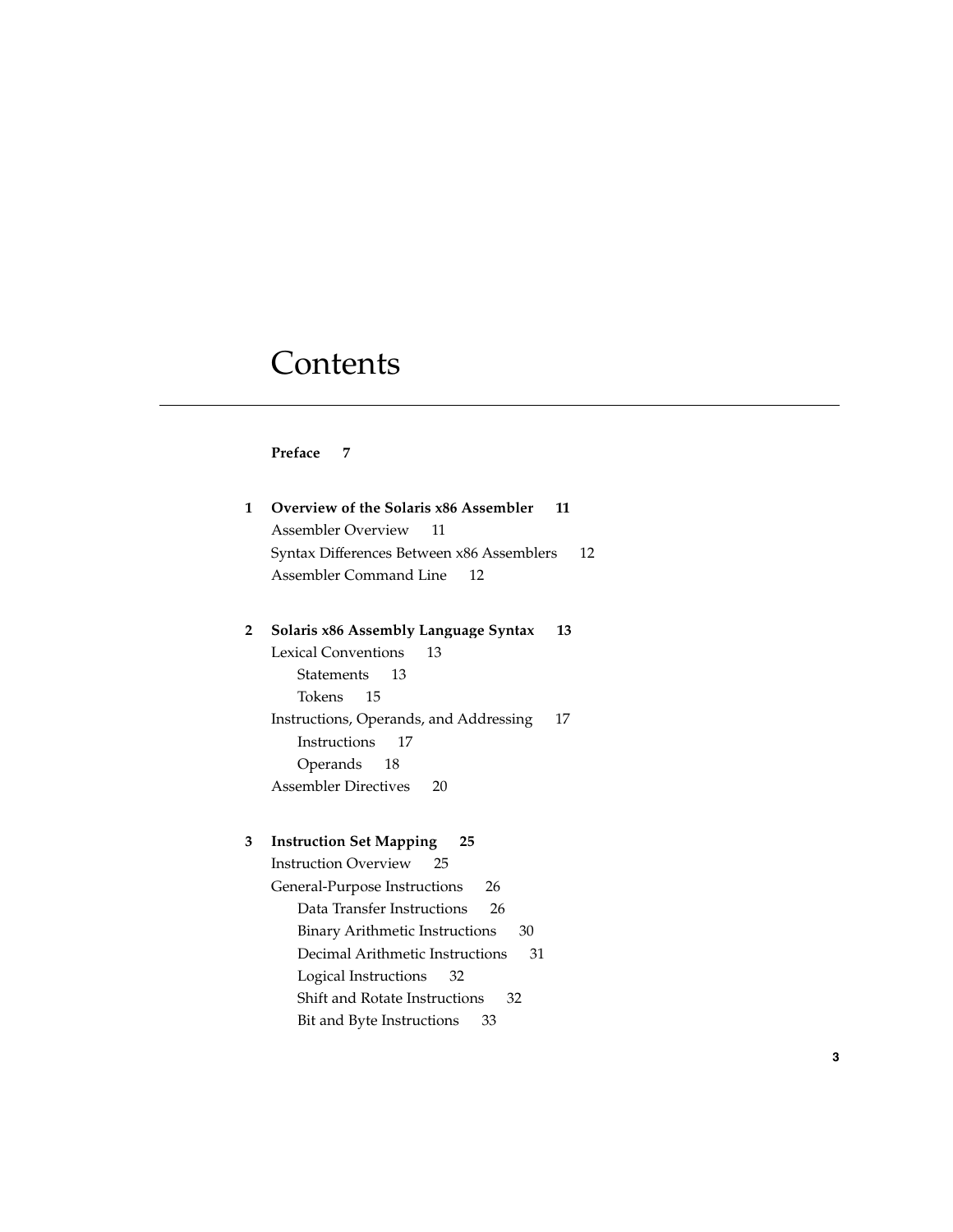[Control Transfer Instructions 35](#page-34-0) [String Instructions 38](#page-37-0) [I/O Instructions 39](#page-38-0) [Flag Control \(EFLAG\) Instructions 40](#page-39-0) [Segment Register Instructions 41](#page-40-0) [Miscellaneous Instructions 41](#page-40-0) [Floating-Point Instructions 42](#page-41-0) [Data Transfer Instructions \(Floating Point\) 42](#page-41-0) [Basic Arithmetic Instructions \(Floating-Point\) 43](#page-42-0) [Comparison Instructions \(Floating-Point\) 45](#page-44-0) [Transcendental Instructions \(Floating-Point\) 46](#page-45-0) [Load Constants \(Floating-Point\) Instructions 47](#page-46-0) [Control Instructions \(Floating-Point\) 47](#page-46-0) [SIMD State Management Instructions 49](#page-48-0) [MMX Instructions 49](#page-48-0) [Data Transfer Instructions \(MMX\) 50](#page-49-0) [Conversion Instructions \(MMX\) 50](#page-49-0) [Packed Arithmetic Instructions \(MMX\) 51](#page-50-0) [Comparison Instructions \(MMX\) 52](#page-51-0) [Logical Instructions \(MMX\) 53](#page-52-0) [Shift and Rotate Instructions \(MMX\) 53](#page-52-0) [State Management Instructions \(MMX\) 54](#page-53-0) [SSE Instructions 54](#page-53-0) [SIMD Single-Precision Floating-Point Instructions \(SSE\) 55](#page-54-0) [MXCSR State Management Instructions \(SSE\) 61](#page-60-0) [64–Bit SIMD Integer Instructions \(SSE\) 61](#page-60-0) [Miscellaneous Instructions \(SSE\) 62](#page-61-0) [SSE2 Instructions 63](#page-62-0) [SSE2 Packed and Scalar Double-Precision Floating-Point Instructions 63](#page-62-0) [SSE2 Packed Single-Precision Floating-Point Instructions 70](#page-69-0) [SSE2 128–Bit SIMD Integer Instructions 70](#page-69-0) [SSE2 Miscellaneous Instructions 72](#page-71-0) [Operating System Support Instructions 73](#page-72-0) [64–Bit AMD Opteron Considerations 75](#page-74-0)

**[Index 77](#page-76-0)**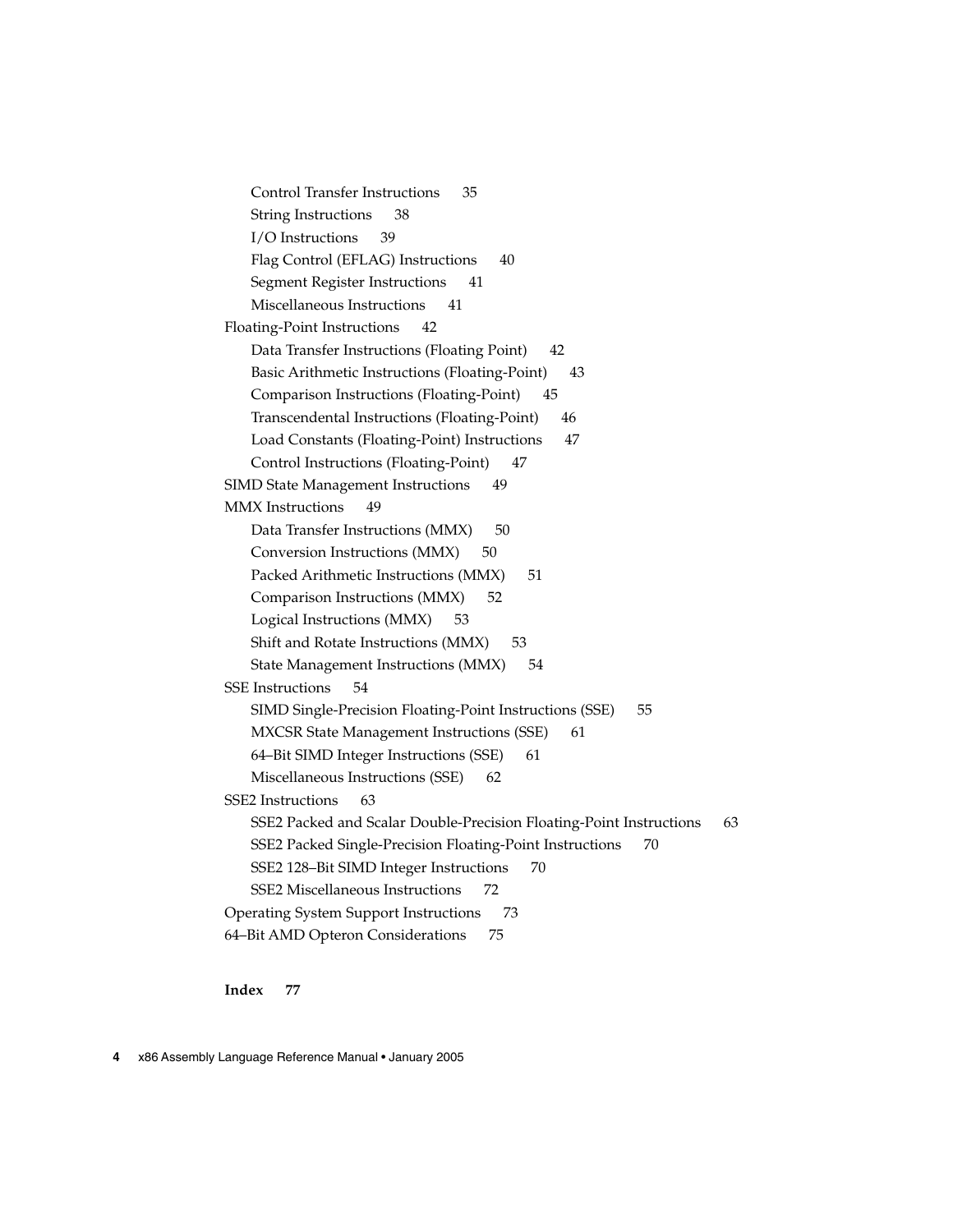# Tables

| TABLE 3-1         | Data Transfer Instructions<br>26                     |
|-------------------|------------------------------------------------------|
| TABLE 3-2         | <b>Binary Arithmetic Instructions</b><br>30          |
| TABLE 3-3         | Decimal Arithmetic Instructions<br>32                |
| TABLE 3-4         | Logical Instructions<br>32                           |
| TABLE 3-5         | <b>Shift and Rotate Instructions</b><br>33           |
| TABLE 3-6         | Bit and Byte Instructions<br>34                      |
| TABLE 3-7         | <b>Control Transfer Instructions</b><br>36           |
| TABLE 3-8         | <b>String Instructions</b><br>38                     |
| TABLE 3-9         | I/O Instructions<br>40                               |
| <b>TABLE 3-10</b> | <b>Flag Control Instructions</b><br>40               |
| <b>TABLE 3-11</b> | <b>Segment Register Instructions</b><br>41           |
| <b>TABLE 3-12</b> | Miscellaneous Instructions<br>42                     |
| <b>TABLE 3-13</b> | Data Transfer Instructions (Floating-Point)<br>42    |
| <b>TABLE 3-14</b> | Basic Arithmetic Instructions (Floating-Point)<br>44 |
| <b>TABLE 3-15</b> | Comparison Instructions (Floating-Point)<br>45       |
| <b>TABLE 3-16</b> | Transcendental Instructions (Floating-Point)<br>46   |
| <b>TABLE 3-17</b> | Load Constants Instructions (Floating-Point)<br>47   |
| <b>TABLE 3-18</b> | Control Instructions (Floating-Point)<br>47          |
| <b>TABLE 3-19</b> | <b>SIMD State Management Instructions</b><br>49      |
| <b>TABLE 3-20</b> | Data Transfer Instructions (MMX)<br>50               |
| <b>TABLE 3-21</b> | Conversion Instructions (MMX)<br>50                  |
| <b>TABLE 3-22</b> | Packed Arithmetic Instructions (MMX)<br>51           |
| <b>TABLE 3-23</b> | Comparison Instructions (MMX)<br>52                  |
| <b>TABLE 3-24</b> | Logical Instructions (MMX)<br>53                     |
| <b>TABLE 3-25</b> | Shift and Rotate Instructions (MMX)<br>53            |
| <b>TABLE 3-26</b> | State Management Instructions (MMX)<br>54            |
| <b>TABLE 3-27</b> | Data Transfer Instructions (SSE)<br>55               |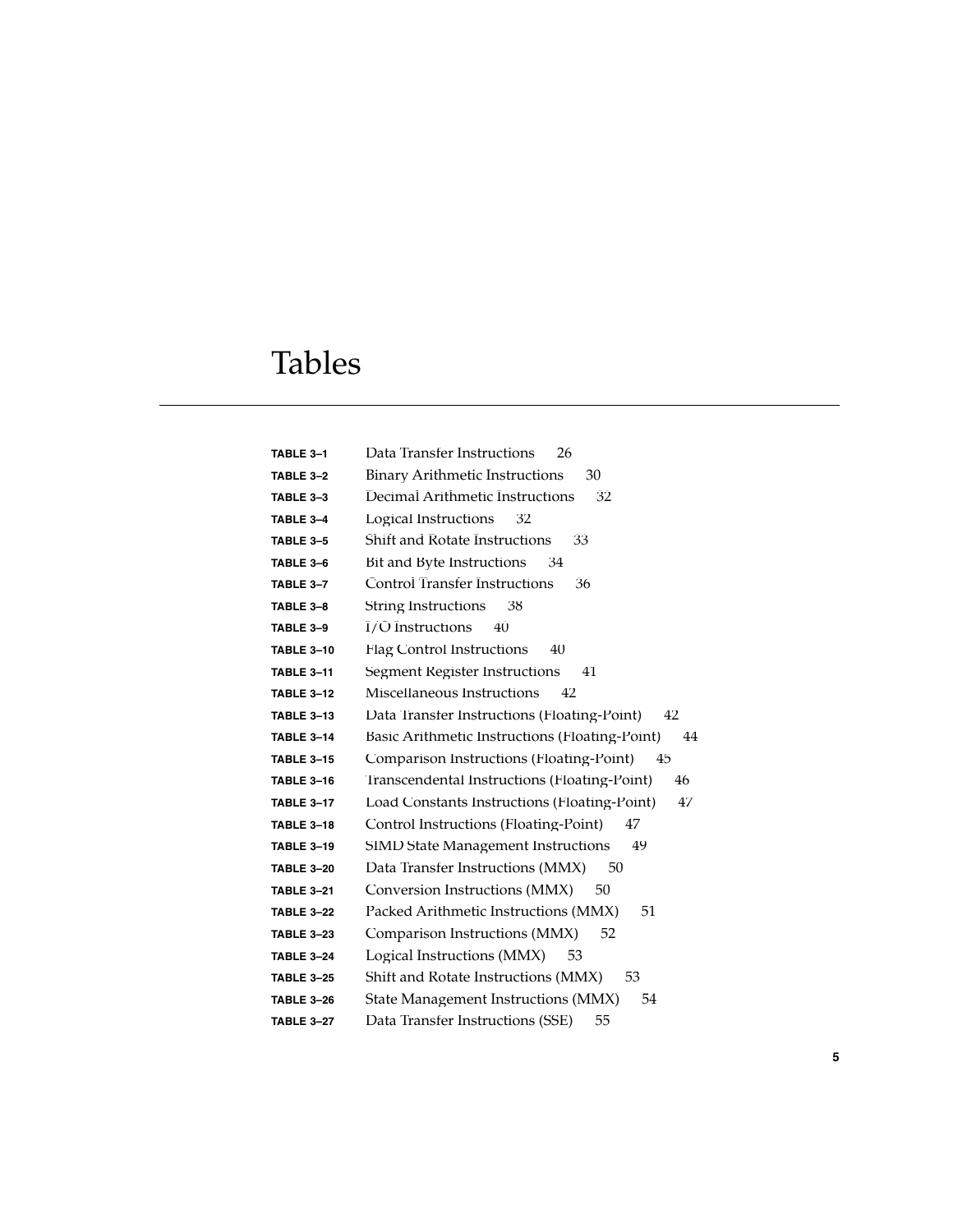| TABLE 3-28        | Packed Arithmetic Instructions (SSE)<br>56                     |
|-------------------|----------------------------------------------------------------|
| <b>TABLE 3-29</b> | Comparison Instructions (SSE)<br>58                            |
| <b>TABLE 3-30</b> | Logical Instructions (SSE)<br>59                               |
| <b>TABLE 3-31</b> | Shuffle and Unpack Instructions (SSE)<br>59                    |
| <b>TABLE 3-32</b> | Conversion Instructions (SSE)<br>60                            |
| <b>TABLE 3-33</b> | <b>MXCSR State Management Instructions (SSE)</b><br>61         |
| <b>TABLE 3-34</b> | 64–Bit SIMD Integer Instructions (SSE)<br>61                   |
| <b>TABLE 3-35</b> | Miscellaneous Instructions (SSE)<br>62                         |
| <b>TABLE 3-36</b> | <b>SSE2 Data Movement Instructions</b><br>64                   |
| <b>TABLE 3-37</b> | SSE2 Packed Arithmetic Instructions<br>65                      |
| <b>TABLE 3-38</b> | SSE2 Logical Instructions<br>66                                |
| <b>TABLE 3-39</b> | <b>SSE2 Compare Instructions</b><br>67                         |
| <b>TABLE 3-40</b> | SSE2 Shuffle and Unpack Instructions<br>67                     |
| <b>TABLE 3-41</b> | <b>SSE2</b> Conversion Instructions<br>68                      |
| <b>TABLE 3-42</b> | 70<br>SSE2 Packed Single-Precision Floating-Point Instructions |
| <b>TABLE 3-43</b> | SSE2 128-Bit SIMD Integer Instructions<br>71                   |
| <b>TABLE 3-44</b> | <b>SSE2</b> Miscellaneous Instructions<br>72                   |
| <b>TABLE 3-45</b> | 73<br><b>Operating System Support Instructions</b>             |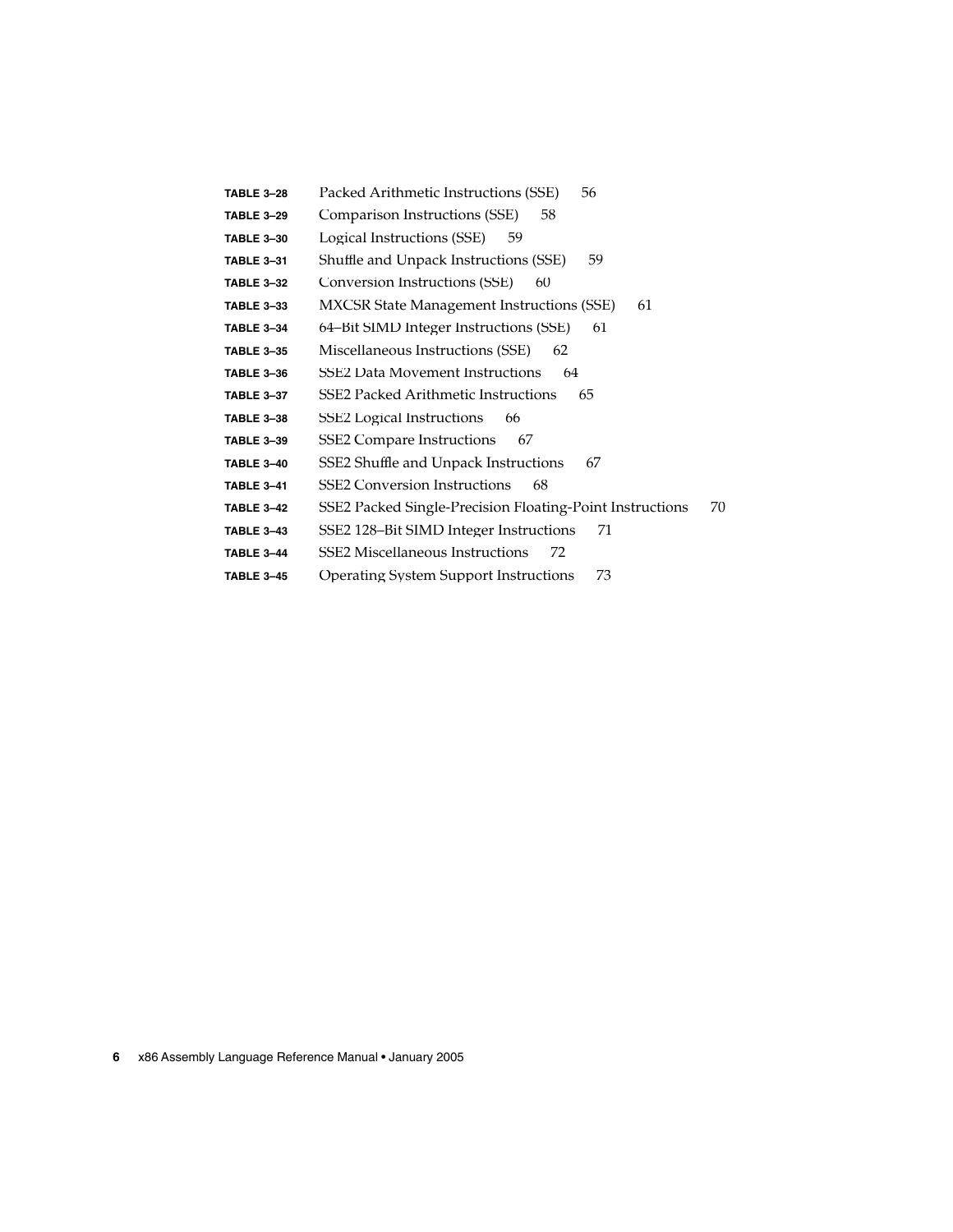## <span id="page-6-0"></span>Preface

The *x86 Assembly Language Reference Manual* documents the syntax of the Solaris™ x86 assembly language. This manual is provided to help experienced programmers understand the assembly language output of Solaris compilers. This manual is neither an introductory book about assembly language programming nor a reference manual for the x86 architecture.

**Note –** In this document the term "x86" refers to 64-bit and 32-bit systems manufactured using processors compatible with the AMD64 or Intel Xeon/Pentium product families. For supported systems, see the *Solaris 10 Hardware Compatibility List*.

### Who Should Use This Book

This manual is intended for experienced x86 assembly language programmers who are familiar with the x86 architecture.

## Before You Read This Book

You should have a thorough knowledge of assembly language programming in general and be familiar with the x86 architecture in specific. You should be familiar with the ELF object file format. This manual assumes that you have the following documentation available for reference:

■ *IA-32 Intel Architecture Software Developer's Manual* (Intel Corporation, 2004). Volume 1: *Basic Architecture*. Volume 2: *Instruction Set Reference A-M*. Volume 3: *Instruction Set Reference N-Z*. Volume 4: *System Programming Guide*.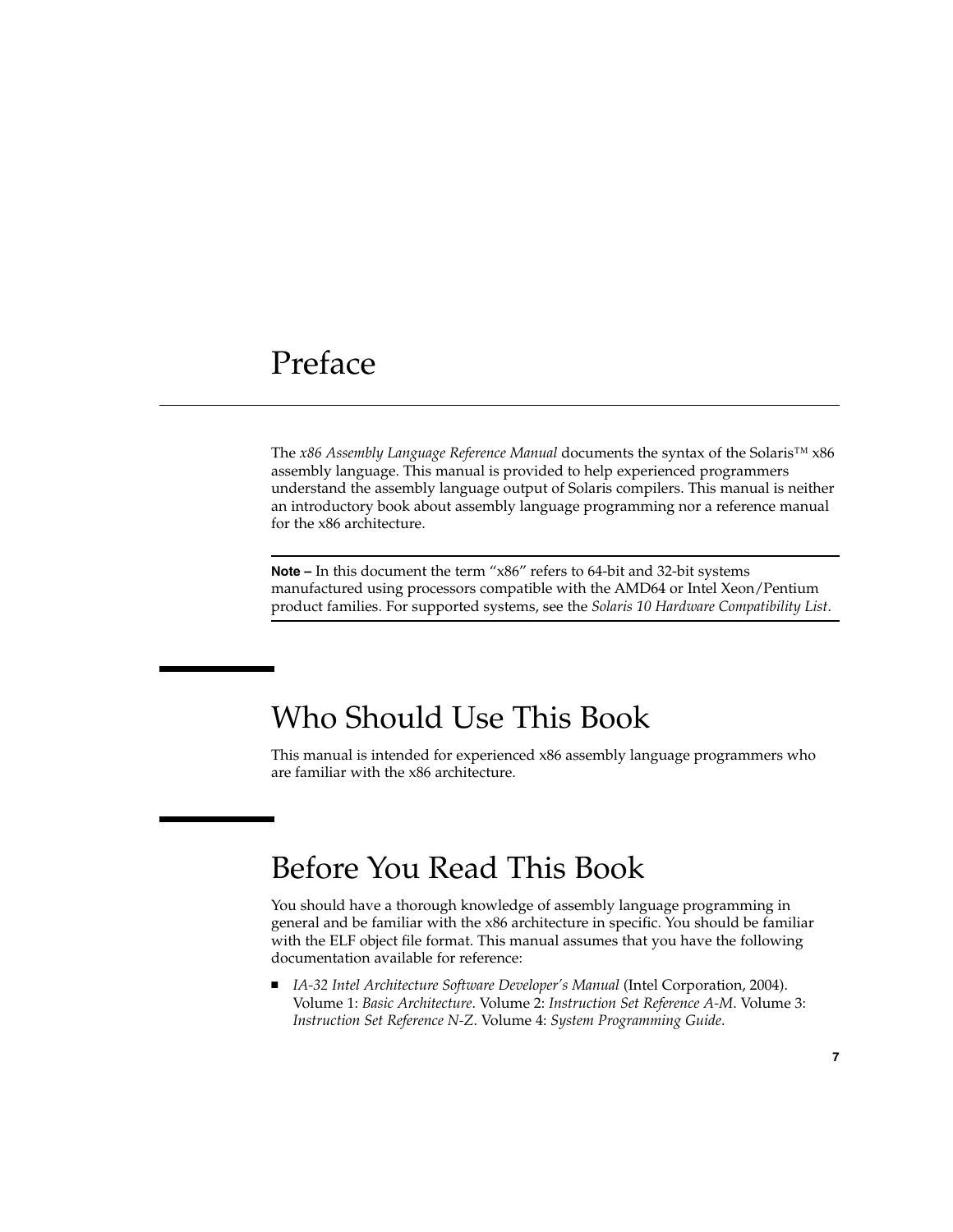- *AMD64 Architecture Programmer's Manual* (Advanced Micro Devices, 2003). Volume 1: *Application Programming*. Volume 2: *System Programming*. Volume 3: *General-Purpose and System Instructions*. Volume 4: *128-Bit Media Instructions*. Volume 5: *64-Bit Media and x87 Floating-Point Instructions*.
- *Linker and Libraries Guide*
- *Sun Studio 9: C User's Guide*
- *Sun Studio 9: Fortran User's Guide* and *Fortran Programming Guide*
- Man pages for the  $as(1)$ ,  $1d(1)$ , and  $dis(1)$  utilities.

## How This Book Is Organized

[Chapter 1](#page-10-0) provides an overview of the x86 functionality supported by the Solaris x86 assembler.

[Chapter 2](#page-12-0) documents the syntax of the Solaris x86 assembly language.

[Chapter 3](#page-24-0) maps Solaris x86 assembly language instruction mnemonics to the native x86 instruction set.

## Accessing Sun Documentation Online

The docs.sun.com<sup>SM</sup> Web site enables you to access Sun technical documentation online. You can browse the docs.sun.com archive or search for a specific book title or subject. The URL is <http://docs.sun.com>.

## Ordering Sun Documentation

Sun Microsystems offers select product documentation in print. For a list of documents and how to order them, see "Buy printed documentation" at <http://docs.sun.com>.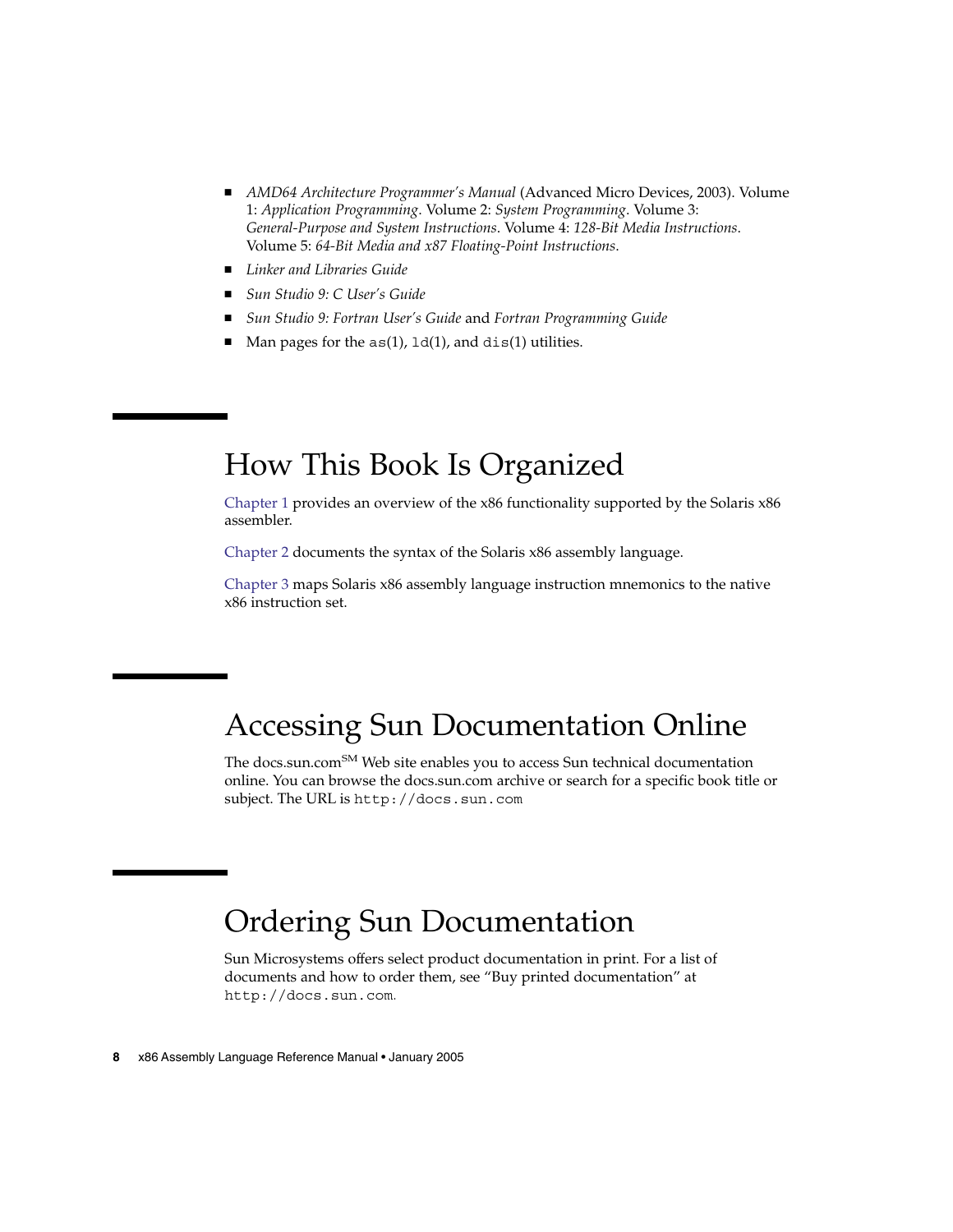## Typographic Conventions

The following table describes the typographic changes that are used in this book.

|  | TABLE P-1 Typographic Conventions |  |  |
|--|-----------------------------------|--|--|
|--|-----------------------------------|--|--|

| <b>Typeface or Symbol</b> | <b>Meaning</b>                                                                    | <b>Example</b>                                                                                |  |
|---------------------------|-----------------------------------------------------------------------------------|-----------------------------------------------------------------------------------------------|--|
| AaBbCc123                 | The names of commands, files, and<br>directories, and onscreen computer<br>output | Edit your . login file.<br>Use $1s$ - a to list all files.<br>machine name% you have<br>mail. |  |
| AaBbCc123                 | What you type, contrasted with onscreen<br>computer output                        | machine name% su<br>Password:                                                                 |  |
| AaBbCc123                 | Command-line placeholder: replace with<br>a real name or value                    | The command to remove a file<br>is rm filename.                                               |  |
| AaBbCc123                 | Book titles, new terms, and terms to be<br>emphasized                             | Read Chapter 6 in the User's<br>Guide.                                                        |  |
|                           |                                                                                   | Perform a patch analysis.                                                                     |  |
|                           |                                                                                   | Do <i>not</i> save the file.                                                                  |  |
|                           |                                                                                   | [Note that some emphasized]<br>items appear bold online.]                                     |  |

# Shell Prompts in Command Examples

The following table shows the default system prompt and superuser prompt for the C shell, Bourne shell, and Korn shell.

### **TABLE P–2** Shell Prompts

| <b>Shell</b>                       | Prompt        |
|------------------------------------|---------------|
| C shell prompt                     | machine name% |
| C shell superuser prompt           | machine name# |
| Bourne shell and Korn shell prompt |               |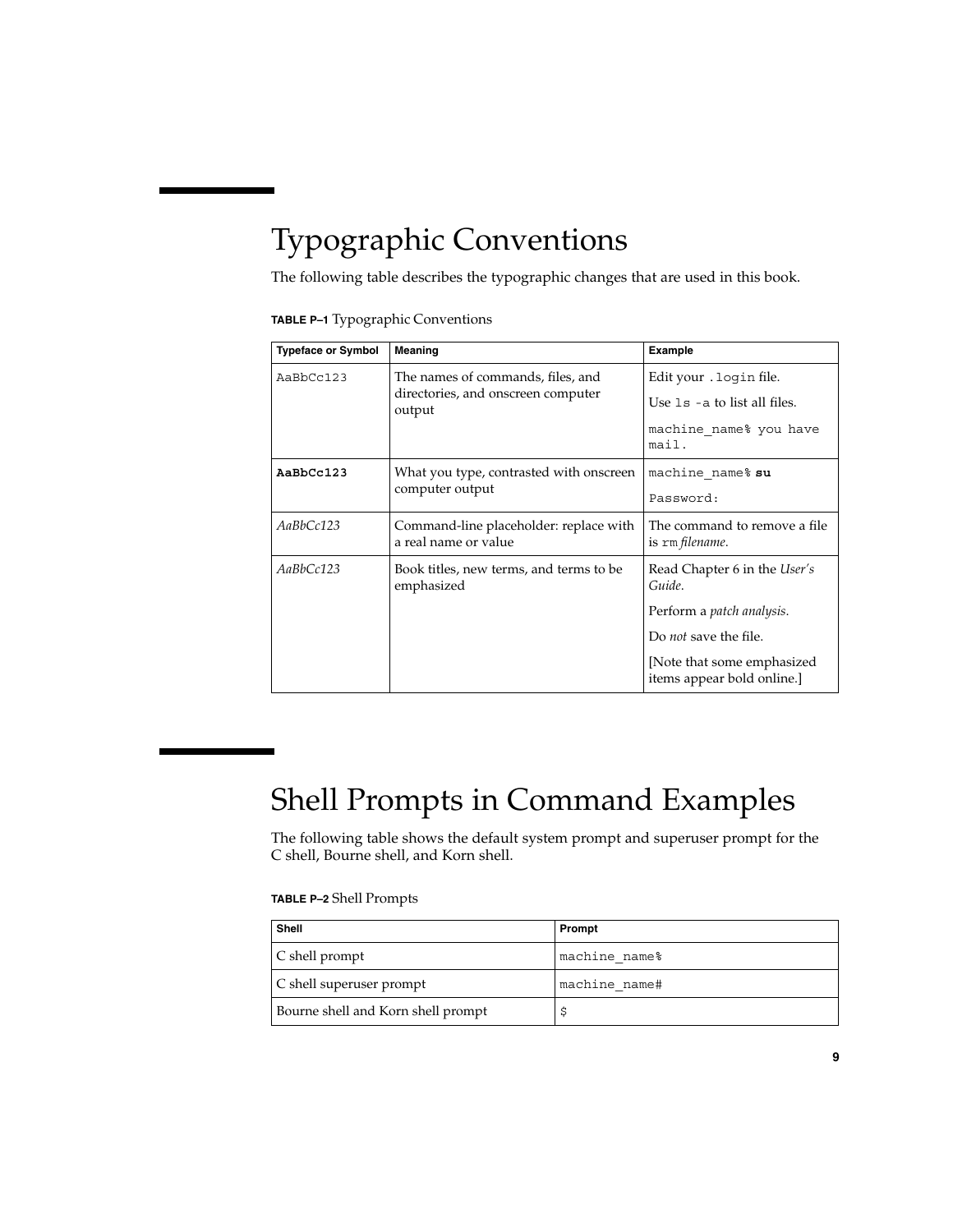### **TABLE P–2** Shell Prompts *(Continued)*

| Shell                                            | Prompt |
|--------------------------------------------------|--------|
| Bourne shell and Korn shell superuser prompt   # |        |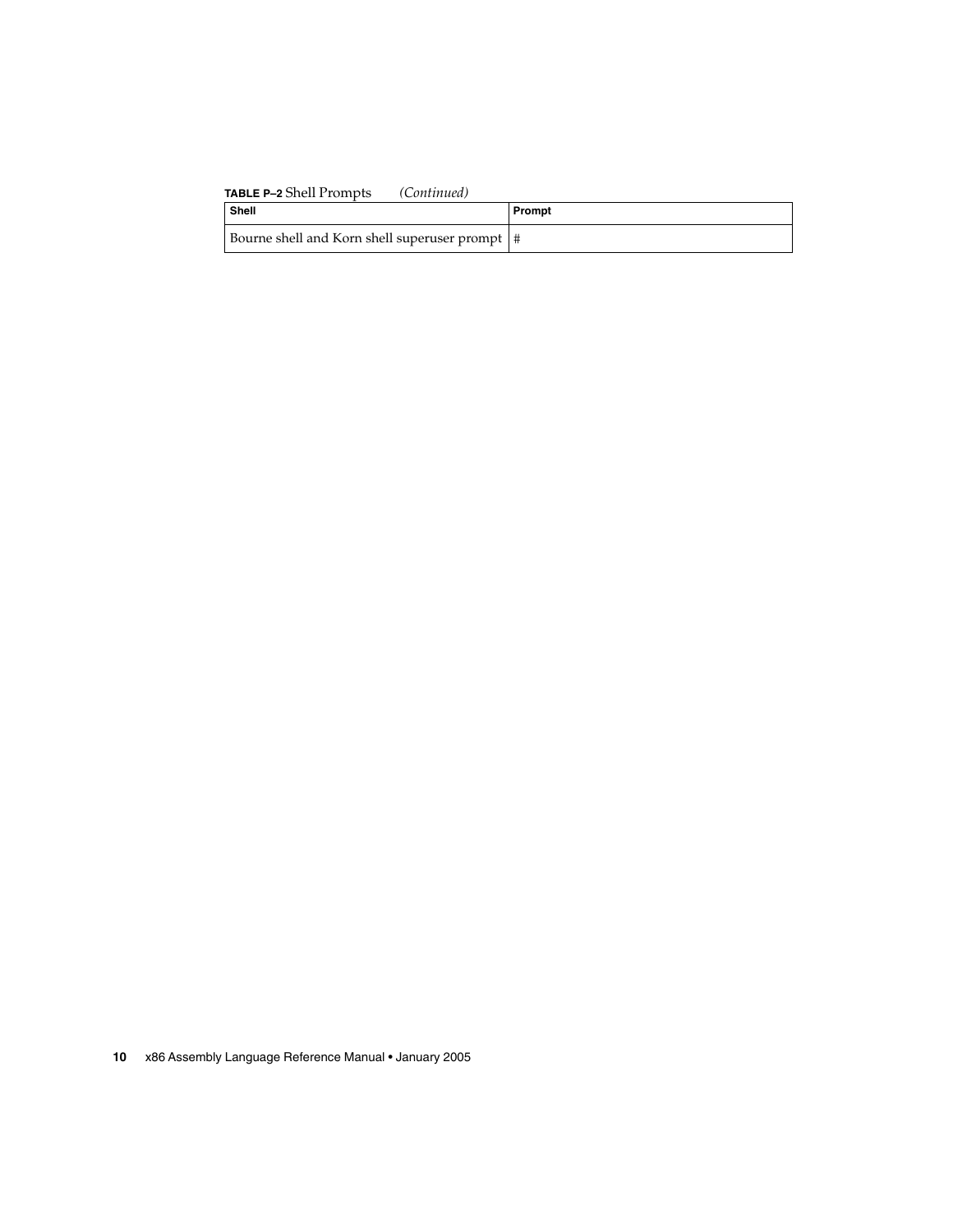### <span id="page-10-0"></span>CHAPTER **1**

## Overview of the Solaris x86 Assembler

This chapter provides a brief overview of the Solaris x86 assembler as. This chapter discusses the following topics:

- "Assembler Overview" on page 11
- ["Syntax Differences Between x86 Assemblers"](#page-11-0) on page 12
- ["Assembler Command Line"](#page-11-0) on page 12

## Assembler Overview

The Solaris x86 assembler as translates Solaris x86 assembly language into Executable and Linking Format (ELF) relocatable object files that can be linked with other object files to create an executable file or a shared object file. (See Chapter 7, "Object File Format," in *Linker and Libraries Guide*, for a complete discussion of ELF object file format.) The assembler supports macro processing by the C preprocessor (cpp) or the m4 macro processor. The assembler supports the instruction sets of the following CPUs:

Intel 8086/8088 processors Intel 286 processor Intel386 processor Intel486 processor Intel Pentium processor Intel Pentium Pro processor Intel Pentium II processor Pentium II Xeon processor Intel Celeron processor Intel Pentium III processor Pentium III Xeon processor Advanced Micro Devices Athlon processor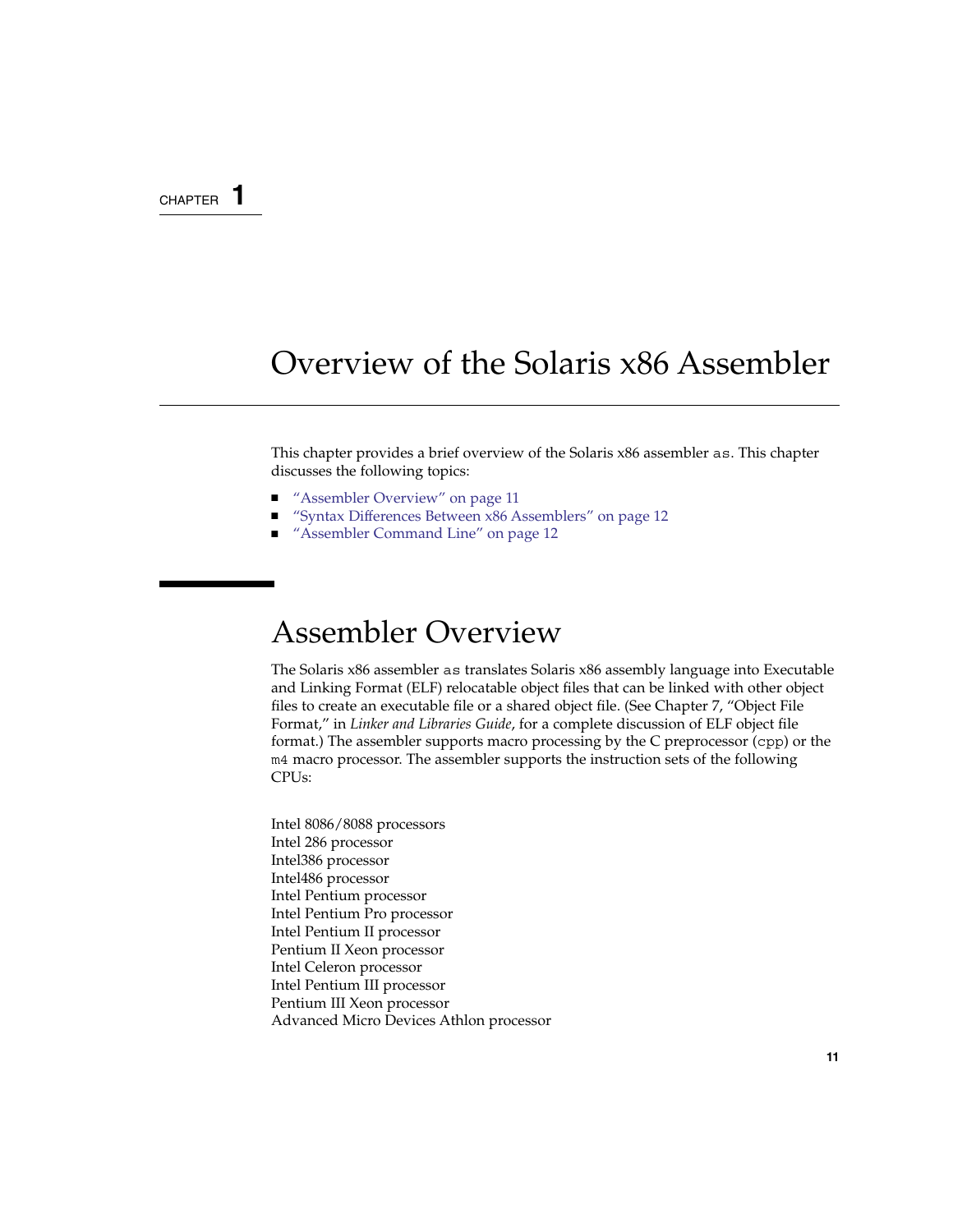<span id="page-11-0"></span>Advanced Micro Devices Opteron processor

## Syntax Differences Between x86 Assemblers

There is no standard assembly language for the x86 architecture. Vendor implementations of assemblers for the x86 architecture instruction sets differ in syntax and functionality. The syntax of the Solaris x86 assembler is compatible with the syntax of the assembler distributed with earlier releases of the UNIX operating system (this syntax is sometimes termed "AT&T syntax"). Developers familiar with other assemblers derived from the original UNIX assemblers, such as the Free Software Foundation's gas, will find the syntax of the Solaris x86 assembler very straightforward.

However, the syntax of x86 assemblers distributed by Intel and Microsoft (sometimes termed "Intel syntax") differs significantly from the syntax of the Solaris x86 assembler. These differences are most pronounced in the handling of instruction operands:

- The Solaris and Intel assemblers use the opposite order for source and destination operands.
- The Solaris assembler specifies the size of memory operands by adding a suffix to the instruction mnemonic, while the Intel assembler prefixes the memory operands.
- The Solaris assembler prefixes immediate operands with a dollar sign (\$) (ASCII 0x24), while the Intel assembler does not delimit immediate operands.

See [Chapter 2](#page-12-0) for additional differences between x86 assemblers.

### Assembler Command Line

During the translation of higher-level languages such as C and Fortran, the compilers might invoke as using the alias fbe ("Fortran back end"). You can invoke the assembler manually from the shell command line with either name, as or fbe. See the as(1) man page for the definitive discussion of command syntax and command line options.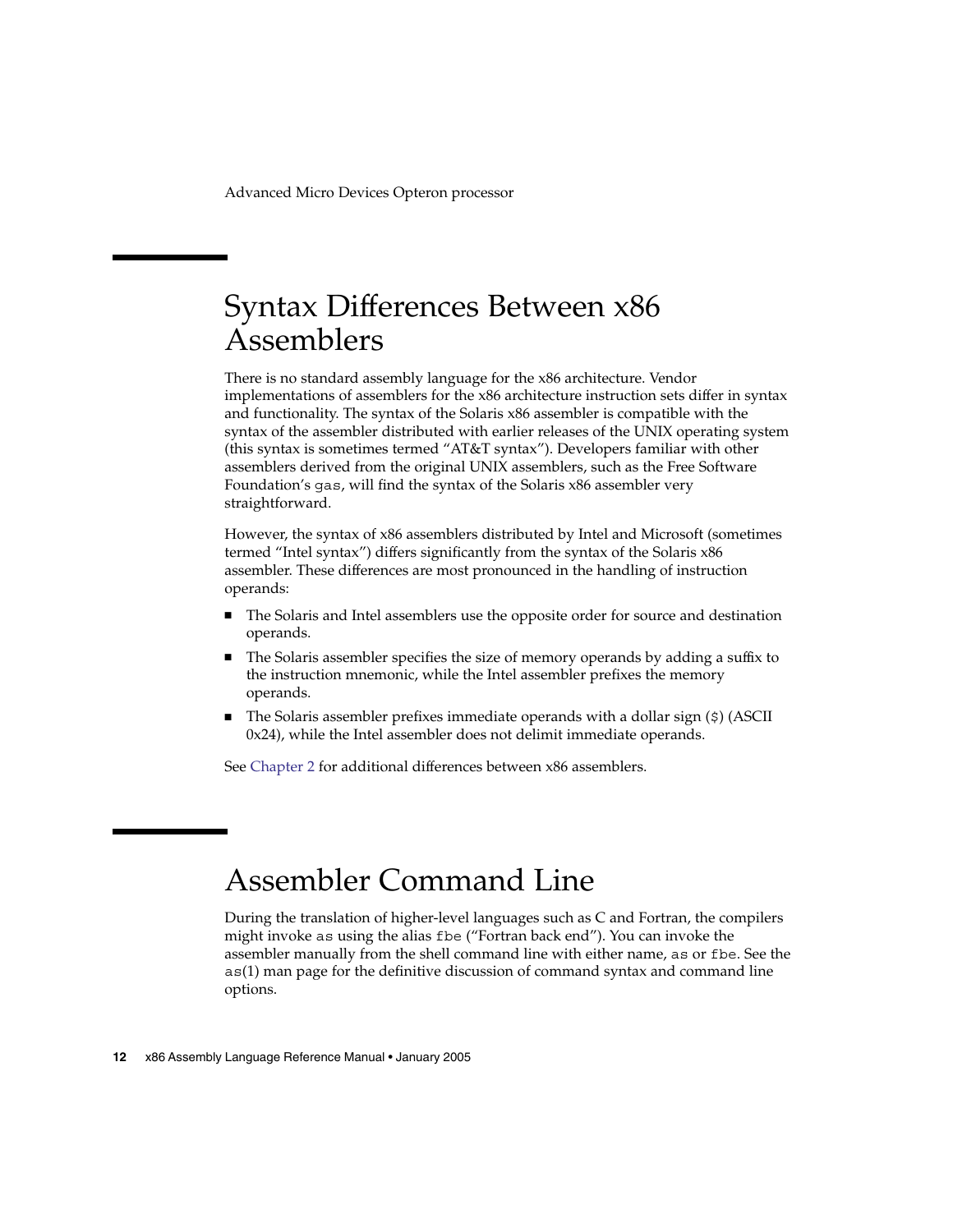### <span id="page-12-0"></span>CHAPTER **2**

## Solaris x86 Assembly Language Syntax

This chapter documents the syntax of the Solaris x86 assembly language.

- *"Lexical Conventions"* on page 13
- ["Instructions, Operands, and Addressing"](#page-16-0) on page 17
- ["Assembler Directives"](#page-19-0) on page 20

## Lexical Conventions

This section discusses the lexical conventions of the Solaris x86 assembly language.

### **Statements**

An x86 assembly language program consists of one or more files containing *statements*. A *statement* consists of *tokens* separated by *whitespace* and terminated by either a newline character (ASCII 0x0A) or a semicolon (;) (ASCII 0x3B). *Whitespace* consists of spaces (ASCII 0x20), tabs (ASCII 0x09), and formfeeds (ASCII 0x0B) that are not contained in a string or comment. More than one statement can be placed on a single input line provided that each statement is terminated by a semicolon. A statement can consist of a *comment*. *Empty statements*, consisting only of whitespace, are allowed.

### Comments

A *comment* can be appended to a statement. The comment consists of the slash character  $\frac{\pi}{3}$  (ASCII 0x2F) followed by the text of the comment. The comment is terminated by the newline that terminates the statement.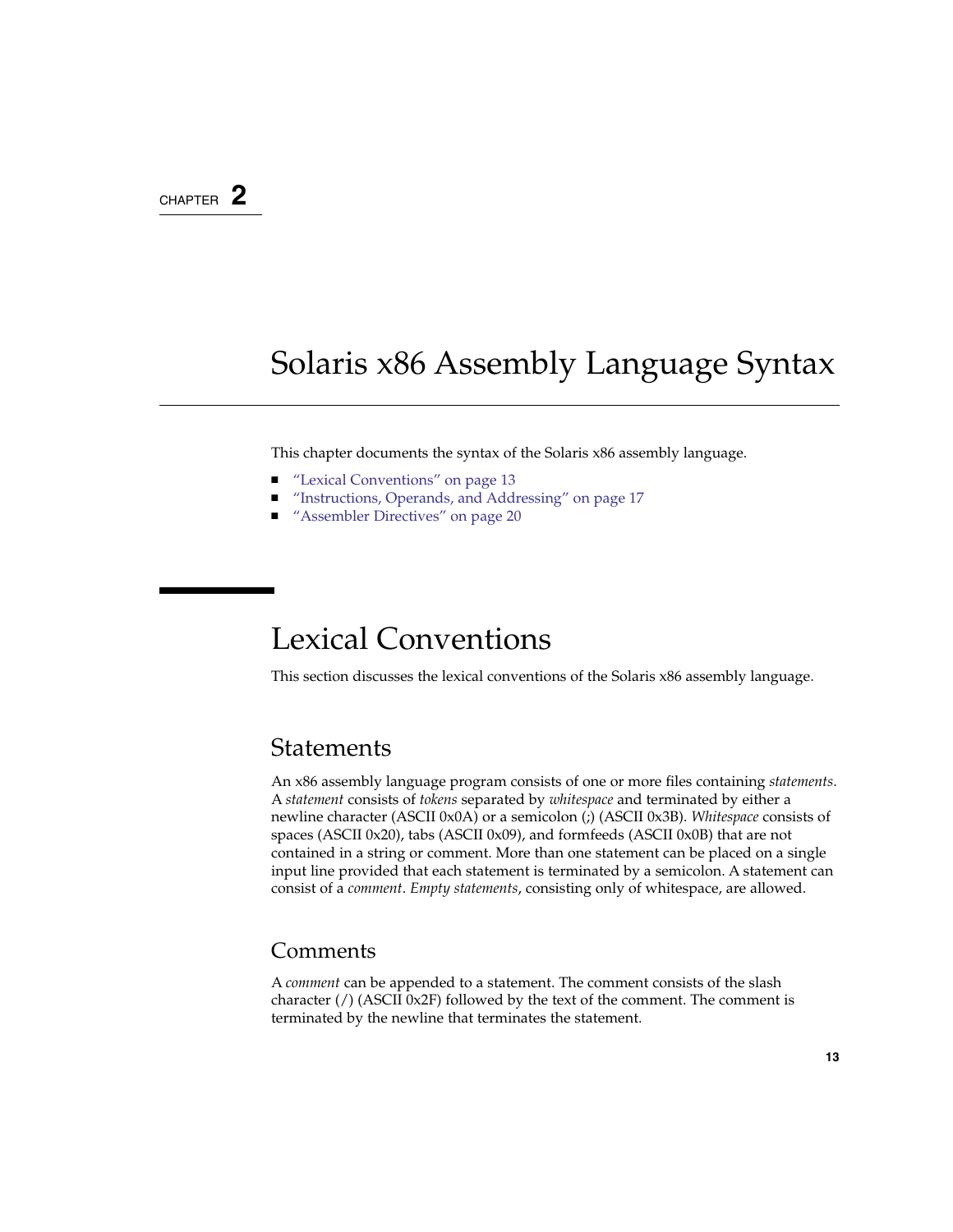### Labels

A *label* can be placed at the beginning of a statement. During assembly, the label is assigned the current value of the active location counter and serves as an instruction operand. There are two types of lables: *symbolic* and *numeric*.

### *Symbolic Labels*

A *symbolic* label consists of an *identifier* (or *symbol*) followed by a colon (:) (ASCII 0x3A). Symbolic labels must be defined only once. Symbolic labels have *global* scope and appear in the object file's symbol table.

Symbolic labels with identifiers beginning with a period (.) (ASCII 0x2E) are considered to have *local* scope and are not included in the object file's symbol table.

#### *Numeric Labels*

A *numeric* label consists of a single digit in the range zero (0) through nine (9) followed by a colon (:). Numeric labels are used only for local reference and are not included in the object file's symbol table. Numeric labels have limited scope and can be redefined repeatedly.

When a numeric label is used as a reference (as an instruction operand, for example), the suffixes b ("backward") or f ("forward") should be added to the numeric label. For numeric label *N*, the reference *N*b refers to the nearest label *N* defined *before* the reference, and the reference *N*f refers to the nearest label *N* defined *after* the reference. The following example illustrates the use of numeric labels:

```
1: / define numeric label "1"
one: / define symbolic label "one"
/ ... assembler code ...
jmp 1f / jump to first numeric label "1" defined
           / after this instruction
           / (this reference is equivalent to label "two")
jmp 1b / jump to last numeric label "1" defined
           / before this instruction
           / (this reference is equivalent to label "one")
1: / redefine label "1"
two: / define symbolic label "two"
jmp 1b / jump to last numeric label "1" defined
           / before this instruction
           / (this reference is equivalent to label "two")
```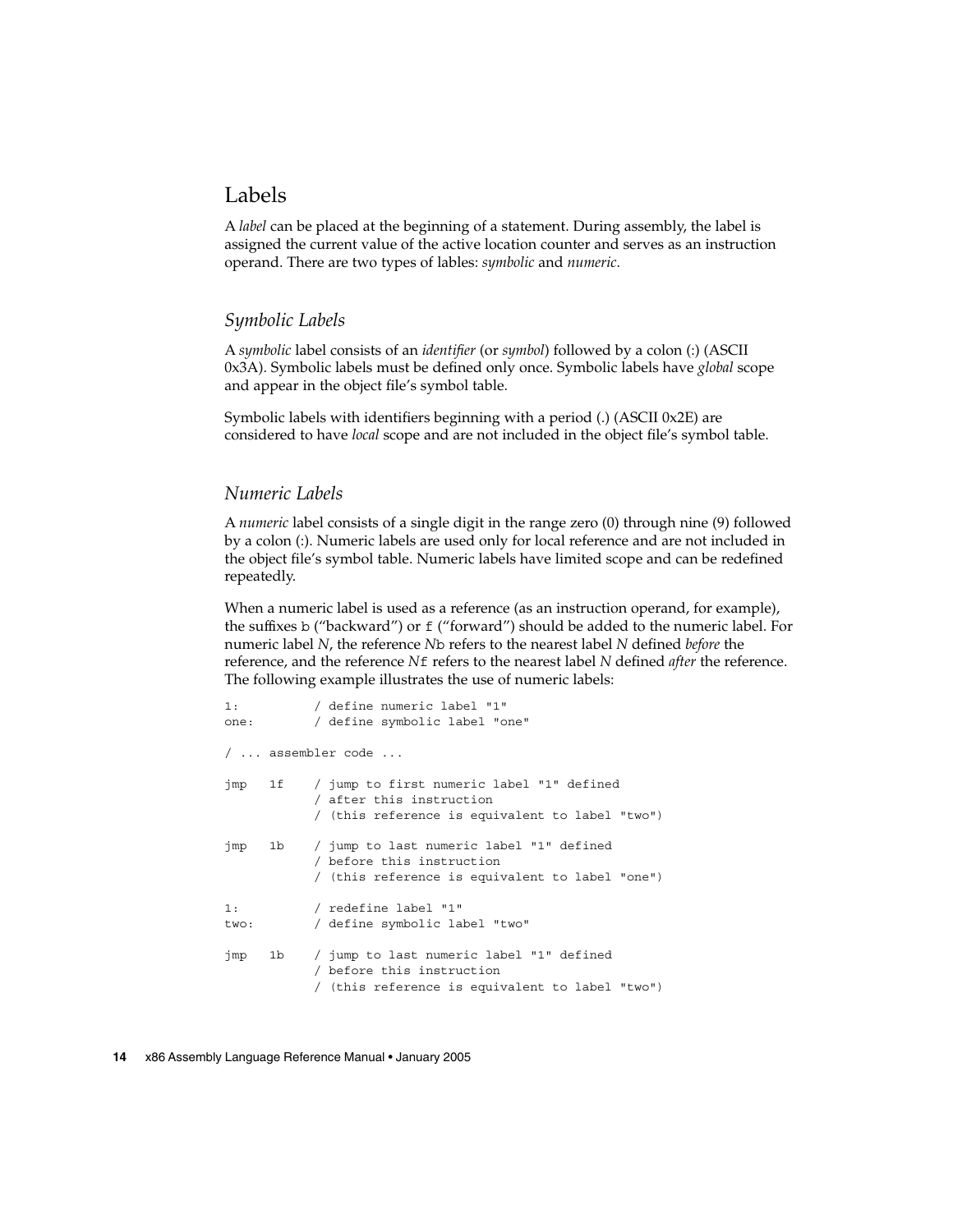### <span id="page-14-0"></span>Tokens

There are five classes of tokens:

- Identifiers (symbols)
- Keywords
- Numerical constants
- String Constants
- Operators

### Identifiers

An *identifier* is an arbitrarily-long sequence of letters and digits. The first character must be a letter; the underscore  $\bigcup$  (ASCII 0x5F) and the period  $\bigcup$  (ASCII 0x2E) are considered to be letters. Case is significant: uppercase and lowercase letters are different.

### Keywords

*Keywords* such as x86 instruction mnemonics ("opcodes") and assembler directives are reserved for the assembler and should not be used as identifiers. See [Chapter 3](#page-24-0) for a list of the Solaris x86 mnemonics. See ["Assembler Directives"](#page-19-0) on page 20 for the list of as assembler directives.

### Numerical Constants

Numbers in the x86 architecture can be *integers* or *floating point*. Integers can be *signed* or *unsigned*, with signed integers represented in two's complement representation. Floating-point numbers can be: single-precision floating-point; double-precision floating-point; and double-extended precision floating-point.

### *Integer Constants*

*Integers* can be expressed in several bases:

- **Decimal.** Decimal integers begin with a non-zero digit followed by zero or more decimal digits (0–9).
- **Binary.** Binary integers begin with "0b" or "0B" followed by zero or more binary digits (0, 1).
- **Octal.** Octal integers begin with zero (0) followed by zero or more octal digits (0–7).
- **Hexadecimal.** Hexadecimal integers begin with "0x" or "0X" followed by one or more hexadecimal digits (0–9, A–F). Hexadecimal digits can be either uppercase or lowercase.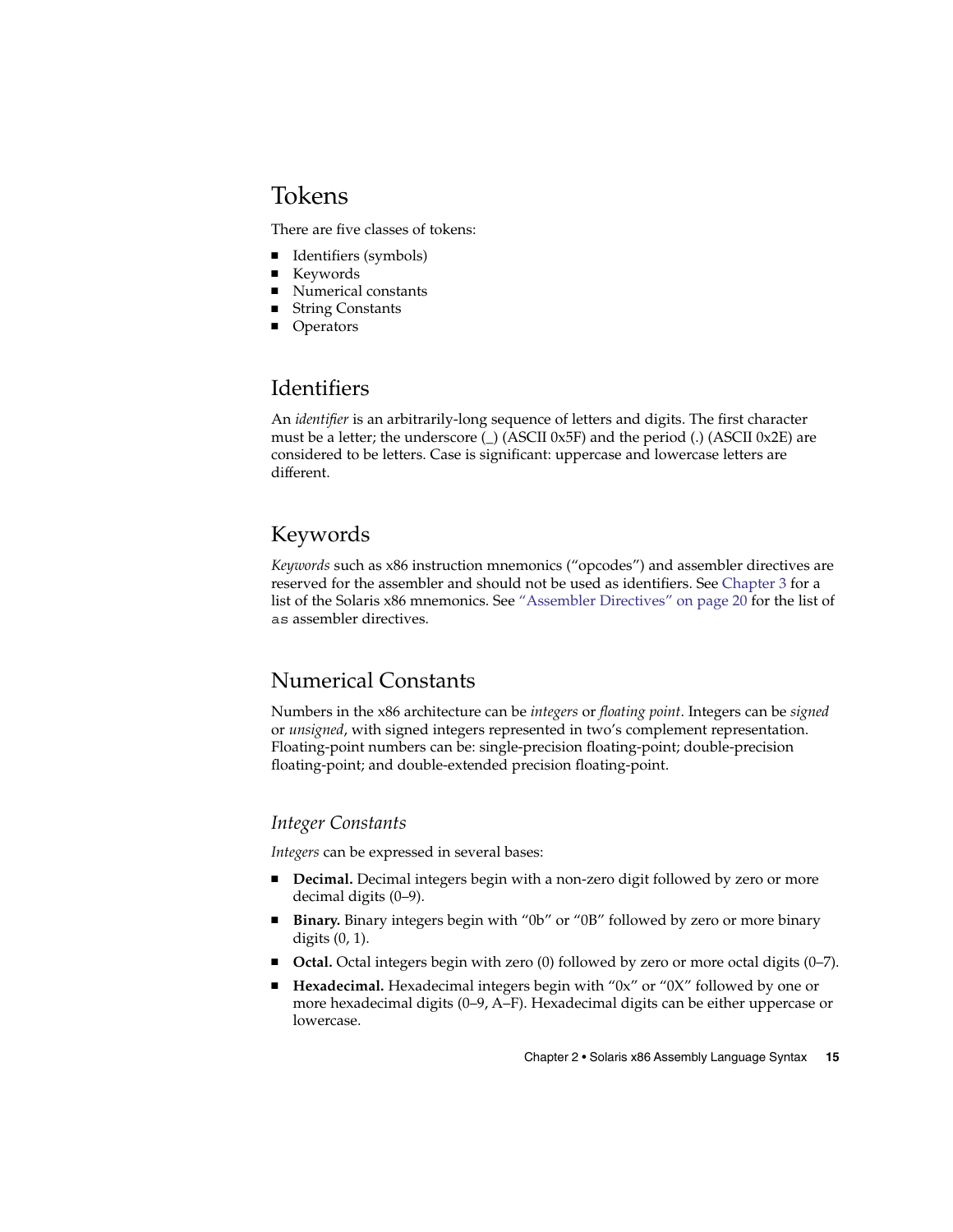### *Floating Point Constants*

*Floating point* constants have the following format:

- **Sign** (optional) either plus (+) or minus (–)
- **Integer** (optional) zero or more decimal digits (0–9)
- **Fraction** (optional) decimal point (.) followed by zero or more decimal digits
- **Exponent** (optional) the letter "e" or "E", followed by an optional sign (plus or minus), followed by one or more decimal digits (0–9)

A valid floating point constant must have either an integer part or a fractional part.

### String Constants

A *string* constant consists of a sequence of characters enclosed in double quotes ( ") (ASCII 0x22). To include a double-quote character ("), single-quote character ('), or backslash character  $(\setminus)$  within a string, precede the character with a backslash  $(\setminus)$ (ASCII 0x5C). A character can be expressed in a string as its ASCII value in octal preceded by a backslash (for example, the letter "J" could be expressed as "\112"). The assembler accepts the following escape sequences in strings:

| <b>Escape Sequence</b> | <b>Character Name</b> | <b>ASCII Value (hex)</b> |  |
|------------------------|-----------------------|--------------------------|--|
| \n                     | newline               | 0A                       |  |
| $\sqrt{r}$             | carriage return       | 0 <sub>D</sub>           |  |
| \b                     | backspace             | 08                       |  |
| \t                     | horizontal tab        | 09                       |  |
| \f                     | form feed             | 0 <sup>C</sup>           |  |
| $\overline{V}$         | vertical tab          | 0B                       |  |

### Operators

The assembler supports the following operators for use in expressions. Operators have no assigned precedence. Expressions can be grouped in square brackets ([]) to establish precedence.

- **Addition**
- Subtraction
- \\* Multiplication
- \/ Division
- & Bitwise logical AND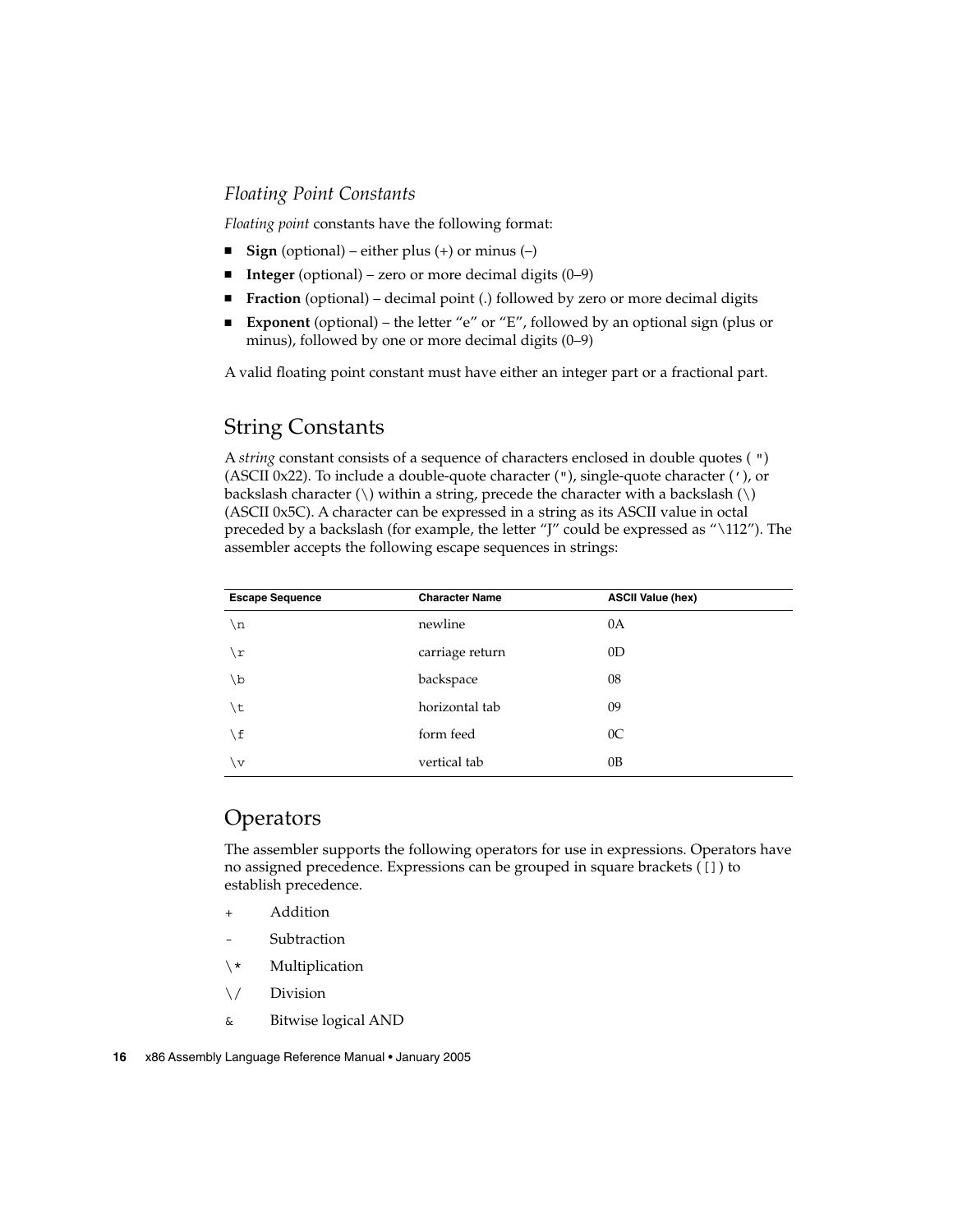- <span id="page-16-0"></span>| Bitwise logical OR
- >> Shift right
- << Shift left
- \% Remainder
- ! Bitwise logical AND NOT
- ^ Bitwise logical XOR

**Note** – The asterisk (\*), slash (/), and percent sign (\*) characters are overloaded. When used as operators in an expression, these characters must be preceded by the backslash character (\).

## Instructions, Operands, and Addressing

*Instructions* are operations performed by the CPU. *Operands* are entities operated upon by the instruction. *Addresses* are the locations in memory of specified data.

### Instructions

An *instruction* is a statement that is executed at runtime. An x86 instruction statement can consist of four parts:

- Label (optional)
- Instruction (required)
- Operands (instruction specific)
- Comment (optional)

See ["Statements"](#page-12-0) on page 13 for the description of labels and comments.

The terms *instruction* and *mnemonic* are used interchangeably in this document to refer to the names of x86 instructions. Although the term *opcode* is sometimes used as a synonym for *instruction*, this document reserves the term *opcode* for the hexadecimal representation of the instruction value.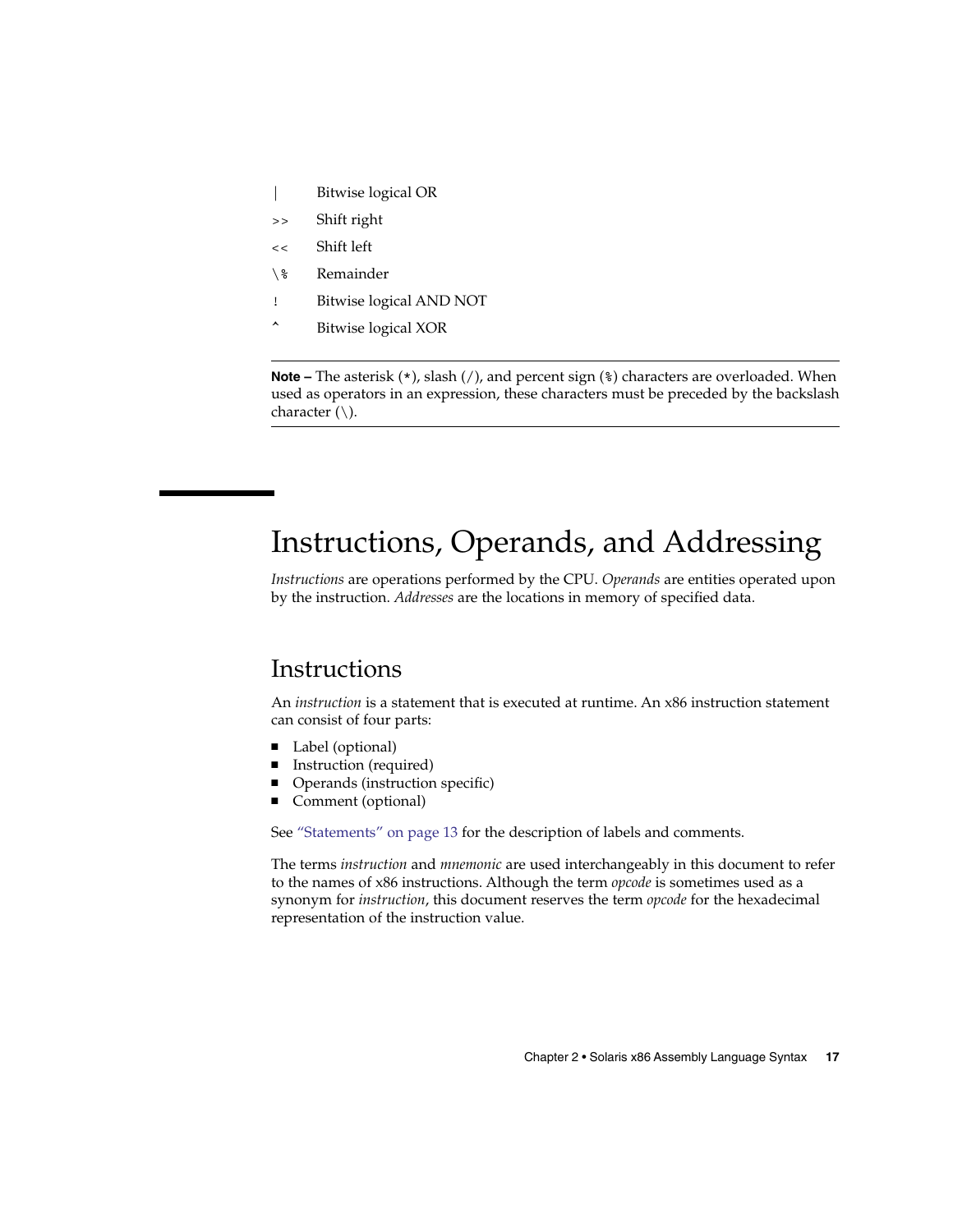<span id="page-17-0"></span>For most instructions, the Solaris x86 assembler mnemonics are the same as the Intel or AMD mnemonics. However, the Solaris x86 mnemonics might appear to be different because the Solaris mnemonics are suffixed with a one-character modifier that specifies the size of the instruction operands. That is, the Solaris assembler derives its operand type information from the instruction name and the suffix. If a mnemonic is specified with no type suffix, the operand type defaults to long. Possible operand types and their instruction suffixes are:

- b Byte (8–bit)
- w Word (16–bit)
- l Long (32–bit) (default)
- q Quadword (64–bit)

The assembler recognizes the following suffixes for x87 floating-point instructions:

| [no suffix]  | Instruction operands are registers only |
|--------------|-----------------------------------------|
| $1$ ("long") | Instruction operands are 64-bit         |
| s ("short")  | Instruction operands are 32-bit         |

See [Chapter 3](#page-24-0) for a mapping between Solaris x86 assembly language mnemonics and the equivalent Intel or AMD mnemonics.

### **Operands**

An x86 instruction can have zero to three operands. Operands are separated by commas (,) (ASCII 0x2C). For instructions with two operands, the first (lefthand) operand is the *source* operand, and the second (righthand) operand is the *destination* operand (that is, *source*→*destination*).

**Note –** The Intel assembler uses the opposite order (*destination*←*source*) for operands.

Operands can be *immediate* (that is, constant expressions that evaluate to an inline value), *register* (a value in the processor number registers), or *memory* (a value stored in memory). An *indirect* operand contains the address of the actual operand value. Indirect operands are specified by prefixing the operand with an asterisk (\*) (ASCII 0x2A). Only jump and call instructions can use indirect operands.

- *Immediate* operands are prefixed with a dollar sign (\$) (ASCII 0x24)
- *Register* names are prefixed with a percent sign ( $\epsilon$ ) (ASCII 0x25)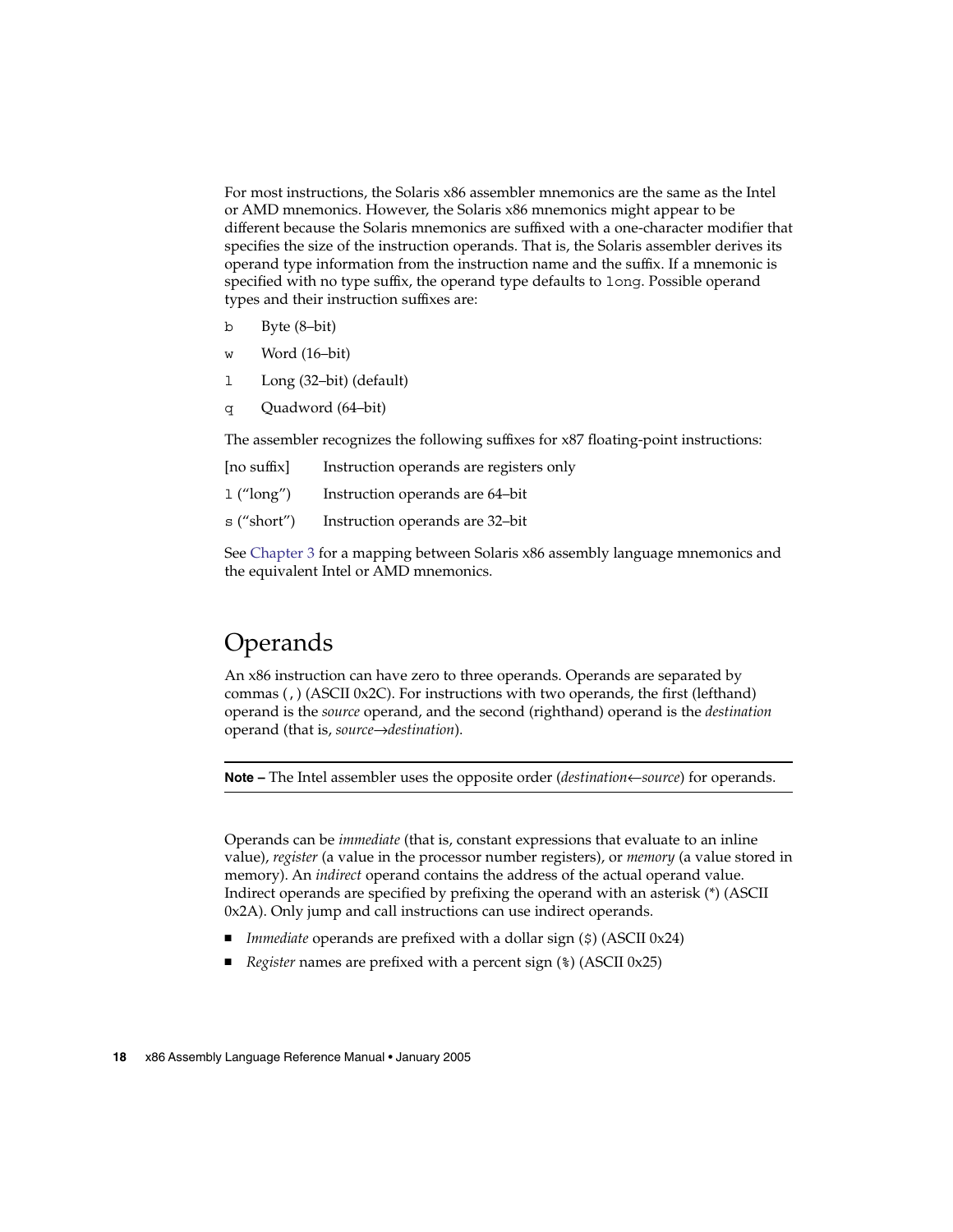- *Memory* operands are specified either by the name of a variable or by a register that contains the address of a variable. A variable name implies the address of a variable and instructs the computer to reference the contents of memory at that address. Memory references have the following syntax: *segment*:*offset*(*base*, *index*, *scale*).
	- Segment is any of the x86 architecture segment registers. Segment is optional: if specified, it must be separated from *offset* by a colon (:). If *segment* is omitted, the value of %ds (the default segment register) is assumed.
	- *Offset* is the displacement from *segment* of the desired memory value. *Offset* is optional.
	- *Base* and *index* can be any of the general 32–bit number registers.
	- *Scale* is a factor by which *index* is to be multipled before being added to *base* to specify the address of the operand. *Scale* can have the value of 1, 2, 4, or 8. If *scale* is not specified, the default value is 1.

Some examples of memory addresses are:

#### movl var, %eax

Move the contents of memory location var into number register %eax.

#### movl %cs:var, %eax

Move the contents of memory location var in the code segment (register  $\epsilon$  cs) into number register %eax.

```
movl $var, %eax
```
Move the address of var into number register %eax.

```
movl array_base(%esi), %eax
```
Add the address of memory location array\_base to the contents of number register %esi to determine an address in memory. Move the contents of this address into number register %eax.

#### movl (%ebx, %esi, 4), %eax

Multiply the contents of number register %esi by 4 and add the result to the contents of number register %ebx to produce a memory reference. Move the contents of this memory location into number register %eax.

movl struct\_base(%ebx, %esi, 4), %eax

Multiply the contents of number register %esi by 4, add the result to the contents of number register %ebx, and add the result to the address of struct base to produce an address. Move the contents of this address into number register %eax.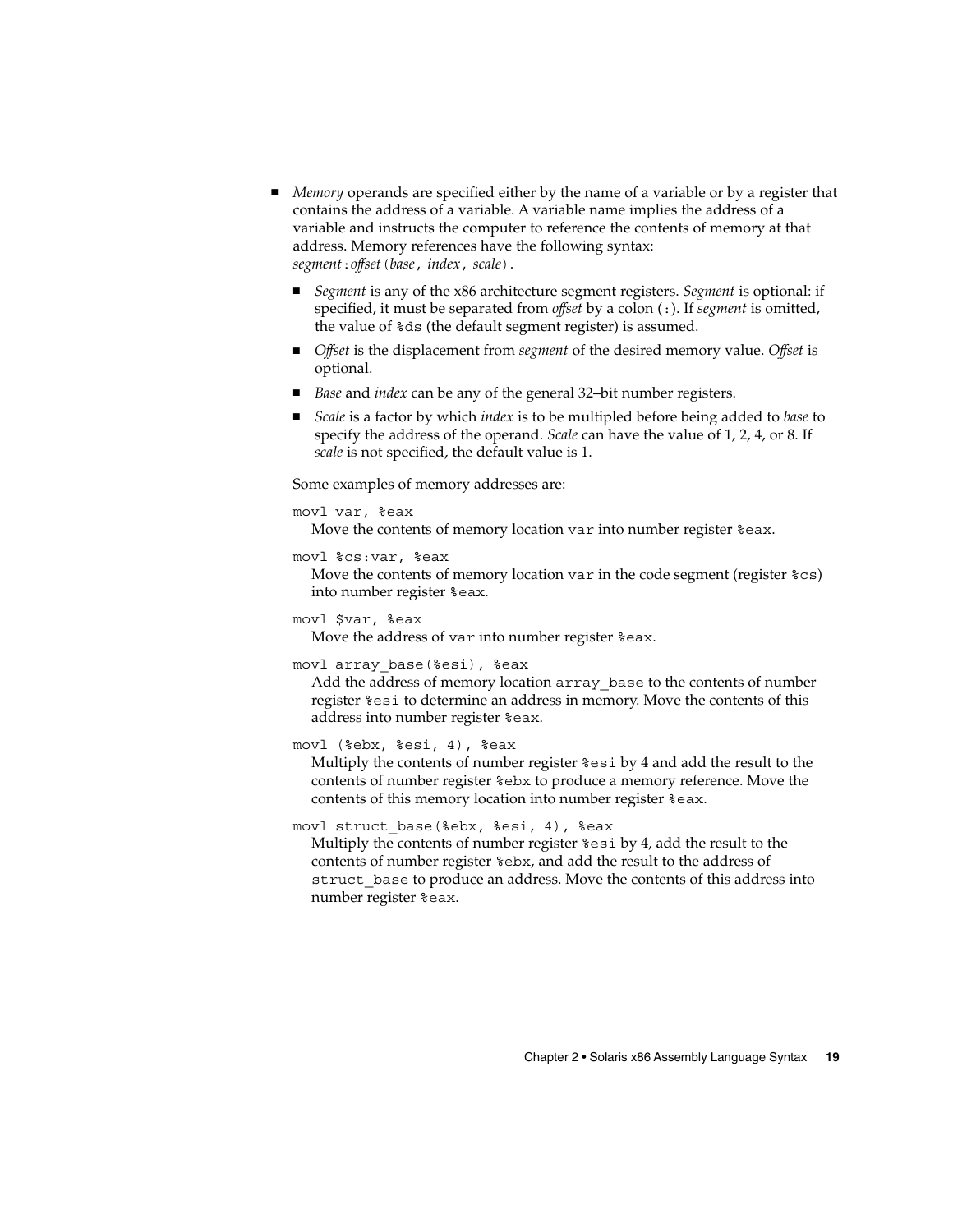## <span id="page-19-0"></span>Assembler Directives

*Directives* are commands that are part of the assembler syntax but are not related to the x86 processor instruction set. All assembler directives begin with a period (.) (ASCII  $0x2E$ ).

#### .align *integer*, *pad*

The .align directive causes the next data generated to be aligned modulo *integer* bytes. *Integer* must be a positive integer expression and must be a power of 2. If specified, *pad* is an integer bye value used for padding. The default value of *pad* for the text section is 0x90 (nop); for other sections, the default value of *pad* is zero (0).

.ascii "*string*"

The .ascii directive places the characters in *string* into the object module at the current location but does *not* terminate the string with a null byte (\0). *String* must be enclosed in double quotes (") (ASCII 0x22). The .ascii directive is not valid for the .bss section.

.bcd *integer*

The .bcd directive generates a packed decimal (80-bit) value into the current section. The .bcd directive is not valid for the .bss section.

.bss

The .bss directive changes the current section to .bss.

.bss *symbol*, *integer*

Define *symbol* in the .bss section and add *integer* bytes to the value of the location counter for .bss. When issued with arguments, the .bss directive does not change the current section to .bss. *Integer* must be positive.

.byte *byte1*,*byte2*,...,*byteN*

The .byte directive generates initialized bytes into the current section. The .byte directive is not valid for the .bss section. Each *byte* must be an 8-bit value.

- .2byte *expression1*, *expression2*, ..., *expressionN* Refer to the description of the .value directive.
- .4byte *expression1*, *expression2*, ..., *expressionN* Refer to the description of the .long directive.
- .8byte *expression1*, *expression2*, ..., *expressionN* Refer to the description of the .quad directive.
- .comm *name*, *size*,*alignment*

The .comm directive allocates storage in the data section. The storage is referenced by the identifier *name*. *Size* is measured in bytes and must be a positive integer. *Name* cannot be predefined. *Alignment* is optional. If *alignment* is specified, the address of *name* is aligned to a multiple of *alignment*.

- .data
	- The .data directive changes the current section to .data.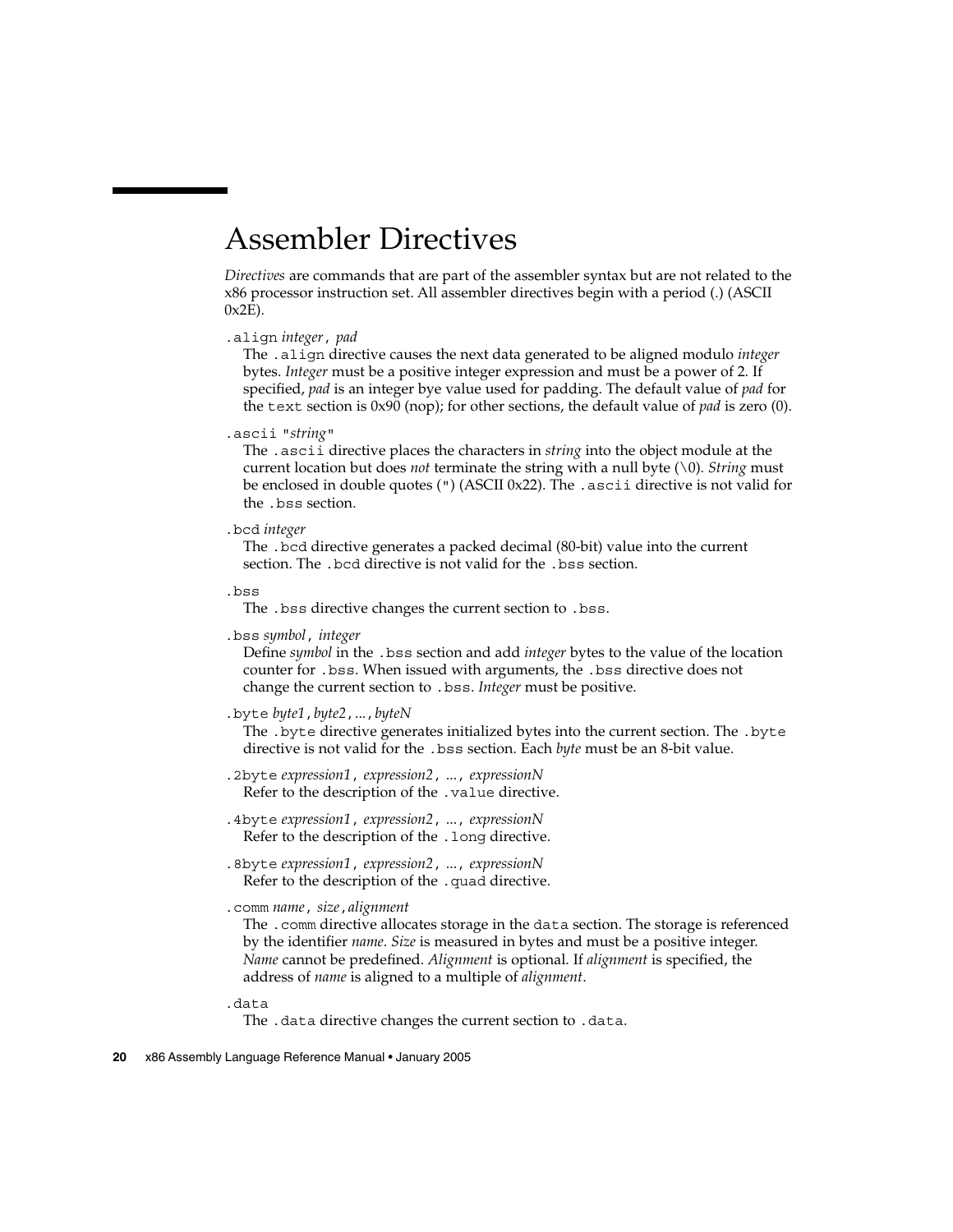.double *float*

The .double directive generates a double-precision floating-point constant into the current section. The .double directive is not valid for the .bss section.

.even

The . even directive aligns the current program counter (.) to an even boundary.

.ext *expression1*, *expression2*, ..., *expressionN*

The .ext directive generates an 80387 80–bit floating point constant for each *expression* into the current section. The .ext directive is not valid for the .bss section.

.file "*string*"

The .file directive creates a symbol table entry where *string* is the symbol name and STT\_FILE is the symbol table type. *String* specifies the name of the source file associated with the object file.

.float *float*

The .float directive generates a single-precision floating-point constant into the current section. The .float directive is not valid in the .bss section.

.globl *symbol1*, *symbol2*, ..., *symbolN*

The .globl directive declares each *symbol* in the list to be *global*. Each symbol is either defined externally or defined in the input file and accessible in other files. Default bindings for the symbol are overridden. A global symbol definition in one file satisfies an undefined reference to the same global symbol in another file. Multiple definitions of a defined global symbol are not allowed. If a defined global symbol has more than one definition, an error occurs. The .qlobl directive only declares the symbol to be global in scope, it does not define the symbol.

.group *group*, *section*, #comdat

The .group directive adds *section* to a COMDAT *group*. Refer to "COMDAT Section" in *Linker and Libraries Guide* for additional information about COMDAT.

.hidden *symbol1*, *symbol2*, ..., *symbolN*

The .hidden directive declares each *symbol* in the list to have *hidden* linker scoping. All references to *symbol* within a dynamic module bind to the definition within that module. *Symbol* is not visible outside of the module.

.ident "*string*"

The .ident directive creates an entry in the .comment section containing *string*. *String* is any sequence of characters, not including the double quote ("). To include the double quote character within a string, precede the double quote character with a backslash (\) (ASCII 0x5C).

.lcomm *name*, *size*, *alignment*

The .lcomm directive allocates storage in the .bss section. The storage is referenced by the symbol *name*, and has a size of *size* bytes. *Name* cannot be predefined, and *size* must be a positive integer. If *alignment* is specified, the address of *name* is aligned to a multiple of *alignment* bytes. If *alignment* is not specified, the default alignment is 4 bytes.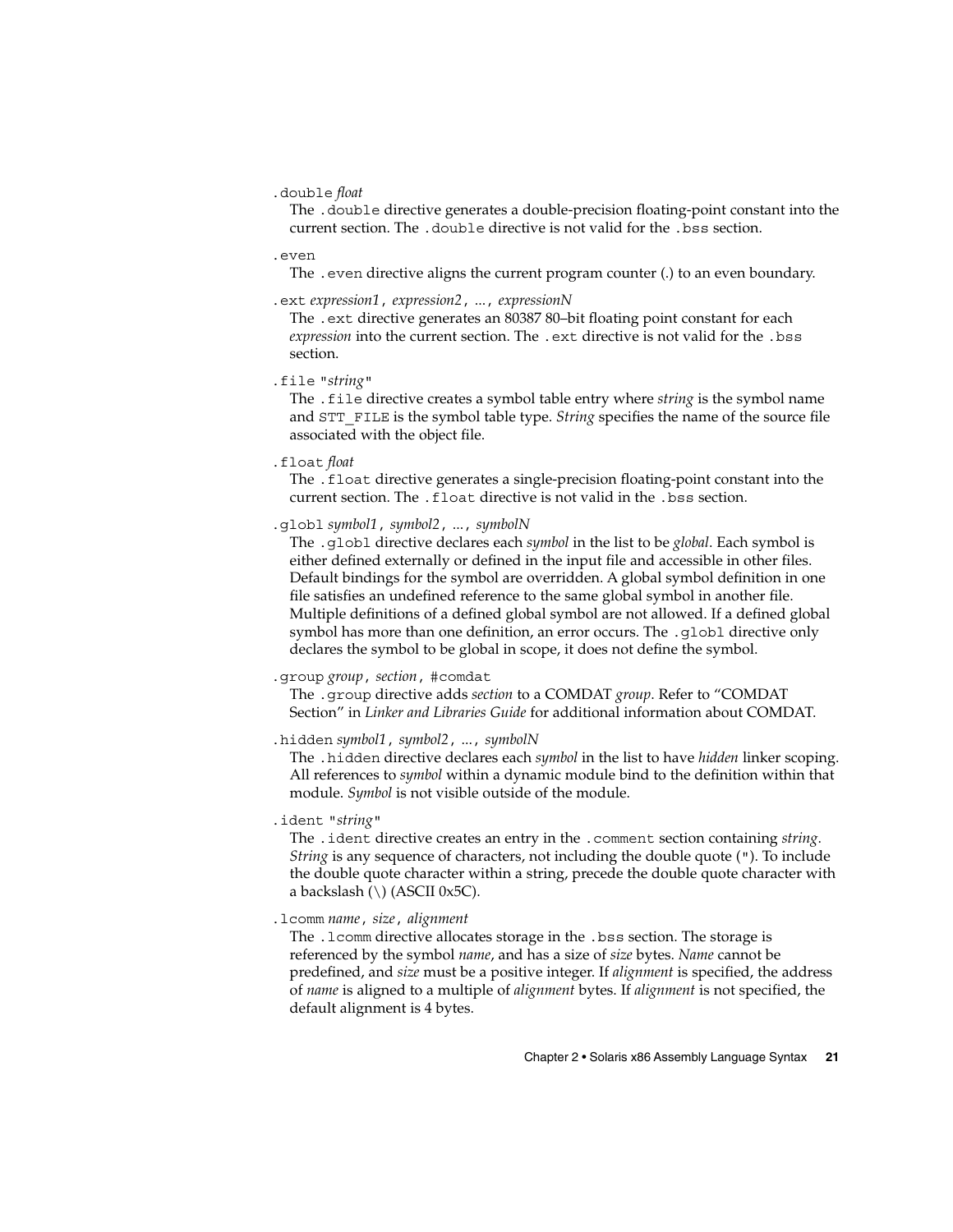#### .local *symbol1*, *symbol2*, ..., *symbolN*

The .local directive declares each *symbol* in the list to be *local*. Each symbol is defined in the input file and not accessible to other files. Default bindings for the symbols are overridden. Symbols declared with the .local directive take precedence over *weak* and *global* symbols. (See "Symbol Table Section" in *Linker and Libraries Guide* for a description of global and weak symbols.) Because local symbols are not accessible to other files, local symbols of the same name may exist in multiple files. The .local directive only declares the symbol to be local in scope, it does not define the symbol.

#### .long *expression1*, *expression2*, ..., *expressionN*

The .long directive generates a long integer (32-bit, two's complement value) for each *expression* into the current section. Each *expression* must be a 32–bit value and must evaluate to an integer value. The .long directive is not valid for the .bss section.

#### .popsection

The .popsection directive pops the top of the section stack and continues processing of the popped section.

#### .previous

The .previous directive continues processing of the previous section.

.pushsection *section*

The .pushsection directive pushes the specified section onto the section stack and switches to another section.

#### .quad *expression1*, *expression2*, ..., *expressionN*

The .quad directive generates an initialized word (64-bit, two's complement value) for each *expression* into the current section. Each *expression* must be a 64-bit value, and must evaluate to an integer value. The .quad directive is not valid for the .bss section.

.rel *symbol*@ *type*

The .rel directive generates the specified relocation entry *type* for the specified *symbol*. The .lit directive supports TLS (thread-local storage). Refer to Chapter 8, "Thread-Local Storage," in *Linker and Libraries Guide* for additional information about TLS.

.section *section*, *attributes*

The .section directive makes *section* the current section. If *section* does not exist, a new section with the specified name and attributes is created. If *section* is a non-reserved section, *attributes* must be included the first time *section* is specified by the .section directive.

#### .set *symbol*, *expression*

The .set directive assigns the value of *expression* to *symbol*. *Expression* can be any legal expression that evaluates to a numerical value.

.skip *integer*, *value*

While generating values for any data section, the .skip directive causes *integer* bytes to be skipped over, or, optionally, filled with the specified *value*.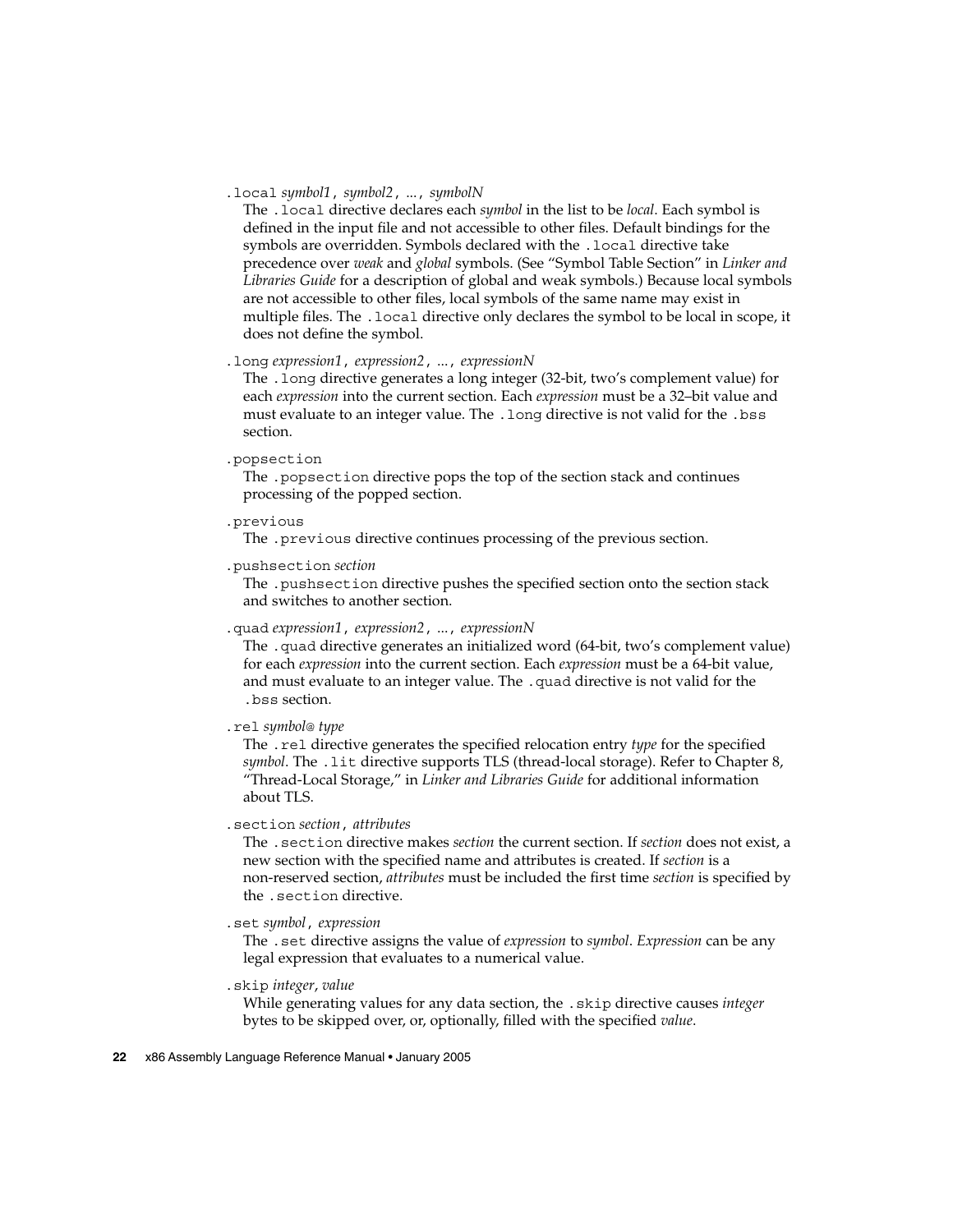#### .sleb128 *expression*

The .sleb128 directive generates a signed, little-endian, base 128 number from *expression*.

#### .string "*string*"

The .string directive places the characters in *string* into the object module at the current location and terminates the string with a null byte (\0). *String* must be enclosed in double quotes (") (ASCII 0x22). The .string directive is not valid for the .bss section.

#### .symbolic *symbol1*, *symbol2*, ..., *symbolN*

The .symbolic directive declares each *symbol* in the list to have*symbolic* linker scoping. All references to *symbol* within a dynamic module bind to the definition within that module. Outside of the module, *symbol* is treated as global.

#### .tbss

The .tbss directive changes the current section to .tbss. The .tbss section contains uninitialized TLS data objects that will be initialized to zero by the runtime linker.

#### .tcomm

The .tcomm directive defines a TLS common block.

.tdata

The .tdata directive changes the current section to .tdata. The .tdata section contains the initialization image for initialized TLS data objects.

#### .text

The .text directive defines the current section as .text.

#### .uleb128 *expression*

The .uleb128 directive generates an unsigned, little-endian, base 128 number from *expression*.

#### .value *expression1*, *expression2*, ..., *expressionN*

The .value directive generates an initialized word (16-bit, two's complement value) for each *expression* into the current section. Each *expression* must be a 16-bit integer value. The .value directive is not valid for the .bss section.

#### .weak *symbol1*, *symbol2*, ..., *symbolN*

The .weak directive declares each *symbol* in the argument list to be defined either externally or in the input file and accessible to other files. Default bindings of the symbol are overridden by the .weak directive. A *weak* symbol definition in one file satisfies an undefined reference to a global symbol of the same name in another file. Unresolved *weak* symbols have a default value of zero. The link editor does not resolve these symbols. If a *weak* symbol has the same name as a defined *global* symbol, the weak symbol is ignored and no error results. The .weak directive does not define the symbol.

#### .zero *expression*

While filling a data section, the .zero directive fills the number of bytes specified by *expression* with zero (0).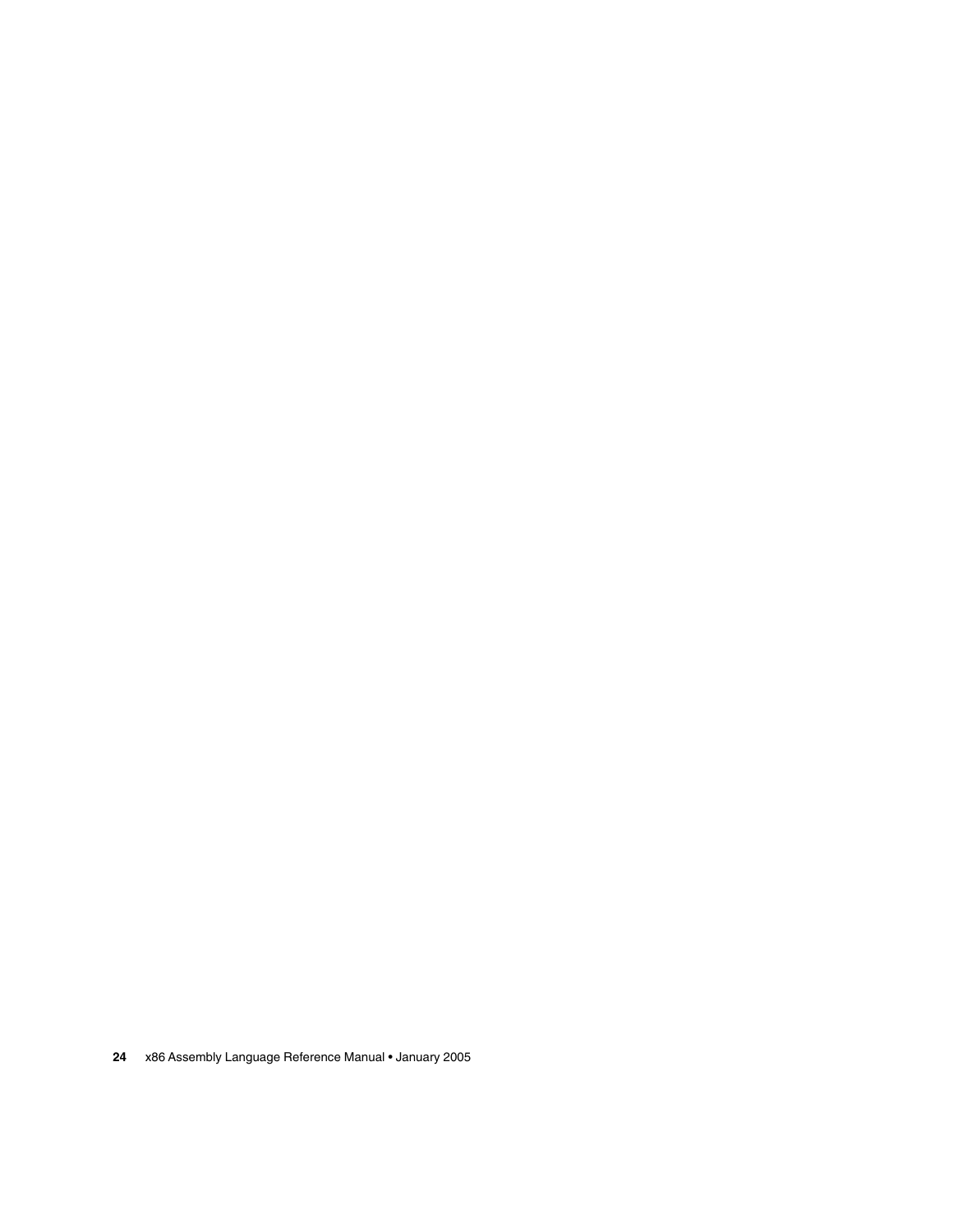### <span id="page-24-0"></span>CHAPTER **3**

## Instruction Set Mapping

This chapter provides a general mapping between the Solaris x86 assembly language mnemonics and the Intel or Advanced Micro Devices (AMD) mnemonics.

- "Instruction Overview" on page 25
- ["General-Purpose Instructions"](#page-25-0) on page 26
- ["Floating-Point Instructions"](#page-41-0) on page 42
- ["SIMD State Management Instructions"](#page-48-0) on page 49
- ["MMX Instructions"](#page-48-0) on page 49
- ["SSE Instructions"](#page-53-0) on page 54
- ["SSE2 Instructions"](#page-62-0) on page 63
- ["Operating System Support Instructions"](#page-72-0) on page 73
- ["64–Bit AMD Opteron Considerations"](#page-74-0) on page 75

### Instruction Overview

It is beyond the scope of this manual to document the x86 architecture instruction set. This chapter provides a general mapping between the Solaris x86 assembly language mnemonics and the Intel or AMD mnemonics to enable you to refer to your vendor's documentation for detailed information about a specific instruction. Instructions are grouped by functionality in tables with the following sections:

- Solaris mnemonic
- Intel/AMD mnemonic
- Description (short)
- Notes

For certain Solaris mnemonics, the allowed data type suffixes for that mnemonic are indicated in braces ({}) following the mnemonic. For example, bswap $\{1q\}$  indicates that the following mnemonics are valid: bswap, bswapl (which is the default and equivalent to bswap), and bswapq. See ["Instructions"](#page-16-0) on page 17 for information on data type suffixes.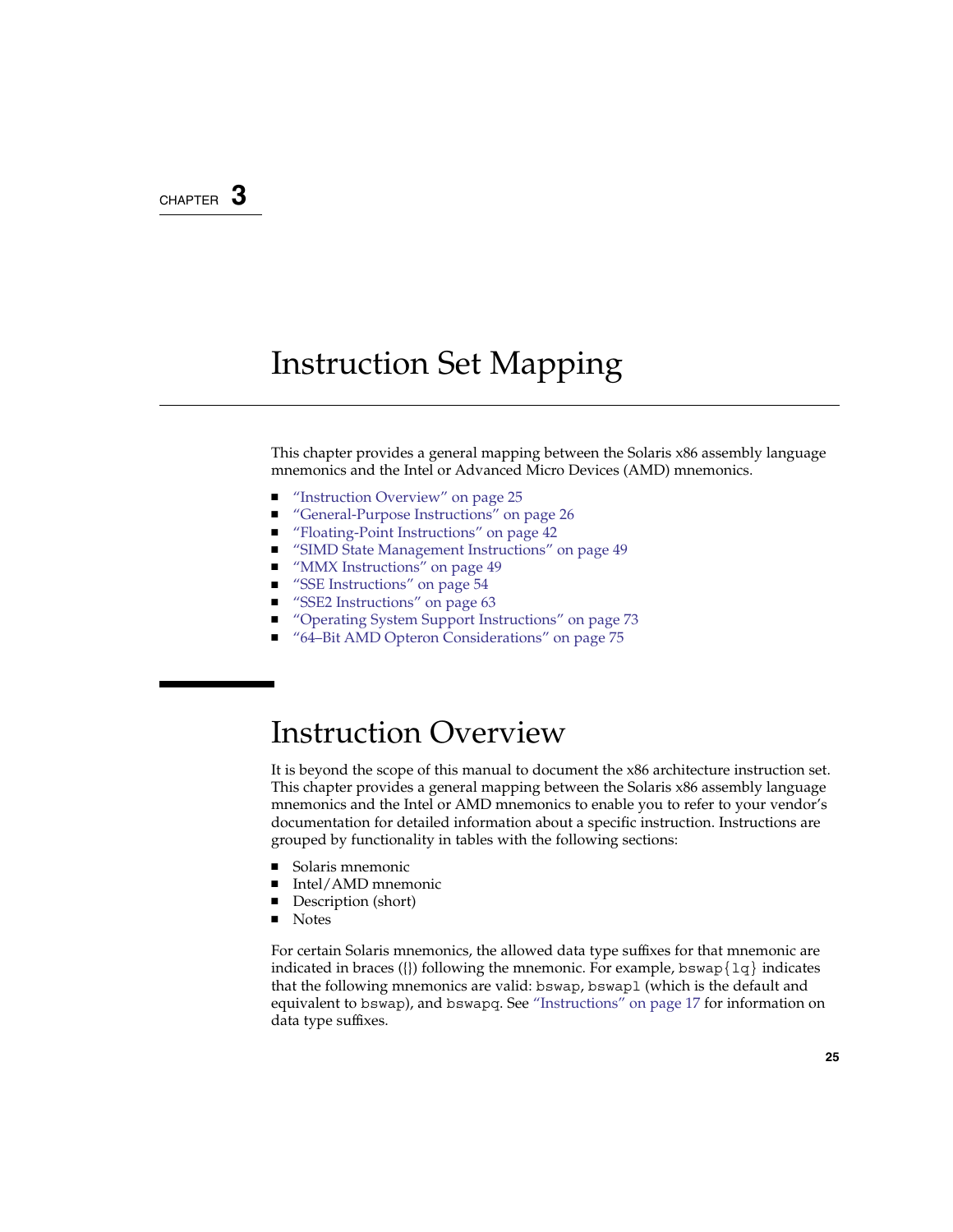<span id="page-25-0"></span>To locate a specific Solaris x86 mnemonic, look up the mnemonic in the index.

## General-Purpose Instructions

The general-purpose instructions perform basic data movement, memory addressing, arithmetic and logical operations, program flow control, input/output, and string operations on integer, pointer, and BCD data types.

### Data Transfer Instructions

The data transfer instructions move data between memory and the general-purpose and segment registers, and perform operations such as conditional moves, stack access, and data conversion.

| <b>Solaris Mnemonic</b>         | <b>Intel/AMD Mnemonic</b> | <b>Description</b>                    | <b>Notes</b>                                                                         |
|---------------------------------|---------------------------|---------------------------------------|--------------------------------------------------------------------------------------|
| $b$ swap $\{1q\}$               | <b>BSWAP</b>              | byte swap                             | bswapq valid only<br>under<br>$-xarch = \text{and}64$                                |
| cbtw                            | <b>CBW</b>                | convert byte to word                  |                                                                                      |
| cltd                            | CDO                       | convert doubleword<br>to quadword     | $*$ eax $\rightarrow$ $*$ edx: $*$ eax                                               |
| cltq                            | CDOE                      | convert doubleword<br>to quadword     | $%$ eax $\rightarrow$ $*$ rax<br>cltq valid only<br>under<br>$-xarch = \text{and}64$ |
| cmova(wlq),<br>$cmov{w1q}$ .a   | <b>CMOVA</b>              | conditional move if<br>above          | cmovaq valid only<br>under<br>$-xarch = \text{and}64$                                |
| cmovae(wlq),<br>$cmov{w1q}$ .ae | <b>CMOVAE</b>             | conditional move if<br>above or equal | cmovaeq valid only<br>under<br>$-xarch = \text{and}64$                               |
| $cmovb{w1q},$<br>$cmov{w1q}$ .b | <b>CMOVB</b>              | conditional move if<br>below          | cmovbq valid only<br>under<br>$-xarch = \text{and}64$                                |

#### **TABLE 3–1** Data Transfer Instructions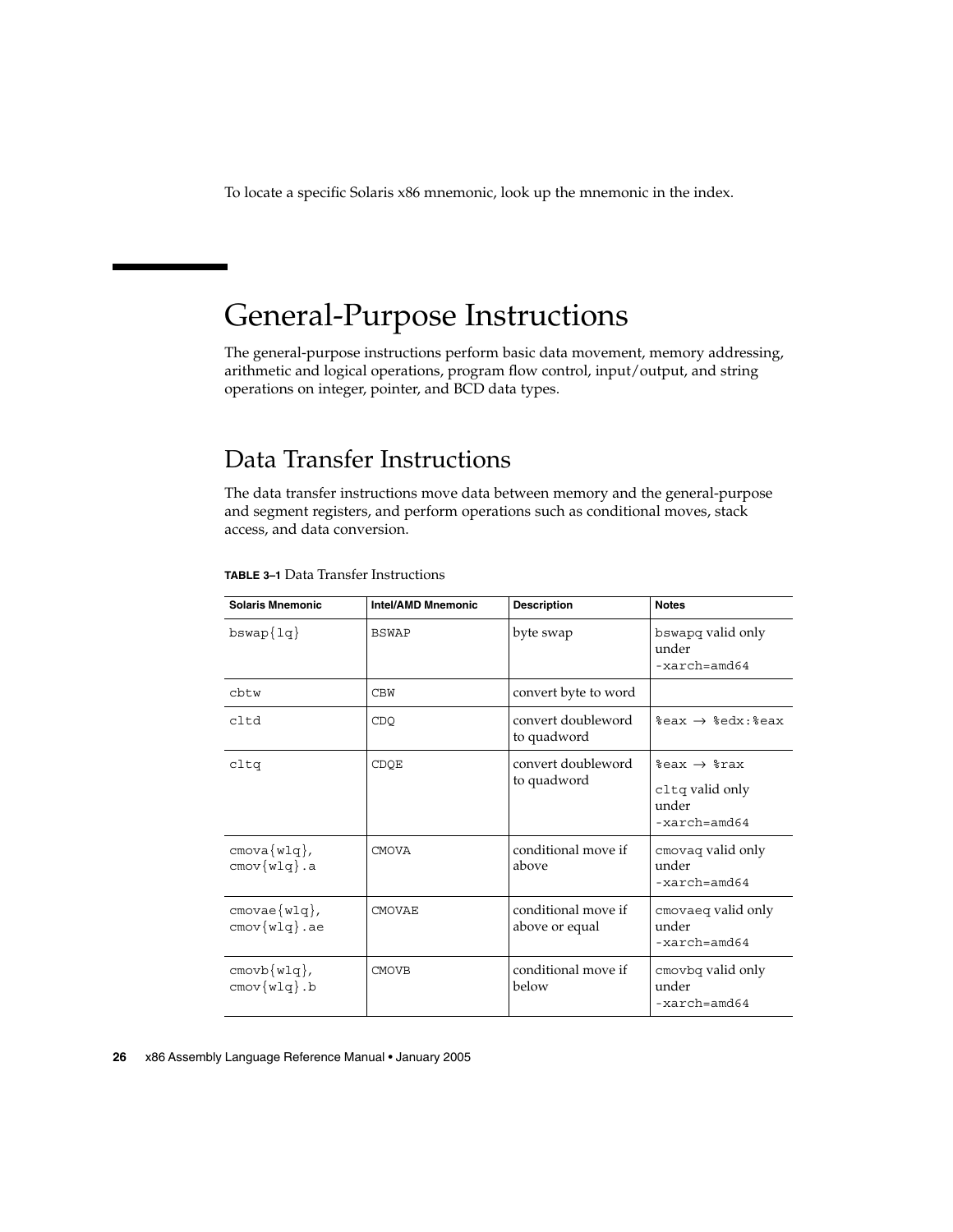| <b>Solaris Mnemonic</b>                                 | Intel/AMD Mnemonic | <b>Description</b>                        | <b>Notes</b>                                            |
|---------------------------------------------------------|--------------------|-------------------------------------------|---------------------------------------------------------|
| $cmovbe{w1q},$<br>$cmov(w1q)$ .be                       | <b>CMOVBE</b>      | conditional move if<br>below or equal     | cmovbeq valid only<br>under<br>$-xarch = \text{and}64$  |
| $cmovc{w1q},$<br>$cmov{w1q}.c$                          | <b>CMOVC</b>       | conditional move if<br>carry              | cmoveq valid only<br>under<br>$-xarch = \text{and}64$   |
| $cmove{w1q},$<br>$cmov{w1q}$ .e                         | <b>CMOVE</b>       | conditional move if<br>equal              | cmoveq valid only<br>under<br>$-xarch=amd64$            |
| $cmovg{w1q},$<br>cmov(w1q).g                            | <b>CMOVG</b>       | conditional move if<br>greater            | cmovgq valid only<br>under<br>-xarch=amd64              |
| $cmove{w1q},$<br>$cmov{w1q}.ge$                         | CMOVGE             | conditional move if<br>greater or equal   | cmovgeq valid only<br>under<br>$-xarch=amd64$           |
| $cmov1{w1q},$<br>$cmov{w1q}.1$                          | CMOVL              | conditional move if<br>less               | cmovlq valid only<br>under<br>-xarch=amd64              |
| $cmovle{wlq},$<br>cmov(wlq).                            | COMVLE             | conditional move if<br>less or equal      | cmovleq valid only<br>under<br>$-xarch = \text{and}64$  |
| cmovna(wlq),<br>$cmov{w1q}$ .na                         | CMOVNA             | conditional move if<br>not above          | cmovnaq valid only<br>under<br>$-xarch = \text{and}64$  |
| cmovnae(wlq),<br>$cmov{w1q}$ .nae                       | CMOVNAE            | conditional move if<br>not above or equal | cmovnaeq valid only<br>under<br>-xarch=amd64            |
| $c$ movnb $\{w1q\}$ ,<br>$cmov(wlq)$ .nb                | <b>CMOVNB</b>      | conditional move if<br>not below          | cmovnbq valid only<br>under<br>$-xarch = \text{and}64$  |
| $\text{cmovnbe} \{\text{w1q}\},$<br>$cmov\{w1q\}$ .nbe  | <b>CMOVNBE</b>     | conditional move if<br>not below or equal | cmovnbeq valid only<br>under<br>$-xarch = \text{and}64$ |
| cmovnc(wlq),<br>$\text{cmov}\{\texttt{wlg}\}\text{.nc}$ | <b>CMOVNC</b>      | conditional move if<br>not carry          | cmovneq valid only<br>under<br>$-xarch = \text{and}64$  |
| $)^{1}$ cmovne $\{w1q\}$ ,<br>$cmov(w1q)$ .ne           | CMOVNE             | conditional move if<br>not equal          | cmovneq valid only<br>under<br>-xarch=amd64             |

**TABLE 3–1** Data Transfer Instructions *(Continued)*

Chapter 3 • Instruction Set Mapping **27**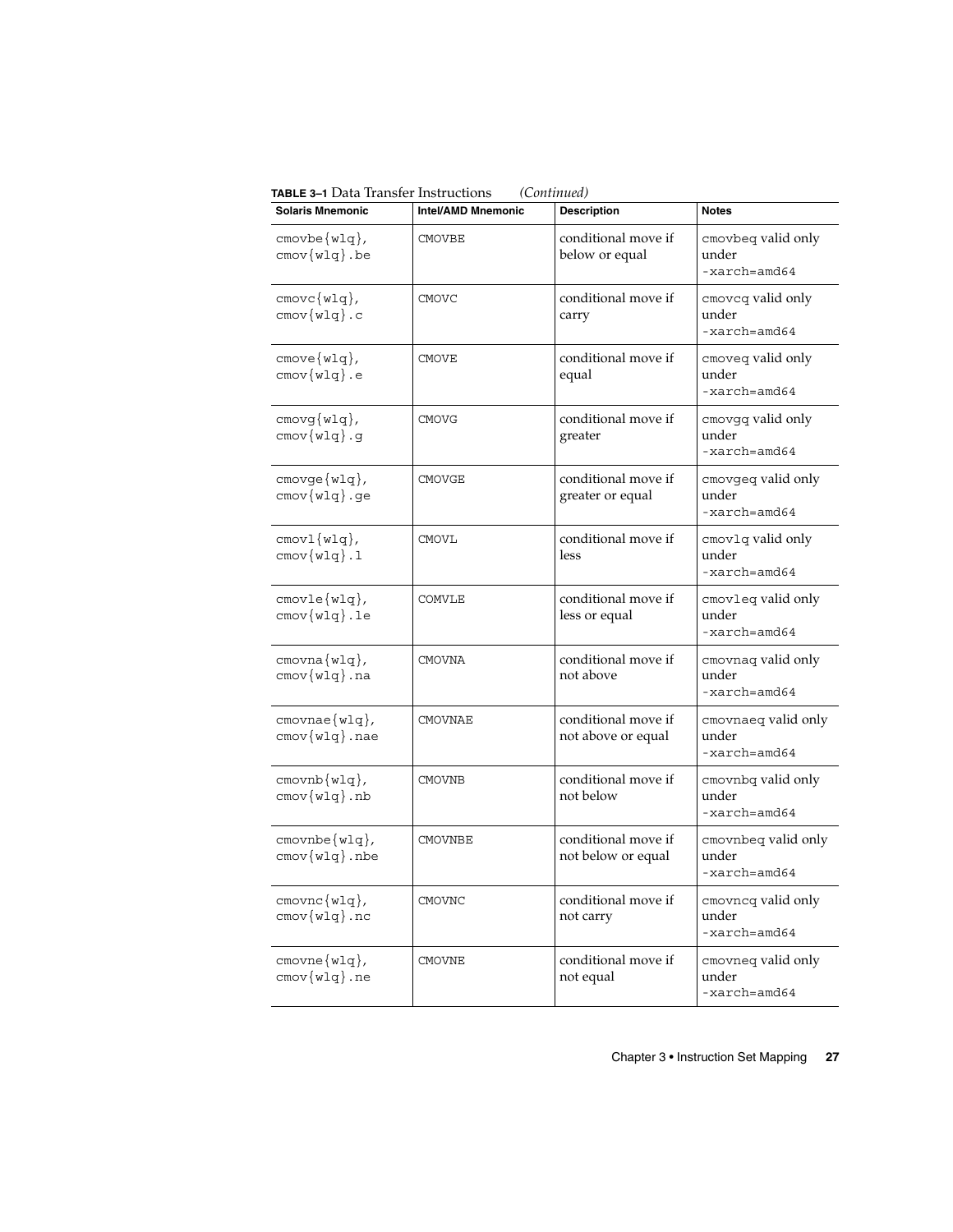**TABLE 3–1** Data Transfer Instructions *(Continued)*

| <b>Solaris Mnemonic</b>                              | <b>Intel/AMD Mnemonic</b> | <b>Description</b>                                | <b>Notes</b>                                            |
|------------------------------------------------------|---------------------------|---------------------------------------------------|---------------------------------------------------------|
| cmovng(wlq),<br>$cmov(wlq)$ .ng                      | <b>CMOVNG</b>             | conditional move if<br>greater                    | cmovngq valid only<br>under<br>$-xarch = \text{and}64$  |
| $cmovnge{w1q},$<br>cmov{wlq}.nge                     | <b>CMOVNGE</b>            | conditional move if<br>not greater or equal       | cmovngeq valid only<br>under<br>$-xarch = \text{and}64$ |
| $c$ movn $1{w1q}$ ,<br>cmov(wlq).n1                  | <b>CMOVNL</b>             | conditional move if<br>not less                   | cmovnlq valid only<br>under<br>$-xarch = \text{and}64$  |
| $c$ movnle $\{w \lg\}$ ,<br>$cmov{w1q}$ .nle         | <b>CMOVNLE</b>            | conditional move if<br>not above or equal         | cmovnleg valid only<br>under<br>$-xarch = \text{and}64$ |
| cmovno(wlq),<br>$cmov{w1q}$ .no                      | CMOVNO                    | conditional move if<br>not overflow               | cmovnoq valid only<br>under<br>$-xarch = \text{and}64$  |
| $cmovnp{wlq},$<br>$\text{cmov} \{ \text{wlg} \}$ .np | <b>CMOVNP</b>             | conditional move if<br>not parity                 | cmovnpq valid only<br>under<br>$-xarch = \text{and}64$  |
| cmovns(wlq),<br>$\text{cmov} \{ w \text{lg} \}$ .ns  | <b>CMOVNS</b>             | conditional move if<br>not sign<br>(non-negative) | cmovnsq valid only<br>under<br>$-xarch = \text{and}64$  |
| cmovnz(wlq),<br>cmov{wlq}.nz                         | CMOVNZ                    | conditional move if<br>not zero                   | cmovnzq valid only<br>under<br>$-xarch = \text{and}64$  |
| $cmovo{w1q},$<br>$cmov{w1q}$ .o                      | <b>CMOVO</b>              | conditional move if<br>overflow                   | cmovoq valid only<br>under<br>$-xarch = \text{and}64$   |
| $cmovp\{w1q\},$<br>$cmov{w1q}.p$                     | <b>CMOVP</b>              | conditional move if<br>parity                     | cmovpq valid only<br>under<br>-xarch=amd64              |
| cmovpe(wlq),<br>cmov{wlq}.pe                         | <b>CMOVPE</b>             | conditional move if<br>parity even                | cmovpeq valid only<br>under<br>$-xarch = \text{and}64$  |
| cmovpo(wlq),<br>cmov(wlq).po                         | <b>CMOVPO</b>             | conditional move if<br>parity odd                 | cmovpoq valid only<br>under<br>$-xarch=amd64$           |
| cmovs(wlq),<br>cmov(wlq).s                           | <b>CMOVS</b>              | conditional move if<br>sign (negative)            | cmovsq valid only<br>under<br>$-xarch = \text{and}64$   |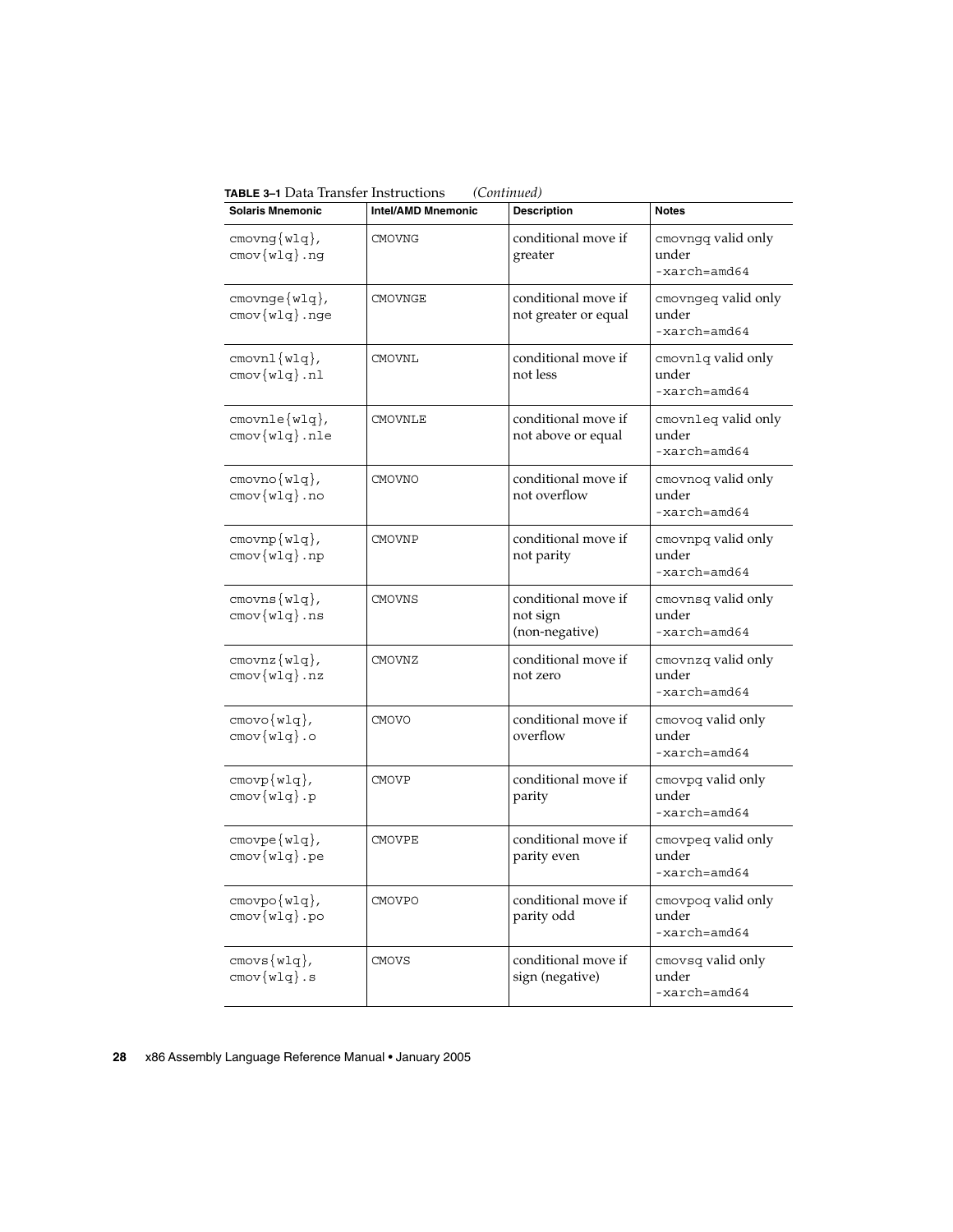| <b>Solaris Mnemonic</b>                               | <b>Intel/AMD Mnemonic</b> | <b>Description</b>                                                                                       | <b>Notes</b>                                                                                                   |
|-------------------------------------------------------|---------------------------|----------------------------------------------------------------------------------------------------------|----------------------------------------------------------------------------------------------------------------|
| $cmovz{w1q},$<br>$\text{cmov}\{\text{wlg}\}\text{.z}$ | CMOVZ                     | conditional move if<br>zero                                                                              | cmovzq valid only<br>under<br>$-xarch = \text{and}64$                                                          |
| $cmpxchq\{bwlq\}$                                     | <b>CMPXCHG</b>            | compare and<br>exchange                                                                                  | cmpxchgq valid only<br>under<br>$-xarch=amd64$                                                                 |
| cmpxchg8b                                             | CMPXCHG8B                 | compare and<br>exchange 8 bytes                                                                          |                                                                                                                |
| cqtd                                                  | CQO                       | convert quadword to<br>octword                                                                           | $\texttt{grav} \rightarrow \texttt{cdx:} \texttt{grav}$<br>cqtd valid only<br>under<br>$-xarch = \text{and}64$ |
| cqto                                                  | CQO                       | convert quadword to<br>octword                                                                           | $\texttt{grav} \rightarrow \texttt{cdx:} \texttt{grav}$<br>cqto valid only<br>under<br>$-xarch = \text{and}64$ |
| cwtd                                                  | <b>CWD</b>                | convert word to<br>doubleword                                                                            | $sax \rightarrow sdx : sax$                                                                                    |
| cwtl                                                  | CWDE                      | convert word to<br>doubleword in %eax<br>register                                                        | $\ast$ ax $\rightarrow$ $\ast$ eax                                                                             |
| $mov\{bwlq\}$                                         | MOV                       | move data between<br>immediate values,<br>general purpose<br>registers, segment<br>registers, and memory | movq valid only<br>under<br>$-xarch = \text{and}64$                                                            |
| $movabs\{bwlq\}$                                      | MOVABS                    | move immediate<br>value to register                                                                      | movabs valid only<br>under<br>$-xarch = \text{and}64$                                                          |
| $movabs\{bwlq\}A$                                     | MOVABS                    | move immediate<br>value to register {AL,<br>AX, GAX, RAX}                                                | movabs valid only<br>under<br>$-xarch = \text{and}64$                                                          |
| movsb(wlq),<br>$movsw{1q}$                            | MOVSX                     | move and sign extend                                                                                     | movsbq and movswq<br>valid only under<br>$-xarch = \text{and}64$                                               |
| $movzb{wlq},$<br>$movzw\{lq\}$                        | MOVZX                     | move and zero extend                                                                                     | movzbq and movzwq<br>valid only under<br>$-xarch = \text{and}64$                                               |

**TABLE 3–1** Data Transfer Instructions *(Continued)*

Chapter 3 • Instruction Set Mapping **29**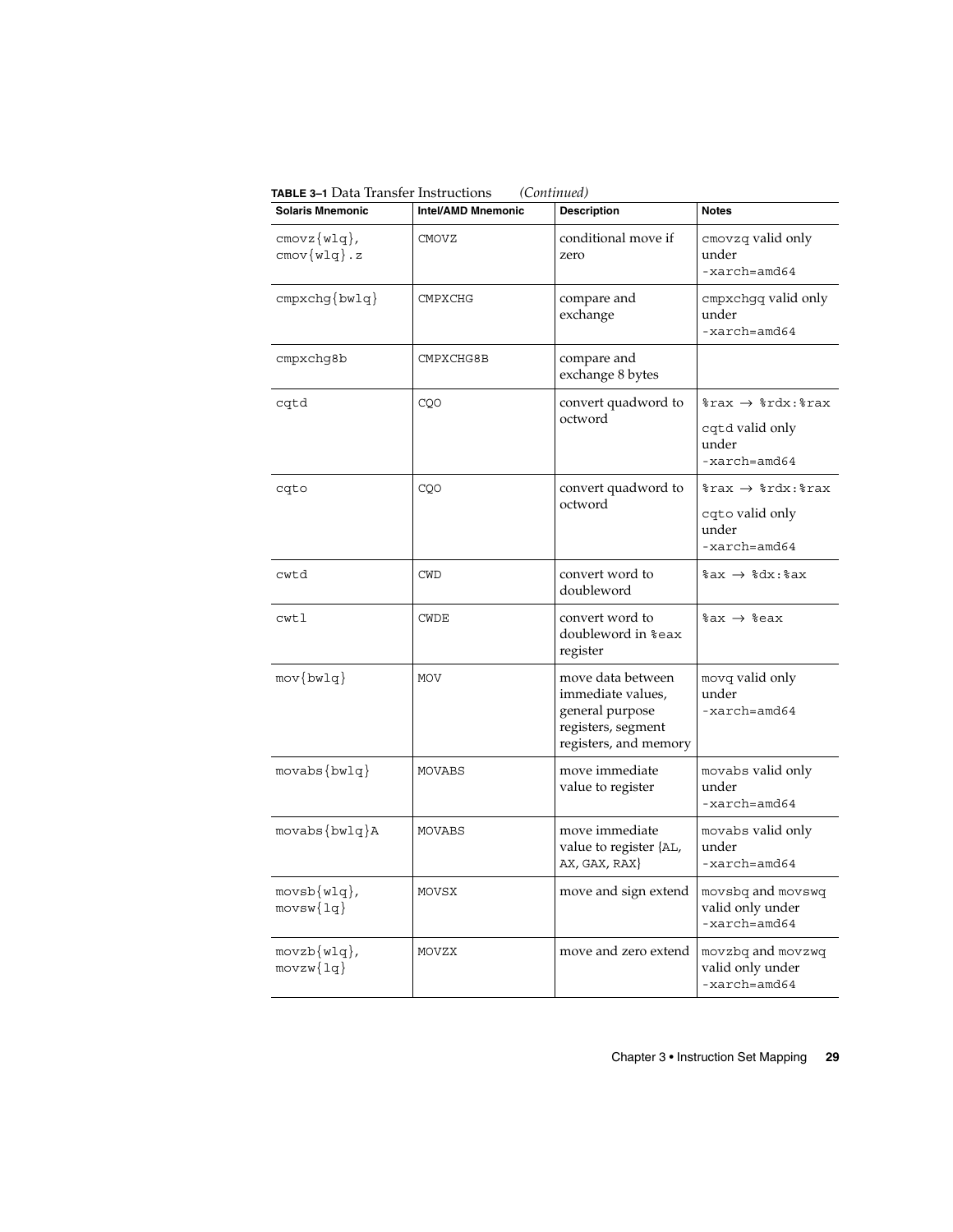| <b>Solaris Mnemonic</b> | <b>Intel/AMD Mnemonic</b> | <b>Description</b>                           | <b>Notes</b>                                          |
|-------------------------|---------------------------|----------------------------------------------|-------------------------------------------------------|
| $pop{w1q}$              | POP                       | pop stack                                    | popq valid only<br>under<br>$-xarch = \text{and}64$   |
| popaw                   | POPA                      | pop general-purpose<br>registers from stack  | popaw invalid under<br>$-xarch = \text{and}64$        |
| popal, popa             | POPAD                     | pop general-purpose<br>registers from stack  | invalid under<br>$-xarch = \text{and}64$              |
| $push{w1q}$             | PUSH                      | push onto stack                              | pushq valid only<br>under<br>$-xarch = \text{and}64$  |
| pushaw                  | PUSHA                     | push general-purpose<br>registers onto stack | pushaw invalid under<br>$-xarch = \text{and}64$       |
| pushal, pusha           | PUSHAD                    | push general-purpose<br>registers onto stack | invalid under<br>$-xarch = \text{and}64$              |
| $xadd\{bwlq\}$          | XADD                      | exchange and add                             | xaddq valid only<br>under<br>$-xarch = \text{and}64$  |
| $xchq\{bwlq\}$          | <b>XCHG</b>               | exchange                                     | xchgq valid only<br>under<br>$-xarch = \text{and}64$  |
| $xchg\{bwlq\}A$         | <b>XCHG</b>               | exchange                                     | xchgqA valid only<br>under<br>$-xarch = \text{and}64$ |

<span id="page-29-0"></span>**TABLE 3–1** Data Transfer Instructions *(Continued)*

### Binary Arithmetic Instructions

The binary arithmetic instructions perform basic integer computions on operands in memory or the general-purpose registers.

**TABLE 3–2** Binary Arithmetic Instructions

| <b>Solaris Mnemonic</b> | Intel/AMD Mnemonic | <b>Description</b> | <b>Notes</b>                                        |
|-------------------------|--------------------|--------------------|-----------------------------------------------------|
| $\texttt{adc}$ {bwlq}   | ADC.               | add with carry     | adcq valid only<br>under<br>$-xarch = \text{and}64$ |
| $add\{bwlq\}$           | ADD                | integer add        | addq valid only<br>under<br>$-xarch = \text{and}64$ |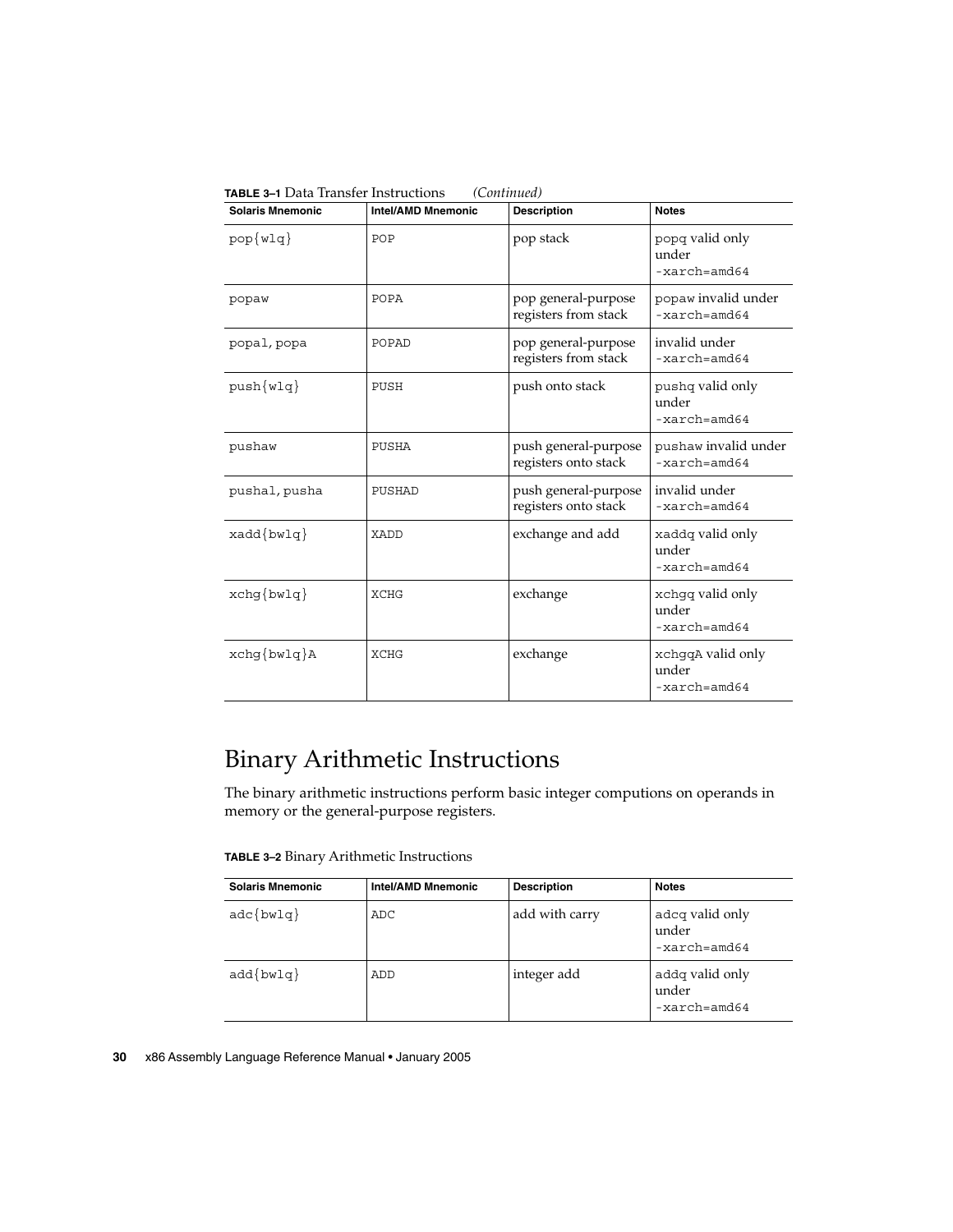| <b>Solaris Mnemonic</b> | Intel/AMD Mnemonic | <b>Description</b>   | <b>Notes</b>                                         |
|-------------------------|--------------------|----------------------|------------------------------------------------------|
| $cmp\{bwlq\}$           | <b>CMP</b>         | compare              | cmpq valid only<br>under<br>$-xarch = \text{and}64$  |
| $dec\{bwlq\}$           | DEC                | decrement            | decq valid only<br>under<br>$-xarch = \text{and}64$  |
| $div\{bwlq\}$           | DIV                | divide (unsigned)    | divq valid only<br>under<br>$-xarch = \text{and}64$  |
| idiv{bwlq}              | IDIV               | divide (signed)      | idivq valid only<br>under<br>$-xarch = \text{and}64$ |
| $imul$ {bwlq}           | IMUL               | multiply (signed)    | imulq valid only<br>under<br>$-xarch = \text{and}64$ |
| $inc\{bwlq\}$           | <b>INC</b>         | increment            | incq valid only<br>under<br>$-xarch = \text{and} 64$ |
| $mul{bwlq}$             | MUL                | multiply (unsigned)  | mulq valid only<br>under<br>$-xarch = \text{and} 64$ |
| $neg\{bwlq\}$           | NEG                | negate               | negq valid only<br>under<br>$-xarch = \text{and} 64$ |
| $sbb\{bwlg\}$           | <b>SBB</b>         | subtract with borrow | sbbq valid only<br>under<br>$-xarch = \text{and}64$  |
| $sub{bwlq}$             | <b>SUB</b>         | subtract             | subq valid only<br>under<br>-xarch=amd64             |

<span id="page-30-0"></span>**TABLE 3–2** Binary Arithmetic Instructions *(Continued)*

### Decimal Arithmetic Instructions

The decimal arithmetic instructions perform decimal arithmetic on binary coded decimal (BCD) data.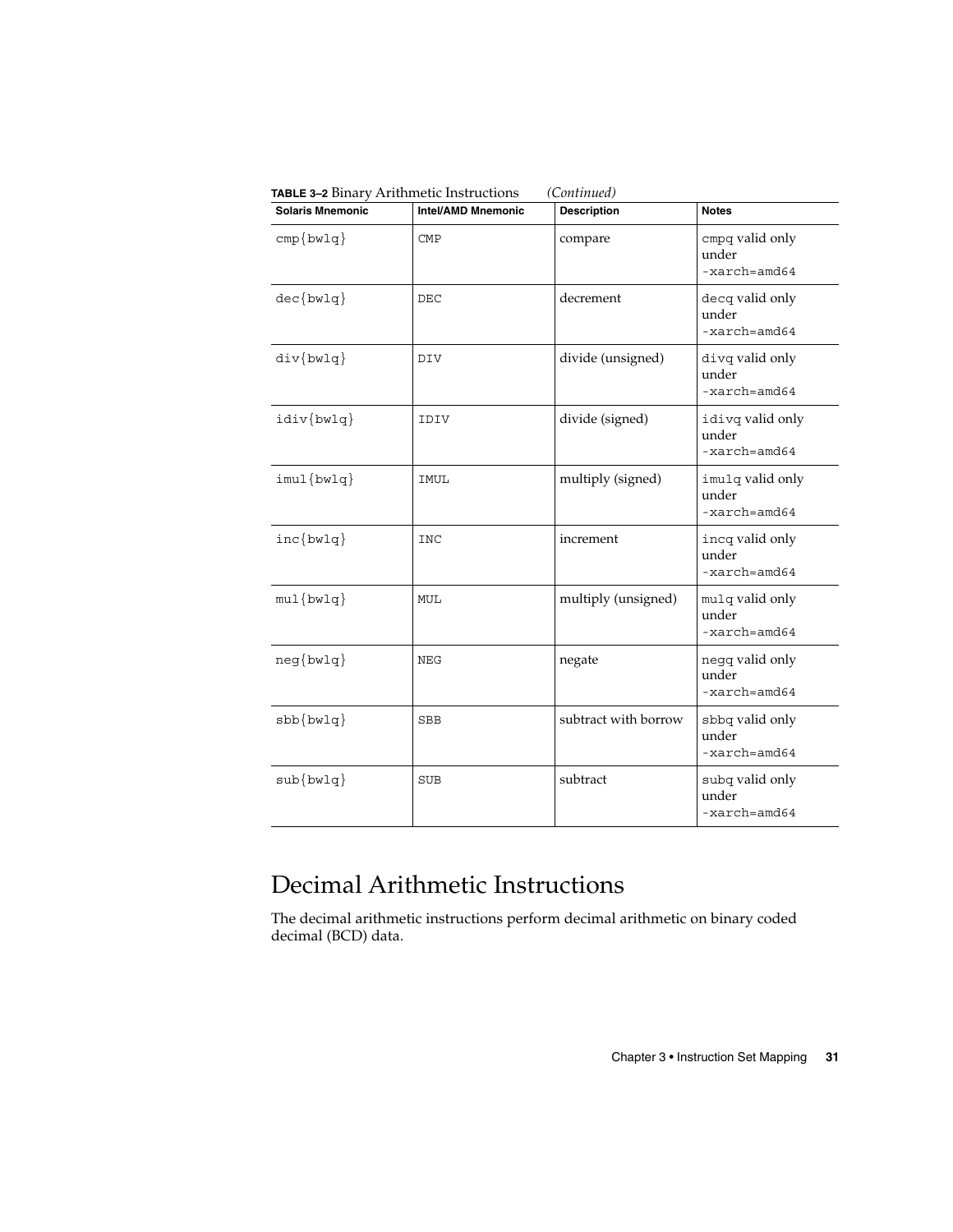#### <span id="page-31-0"></span>**TABLE 3–3** Decimal Arithmetic Instructions

| Solaris Mnemonic | <b>Intel/AMD Mnemonic</b> | <b>Description</b>                   | <b>Notes</b>                             |
|------------------|---------------------------|--------------------------------------|------------------------------------------|
| aaa              | AAA                       | ASCII adjust after<br>addition       | invalid under<br>$-xarch = \text{and}64$ |
| aad              | AAD                       | ASCII adjust before<br>division      | invalid under<br>$-xarch = \text{and}64$ |
| aam              | AAM                       | ASCII adjust after<br>multiplication | invalid under<br>$-xarch = \text{and}64$ |
| aas              | AAS                       | ASCII adjust after<br>subtraction    | invalid under<br>$-xarch = \text{and}64$ |
| daa              | DAA                       | decimal adjust after<br>addition     | invalid under<br>$-xarch = \text{and}64$ |
| das              | <b>DAS</b>                | decimal adjust after<br>subtraction  | invalid under<br>$-xarch = \text{and}64$ |

### Logical Instructions

The logical instructions perform basic logical operations on their operands.

**TABLE 3–4** Logical Instructions

| <b>Solaris Mnemonic</b> | <b>Intel/AMD Mnemonic</b> | <b>Description</b>              | <b>Notes</b>                                        |
|-------------------------|---------------------------|---------------------------------|-----------------------------------------------------|
| $and \{bwlq\}$          | AND                       | bitwise logical AND             | andq valid only<br>under<br>$-xarch = \text{and}64$ |
| $not\{bwlq\}$           | NOT                       | bitwise logical NOT             | notg valid only<br>under<br>$-xarch = \text{and}64$ |
| $or \{bwlq\}$           | OR.                       | bitwise logical OR              | orq valid only under<br>$-xarch = \text{and}64$     |
| $xor\{bwlq\}$           | <b>XOR</b>                | bitwise logical<br>exclusive OR | xorq valid only<br>under<br>$-xarch = \text{and}64$ |

### Shift and Rotate Instructions

The shift and rotate instructions shift and rotate the bits in their operands.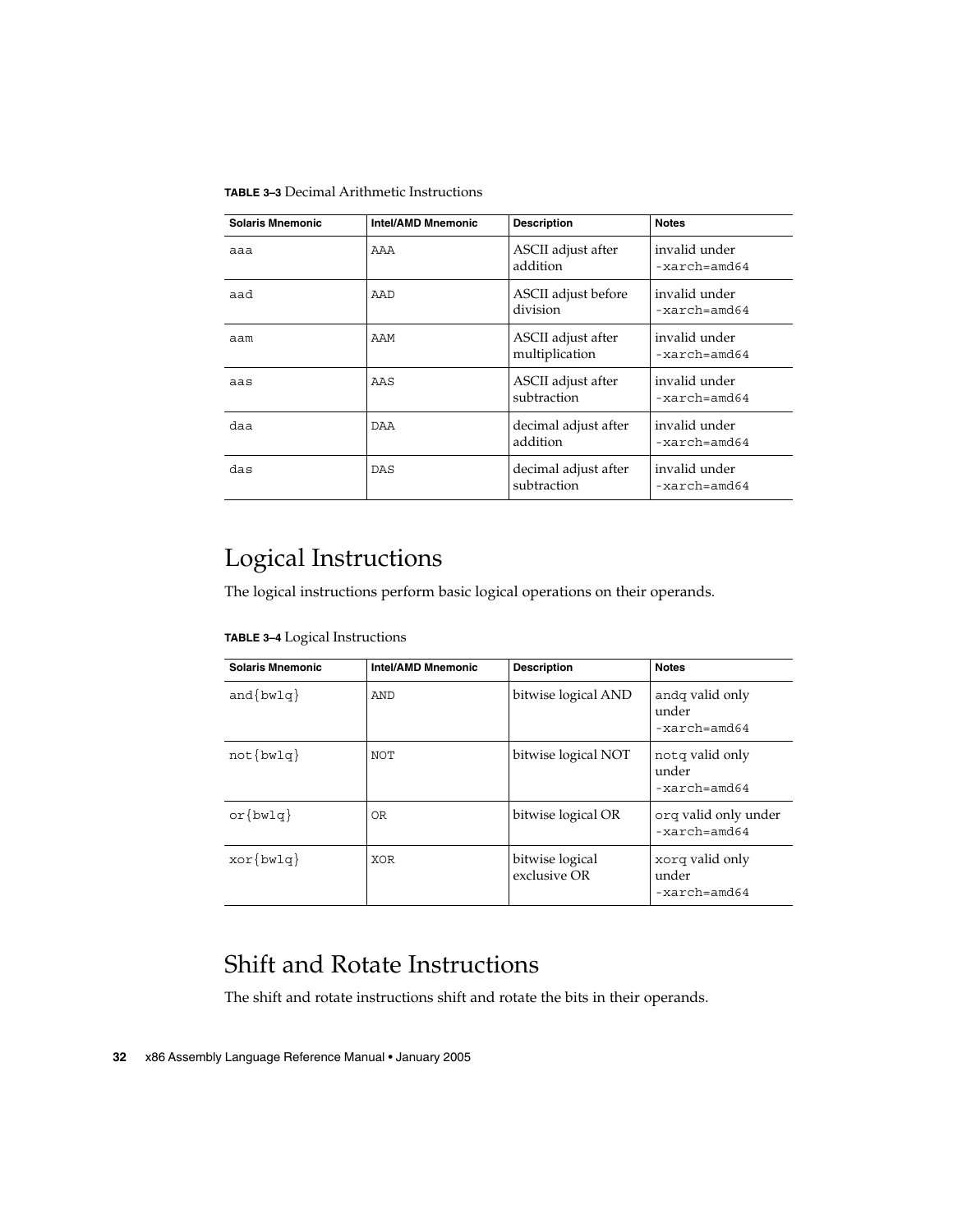<span id="page-32-0"></span>**TABLE 3–5** Shift and Rotate Instructions

| <b>Solaris Mnemonic</b>         | <b>Intel/AMD Mnemonic</b> | <b>Description</b>            | <b>Notes</b>                                         |
|---------------------------------|---------------------------|-------------------------------|------------------------------------------------------|
| $rcl$ {bwlq}                    | RCL                       | rotate through carry<br>left  | rclq valid only<br>under<br>$-xarch = \text{and}64$  |
| $rcr\{bwlq\}$                   | <b>RCR</b>                | rotate through carry<br>right | rcrq valid only<br>under<br>$-xarch = \text{and}64$  |
| $rol{bwlq}$                     | ROL                       | rotate left                   | rolq valid only<br>under<br>$-xarch = \text{and}64$  |
| $ror\{bwlq\}$                   | <b>ROR</b>                | rotate right                  | rorq valid only<br>under<br>$-xarch = \text{and}64$  |
| $sal\{bwlq\}$                   | SAL                       | shift arithmetic left         | salq valid only<br>under<br>$-xarch = \text{and}64$  |
| $sar\{bwlq\}$                   | SAR                       | shift arithmetic right        | sarq valid only<br>under<br>$-xarch = \text{and}64$  |
| $\text{shl} \{\text{bwlq}\}$    | <b>SHL</b>                | shift logical left            | shlq valid only<br>under<br>$-xarch = \text{and}64$  |
| $shld \{bwlq\}$                 | SHLD                      | shift left double             | shldq valid only<br>under<br>$-xarch = \text{and}64$ |
| $shr{bwlq}$                     | SHR                       | shift logical right           | shrq valid only<br>under<br>$-xarch = \text{and}64$  |
| $\text{shrd}$ { $\text{bwlq}$ } | SHRD                      | shift right double            | shrdq valid only<br>under<br>$-xarch = \text{and}64$ |

## Bit and Byte Instructions

The bit instructions test and modify individual bits in operands. The byte instructions set the value of a byte operand to indicate the status of flags in the %eflags register.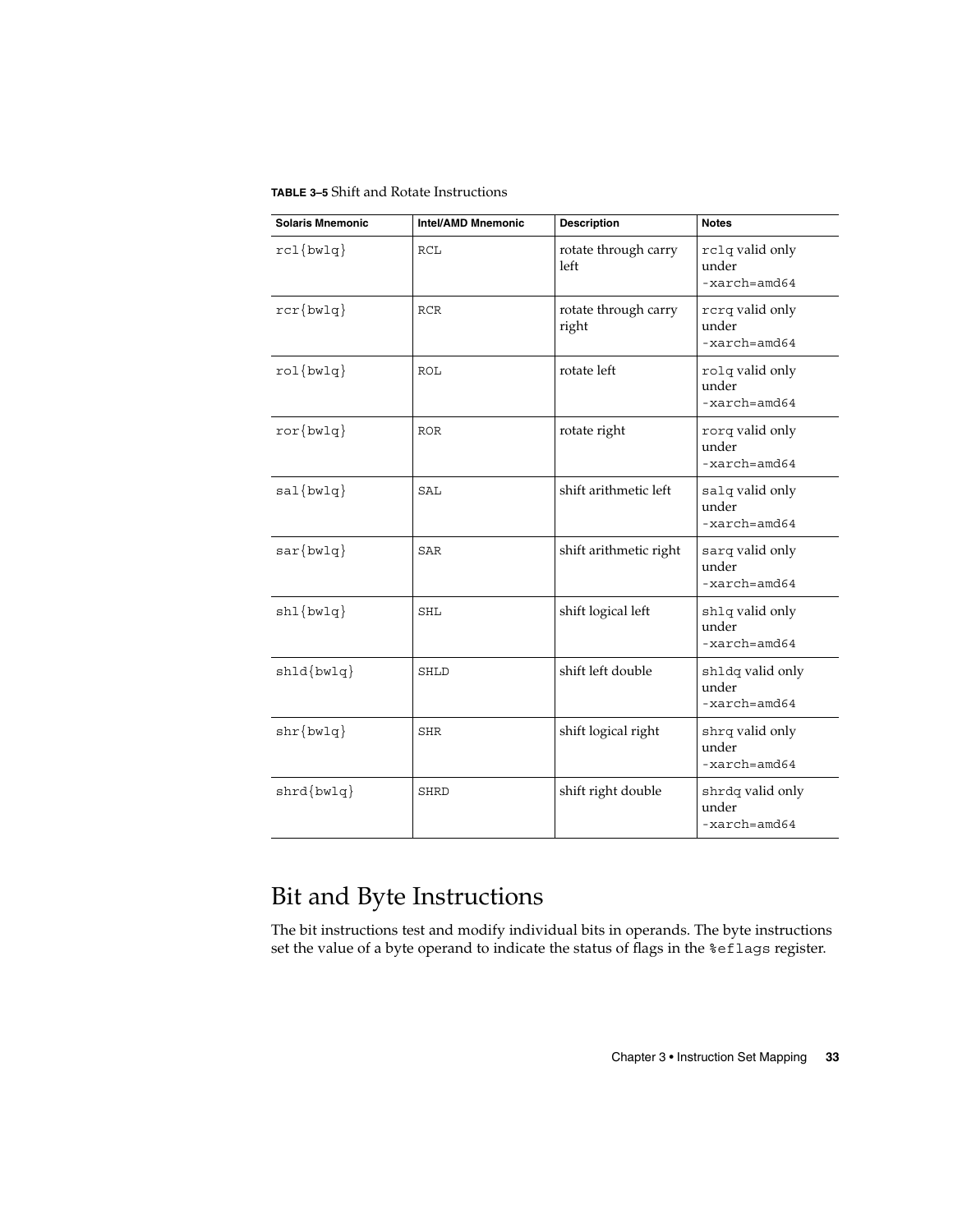<span id="page-33-0"></span>**TABLE 3–6** Bit and Byte Instructions

| <b>Solaris Mnemonic</b> | <b>Intel/AMD Mnemonic</b> | <b>Description</b>                | <b>Notes</b>                                        |
|-------------------------|---------------------------|-----------------------------------|-----------------------------------------------------|
| bsf(wlq)                | <b>BSF</b>                | bit scan forward                  | bsfq valid only<br>under<br>$-xarch = \text{and}64$ |
| $bsr{w1q}$              | <b>BSR</b>                | bit scan reverse                  | bsrq valid only<br>under<br>$-xarch = \text{and}64$ |
| $bt{w1q}$               | BT                        | bit test                          | btq valid only under<br>$-xarch = \text{and}64$     |
| $btc{w1q}$              | <b>BTC</b>                | bit test and<br>complement        | btcq valid only<br>under<br>$-xarch = \text{and}64$ |
| $\texttt{btr}$ {wlq}    | <b>BTR</b>                | bit test and reset                | btrq valid only<br>under<br>$-xarch = \text{and}64$ |
| $bts{w1q}$              | <b>BTS</b>                | bit test and set                  | btsq valid only<br>under<br>$-xarch=amd64$          |
| seta                    | SETA                      | set byte if above                 |                                                     |
| setae                   | SETAE                     | set byte if above or<br>equal     |                                                     |
| setb                    | SETB                      | set byte if below                 |                                                     |
| setbe                   | <b>SETBE</b>              | set byte if below or<br>equal     |                                                     |
| setc                    | <b>SETC</b>               | set byte if carry                 |                                                     |
| sete                    | SETE                      | set byte if equal                 |                                                     |
| setg                    | SETG                      | set byte if greater               |                                                     |
| setge                   | SETGE                     | set byte if greater or<br>equal   |                                                     |
| setl                    | SETL                      | set byte if less                  |                                                     |
| setle                   | <b>SETLE</b>              | set byte if less or<br>equal      |                                                     |
| setna                   | SETNA                     | set byte if not above             |                                                     |
| setnae                  | SETNAE                    | set byte if not above<br>or equal |                                                     |
| setnb                   | SETNB                     | set byte if not below             |                                                     |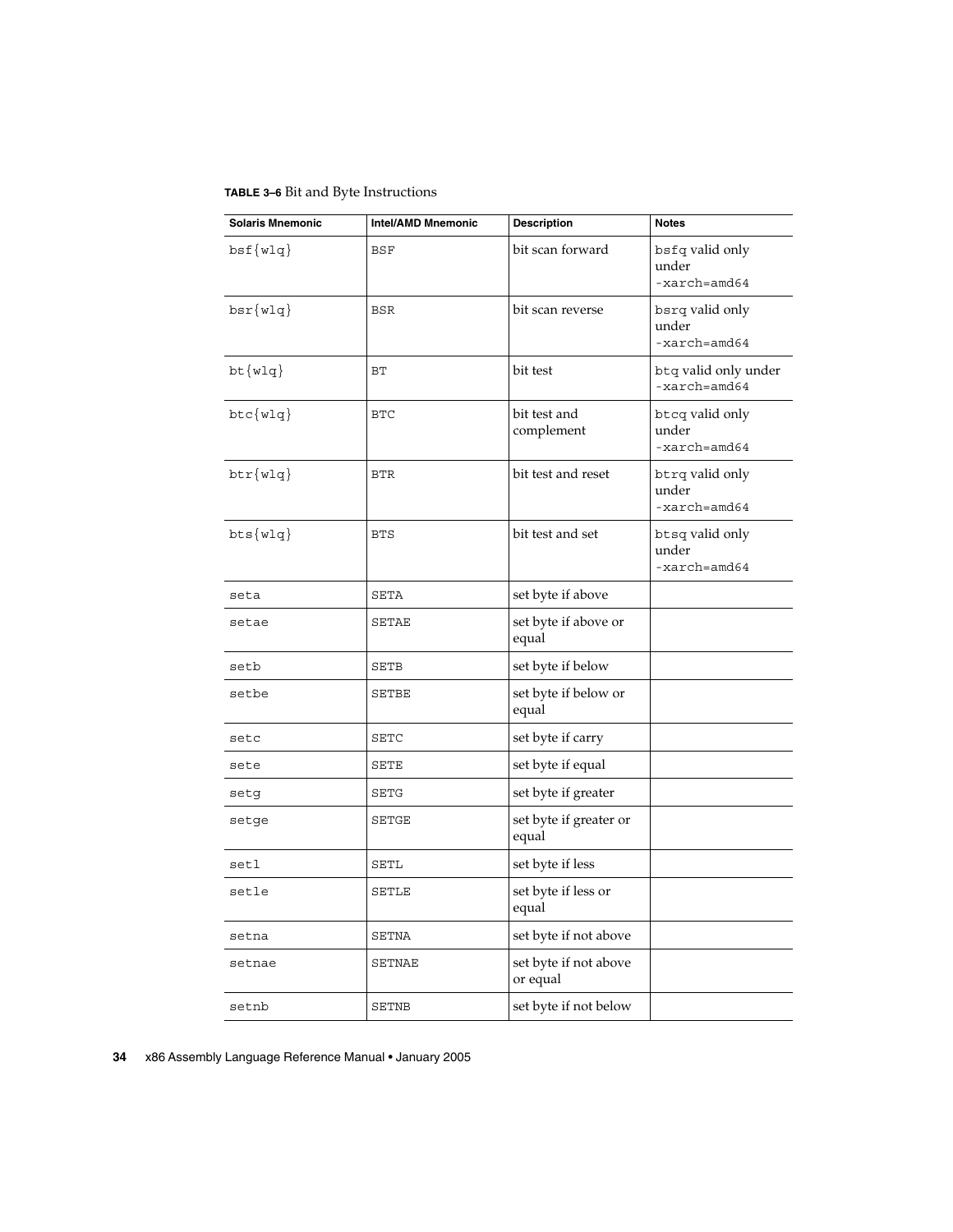<span id="page-34-0"></span>

| <b>Solaris Mnemonic</b> | <b>Intel/AMD Mnemonic</b> | <b>Description</b>                     | <b>Notes</b>                              |
|-------------------------|---------------------------|----------------------------------------|-------------------------------------------|
| setnbe                  | <b>SETNBE</b>             | set byte if not below<br>or equal      |                                           |
| setnc                   | SETNC                     | set byte if not carry                  |                                           |
| setne                   | SETNE                     | set byte if not equal                  |                                           |
| setnq                   | SETNG                     | set byte if not greater                |                                           |
| setnge                  | SETNGE                    | set byte if not greater<br>or equal    |                                           |
| setnl                   | SETNL                     | set byte if not less                   |                                           |
| setnle                  | SETNLE                    | set byte if not less or<br>equal       |                                           |
| setno                   | SETNO                     | set byte if not<br>overflow            |                                           |
| setnp                   | SETNP                     | set byte if not parity                 |                                           |
| setns                   | SETNS                     | set byte if not sign<br>(non-negative) |                                           |
| setnz                   | SETNZ                     | set byte if not zero                   |                                           |
| seto                    | SETO                      | set byte if overflow                   |                                           |
| setp                    | SETP                      | set byte if parity                     |                                           |
| setpe                   | SETPE                     | set byte if parity even                |                                           |
| setpo                   | SETPO                     | set byte if parity odd                 |                                           |
| sets                    | SETS                      | set byte if sign<br>(negative)         |                                           |
| setz                    | SETZ                      | set byte if zero                       |                                           |
| $test\{bwlq\}$          | TEST                      | logical compare                        | testq valid only<br>under<br>-xarch=amd64 |

## Control Transfer Instructions

The control transfer instructions control the flow of program execution.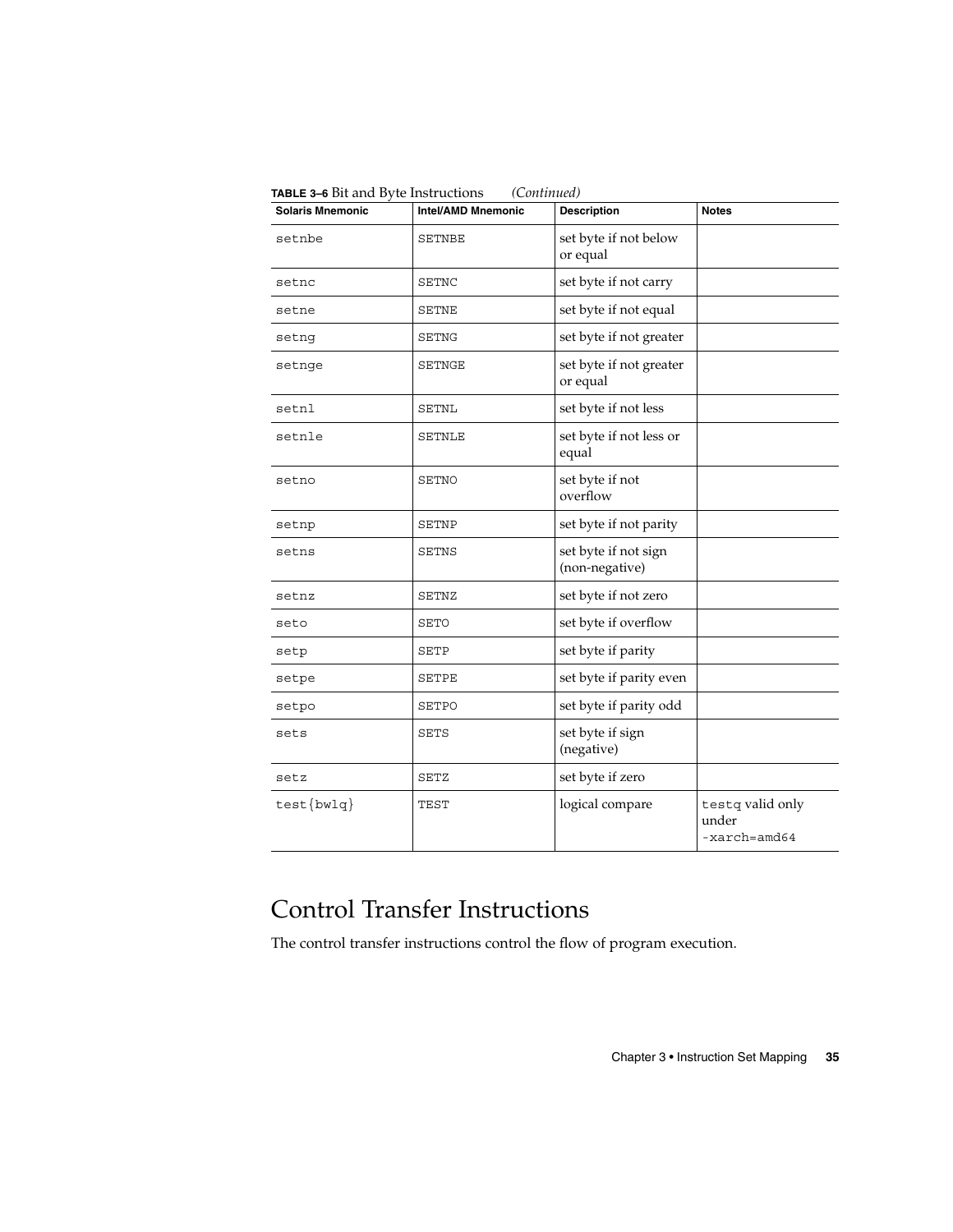<span id="page-35-0"></span>**TABLE 3–7** Control Transfer Instructions

| <b>Solaris Mnemonic</b> | <b>Intel/AMD Mnemonic</b> | <b>Description</b>            | <b>Notes</b>                                    |
|-------------------------|---------------------------|-------------------------------|-------------------------------------------------|
| $bound{wl}$             | <b>BOUND</b>              | detect value out of<br>range  | boundw invalid under<br>$-xarch = \text{and}64$ |
| call                    | CALL                      | call procedure                |                                                 |
| enter                   | <b>ENTER</b>              | high-level procedure<br>entry |                                                 |
| int                     | INT                       | software interrupt            |                                                 |
| into                    | <b>INTO</b>               | interrupt on overflow         | invalid under<br>$-xarch=amd64$                 |
| iret                    | IRET                      | return from interrupt         |                                                 |
| jа                      | JA                        | jump if above                 |                                                 |
| jae                     | JAE                       | jump if above or equal        |                                                 |
| jb                      | JВ                        | jump if below                 |                                                 |
| jbe                     | JBE                       | jump if below or<br>equal     |                                                 |
| jc                      | <b>JC</b>                 | jump if carry                 |                                                 |
| jcxz                    | <b>JCXZ</b>               | jump register %cx<br>zero     |                                                 |
| je                      | JЕ                        | jump if equal                 |                                                 |
| jecxz                   | JECXZ                     | jump register %ecx<br>zero    | invalid under<br>$-xarch = \text{and}64$        |
| jд                      | JG                        | jump if greater               |                                                 |
| jge                     | <b>JGE</b>                | jump if greater or<br>equal   |                                                 |
| jl                      | JL                        | jump if less                  |                                                 |
| jle                     | JLE                       | jump if less or equal         |                                                 |
| jmp                     | JMP                       | jump                          |                                                 |
| jnae                    | JNAE                      | jump if not above or<br>equal |                                                 |
| jnb                     | <b>JNB</b>                | jump if not below             |                                                 |
| jnbe                    | JNBE                      | jump if not below or<br>equal |                                                 |
| jnc                     | <b>JNC</b>                | jump if not carry             |                                                 |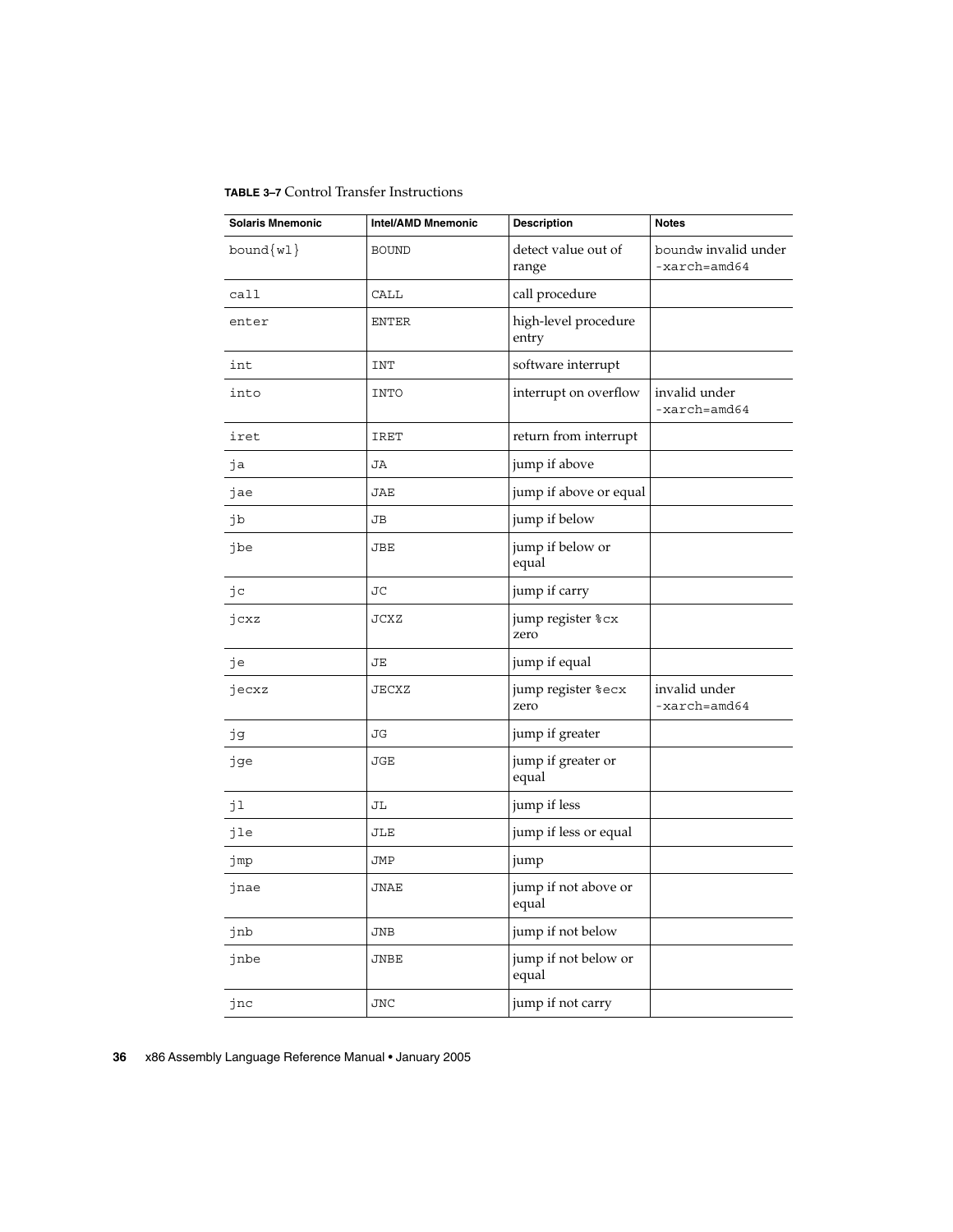| <b>Solaris Mnemonic</b> | Intel/AMD Mnemonic | <b>Description</b>                 | <b>Notes</b>                                 |
|-------------------------|--------------------|------------------------------------|----------------------------------------------|
| jne                     | JNE                | jump if not equal                  |                                              |
| jng                     | <b>JNG</b>         | jump if not greater                |                                              |
| jnge                    | JNGE               | jump if not greater or<br>equal    |                                              |
| jnl                     | <b>JNL</b>         | jump if not less                   |                                              |
| jnle                    | JNLE               | jump if not less or<br>equal       |                                              |
| jno                     | <b>JNO</b>         | jump if not overflow               |                                              |
| jnp                     | JNP                | jump if not parity                 |                                              |
| jns                     | JNS                | jump if not sign<br>(non-negative) |                                              |
| jnz                     | JNZ                | jump if not zero                   |                                              |
| jo                      | JО                 | jump if overflow                   |                                              |
| jp                      | JΡ                 | jump if parity                     |                                              |
| jpe                     | JPE                | jump if parity even                |                                              |
| jpo                     | <b>JPO</b>         | jump if parity odd                 |                                              |
| js                      | JS                 | jump if sign (negative)            |                                              |
| jz                      | JZ                 | jump if zero                       |                                              |
| lcall                   | CALL               | call far procedure                 | valid as indirect only<br>for $-$ xarg=amd64 |
| leave                   | LEAVE              | high-level procedure<br>exit       |                                              |
| loop                    | LOOP               | loop with %ecx<br>counter          |                                              |
| loope                   | <b>LOOPE</b>       | loop with %ecx and<br>equal        |                                              |
| loopne                  | LOOPNE             | loop with %ecx and<br>not equal    |                                              |
| loopnz                  | LOOPNZ             | loop with %ecx and<br>not zero     |                                              |
| loopz                   | LOOPZ              | loop with %ecx and<br>zero         |                                              |

**TABLE 3–7** Control Transfer Instructions *(Continued)*

Chapter 3 • Instruction Set Mapping **37**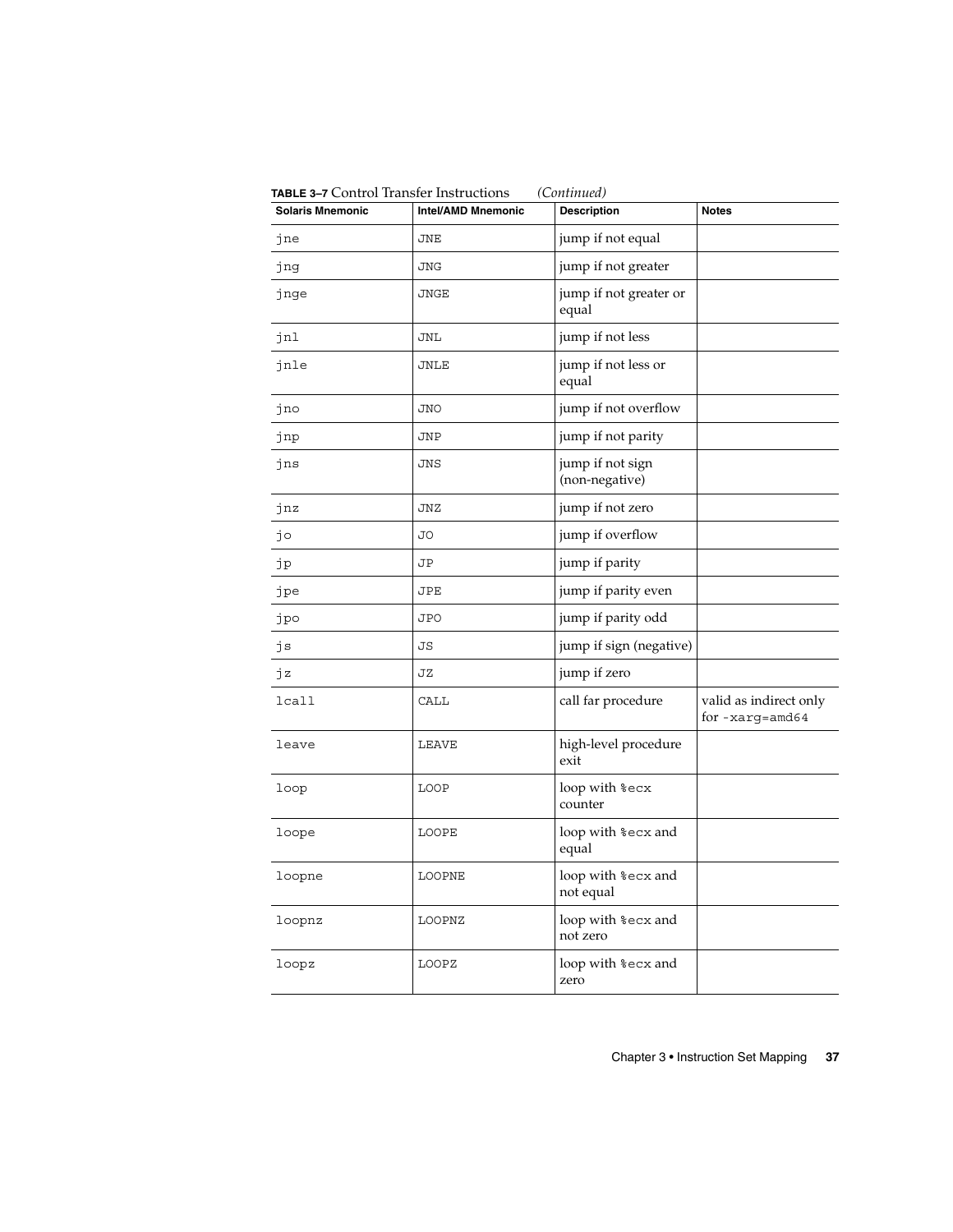**TABLE 3–7** Control Transfer Instructions *(Continued)*

| <b>Solaris Mnemonic</b> | Intel/AMD Mnemonic | <b>Description</b>           | <b>Notes</b>                             |
|-------------------------|--------------------|------------------------------|------------------------------------------|
| lret                    | RET                | return from far<br>procedure | valid as indirect only<br>for-xarg=amd64 |
| ret.                    | RET                | return                       |                                          |

### String Instructions

The string instructions operate on strings of bytes. Operations include storing strings in memory, loading strings from memory, comparing strings, and scanning strings for substrings.

**Note –** The Solaris mnemonics for certain instructions differ slightly from the Intel/AMD mnemonics. Alphabetization of the table below is by the Solaris mnemonic. All string operations default to long (doubleword).

| <b>Solaris Mnemonic</b> | <b>Intel/AMD Mnemonic</b> | <b>Description</b>           | <b>Notes</b>                                         |
|-------------------------|---------------------------|------------------------------|------------------------------------------------------|
| $cmps{q}$               | <b>CMPS</b>               | compare string               | cmpsq valid only<br>under<br>$-xarch = \text{and}64$ |
| cmpsb                   | <b>CMPSB</b>              | compare byte string          |                                                      |
| cmps1                   | <b>CMPSD</b>              | compare doubleword<br>string |                                                      |
| cmpsw                   | <b>CMPSW</b>              | compare word string          |                                                      |
| $1$ ods $\{q\}$         | LODS                      | load string                  | lodsq valid only<br>under<br>$-xarch = \text{and}64$ |
| lodsb                   | LODSB                     | load byte string             |                                                      |
| lodsl                   | LODSD                     | load doubleword<br>string    |                                                      |
| lodsw                   | LODSW                     | load word string             |                                                      |
| $movs{q}$               | MOVS                      | move string                  | movsq valid only<br>under<br>$-xarch = \text{and}64$ |

#### **TABLE 3–8** String Instructions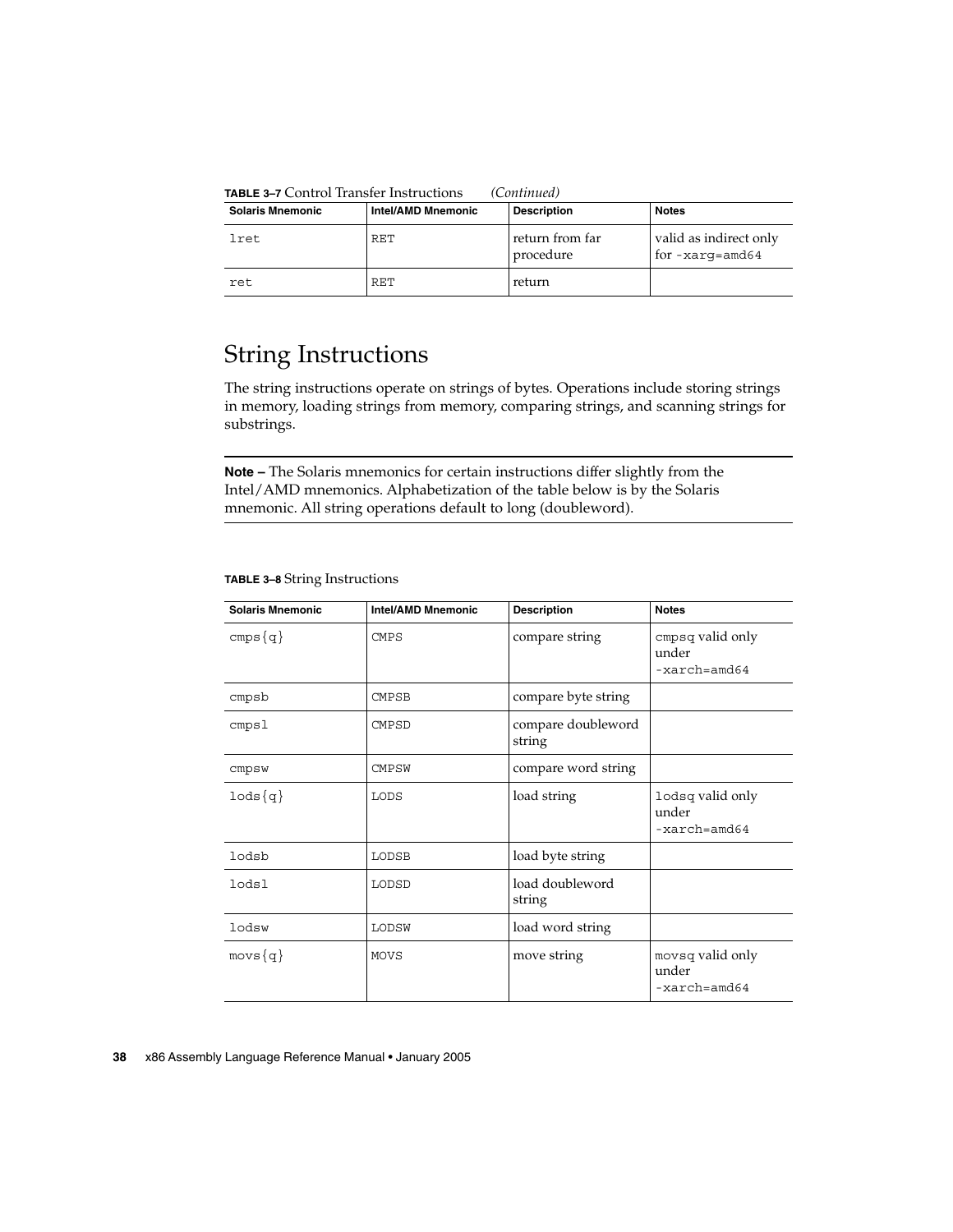| <b>Solaris Mnemonic</b> | <b>Intel/AMD Mnemonic</b> | <b>Description</b>            | <b>Notes</b>                                         |
|-------------------------|---------------------------|-------------------------------|------------------------------------------------------|
| movsb                   | MOVSB                     | move byte string              | movsb is not<br>$movsb{wlq}.See$<br>Table 3-1        |
| movsl, smovl            | MOVSD                     | move doubleword<br>string     |                                                      |
| movsw, smovw            | MOVSW                     | move word string              | movsw is not<br>movsw{1q}. See Table<br>$3 - 1$      |
| rep                     | REP                       | repeat while %ecx not<br>zero |                                                      |
| repnz                   | <b>REPNE</b>              | repeat while not equal        |                                                      |
| repnz                   | REPNZ                     | repeat while not zero         |                                                      |
| repz                    | <b>REPE</b>               | repeat while equal            |                                                      |
| repz                    | REPZ                      | repeat while zero             |                                                      |
| $scas{q}$               | SCAS                      | scan string                   | scasq valid only<br>under<br>$-xarch = \text{and}64$ |
| scasb                   | SCASB                     | scan byte string              |                                                      |
| scasl                   | SCASD                     | scan doubleword<br>string     |                                                      |
| scasw                   | SCASW                     | scan word string              |                                                      |
| $stos{q}$               | <b>STOS</b>               | store string                  | stosq valid only<br>under<br>$-xarch = \text{and}64$ |
| stosb                   | STOSB                     | store byte string             |                                                      |
| stosl                   | STOSD                     | store doubleword<br>string    |                                                      |
| stosw                   | STOSW                     | store word string             |                                                      |

**TABLE 3–8** String Instructions *(Continued)*

## I/O Instructions

The input/output instructions transfer data between the processor's I/O ports, registers, and memory.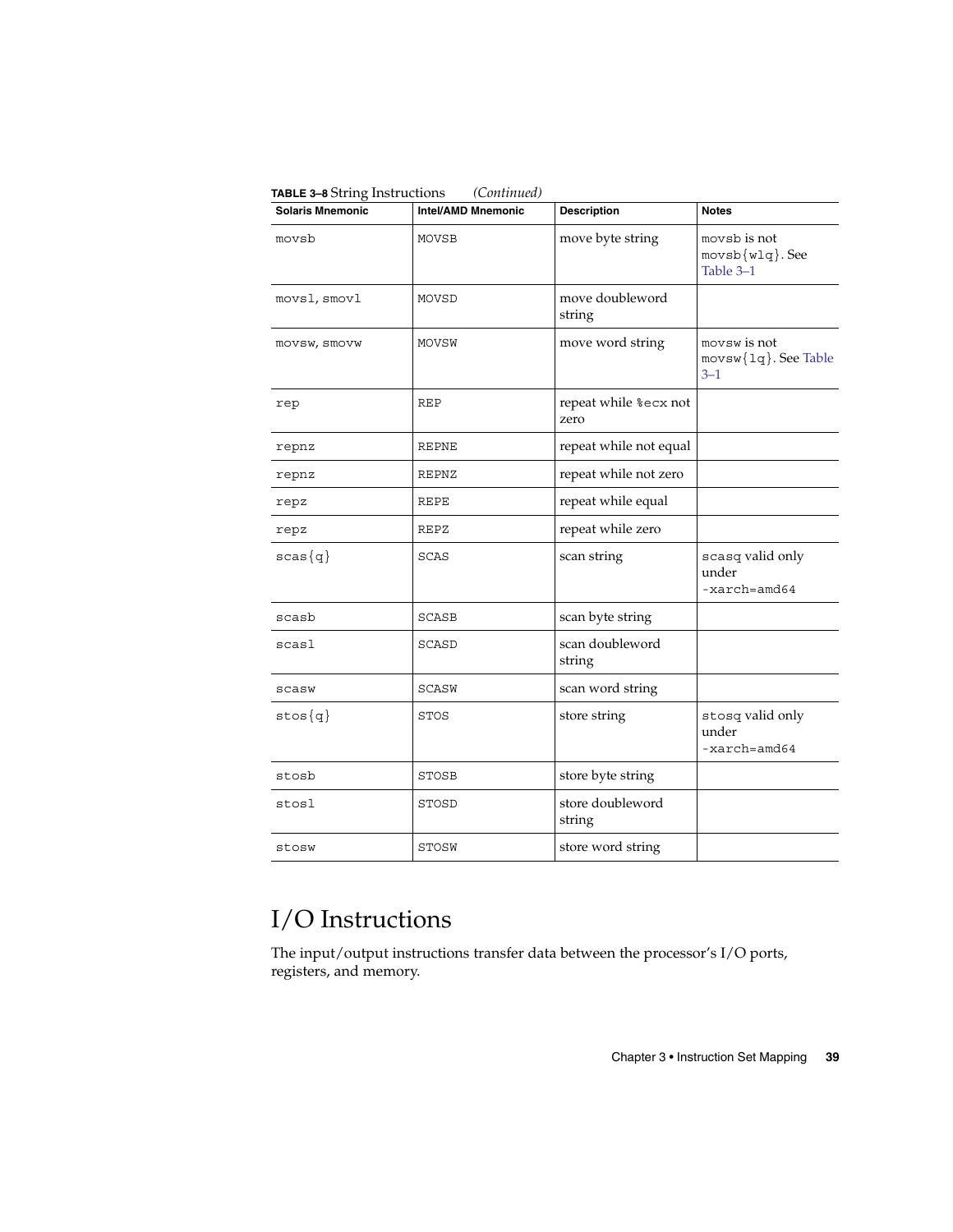#### **TABLE 3–9** I/O Instructions

| <b>Solaris Mnemonic</b> | <b>Intel/AMD Mnemonic</b> | <b>Description</b>                   | <b>Notes</b> |
|-------------------------|---------------------------|--------------------------------------|--------------|
| in                      | ΙN                        | read from a port                     |              |
| ins                     | INS                       | input string from a<br>port          |              |
| insb                    | INSB                      | input byte string from<br>port       |              |
| insl                    | INSD                      | input doubleword<br>string from port |              |
| insw                    | INSW                      | input word string<br>from port       |              |
| out                     | OUT                       | write to a port                      |              |
| outs                    | <b>OUTS</b>               | output string to port                |              |
| outsb                   | <b>OUTSB</b>              | output byte string to<br>port        |              |
| outsl                   | OUTSD                     | output doubleword<br>string to port  |              |
| outsw                   | OUTSW                     | output word string to<br>port        |              |

## Flag Control (EFLAG) Instructions

The status flag control instructions operate on the bits in the %eflags register.

**TABLE 3–10** Flag Control Instructions

| <b>Solaris Mnemonic</b> | <b>Intel/AMD Mnemonic</b> | <b>Description</b>              | <b>Notes</b> |
|-------------------------|---------------------------|---------------------------------|--------------|
| c1c                     | <b>CLC</b>                | set carry flag                  |              |
| c1d                     | <b>CLD</b>                | clear direction flag            |              |
| cli                     | <b>CLI</b>                | clear interrupt flag            |              |
| $_{\text{cmc}}$         | <b>CMC</b>                | complement carry flag           |              |
| lahf                    | LAHF                      | load flags into %ah<br>register |              |
| popfw                   | POPF                      | pop %eflags from<br>stack       |              |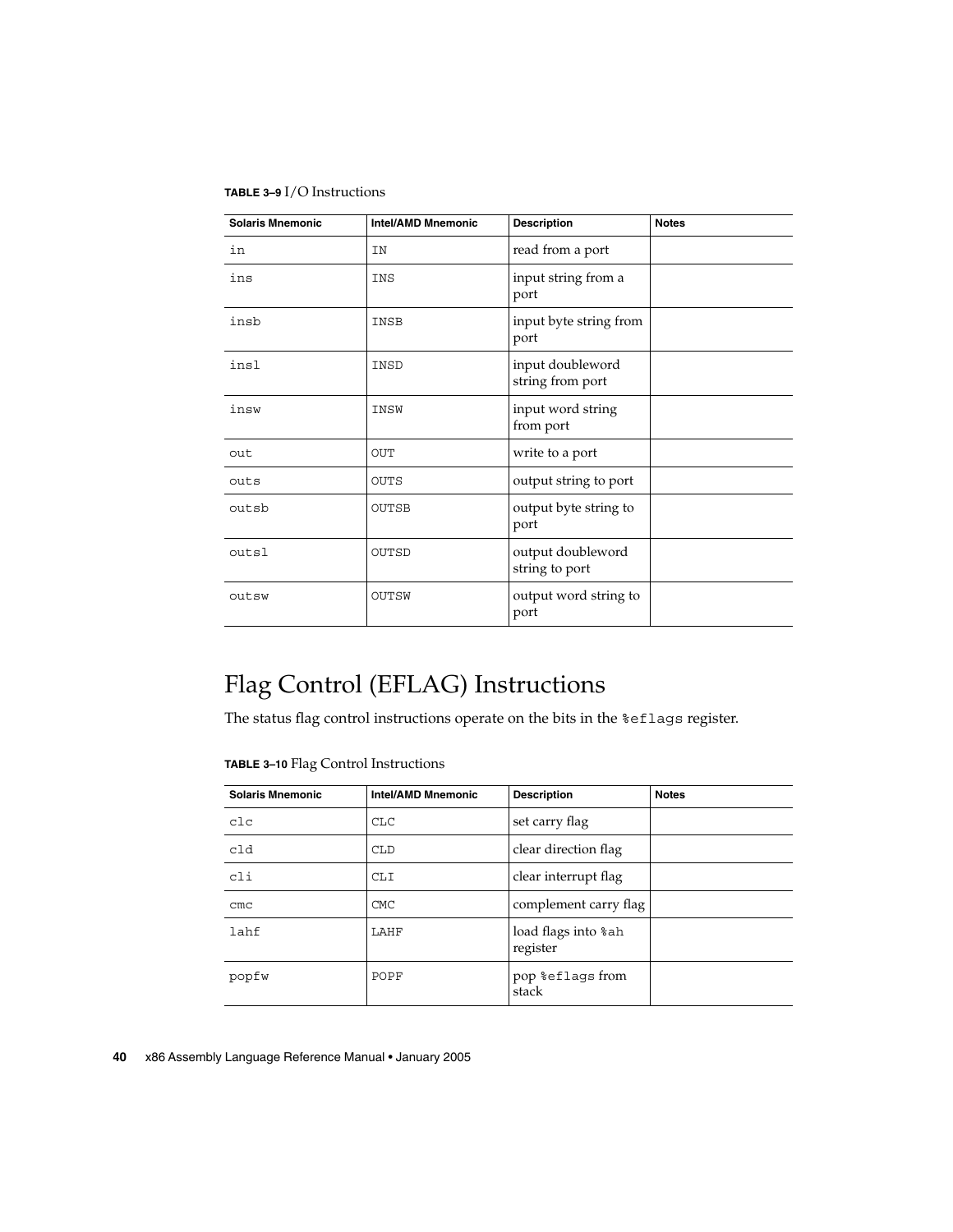| <b>Solaris Mnemonic</b> | <b>Intel/AMD Mnemonic</b> | <b>Description</b>                | <b>Notes</b>                                          |
|-------------------------|---------------------------|-----------------------------------|-------------------------------------------------------|
| $popf\{lq\}$            | POPFL                     | pop %eflags from<br>stack         | popfq valid only<br>under<br>-xarch=amd64             |
| pushfw                  | PUSHF                     | push %eflags onto<br>stack        |                                                       |
| $pushf{1q}$             | PUSHFL                    | push %eflags onto<br>stack        | pushfq valid only<br>under<br>$-xarch = \text{and}64$ |
| sahf                    | SAHF                      | store % ah register into<br>flags |                                                       |
| stc                     | STC                       | set carry flag                    |                                                       |
| std                     | STD                       | set direction flag                |                                                       |
| sti                     | STI                       | set interrupt flag                |                                                       |

**TABLE 3–10** Flag Control Instructions *(Continued)*

## Segment Register Instructions

The segment register instructions load far pointers (segment addresses) into the segment registers.

| <b>Solaris Mnemonic</b> | <b>Intel/AMD Mnemonic</b> | <b>Description</b>              | <b>Notes</b>                                   |
|-------------------------|---------------------------|---------------------------------|------------------------------------------------|
| $lds\{wl\}$             | LDS                       | load far pointer using<br>eds?  | ldsl and ldsw<br>invalid under<br>-xarch=amd64 |
| les(w1)                 | LES                       | load far pointer using<br>%es   | lesl and lesw<br>invalid under<br>-xarch=amd64 |
| $lfs\{wl\}$             | LFS                       | load far pointer using<br>៖fs   |                                                |
| $log{w1}$               | LGS                       | load far pointer using<br>န္ဝါဒ |                                                |
| $lss{wl}$               | LSS                       | load far pointer using<br>៖នន   |                                                |

### Miscellaneous Instructions

The instructions documented in this section provide a number of useful functions.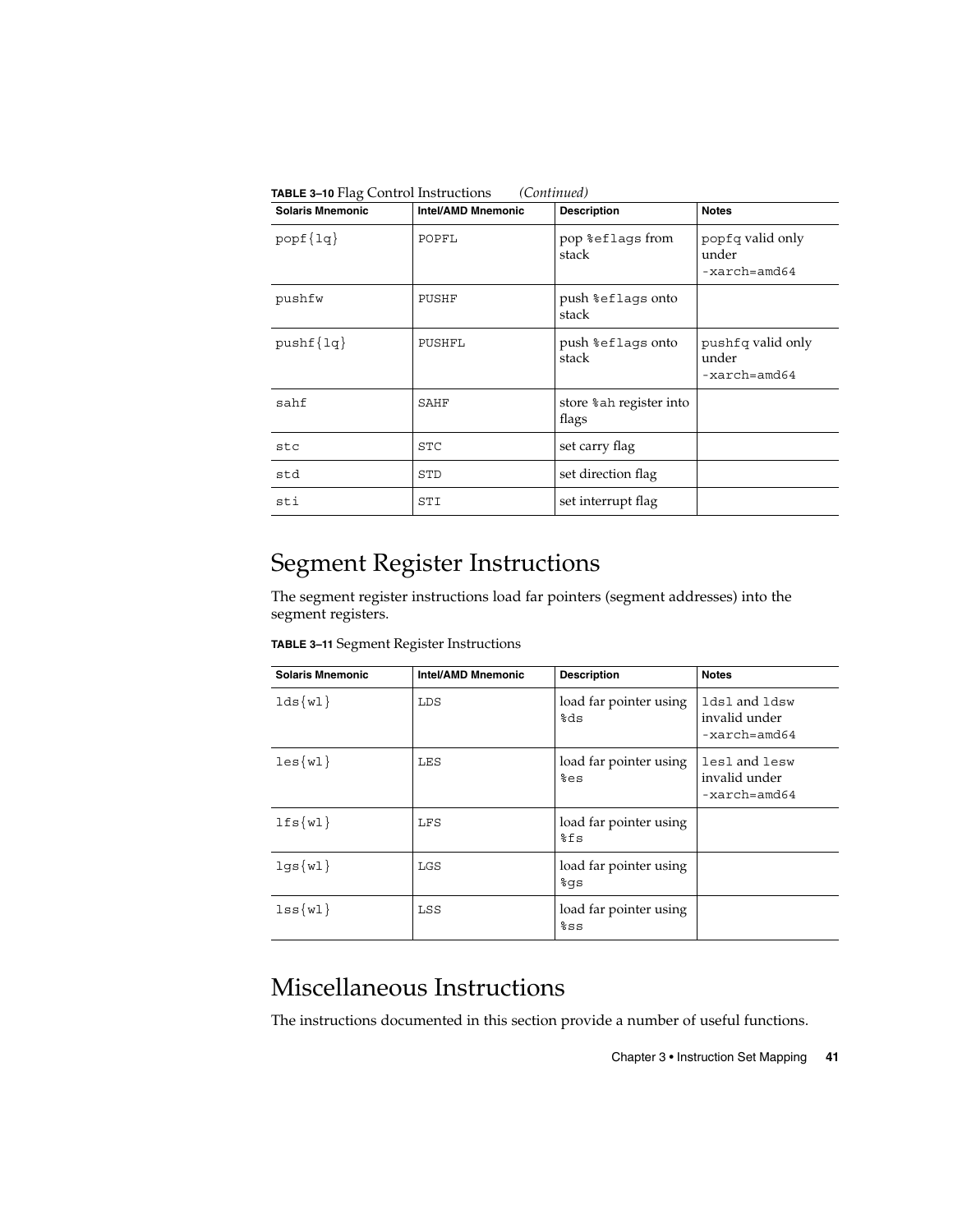**TABLE 3–12** Miscellaneous Instructions

| <b>Solaris Mnemonic</b>     | <b>Intel/AMD Mnemonic</b> | <b>Description</b>          | <b>Notes</b>                                        |
|-----------------------------|---------------------------|-----------------------------|-----------------------------------------------------|
| cpuid                       | CPUID                     | processor<br>identification |                                                     |
| $\text{lea}\{\text{w1q}\}\$ | LEA                       | load effective address      | leag valid only<br>under<br>$-xarch = \text{and}64$ |
| nop                         | <b>NOP</b>                | no operation                |                                                     |
| ud2                         | UD2                       | undefined instruction       |                                                     |
| xlat                        | XLAT                      | table lookup<br>translation |                                                     |
| xlatb                       | XLATB                     | table lookup<br>translation |                                                     |

# Floating-Point Instructions

The floating point instructions operate on floating-point, integer, and binary coded decimal (BCD) operands.

### Data Transfer Instructions (Floating Point)

The data transfer instructions move floating-point, integer, and BCD values between memory and the floating point registers.

| <b>Solaris Mnemonic</b> | <b>Intel/AMD Mnemonic</b> | <b>Description</b>                                      | <b>Notes</b> |
|-------------------------|---------------------------|---------------------------------------------------------|--------------|
| fbld                    | FBLD                      | load BCD                                                |              |
| fbstp                   | FBSTP                     | store BCD and pop                                       |              |
| fcmovb                  | <b>FCMOVB</b>             | floating-point<br>conditional move if<br>below          |              |
| fcmovbe                 | FCMOVBE                   | floating-point<br>conditional move if<br>below or equal |              |

**TABLE 3–13** Data Transfer Instructions (Floating-Point)

**42** x86 Assembly Language Reference Manual • January 2005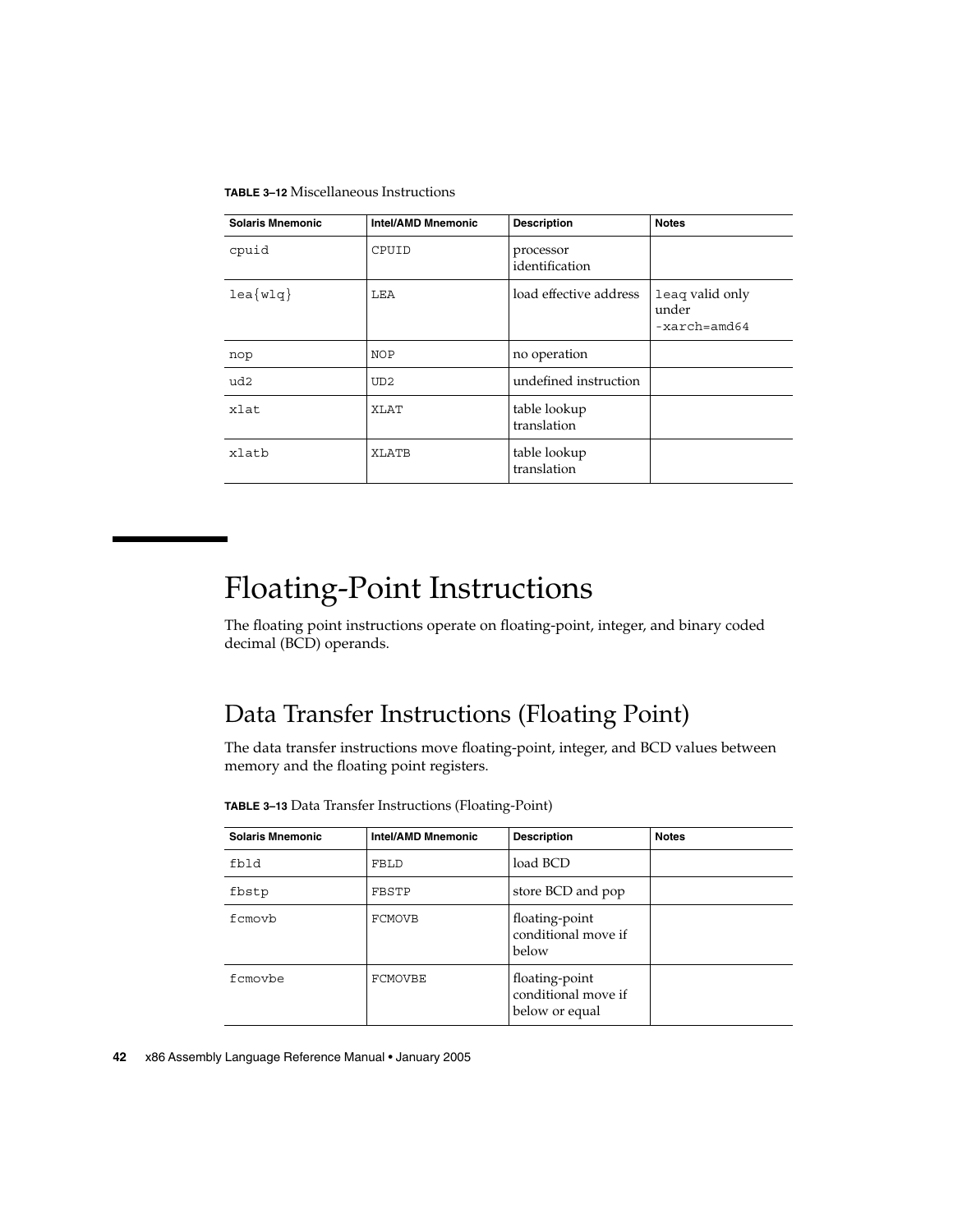| <b>Solaris Mnemonic</b> | Intel/AMD Mnemonic | <b>Description</b>                                          | <b>Notes</b> |
|-------------------------|--------------------|-------------------------------------------------------------|--------------|
| fcmove                  | <b>FCMOVE</b>      | floating-point<br>conditional move if<br>equal              |              |
| fcmovnb                 | <b>FCMOVNB</b>     | floating-point<br>conditional move if<br>not below          |              |
| fcmovnbe                | FCMOVNBE           | floating-point<br>conditional move if<br>not below or equal |              |
| fcmovne                 | FCMOVNE            | floating-point<br>conditional move if<br>not equal          |              |
| fcmovnu                 | FCMOVNU            | floating-point<br>conditional move if<br>unordered          |              |
| fcmovu                  | <b>FCMOVU</b>      | floating-point<br>conditional move if<br>unordered          |              |
| fild                    | FILD               | load integer                                                |              |
| fist                    | FIST               | store integer                                               |              |
| fistp                   | FISTP              | store integer and pop                                       |              |
| fld                     | <b>FLD</b>         | load floating-point<br>value                                |              |
| fst                     | FST                | store floating-point<br>value                               |              |
| fstp                    | FSTP               | store floating-point<br>value and pop                       |              |
| fxch                    | FXCH               | exchange registers                                          |              |

**TABLE 3–13** Data Transfer Instructions (Floating-Point) *(Continued)*

## Basic Arithmetic Instructions (Floating-Point)

The basic arithmetic instructions perform basic arithmetic operations on floating-point and integer operands.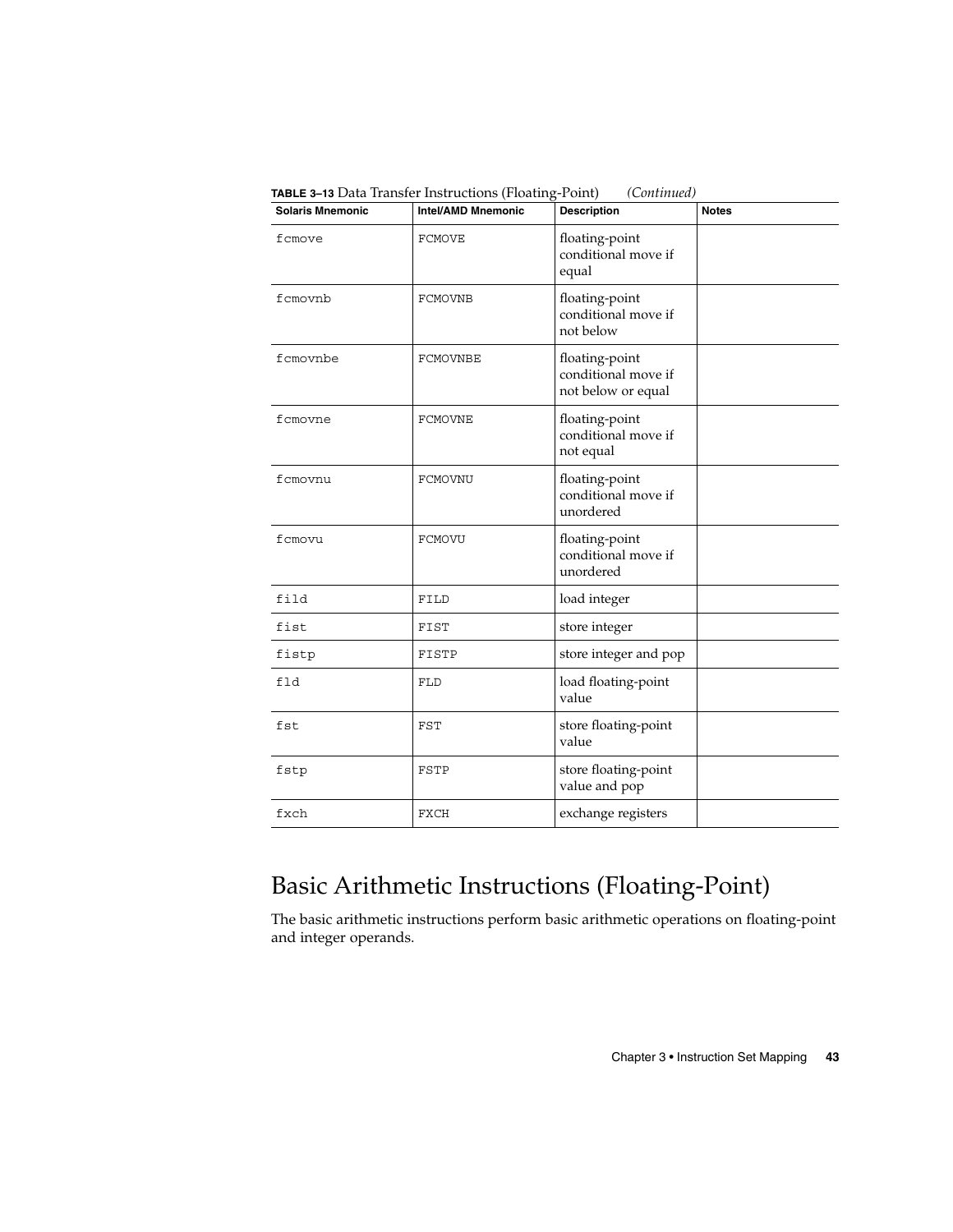| <b>Solaris Mnemonic</b> | <b>Intel/AMD Mnemonic</b> | <b>Description</b>                       | <b>Notes</b> |
|-------------------------|---------------------------|------------------------------------------|--------------|
| fabs                    | FABS                      | absolute value                           |              |
| fadd                    | FADD                      | add floating-point                       |              |
| faddp                   | FADDP                     | add floating-point and<br>pop            |              |
| fchs                    | FCHS                      | change sign                              |              |
| fdiv                    | FDIV                      | divide floating-point                    |              |
| fdivp                   | FDIVP                     | divide floating-point<br>and pop         |              |
| fdivr                   | FDIVR                     | divide floating-point<br>reverse         |              |
| fdivrp                  | FDIVRP                    | divide floating-point<br>reverse and pop |              |
| fiadd                   | FIADD                     | add integer                              |              |
| fidiv                   | FIDIV                     | divide integer                           |              |
| fidivr                  | FIDIVR                    | divide integer reverse                   |              |
| fimul                   | FIMUL                     | multiply integer                         |              |
| fisub                   | FISUB                     | subtract integer                         |              |
| fisubr                  | FISUBR                    | subtract integer<br>reverse              |              |
| fmul                    | <b>FMUL</b>               | multiply<br>floating-point               |              |
| fmulp                   | FMULP                     | multiply<br>floating-point and<br>pop    |              |
| fprem                   | FPREM                     | partial remainder                        |              |
| fprem1                  | FPREM1                    | <b>IEEE</b> partial<br>remainder         |              |
| frndint                 | FRNDINT                   | round to integer                         |              |
| fscale                  | <b>FSCALE</b>             | scale by power of two                    |              |
| fsqrt                   | FSQRT                     | square root                              |              |
| fsub                    | <b>FSUB</b>               | subtract floating-point                  |              |

**TABLE 3–14** Basic Arithmetic Instructions (Floating-Point)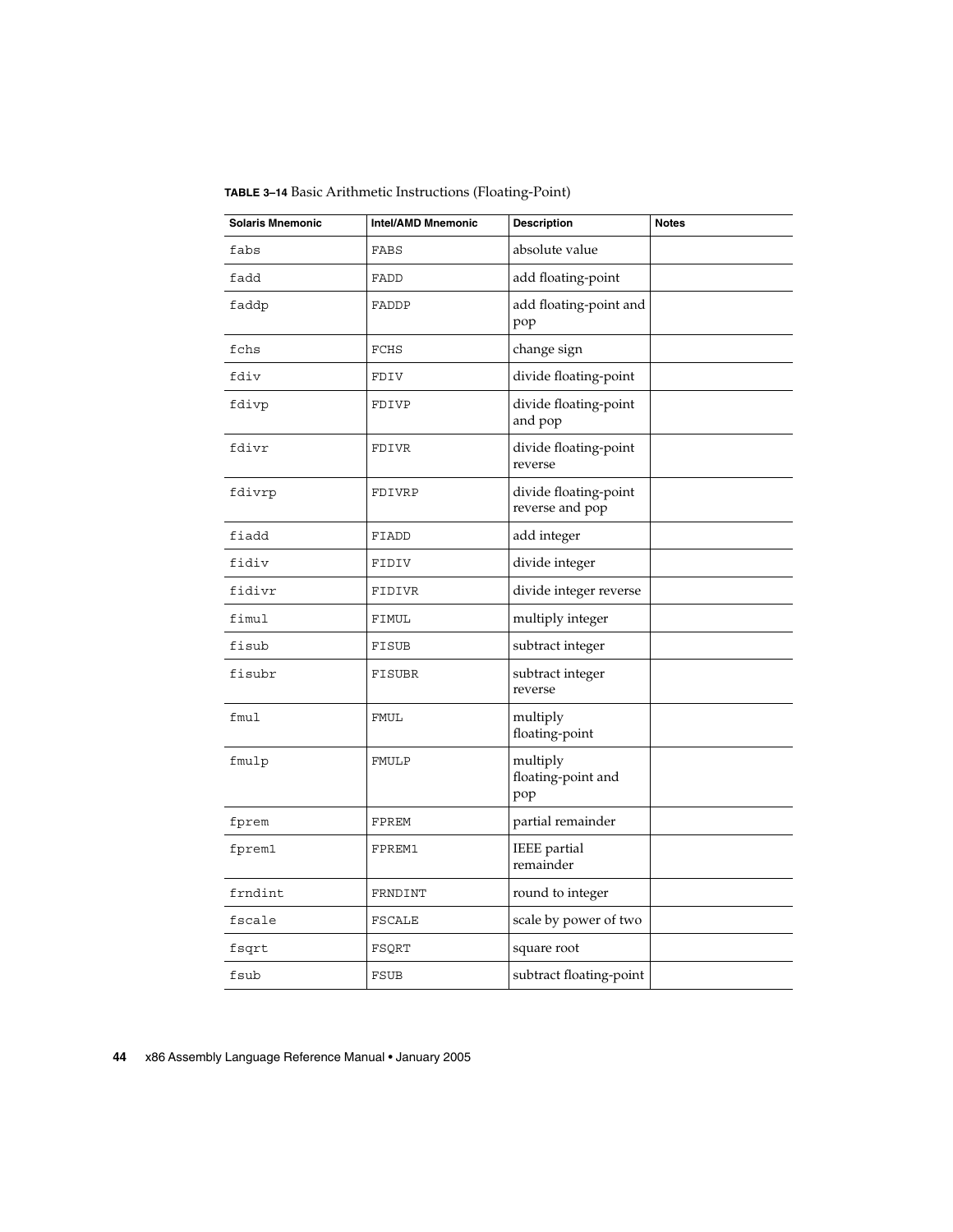| <b>Solaris Mnemonic</b> | <b>Intel/AMD Mnemonic</b> | <b>Description</b>                         | <b>Notes</b> |
|-------------------------|---------------------------|--------------------------------------------|--------------|
| fsubp                   | FSUBP                     | subtract floating-point<br>and pop         |              |
| fsubr                   | FSUBR                     | subtract floating-point<br>reverse         |              |
| fsubrp                  | FSUBRP                    | subtract floating-point<br>reverse and pop |              |
| fxtract                 | FXTRACT                   | extract exponent and<br>significand        |              |

**TABLE 3–14** Basic Arithmetic Instructions (Floating-Point) *(Continued)*

## Comparison Instructions (Floating-Point)

The floating-point comparison instructions operate on floating-point or integer operands.

| <b>Solaris Mnemonic</b> | <b>Intel/AMD Mnemonic</b> | <b>Description</b>                                 | <b>Notes</b> |
|-------------------------|---------------------------|----------------------------------------------------|--------------|
| fcom                    | <b>FCOM</b>               | compare<br>floating-point                          |              |
| fcomi                   | FCOMI                     | compare<br>floating-point and set<br>%eflags       |              |
| fcomip                  | <b>FCOMIP</b>             | compare<br>floating-point, set<br>%eflags, and pop |              |
| fcomp                   | FCOMP                     | compare<br>floating-point and<br>pop               |              |
| fcompp                  | FCOMPP                    | compare<br>floating-point and<br>pop twice         |              |
| ficom                   | FICOM                     | compare integer                                    |              |
| ficomp                  | FICOMP                    | compare integer and<br>pop                         |              |
| ftst                    | <b>FTST</b>               | test floating-point<br>(compare with 0.0)          |              |

**TABLE 3–15** Comparison Instructions (Floating-Point)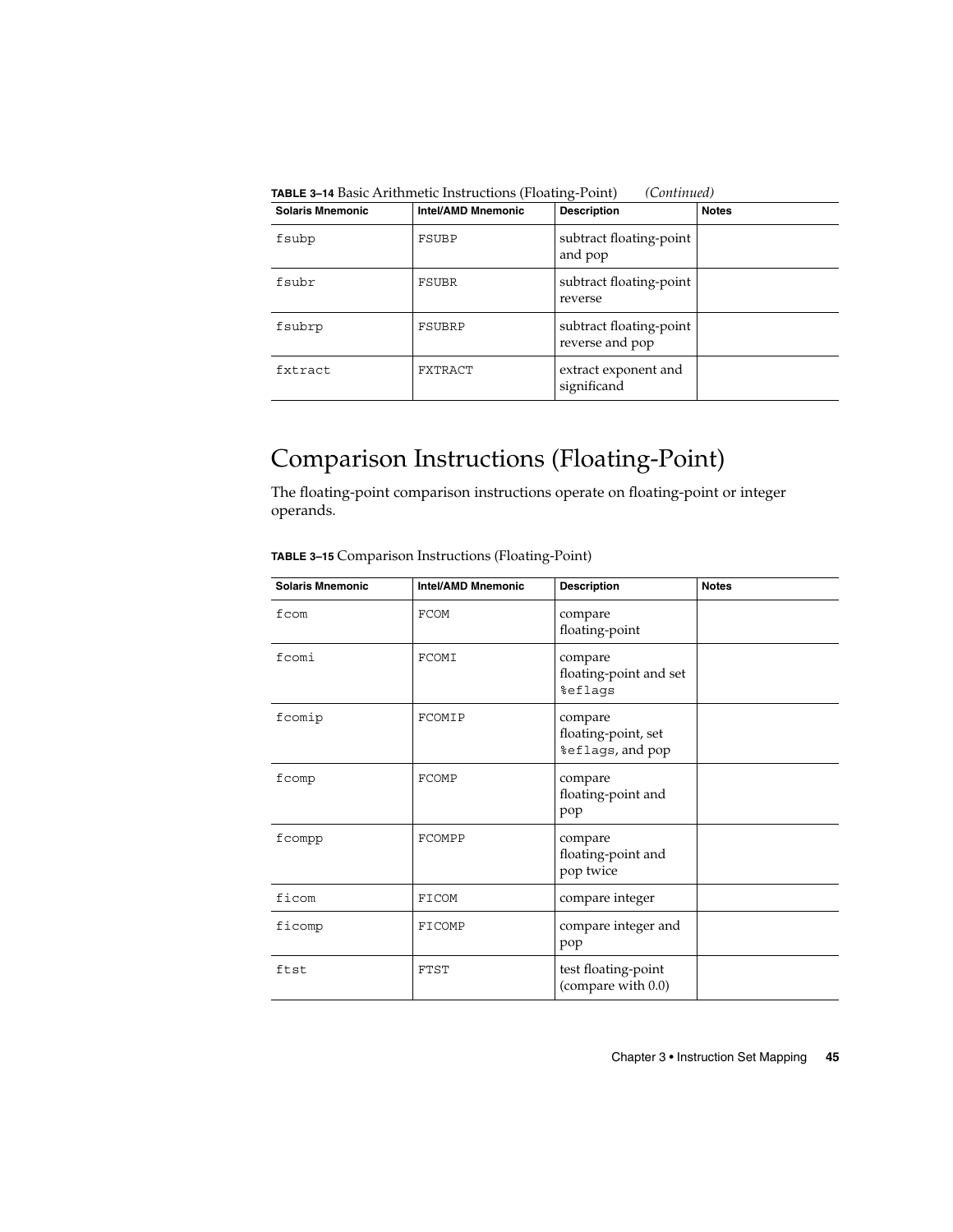| <b>Solaris Mnemonic</b> | <b>Intel/AMD Mnemonic</b> | <b>Description</b>                                           | <b>Notes</b> |
|-------------------------|---------------------------|--------------------------------------------------------------|--------------|
| fucom                   | <b>FUCOM</b>              | unordered compare<br>floating-point                          |              |
| fucomi                  | FUCOMI                    | unordered compare<br>floating-point and set<br>%eflags       |              |
| fucomip                 | FUCOMIP                   | unordered compare<br>floating-point, set<br>%eflags, and pop |              |
| fucomp                  | FUCOMP                    | unordered compare<br>floating-point and<br>pop               |              |
| fucompp                 | FUCOMPP                   | compare<br>floating-point and<br>pop twice                   |              |
| fxam                    | FXAM                      | examine<br>floating-point                                    |              |

**TABLE 3–15** Comparison Instructions (Floating-Point) *(Continued)*

### Transcendental Instructions (Floating-Point)

The transcendental instructions perform trigonometric and logarithmic operations on floating-point operands.

| <b>Solaris Mnemonic</b> | <b>Intel/AMD Mnemonic</b>      | <b>Description</b>            | <b>Notes</b> |
|-------------------------|--------------------------------|-------------------------------|--------------|
| f2xm1                   | F <sub>2</sub> XM <sub>1</sub> | computes $2^{x}-1$            |              |
| fcos                    | <b>FCOS</b>                    | cosine                        |              |
| fpatan                  | FPATAN                         | partial arctangent            |              |
| fptan                   | FPTAN                          | partial tangent               |              |
| fsin                    | FSIN                           | sine                          |              |
| fsincos                 | FSINCOS                        | sine and cosine               |              |
| fyl2x                   | FYL2X                          | computes $y * log_2 x$        |              |
| fyl2xp1                 | FYL2XP1                        | computes $y^*$<br>$log2(x+1)$ |              |

**TABLE 3–16** Transcendental Instructions (Floating-Point)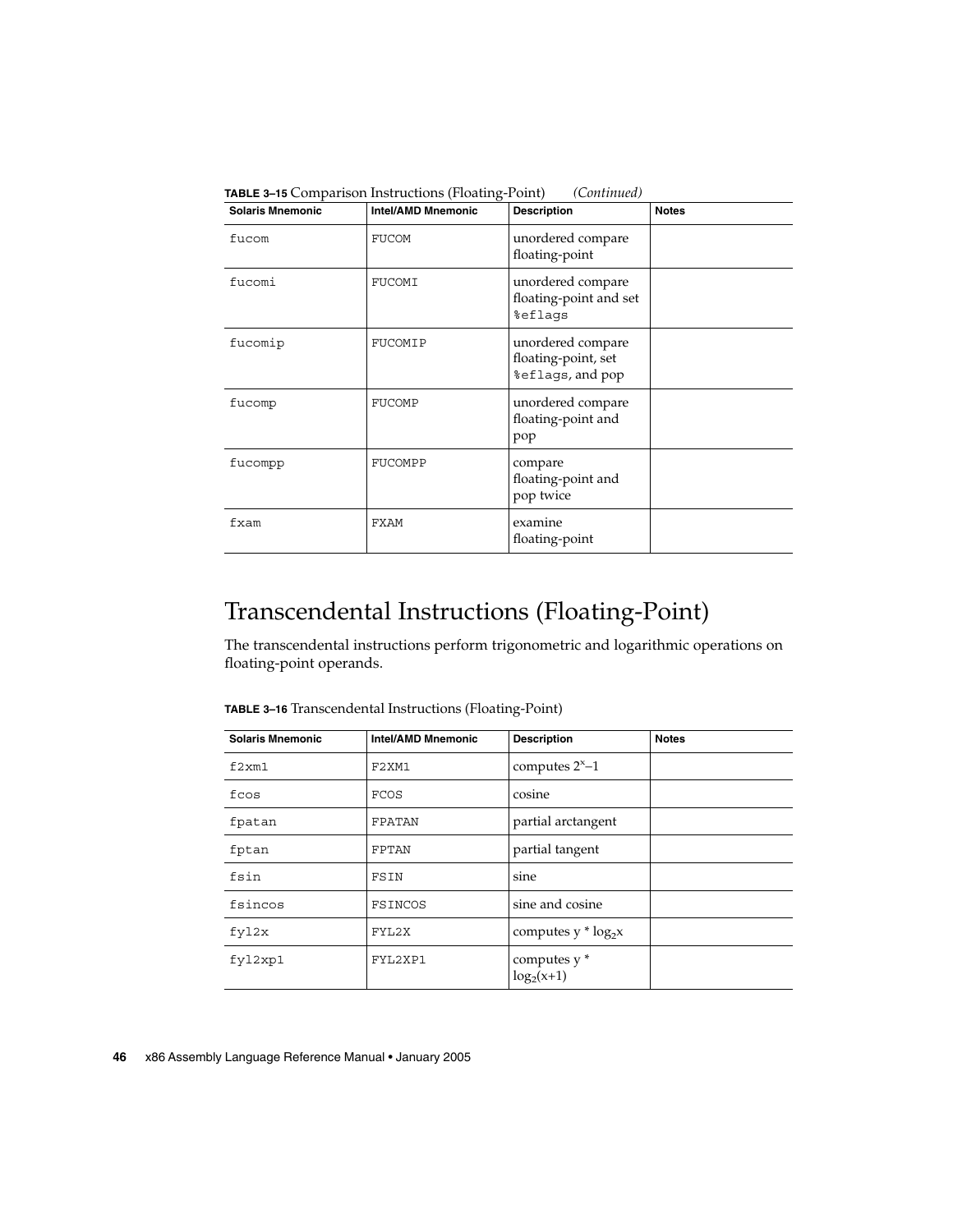## Load Constants (Floating-Point) Instructions

The load constants instructions load common constants, such as  $\pi$ , into the floating-point registers.

| <b>Solaris Mnemonic</b> | <b>Intel/AMD Mnemonic</b> | <b>Description</b> | <b>Notes</b> |
|-------------------------|---------------------------|--------------------|--------------|
| fld1                    | FLD1                      | $load +1.0$        |              |
| fldl2e                  | FLDL2E                    | load $log_2$ e     |              |
| fldl2t                  | FLDL2T                    | load $log210$      |              |
| fldlg2                  | FLDLG2                    | load $log_{10}2$   |              |
| fldln2                  | FLDLN2                    | load $log_e 2$     |              |
| fldpi                   | FLDPI                     | load $\pi$         |              |
| fldz                    | FLDZ                      | $load +0.0$        |              |

**TABLE 3–17** Load Constants Instructions (Floating-Point)

### Control Instructions (Floating-Point)

The floating-point control instructions operate on the floating-point register stack and save and restore the floating-point state.

**TABLE 3–18** Control Instructions (Floating-Point)

| <b>Solaris Mnemonic</b> | Intel/AMD Mnemonic | <b>Description</b>                                                                | <b>Notes</b> |
|-------------------------|--------------------|-----------------------------------------------------------------------------------|--------------|
| fclex                   | FCLEX              | clear floating-point<br>exception flags after<br>checking for error<br>conditions |              |
| fdecstp                 | FDECSTP            | decrement<br>floating-point register<br>stack pointer                             |              |
| ffree                   | FFREE              | free floating-point<br>register                                                   |              |
| fincstp                 | FINCSTP            | increment<br>floating-point register<br>stack pointer                             |              |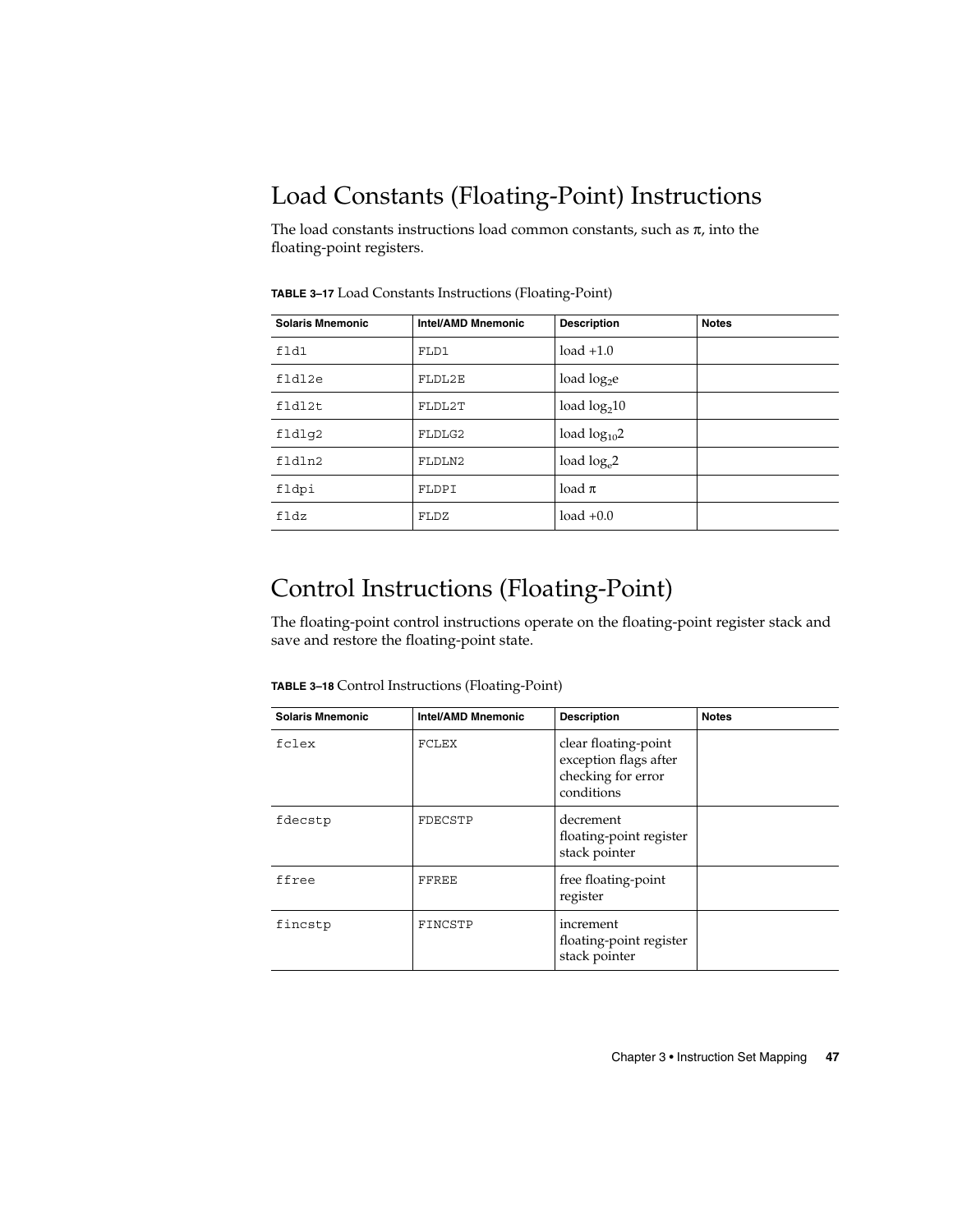| <b>Solaris Mnemonic</b> | $\mu$ . The counter monderly is the distribution of $\mu$ requires the count of<br><b>Intel/AMD Mnemonic</b> | $\sqrt{2}$<br><b>Description</b>                                                    | <b>Notes</b> |
|-------------------------|--------------------------------------------------------------------------------------------------------------|-------------------------------------------------------------------------------------|--------------|
| finit                   | FINIT                                                                                                        | initialize<br>floating-point unit<br>after checking error<br>conditions             |              |
| fldcw                   | FLDCW                                                                                                        | load floating-point<br>unit control word                                            |              |
| fldenv                  | FLDENV                                                                                                       | load floating-point<br>unit environment                                             |              |
| fnclex                  | FNCLEX                                                                                                       | clear floating-point<br>exception flags<br>without checking for<br>error conditions |              |
| fninit                  | FNINIT                                                                                                       | initialize<br>floating-point unit<br>without checking<br>error conditions           |              |
| fnop                    | <b>FNOP</b>                                                                                                  | floating-point no<br>operation                                                      |              |
| fnsave                  | FNSAVE                                                                                                       | save floating-point<br>unit state without<br>checking error<br>conditions           |              |
| fnstcw                  | FNSTCW                                                                                                       | store floating-point<br>unit control word<br>without checking<br>error conditions   |              |
| fnstenv                 | <b>FNSTENV</b>                                                                                               | store floating-point<br>unit environment<br>without checking<br>error conditions    |              |
| fnstsw                  | FNSTSW                                                                                                       | store floating-point<br>unit status word<br>without checking<br>error conditions    |              |
| frstor                  | FRSTOR                                                                                                       | restore floating-point<br>unit state                                                |              |
| fsave                   | <b>FSAVE</b>                                                                                                 | save floating-point<br>unit state after<br>checking error<br>conditions             |              |

**TABLE 3–18** Control Instructions (Floating-Point) *(Continued)*

**<sup>48</sup>** x86 Assembly Language Reference Manual • January 2005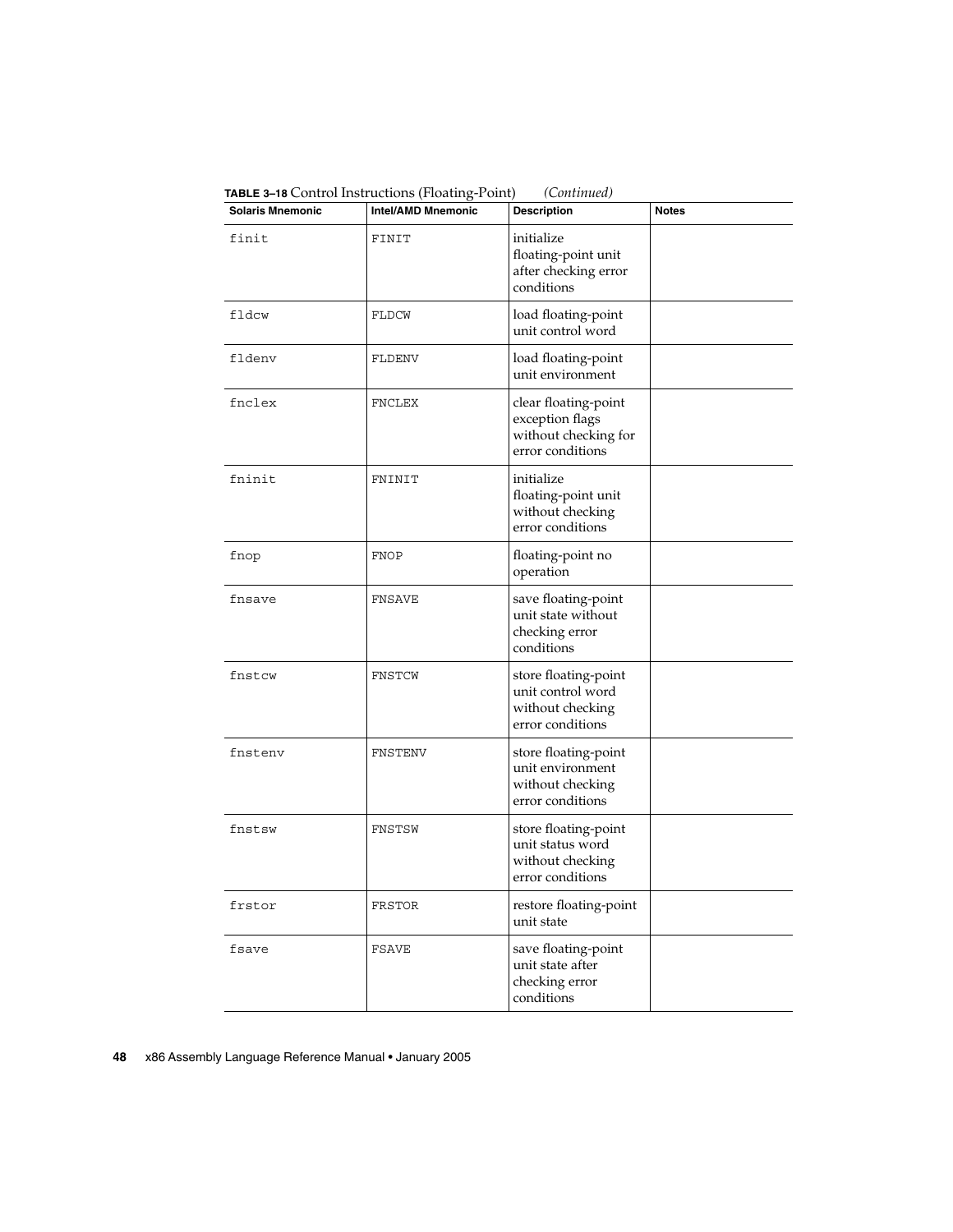| <b>Solaris Mnemonic</b> | <b>Intel/AMD Mnemonic</b> | <b>Description</b>                                                              | <b>Notes</b> |
|-------------------------|---------------------------|---------------------------------------------------------------------------------|--------------|
| fstcw                   | FSTCW                     | store floating-point<br>unit control word<br>after checking error<br>conditions |              |
| fstenv                  | FSTENV                    | store floating-point<br>unit environment<br>after checking error<br>conditions  |              |
| fstsw                   | FSTSW                     | store floating-point<br>unit status word after<br>checking error<br>conditions  |              |
| fwait                   | FWAIT                     | wait for floating-point<br>unit                                                 |              |
| wait                    | WAIT                      | wait for floating-point<br>unit                                                 |              |

**TABLE 3–18** Control Instructions (Floating-Point) *(Continued)*

# SIMD State Management Instructions

The fxsave and fxrstor instructions save and restore the state of the floating-point unit and the MMX, XMM, and MXCSR registers.

**TABLE 3–19** SIMD State Management Instructions

| <b>Solaris Mnemonic</b> | Intel/AMD Mnemonic | <b>Description</b>                            | <b>Notes</b> |
|-------------------------|--------------------|-----------------------------------------------|--------------|
| fxrstor                 | FXRSTOR            | restore floating-point<br>unit and SIMD state |              |
| fxsave                  | FXSAVE             | save floating-point<br>unit and SIMD state    |              |

# MMX Instructions

The MMX instructions enable x86 processors to perform single-instruction, multiple-data(SIMD) operations on packed byte, word, doubleword, or quadword integer operands contained in memory, in MMX registers, or in general-purpose registers.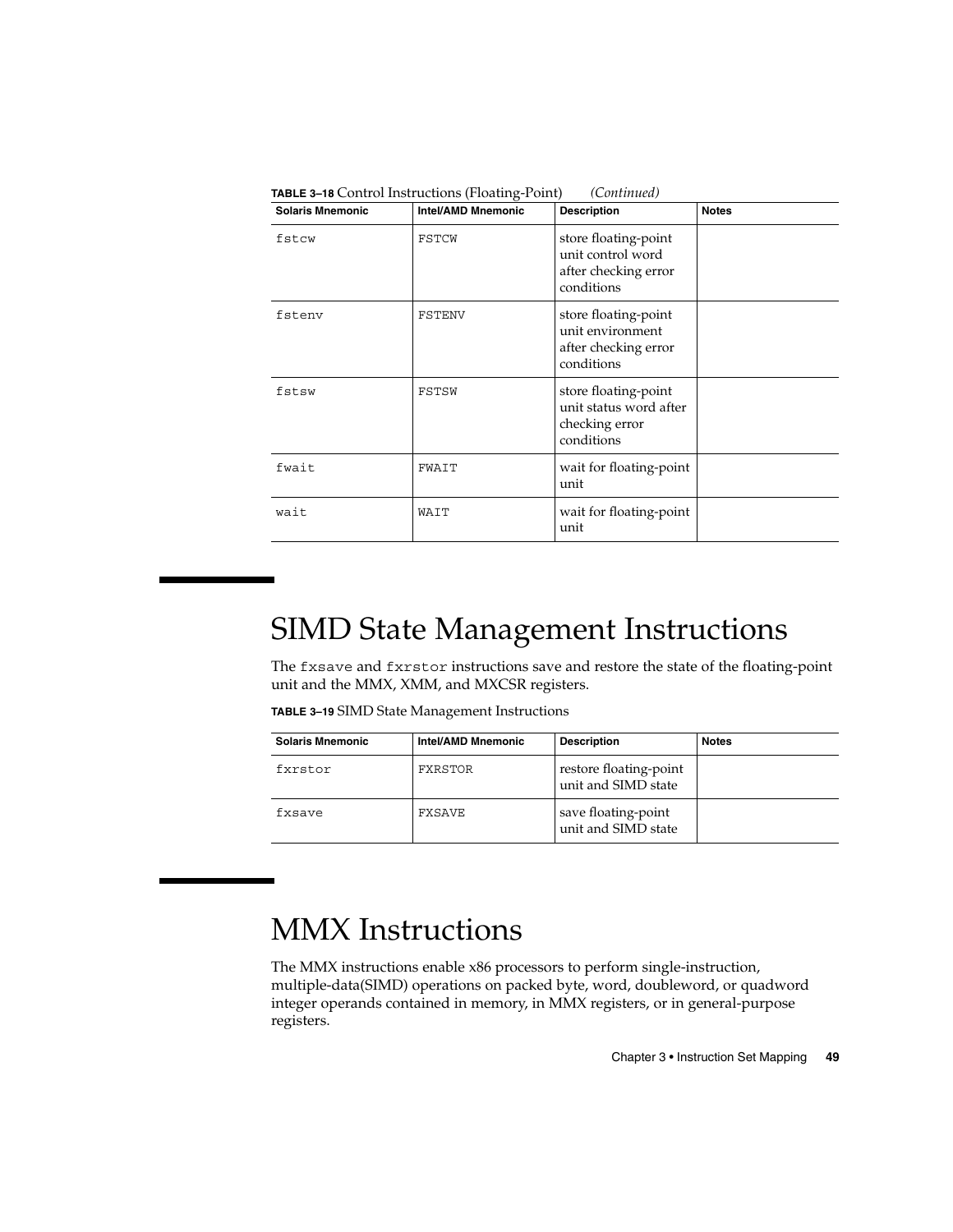### Data Transfer Instructions (MMX)

The data transfer instructions move doubleword and quadword operands between MMX registers and between MMX registers and memory.

**TABLE 3–20** Data Transfer Instructions (MMX)

| <b>Solaris Mnemonic</b> | <b>Intel/AMD Mnemonic</b> | <b>Description</b> | <b>Notes</b>                                         |
|-------------------------|---------------------------|--------------------|------------------------------------------------------|
| movd                    | <b>MOVD</b>               | move doubleword    | movdq valid only<br>under<br>$-xarch = \text{and}64$ |
| movq                    | MOVO                      | move quadword      | valid only under<br>$-xarch = \text{and}64$          |

### Conversion Instructions (MMX)

The conversion instructions pack and unpack bytes, words, and doublewords.

**TABLE 3–21** Conversion Instructions (MMX)

| <b>Solaris Mnemonic</b> | <b>Intel/AMD Mnemonic</b> | <b>Description</b>                                       | <b>Notes</b> |
|-------------------------|---------------------------|----------------------------------------------------------|--------------|
| packssdw                | PACKSSDW                  | pack doublewords<br>into words with<br>signed saturation |              |
| packsswb                | PACKSSWB                  | pack words into bytes<br>with signed saturation          |              |
| packuswb                | PACKUSWB                  | pack words into bytes<br>with unsigned<br>saturation     |              |
| punpckhbw               | PUNPCKHBW                 | unpack high-order<br>bytes                               |              |
| punpckhdq               | PUNPCKHDO                 | unpack high-order<br>doublewords                         |              |
| punpckhwd               | PUNPCKHWD                 | unpack high-order<br>words                               |              |
| punpcklbw               | PUNPCKLBW                 | unpack low-order<br>bytes                                |              |
| punpckldg               | PUNPCKLDO                 | unpack low-order<br>doublewords                          |              |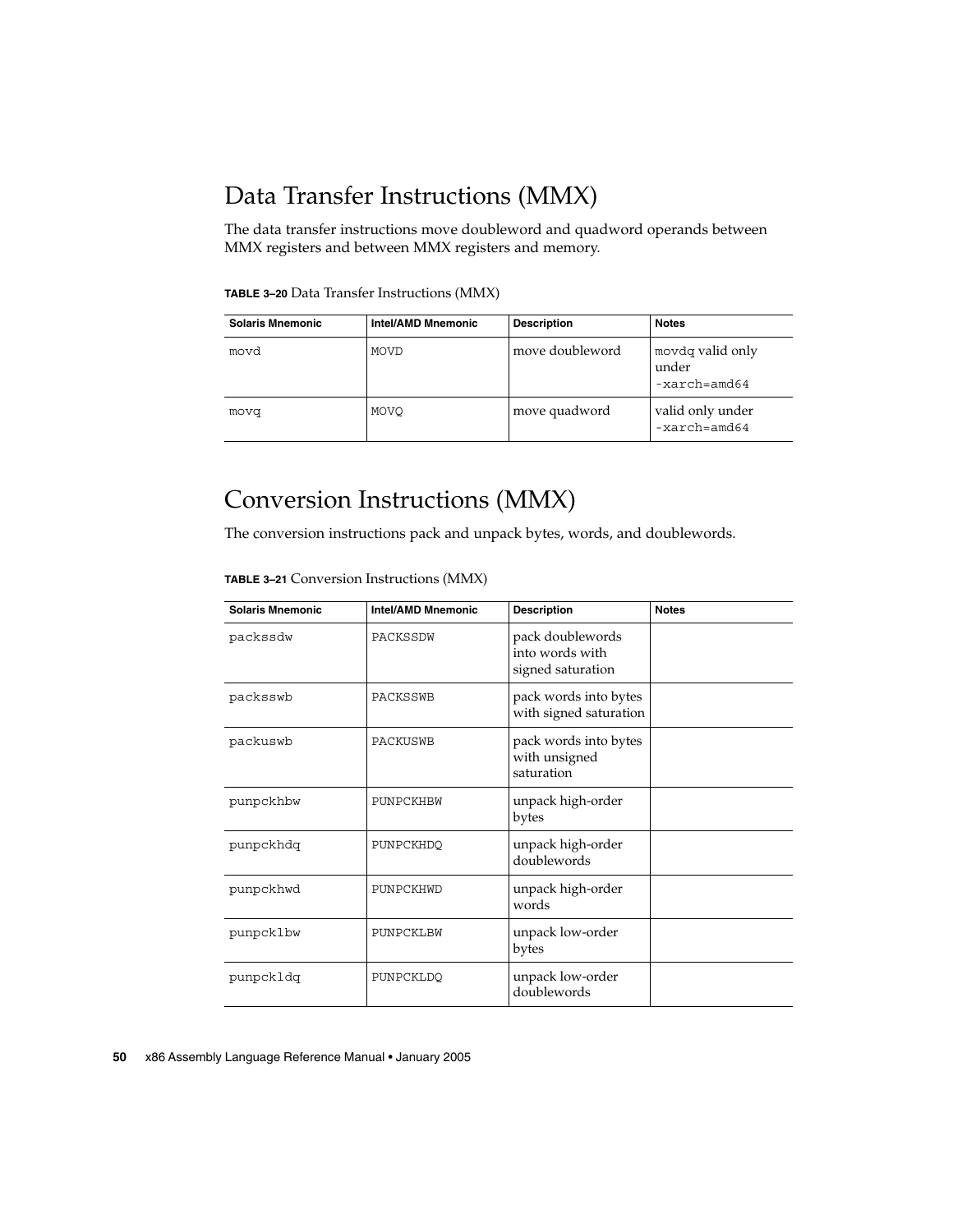| <b>TABLE 3-21 Conversion Instructions (MMX)</b> |                    | (Continued)               |              |
|-------------------------------------------------|--------------------|---------------------------|--------------|
| <b>Solaris Mnemonic</b>                         | Intel/AMD Mnemonic | <b>Description</b>        | <b>Notes</b> |
| punpcklwd                                       | PUNPCKLWD          | unpack low-order<br>words |              |

## Packed Arithmetic Instructions (MMX)

The packed arithmetic instructions perform packed integer arithmetic on packed byte, word, and doubleword integers.

| <b>Solaris Mnemonic</b> | <b>Intel/AMD Mnemonic</b> | <b>Description</b>                                               | <b>Notes</b> |
|-------------------------|---------------------------|------------------------------------------------------------------|--------------|
| paddb                   | PADDB                     | add packed byte<br>integers                                      |              |
| paddd                   | PADDD                     | add packed<br>doubleword integers                                |              |
| paddsb                  | PADDSB                    | add packed signed<br>byte integers with<br>signed saturation     |              |
| paddsw                  | PADDSW                    | add packed signed<br>word integers with<br>signed saturation     |              |
| paddusb                 | PADDUSB                   | add packed unsigned<br>byte integers with<br>unsigned saturation |              |
| paddusw                 | PADDUSW                   | add packed unsigned<br>word integers with<br>unsigned saturation |              |
| paddw                   | PADDW                     | add packed word<br>integers                                      |              |
| pmaddwd                 | PMADDWD                   | multiply and add<br>packed word integers                         |              |
| pmulhw                  | PMULHW                    | multiply packed<br>signed word integers<br>and store high result |              |
| pmullw                  | PMULLW                    | multiply packed<br>signed word integers<br>and store low result  |              |

**TABLE 3–22** Packed Arithmetic Instructions (MMX)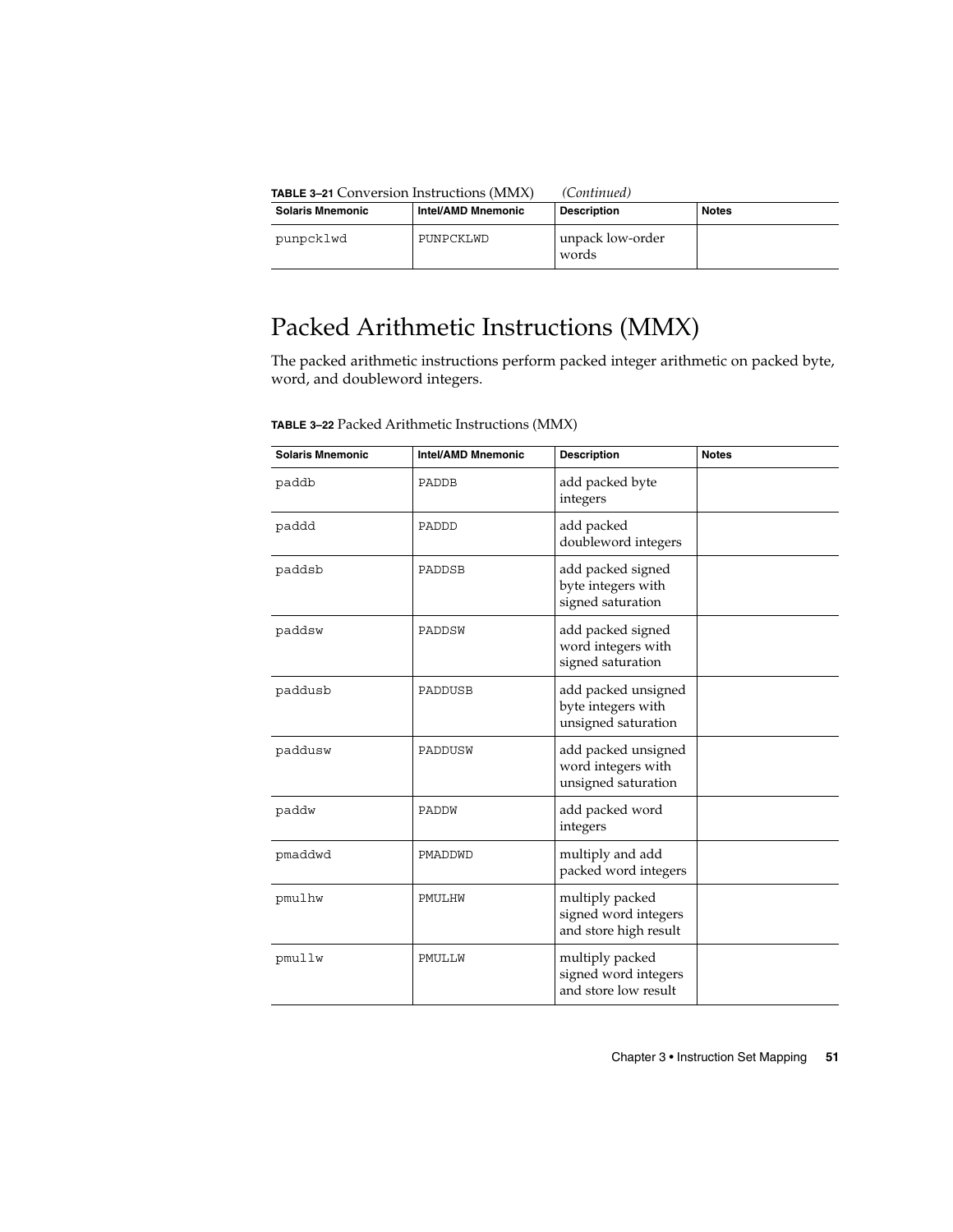| <b>Solaris Mnemonic</b> | $\blacksquare$ recise i magnetic motivenono (ministr<br><b>Intel/AMD Mnemonic</b> | <b>Description</b>                                                       | <b>Notes</b> |
|-------------------------|-----------------------------------------------------------------------------------|--------------------------------------------------------------------------|--------------|
| psubb                   | PSUBB                                                                             | subtract packed byte<br>integers                                         |              |
| psubd                   | <b>PSUBD</b>                                                                      | subtract packed<br>doubleword integers                                   |              |
| psubsb                  | PSUBSB                                                                            | subtract packed<br>signed byte integers<br>with signed saturation        |              |
| psubsw                  | PSUBSW                                                                            | subtract packed<br>signed word integers<br>with signed saturation        |              |
| psubusb                 | <b>PSUBUSB</b>                                                                    | subtract packed<br>unsigned byte<br>integers with<br>unsigned saturation |              |
| psubusw                 | PSUBUSW                                                                           | subtract packed<br>unsigned word<br>integers with<br>unsigned saturation |              |
| psubw                   | PSUBW                                                                             | subtract packed word<br>integers                                         |              |

**TABLE 3–22** Packed Arithmetic Instructions (MMX) *(Continued)*

## Comparison Instructions (MMX)

The compare instructions compare packed bytes, words, or doublewords.

**TABLE 3–23** Comparison Instructions (MMX)

| <b>Solaris Mnemonic</b> | <b>Intel/AMD Mnemonic</b> | <b>Description</b>                                         | <b>Notes</b> |
|-------------------------|---------------------------|------------------------------------------------------------|--------------|
| pcmpegb                 | PCMPEOB                   | compare packed bytes<br>for equal                          |              |
| pcmpegd                 | PCMPEOD                   | compare packed<br>doublewords for<br>equal                 |              |
| pcmpeqw                 | PCMPEOW                   | compare packed<br>words for equal                          |              |
| pcmpqtb                 | PCMPGTB                   | compare packed<br>signed byte integers<br>for greater than |              |

**52** x86 Assembly Language Reference Manual • January 2005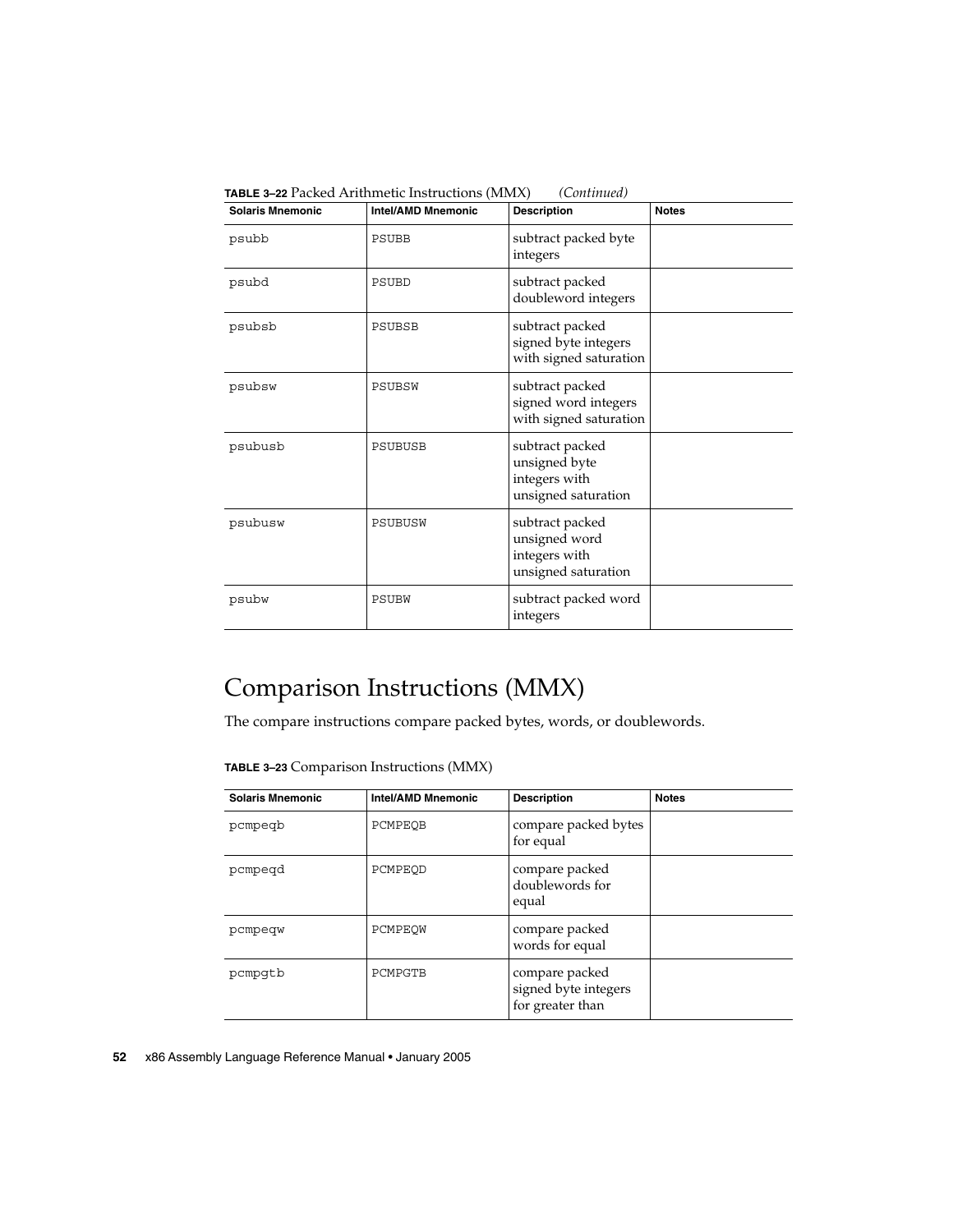| (Continued)<br><b>TABLE 3-23</b> Comparison Instructions (MMX) |                           |                                                                     |              |  |
|----------------------------------------------------------------|---------------------------|---------------------------------------------------------------------|--------------|--|
| <b>Solaris Mnemonic</b>                                        | <b>Intel/AMD Mnemonic</b> | <b>Description</b>                                                  | <b>Notes</b> |  |
| pcmpqtd                                                        | PCMPGTD                   | compare packed<br>signed doubleword<br>integers for greater<br>than |              |  |
| pcmpqtw                                                        | PCMPGTW                   | compare packed<br>signed word integers<br>for greater than          |              |  |

### Logical Instructions (MMX)

The logical instructions perform logical operations on quadword operands.

**TABLE 3–24** Logical Instructions (MMX)

| <b>Solaris Mnemonic</b> | <b>Intel/AMD Mnemonic</b> | <b>Description</b>                | <b>Notes</b> |
|-------------------------|---------------------------|-----------------------------------|--------------|
| pand                    | PAND                      | bitwise logical AND               |              |
| pandn                   | PANDN                     | bitwise logical AND<br><b>NOT</b> |              |
| por                     | <b>POR</b>                | bitwise logical OR                |              |
| pxor                    | PXOR                      | bitwise logical XOR               |              |

### Shift and Rotate Instructions (MMX)

The shift and rotate instructions operate on packed bytes, words, doublewords, or quadwords in 64–bit operands.

**TABLE 3–25** Shift and Rotate Instructions (MMX)

| <b>Solaris Mnemonic</b> | Intel/AMD Mnemonic | <b>Description</b>                          | <b>Notes</b> |
|-------------------------|--------------------|---------------------------------------------|--------------|
| pslld                   | PSLLD              | shift packed<br>doublewords left<br>logical |              |
| psllq                   | PSLLO              | shift packed<br>quadword left logical       |              |
| psllw                   | PSLLW              | shift packed words<br>left logical          |              |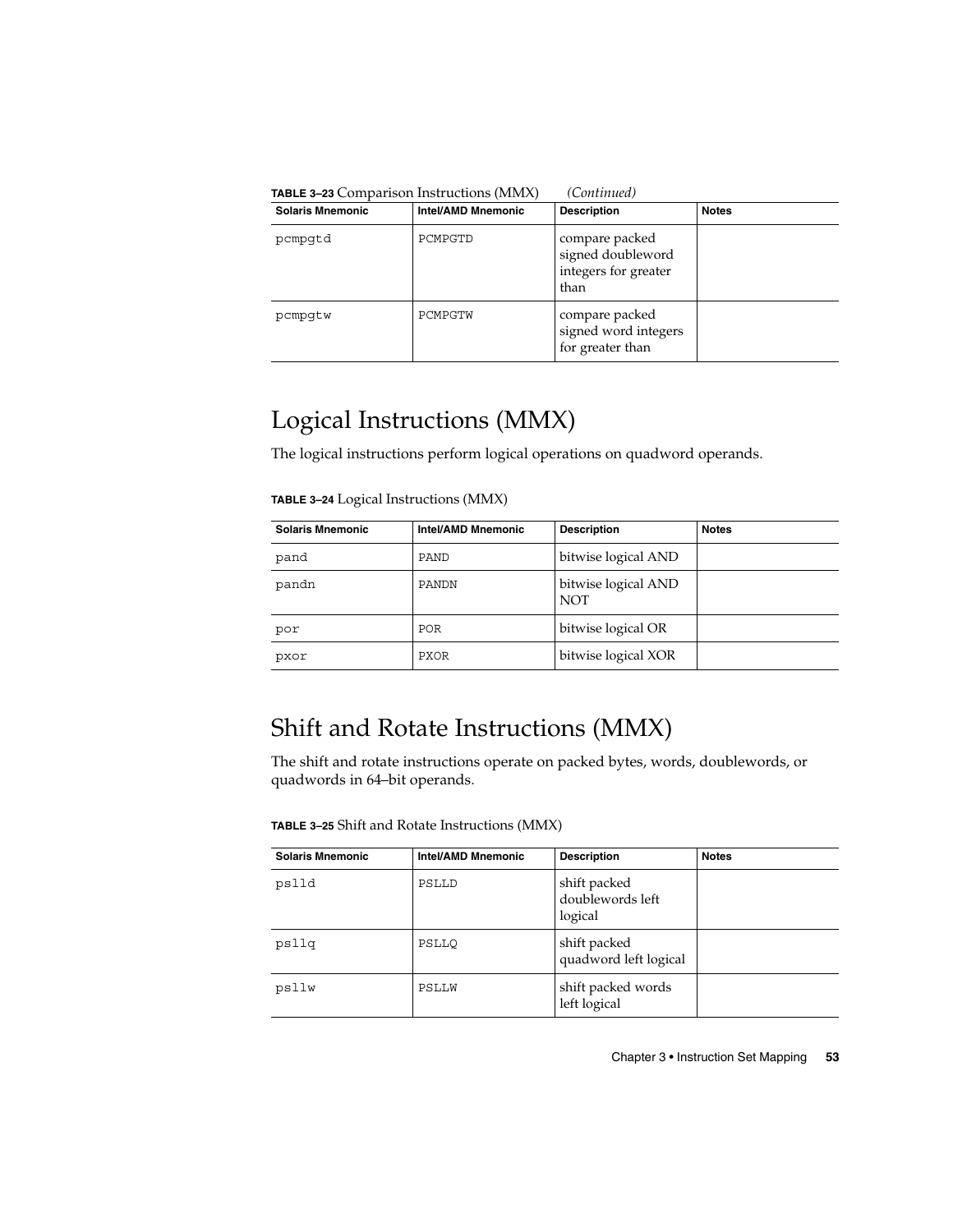| <b>Solaris Mnemonic</b> | <b>Intel/AMD Mnemonic</b> | <b>Description</b>                              | <b>Notes</b> |
|-------------------------|---------------------------|-------------------------------------------------|--------------|
| psrad                   | PSRAD                     | shift packed<br>doublewords right<br>arithmetic |              |
| psraw                   | PSRAW                     | shift packed words<br>right arithmetic          |              |
| psrld                   | PSRLD                     | shift packed<br>doublewords right<br>logical    |              |
| psrlq                   | PSRLO                     | shift packed<br>quadword right<br>logical       |              |
| psrlw                   | PSRLW                     | shift packed words<br>right logical             |              |

**TABLE 3–25** Shift and Rotate Instructions (MMX) *(Continued)*

### State Management Instructions (MMX)

The emms (EMMS) instruction clears the MMX state from the MMX registers.

**TABLE 3–26** State Management Instructions (MMX)

| <b>Solaris Mnemonic</b> | Intel/AMD Mnemonic | Description     | <b>Notes</b> |
|-------------------------|--------------------|-----------------|--------------|
| emms                    | EMMS               | empty MMX state |              |

# SSE Instructions

SSE instructions are an extension of the SIMD execution model introduced with the MMX technology. SSE instructions are divided into four subgroups:

- SIMD single-precision floating-point instructions that operate on the XMM registers
- MXSCR state management instructions
- 64–bit SIMD integer instructions that operate on the MMX registers
- Instructions that provide cache control, prefetch, and instruction ordering functionality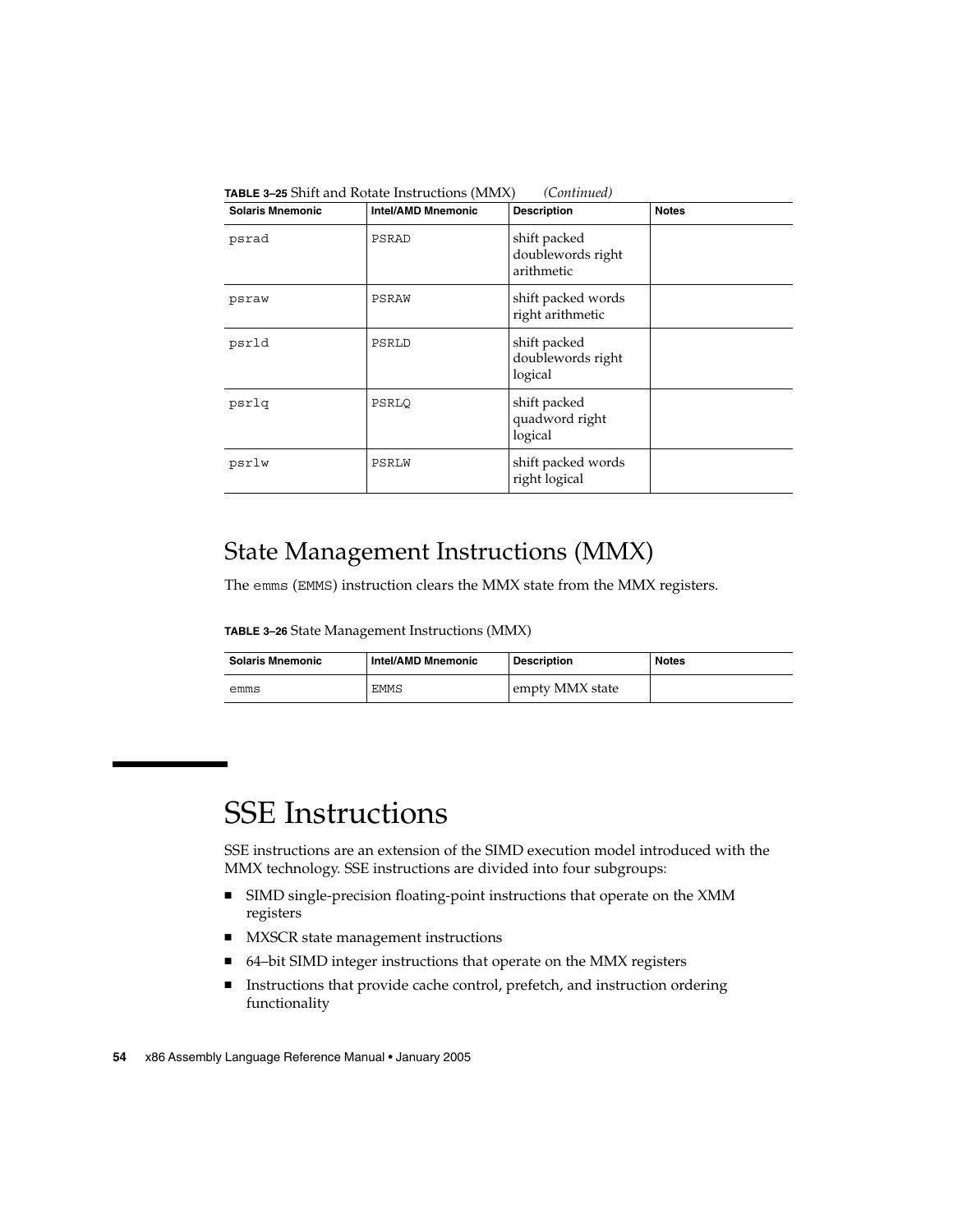### SIMD Single-Precision Floating-Point Instructions (SSE)

The SSE SIMD instructions operate on packed and scalar single-precision floating-point values located in the XMM registers or memory.

#### Data Transfer Instructions (SSE)

The SSE data transfer instructions move packed and scalar single-precision floating-point operands between XMM registers and between XMM registers and memory.

| <b>Solaris Mnemonic</b> | <b>Intel/AMD Mnemonic</b> | <b>Description</b>                                                                                                                                                | <b>Notes</b> |
|-------------------------|---------------------------|-------------------------------------------------------------------------------------------------------------------------------------------------------------------|--------------|
| movaps                  | MOVAPS                    | move four aligned<br>packed<br>single-precision<br>floating-point values<br>between XMM<br>registers or memory                                                    |              |
| movhlps                 | MOVHLPS                   | move two packed<br>single-precision<br>floating-point values<br>from the high<br>quadword of an XMM<br>register to the low<br>quadword of another<br>XMM register |              |
| movhps                  | MOVHPS                    | move two packed<br>single-precision<br>floating-point values<br>to or from the high<br>quadword of an XMM<br>register or memory                                   |              |
| movlhps                 | MOVLHPS                   | move two packed<br>single-precision<br>floating-point values<br>from the low<br>quadword of an XMM<br>register to the high<br>quadword of another<br>XMM register |              |

**TABLE 3–27** Data Transfer Instructions (SSE)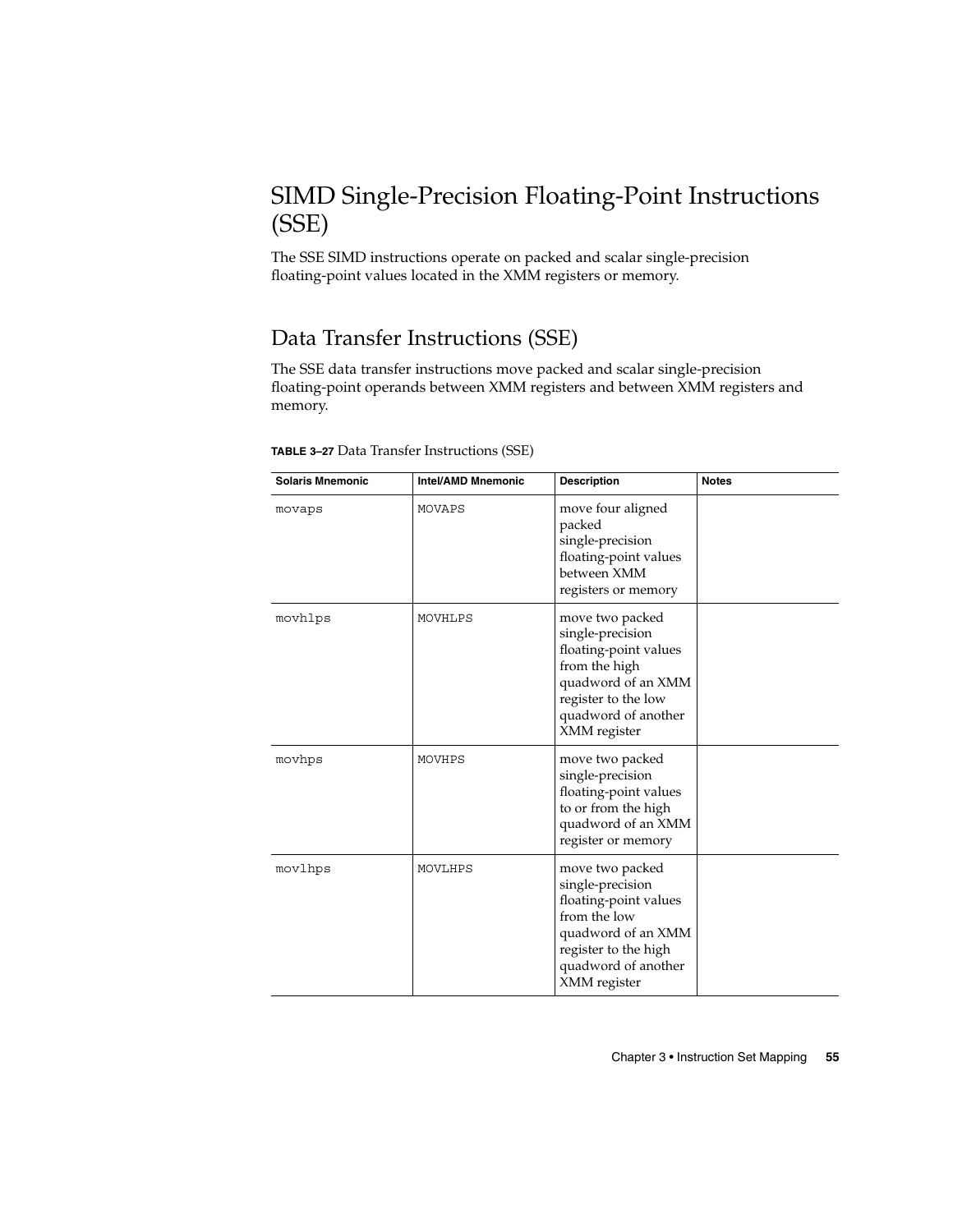| <b>Solaris Mnemonic</b> | <b>Intel/AMD Mnemonic</b> | <b>Description</b>                                                                                                             | <b>Notes</b> |
|-------------------------|---------------------------|--------------------------------------------------------------------------------------------------------------------------------|--------------|
| movlps                  | MOVLPS                    | move two packed<br>single-precision<br>floating-point values<br>to or from the low<br>quadword of an XMM<br>register or memory |              |
| movmskps                | MOVMSKPS                  | extract sign mask<br>from four packed<br>single-precision<br>floating-point values                                             |              |
| movss                   | MOVSS                     | move scalar<br>single-precision<br>floating-point value<br>between XMM<br>registers or memory                                  |              |
| movups                  | MOVUPS                    | move four unaligned<br>packed<br>single-precision<br>floating-point values<br>between XMM<br>registers or memory               |              |

# Packed Arithmetic Instructions (SSE)

SSE packed arithmetic instructions perform packed and scalar arithmetic operations on packed and scalar single-precision floating-point operands.

**TABLE 3–28** Packed Arithmetic Instructions (SSE)

| <b>Solaris Mnemonic</b> | <b>Intel/AMD Mnemonic</b> | <b>Description</b>                                         | <b>Notes</b> |
|-------------------------|---------------------------|------------------------------------------------------------|--------------|
| addps                   | ADDPS                     | add packed<br>single-precision<br>floating-point values    |              |
| addss                   | ADDSS                     | add scalar<br>single-precision<br>floating-point values    |              |
| divps                   | <b>DIVPS</b>              | divide packed<br>single-precision<br>floating-point values |              |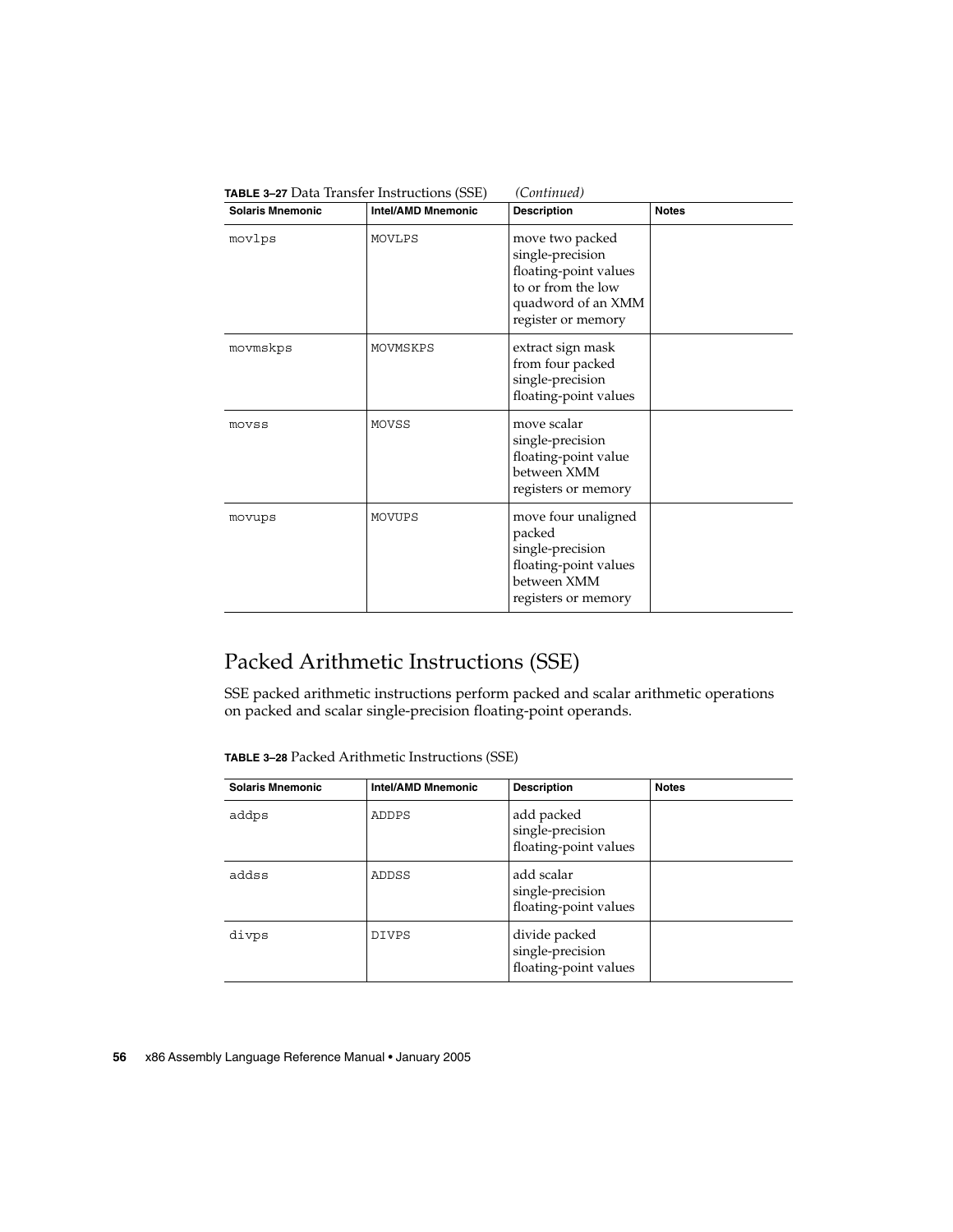**Solaris Mnemonic Intel/AMD Mnemonic Description Notes** divss DIVSS divide scalar single-precision floating-point values maxps MAXPS return maximum packed single-precision floating-point values maxss MAXSS return maximum scalar single-precision floating-point values minps MINPS return minimum packed single-precision floating-point values minss MINSS return minimum scalar single-precision floating-point values. mulps MULPS multiply packed single-precision floating-point values mulss MULSS multiply scalar single-precision floating-point values rcpps RCPPS compute reciprocals of packed single-precision floating-point values rcpss RCPSS compute reciprocal of scalar single-precision floating-point values rsqrtps | RSQRTPS | compute reciprocals of square roots of packed single-precision floating-point values rsqrtss RSQRTSS compute reciprocal of square root of scalar single-precision floating-point values

**TABLE 3–28** Packed Arithmetic Instructions (SSE) *(Continued)*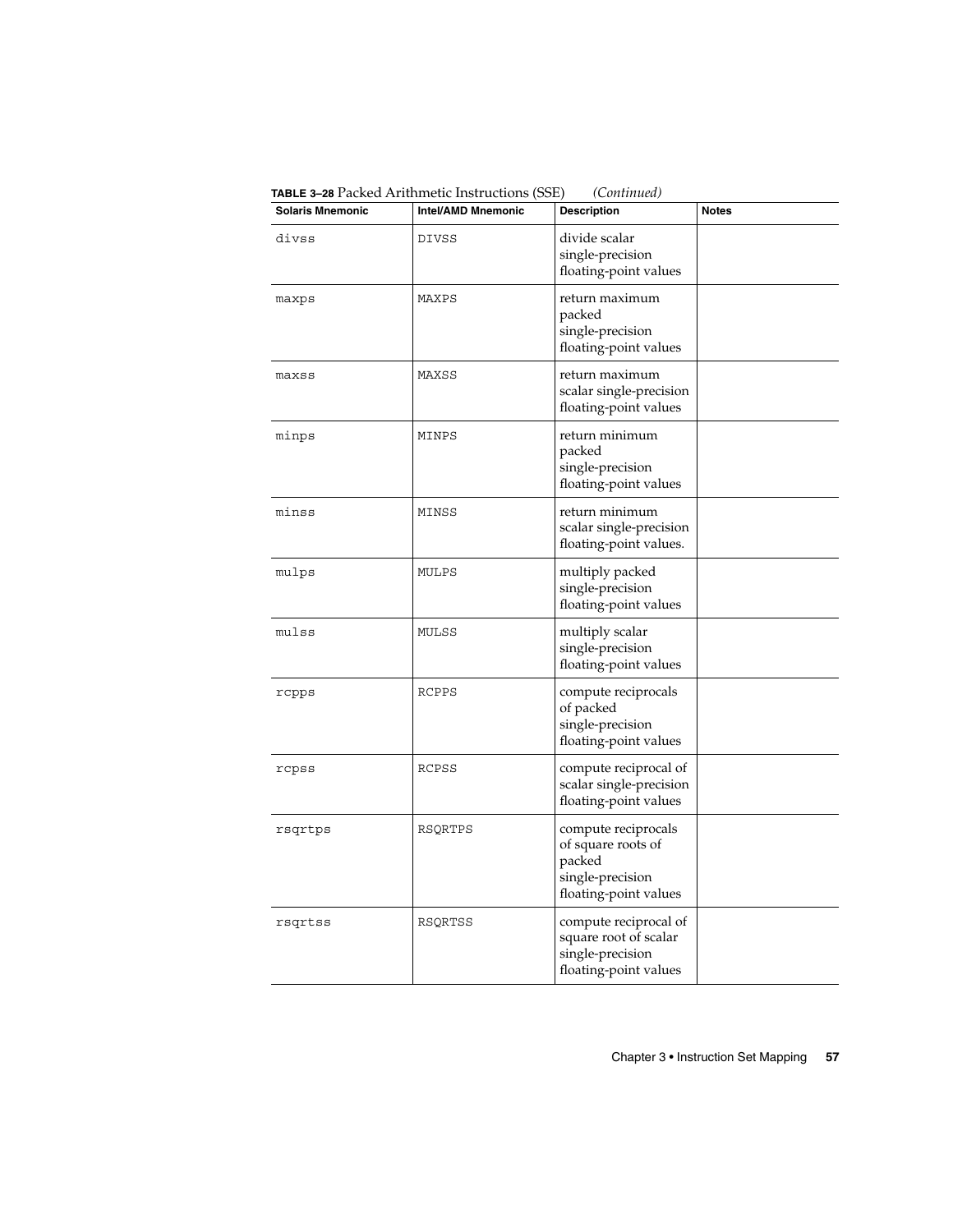| <b>Solaris Mnemonic</b> | <b>Intel/AMD Mnemonic</b> | <b>Description</b>                                                             | <b>Notes</b> |
|-------------------------|---------------------------|--------------------------------------------------------------------------------|--------------|
| sqrtps                  | SQRTPS                    | compute square roots<br>of packed<br>single-precision<br>floating-point values |              |
| sqrtss                  | SORTSS                    | compute square root<br>of scalar<br>single-precision<br>floating-point values  |              |
| subps                   | SUBPS                     | subtract packed<br>single-precision<br>floating-point values                   |              |
| subss                   | SUBSS                     | subtract scalar<br>single-precision<br>floating-point values                   |              |

**TABLE 3–28** Packed Arithmetic Instructions (SSE) *(Continued)*

### Comparison Instructions (SSE)

The SEE compare instructions compare packed and scalar single-precision floating-point operands.

|  | TABLE 3-29 Comparison Instructions (SSE) |  |  |
|--|------------------------------------------|--|--|
|--|------------------------------------------|--|--|

| <b>Solaris Mnemonic</b> | <b>Intel/AMD Mnemonic</b> | <b>Description</b>                                                                                                                   | <b>Notes</b> |
|-------------------------|---------------------------|--------------------------------------------------------------------------------------------------------------------------------------|--------------|
| cmpps                   | <b>CMPPS</b>              | compare packed<br>single-precision<br>floating-point values                                                                          |              |
| cmpss                   | <b>CMPSS</b>              | compare scalar<br>single-precision<br>floating-point values                                                                          |              |
| comiss                  | COMISS                    | perform ordered<br>comparison of scalar<br>single-precision<br>floating-point values<br>and set flags in<br><b>EFLAGS</b> register   |              |
| ucomiss                 | <b>UCOMISS</b>            | perform unordered<br>comparison of scalar<br>single-precision<br>floating-point values<br>and set flags in<br><b>EFLAGS</b> register |              |

#### **58** x86 Assembly Language Reference Manual • January 2005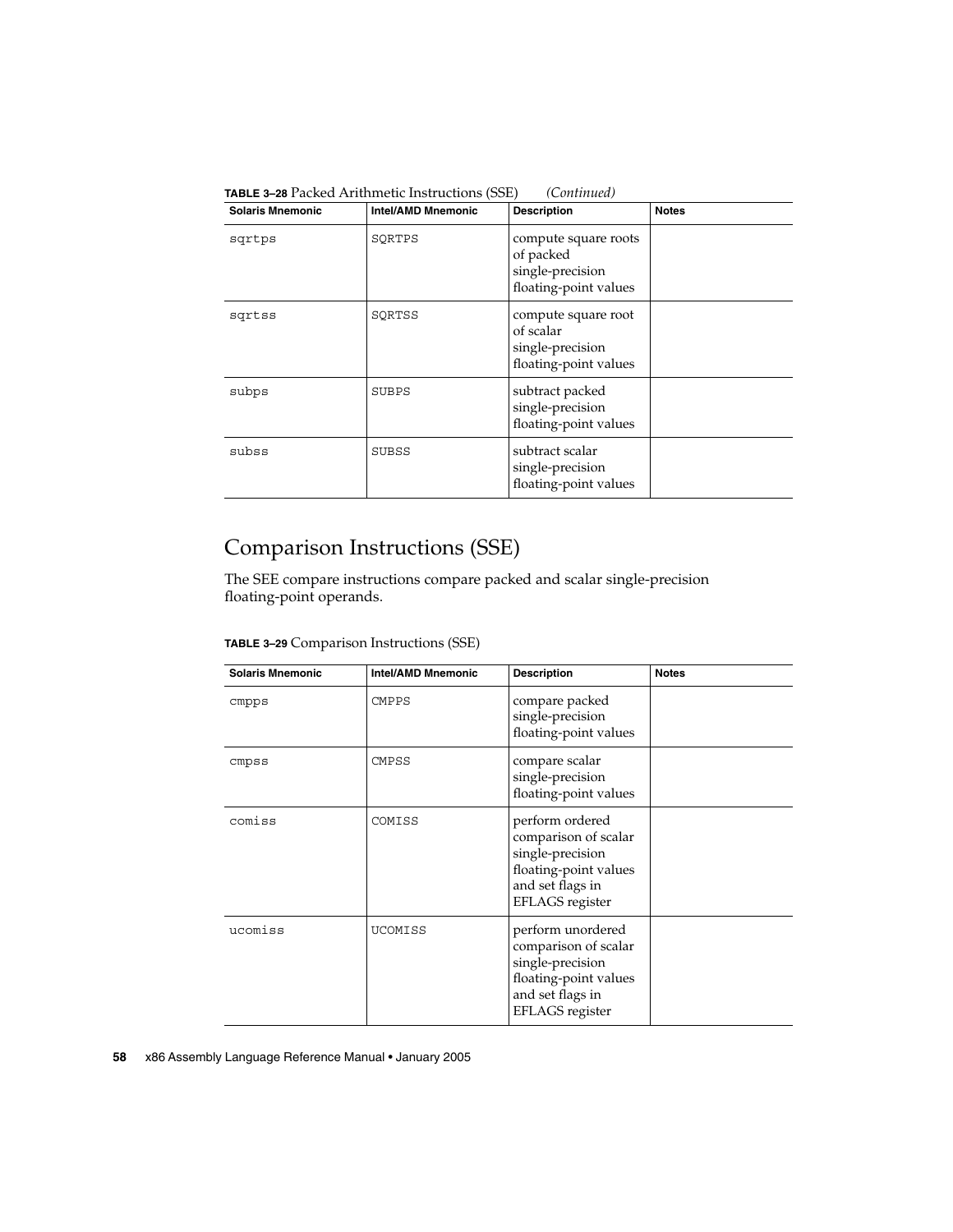### Logical Instructions (SSE)

The SSE logical instructions perform bitwise AND, AND NOT, OR, and XOR operations on packed single-precision floating-point operands.

| TABLE 3-30 Logical Instructions (SSE) |  |  |
|---------------------------------------|--|--|
|---------------------------------------|--|--|

| <b>Solaris Mnemonic</b> | Intel/AMD Mnemonic | <b>Description</b>                                                                           | <b>Notes</b> |
|-------------------------|--------------------|----------------------------------------------------------------------------------------------|--------------|
| andnps                  | ANDNPS             | perform bitwise<br>logical AND NOT of<br>packed<br>single-precision<br>floating-point values |              |
| andps                   | ANDPS              | perform bitwise<br>logical AND of<br>packed<br>single-precision<br>floating-point values     |              |
| orps                    | ORPS               | perform bitwise<br>logical OR of packed<br>single-precision<br>floating-point values         |              |
| xorps                   | XORPS              | perform bitwise<br>logical XOR of packed<br>single-precision<br>floating-point values        |              |

### Shuffle and Unpack Instructions (SSE)

The SSE shuffle and unpack instructions shuffle or interleave single-precision floating-point values in packed single-precision floating-point operands.

**TABLE 3–31** Shuffle and Unpack Instructions (SSE)

| <b>Solaris Mnemonic</b> | Intel/AMD Mnemonic | <b>Description</b>                                                             | <b>Notes</b> |
|-------------------------|--------------------|--------------------------------------------------------------------------------|--------------|
| shufps                  | SHUFPS             | shuffles values in<br>packed<br>single-precision<br>floating-point<br>operands |              |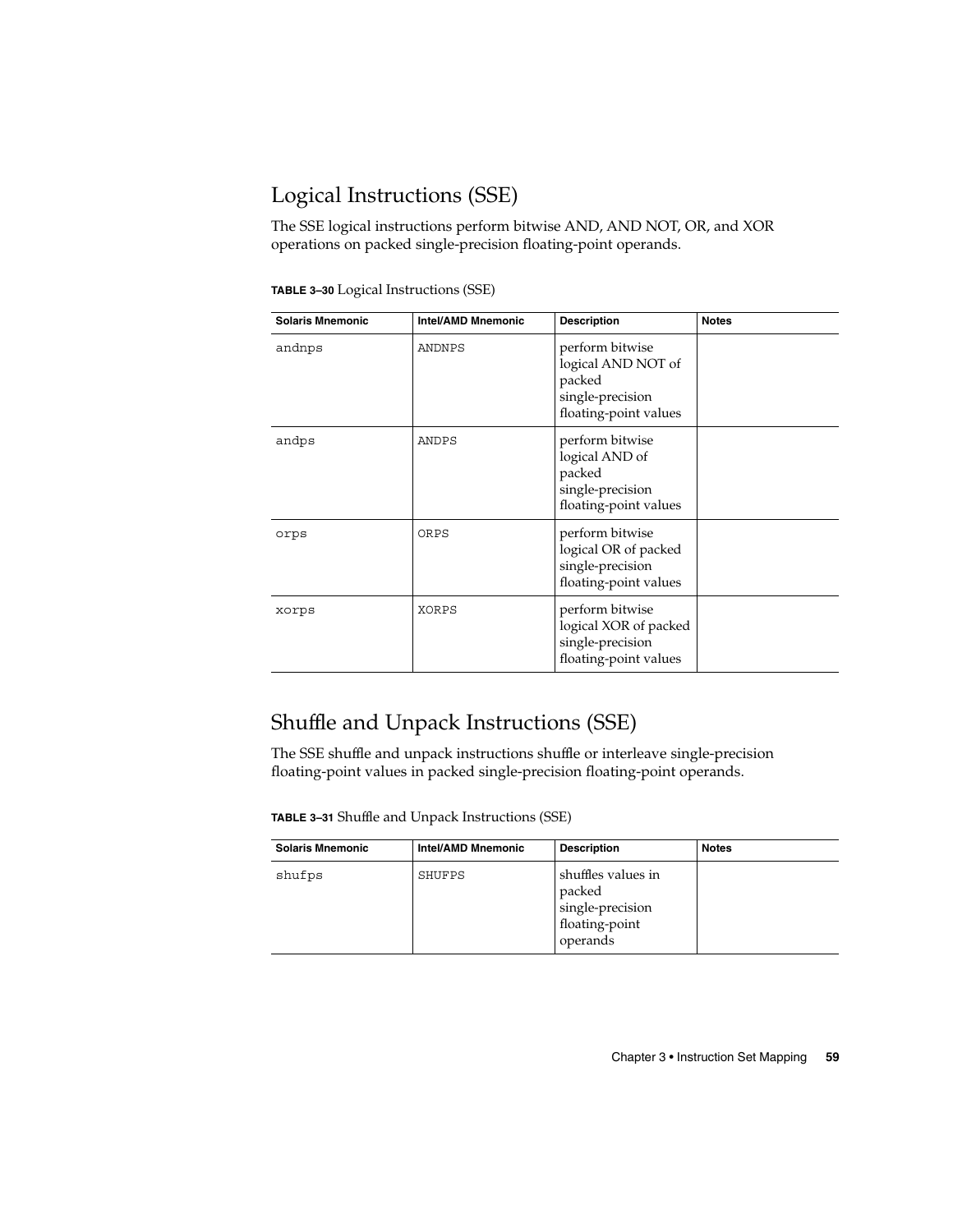| <b>Solaris Mnemonic</b> | <b>Intel/AMD Mnemonic</b> | <b>Description</b>                                                                                                    | <b>Notes</b> |
|-------------------------|---------------------------|-----------------------------------------------------------------------------------------------------------------------|--------------|
| unpckhps                | UNPCKHPS                  | unpacks and<br>interleaves the two<br>high-order values<br>from two<br>single-precision<br>floating-point<br>operands |              |
| unpcklps                | UNPCKLPS                  | unpacks and<br>interleaves the two<br>low-order values from<br>two single-precision<br>floating-point<br>operands     |              |

**TABLE 3–31** Shuffle and Unpack Instructions (SSE) *(Continued)*

#### Conversion Instructions (SSE)

The SSE conversion instructions convert packed and individual doubleword integers into packed and scalar single-precision floating-point values.

**TABLE 3–32** Conversion Instructions (SSE)

| <b>Solaris Mnemonic</b> | <b>Intel/AMD Mnemonic</b> | <b>Description</b>                                                                              | <b>Notes</b> |
|-------------------------|---------------------------|-------------------------------------------------------------------------------------------------|--------------|
| cvtpi2ps                | CVTPI2PS                  | convert packed<br>doubleword integers<br>to packed<br>single-precision<br>floating-point values |              |
| cvtps2pi                | CVTPS2PI                  | convert packed<br>single-precision<br>floating-point values<br>to packed doubleword<br>integers |              |
| cytsi2ss                | CVTSI2SS                  | convert doubleword<br>integer to scalar<br>single-precision<br>floating-point value             |              |
| cytss2si                | CVTSS2SI                  | convert scalar<br>single-precision<br>floating-point value to<br>a doubleword integer           |              |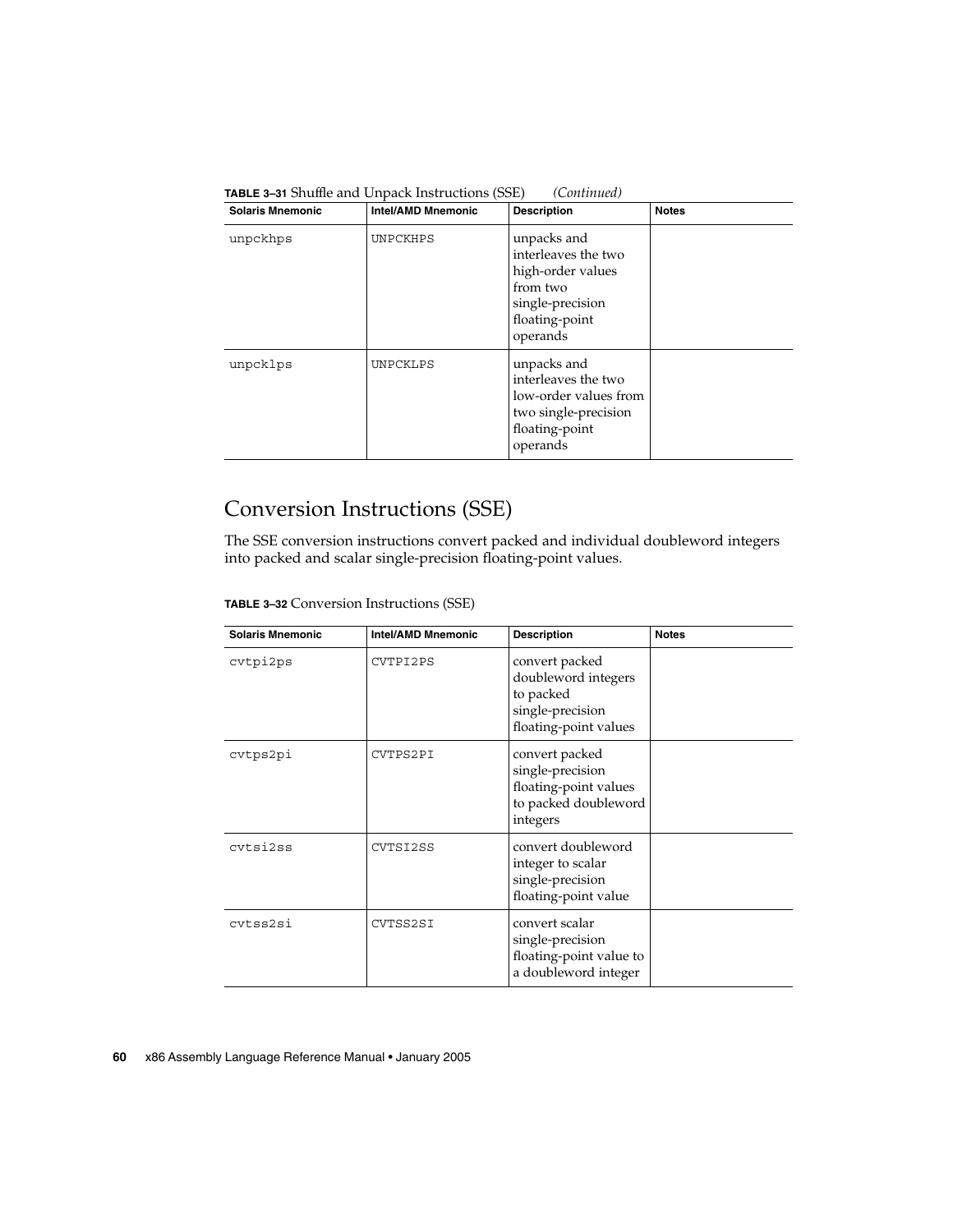| (Continued)<br><b>TABLE 3-32 Conversion Instructions (SSE)</b> |                           |                                                                                                                    |              |  |
|----------------------------------------------------------------|---------------------------|--------------------------------------------------------------------------------------------------------------------|--------------|--|
| <b>Solaris Mnemonic</b>                                        | <b>Intel/AMD Mnemonic</b> | <b>Description</b>                                                                                                 | <b>Notes</b> |  |
| cvttps2pi                                                      | CVTTPS2PI                 | convert with<br>truncation packed<br>single-precision<br>floating-point values<br>to packed doubleword<br>integers |              |  |
| cyttss2si                                                      | CVTTSS2SI                 | convert with<br>truncation scalar<br>single-precision<br>floating-point value to<br>scalar doubleword<br>integer   |              |  |

### MXCSR State Management Instructions (SSE)

The MXCSR state management instructions save and restore the state of the MXCSR control and status register.

**TABLE 3–33** MXCSR State Management Instructions (SSE)

| <b>Solaris Mnemonic</b> | Intel/AMD Mnemonic | <b>Description</b>            | <b>Notes</b> |
|-------------------------|--------------------|-------------------------------|--------------|
| ldmxcsr                 | LDMXCSR            | load %mxcsr register          |              |
| stmxcsr                 | STMXCSR            | save %mxcsr register<br>state |              |

### 64–Bit SIMD Integer Instructions (SSE)

The SSE 64–bit SIMD integer instructions perform operations on packed bytes, words, or doublewords in MMX registers.

**TABLE 3–34** 64–Bit SIMD Integer Instructions (SSE)

| <b>Solaris Mnemonic</b> | <b>Intel/AMD Mnemonic</b> | <b>Description</b>                                     | <b>Notes</b> |
|-------------------------|---------------------------|--------------------------------------------------------|--------------|
| pavqb                   | PAVGB                     | compute average of<br>packed unsigned byte<br>integers |              |
| pavqw                   | PAVGW                     | compute average of<br>packed unsigned byte<br>integers |              |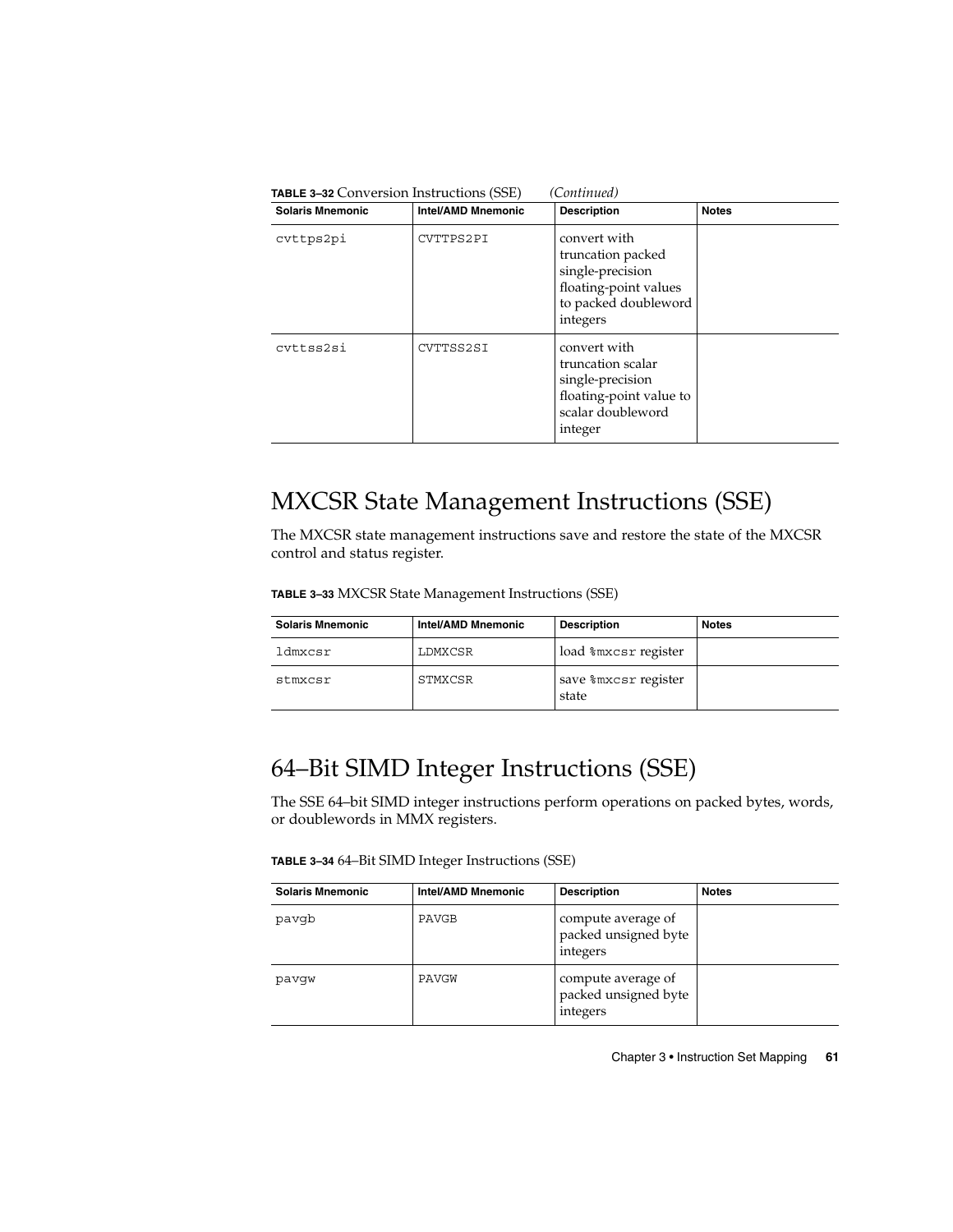| <b>Solaris Mnemonic</b> | <b>Intel/AMD Mnemonic</b> | <b>Description</b>                                            | <b>Notes</b> |  |
|-------------------------|---------------------------|---------------------------------------------------------------|--------------|--|
| pextrw                  | PEXTRW                    | extract word                                                  |              |  |
| pinsrw                  | PINSRW                    | insert word                                                   |              |  |
| pmaxsw                  | PMAXSW                    | maximum of packed<br>signed word integers                     |              |  |
| pmaxub                  | PMAXUB                    | maximum of packed<br>unsigned byte<br>integers                |              |  |
| pminsw                  | PMINSW                    | minimum of packed<br>signed word integers                     |              |  |
| pminub                  | PMINUB                    | minimum of packed<br>unsigned byte<br>integers                |              |  |
| pmovmskb                | PMOVMSKB                  | move byte mask                                                |              |  |
| pmulhuw                 | PMULHUW                   | multiply packed<br>unsigned integers and<br>store high result |              |  |
| psadbw                  | PSADBW                    | compute sum of<br>absolute differences                        |              |  |
| pshufw                  | PSHUFW                    | shuffle packed integer<br>word in MMX register                |              |  |

**TABLE 3–34** 64–Bit SIMD Integer Instructions (SSE) *(Continued)*

### Miscellaneous Instructions (SSE)

The following instructions control caching, prefetching, and instruction ordering.

|  |  |  | TABLE 3-35 Miscellaneous Instructions (SSE) |  |
|--|--|--|---------------------------------------------|--|
|--|--|--|---------------------------------------------|--|

| <b>Solaris Mnemonic</b> | <b>Intel/AMD Mnemonic</b> | <b>Description</b>                                                                                                       | <b>Notes</b> |
|-------------------------|---------------------------|--------------------------------------------------------------------------------------------------------------------------|--------------|
| maskmovq                | MASKMOVO                  | non-temporal store of<br>selected bytes from an<br>MMX register into<br>memory                                           |              |
| movntps                 | MOVNTPS                   | non-temporal store of<br>four packed<br>single-precision<br>floating-point values<br>from an XMM register<br>into memory |              |

**62** x86 Assembly Language Reference Manual • January 2005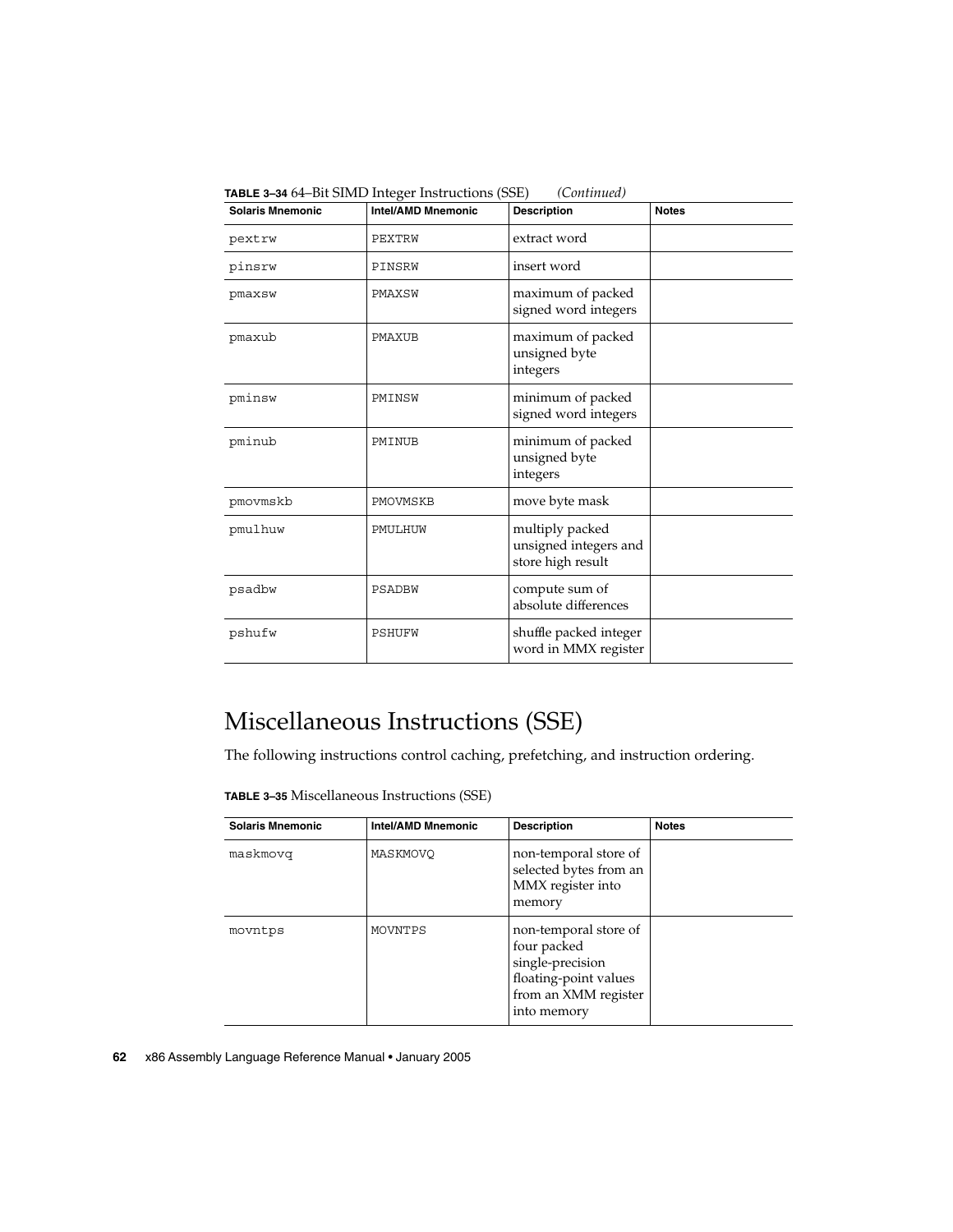| <b>Solaris Mnemonic</b> | <b>Intel/AMD Mnemonic</b> | <b>Description</b>                                                                                     | <b>Notes</b> |
|-------------------------|---------------------------|--------------------------------------------------------------------------------------------------------|--------------|
| movntq                  | MOVNTO                    | non-temporal store of<br>quadword from an<br>MMX register into<br>memory                               |              |
| prefetchnta             | PREFETCHNTA               | prefetch data into<br>non-temporal cache<br>structure and into a<br>location close to the<br>processor |              |
| prefetcht0              | PREFETCHT0                | prefetch data into all<br>levels of the cache<br>hierarchy                                             |              |
| prefetcht1              | PREFETCHT1                | prefetch data into<br>level 2 cache and<br>higher                                                      |              |
| prefetcht2              | PREFETCHT2                | prefetch data into<br>level 2 cache and<br>higher                                                      |              |
| sfence                  | <b>SFENCE</b>             | serialize store<br>operations                                                                          |              |

# SSE2 Instructions

SSE2 instructions are an extension of the SIMD execution model introduced with the MMX technology and the SSE extensions. SSE2 instructions are divided into four subgroups:

- Packed and scalar double-precision floating-point instructions
- Packed single-precision floating-point conversion instructions
- 128–bit SIMD integer instructions
- Instructions that provide cache control and instruction ordering functionality

### SSE2 Packed and Scalar Double-Precision Floating-Point Instructions

The SSE2 packed and scalar double-precision floating-point instructions operate on double-precision floating-point operands.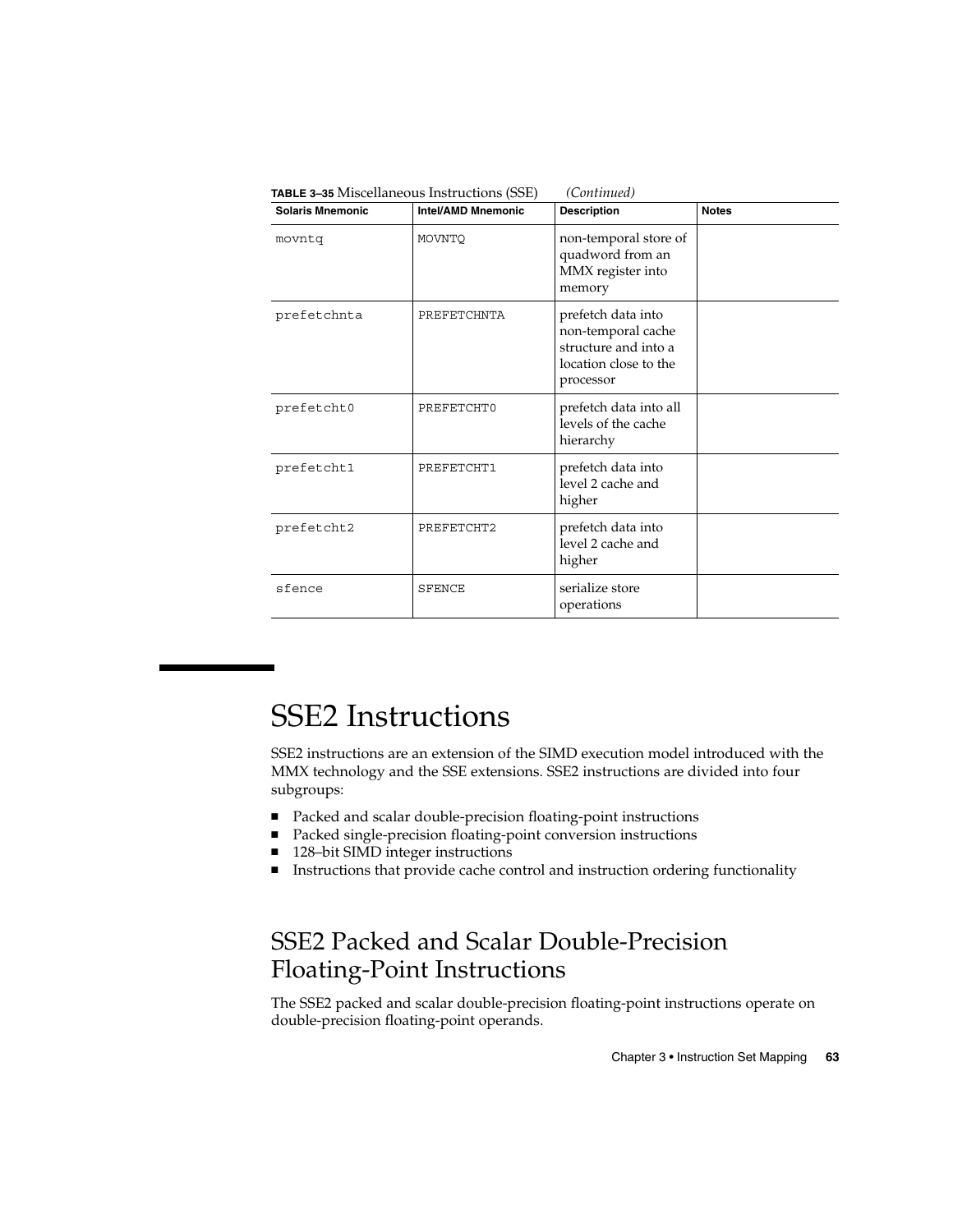#### SSE2 Data Movement Instructions

The SSE2 data movement instructions move double-precision floating-point data between XMM registers and memory.

**TABLE 3–36** SSE2 Data Movement Instructions

| <b>Solaris Mnemonic</b> | <b>Intel/AMD Mnemonic</b> | <b>Description</b>                                                                                                               | <b>Notes</b> |
|-------------------------|---------------------------|----------------------------------------------------------------------------------------------------------------------------------|--------------|
| movapd                  | MOVAPD                    | move two aligned<br>packed<br>double-precision<br>floating-point values<br>between XMM<br>registers and memory                   |              |
| movhpd                  | MOVHPD                    | move high packed<br>double-precision<br>floating-point value to<br>or from the high<br>quadword of an XMM<br>register and memory |              |
| movlpd                  | MOVLPD                    | move low packed<br>single-precision<br>floating-point value to<br>or from the low<br>quadword of an XMM<br>register and memory   |              |
| movmskpd                | MOVMSKPD                  | extract sign mask<br>from two packed<br>double-precision<br>floating-point values                                                |              |
| movsd                   | MOVSD                     | move scalar<br>double-precision<br>floating-point value<br>between XMM<br>registers and memory.                                  |              |
| movupd                  | MOVUPD                    | move two unaligned<br>packed<br>double-precision<br>floating-point values<br>between XMM<br>registers and memory                 |              |

#### SSE2 Packed Arithmetic Instructions

The SSE2 arithmetic instructions operate on packed and scalar double-precision floating-point operands.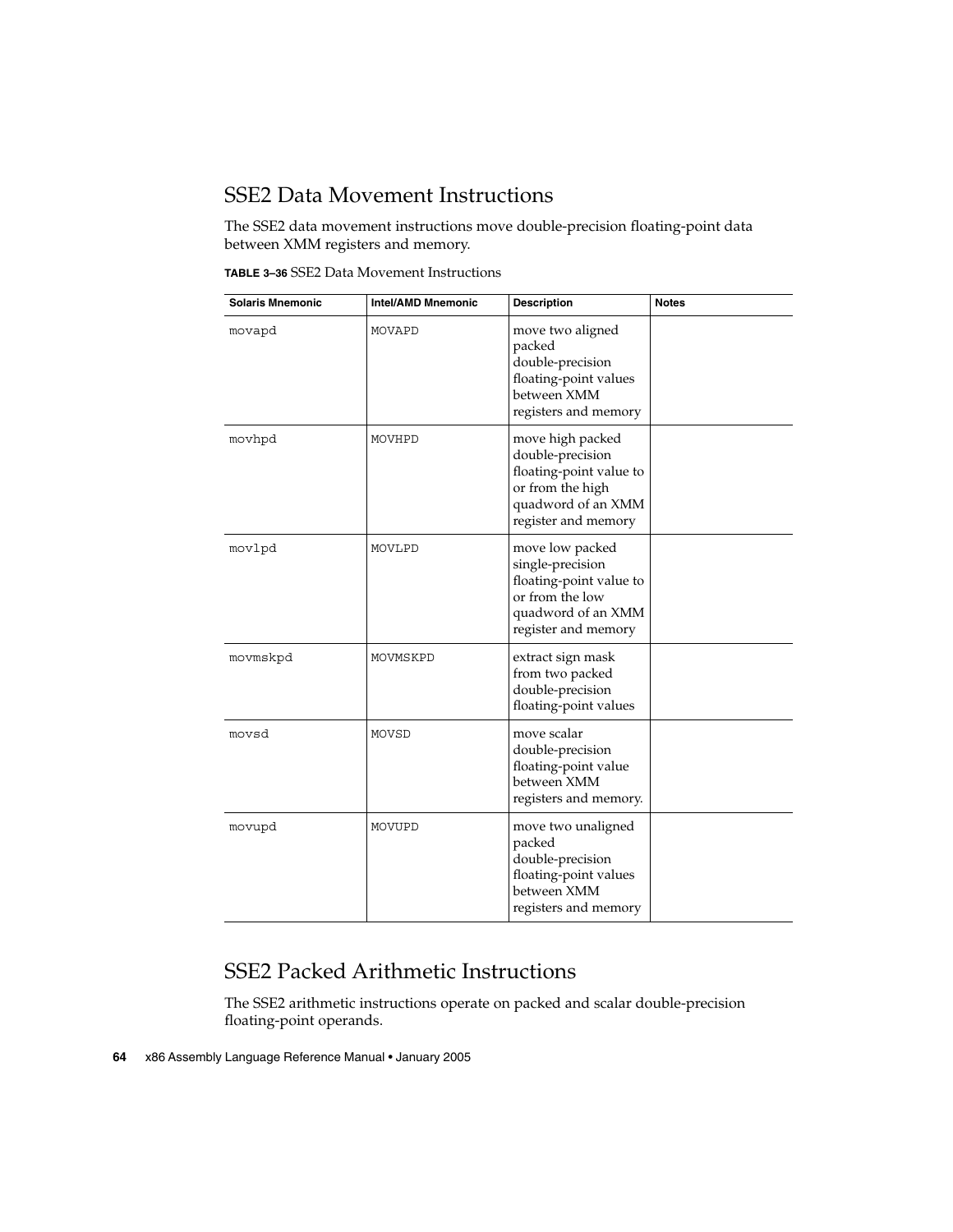**TABLE 3–37** SSE2 Packed Arithmetic Instructions

| <b>Solaris Mnemonic</b> | <b>Intel/AMD Mnemonic</b> | <b>Description</b>                                                                    | <b>Notes</b> |
|-------------------------|---------------------------|---------------------------------------------------------------------------------------|--------------|
| addpd                   | ADDPD                     | add packed<br>double-precision<br>floating-point values                               |              |
| addsd                   | ADDSD                     | add scalar<br>double-precision<br>floating-point values                               |              |
| divpd                   | DIVPD                     | divide packed<br>double-precision<br>floating-point values                            |              |
| divsd                   | <b>DIVSD</b>              | divide scalar<br>double-precision<br>floating-point values                            |              |
| maxpd                   | MAXPD                     | return maximum<br>packed<br>double-precision<br>floating-point values                 |              |
| maxsd                   | MAXSD                     | return maximum<br>scalar<br>double-precision<br>floating-point value                  |              |
| minpd                   | MINPD                     | return minimum<br>packed<br>double-precision<br>floating-point values                 |              |
| minsd                   | MINSD                     | return minimum<br>scalar<br>double-precision<br>floating-point value                  |              |
| mulpd                   | MULPD                     | multiply packed<br>double-precision<br>floating-point values                          |              |
| mulsd                   | MULSD                     | multiply scalar<br>double-precision<br>floating-point values                          |              |
| sqrtpd                  | SQRTPD                    | compute packed<br>square roots of packed<br>double-precision<br>floating-point values |              |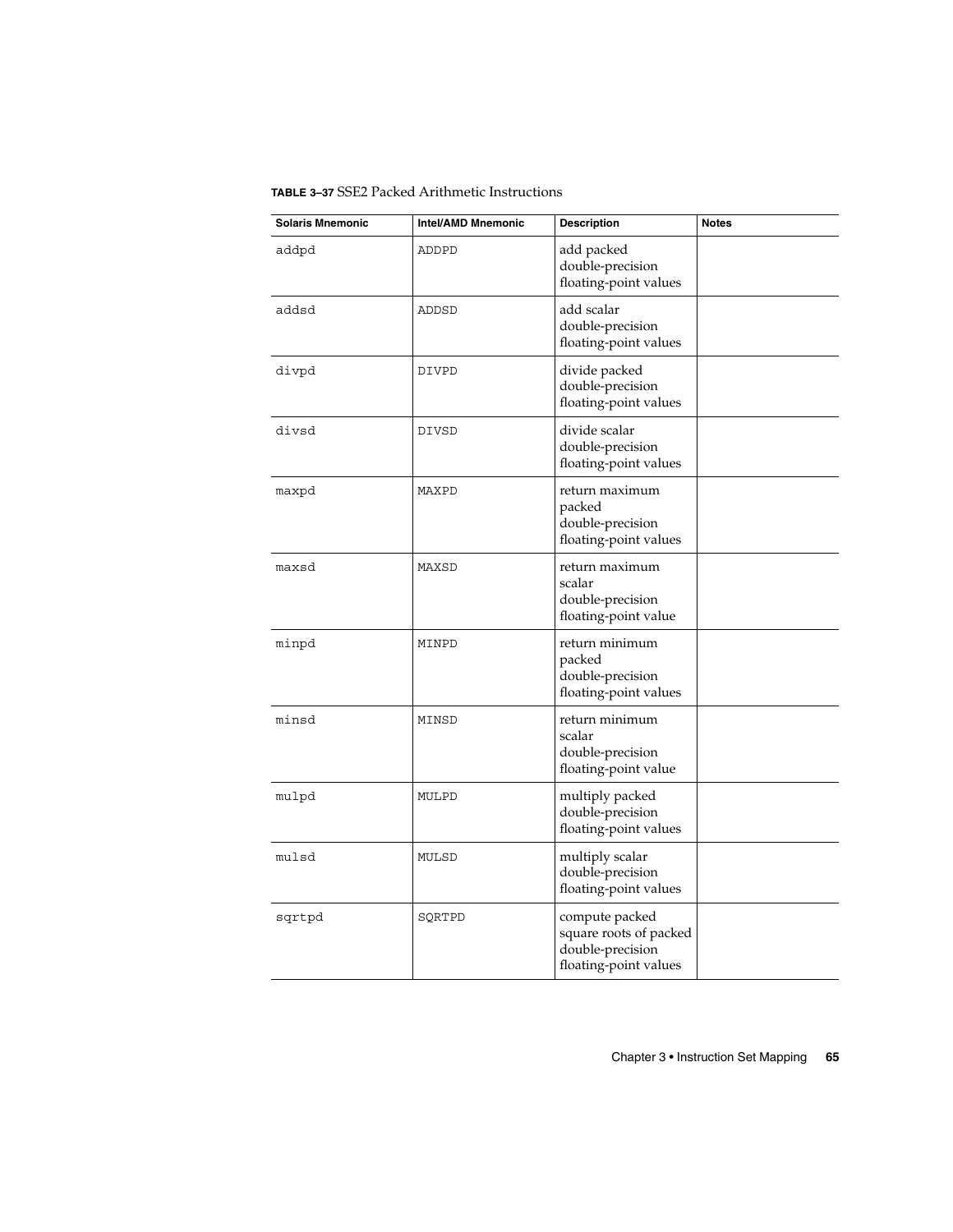| <b>Solaris Mnemonic</b> | <b>Intel/AMD Mnemonic</b> | <b>Description</b>                                                                  | <b>Notes</b> |
|-------------------------|---------------------------|-------------------------------------------------------------------------------------|--------------|
| sqrtsd                  | SORTSD                    | compute scalar square<br>root of scalar<br>double-precision<br>floating-point value |              |
| subpd                   | SUBPD                     | subtract packed<br>double-precision<br>floating-point values                        |              |
| subsd                   | SUBSD                     | subtract scalar<br>double-precision<br>floating-point values                        |              |

**TABLE 3–37** SSE2 Packed Arithmetic Instructions *(Continued)*

#### SSE2 Logical Instructions

The SSE2 logical instructions operate on packed double-precision floating-point values.

| <b>Solaris Mnemonic</b> | <b>Intel/AMD Mnemonic</b> | <b>Description</b>                                                                           | <b>Notes</b> |
|-------------------------|---------------------------|----------------------------------------------------------------------------------------------|--------------|
| andnpd                  | ANDNPD                    | perform bitwise<br>logical AND NOT of<br>packed<br>double-precision<br>floating-point values |              |
| andpd                   | ANDPD                     | perform bitwise<br>logical AND of<br>packed<br>double-precision<br>floating-point values     |              |
| orpd                    | ORPD                      | perform bitwise<br>logical OR of packed<br>double-precision<br>floating-point values         |              |
| xorpd                   | XORPD                     | perform bitwise<br>logical XOR of packed<br>double-precision<br>floating-point values        |              |

#### SSE2 Compare Instructions

The SSE2 compare instructions compare packed and scalar double-precision floating-point values and return the results of the comparison to either the destination operand or to the EFLAGS register.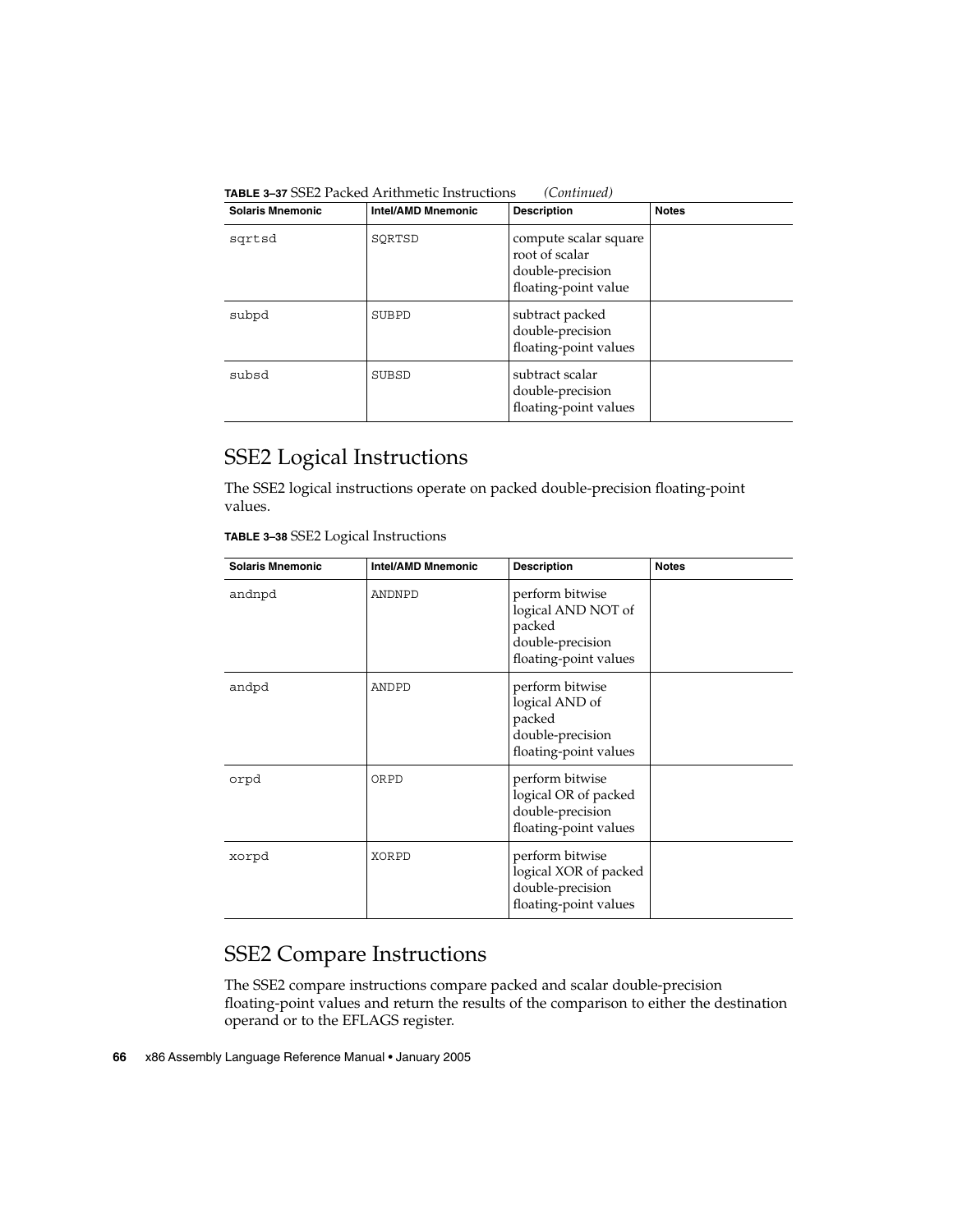**TABLE 3–39** SSE2 Compare Instructions

| <b>Solaris Mnemonic</b> | <b>Intel/AMD Mnemonic</b> | <b>Description</b>                                                                                                                   | <b>Notes</b> |
|-------------------------|---------------------------|--------------------------------------------------------------------------------------------------------------------------------------|--------------|
| cmppd                   | <b>CMPPD</b>              | compare packed<br>double-precision<br>floating-point values                                                                          |              |
| cmpsd                   | CMPSD                     | compare scalar<br>double-precision<br>floating-point values                                                                          |              |
| comisd                  | COMISD                    | perform ordered<br>comparison of scalar<br>double-precision<br>floating-point values<br>and set flags in<br>EFLAGS register          |              |
| ucomisd                 | <b>UCOMISD</b>            | perform unordered<br>comparison of scalar<br>double-precision<br>floating-point values<br>and set flags in<br><b>EFLAGS</b> register |              |

### SSE2 Shuffle and Unpack Instructions

The SSE2 shuffle and unpack instructions operate on packed double-precision floating-point operands.

**TABLE 3–40** SSE2 Shuffle and Unpack Instructions

| <b>Solaris Mnemonic</b> | Intel/AMD Mnemonic | <b>Description</b>                                                                                            | <b>Notes</b> |
|-------------------------|--------------------|---------------------------------------------------------------------------------------------------------------|--------------|
| shufpd                  | SHUFPD             | shuffle values in<br>packed<br>double-precision<br>floating-point<br>operands                                 |              |
| unpckhpd                | UNPCKHPD           | unpack and interleave<br>the high values from<br>two packed<br>double-precision<br>floating-point<br>operands |              |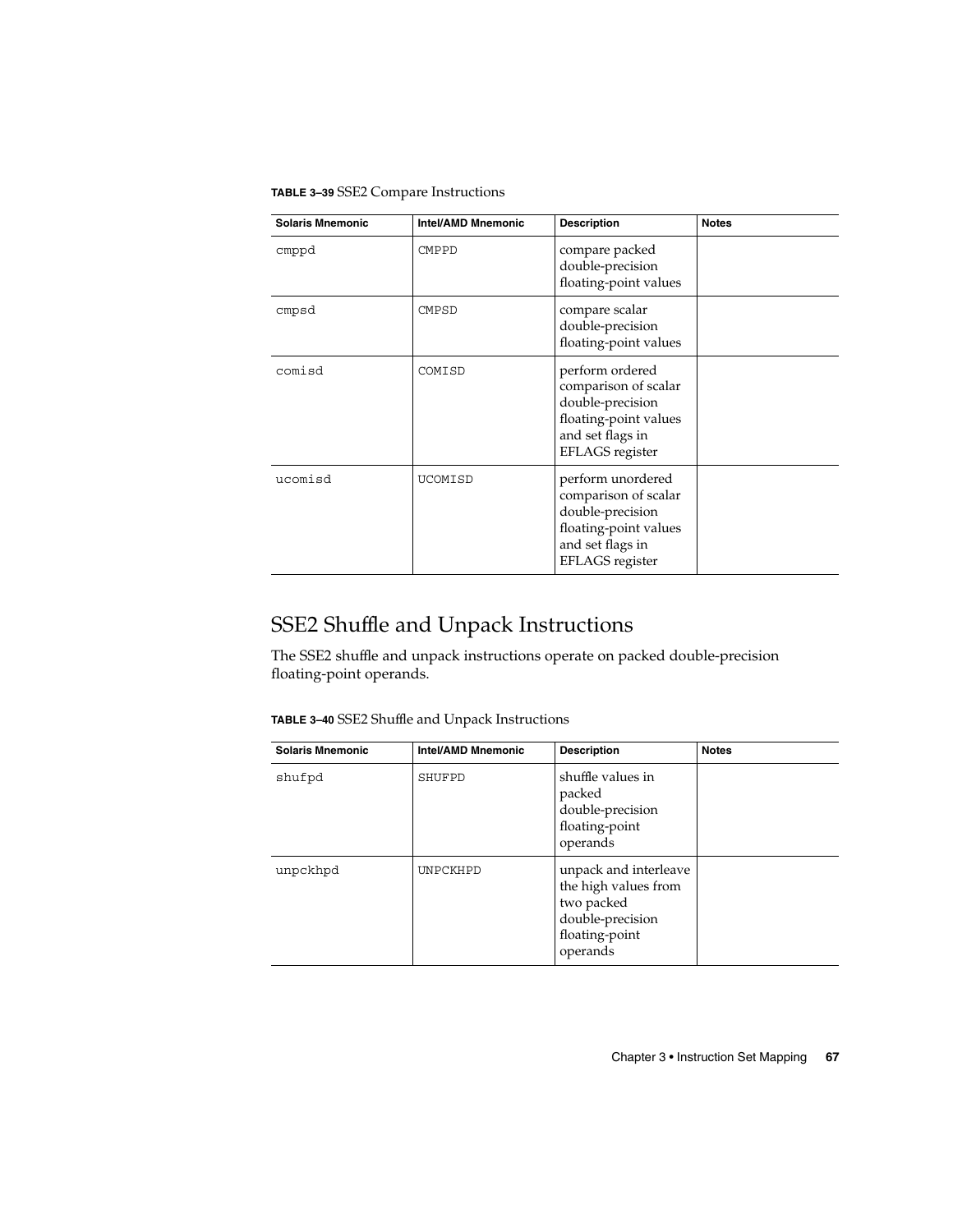| <b>Solaris Mnemonic</b> | <b>Intel/AMD Mnemonic</b> | <b>Description</b>                                                                                           | <b>Notes</b> |
|-------------------------|---------------------------|--------------------------------------------------------------------------------------------------------------|--------------|
| unpcklpd                | UNPCKLPD                  | unpack and interleave<br>the low values from<br>two packed<br>double-precision<br>floating-point<br>operands |              |

### SSE2 Conversion Instructions

The SSE2 conversion instructions convert packed and individual doubleword integers into packed and scalar double-precision floating-point values (and vice versa). These instructions also convert between packed and scalar single-precision and double-precision floating-point values.

| <b>TABLE 3–41</b> SSE2 Conversion Instructions |
|------------------------------------------------|
|                                                |

| <b>Solaris Mnemonic</b> | <b>Intel/AMD Mnemonic</b> | <b>Description</b>                                                                                                    | <b>Notes</b> |
|-------------------------|---------------------------|-----------------------------------------------------------------------------------------------------------------------|--------------|
| cvtdq2pd                | CVTDQ2PD                  | convert packed<br>doubleword integers<br>to packed<br>double-precision<br>floating-point values                       |              |
| cvtpd2dq                | CVTPD2DO                  | convert packed<br>double-precision<br>floating-point values<br>to packed doubleword<br>integers                       |              |
| cvtpd2pi                | CVTPD2PI                  | convert packed<br>double-precision<br>floating-point values<br>to packed doubleword<br>integers                       |              |
| cvtpd2ps                | CVTPD2PS                  | convert packed<br>double-precision<br>floating-point values<br>to packed<br>single-precision<br>floating-point values |              |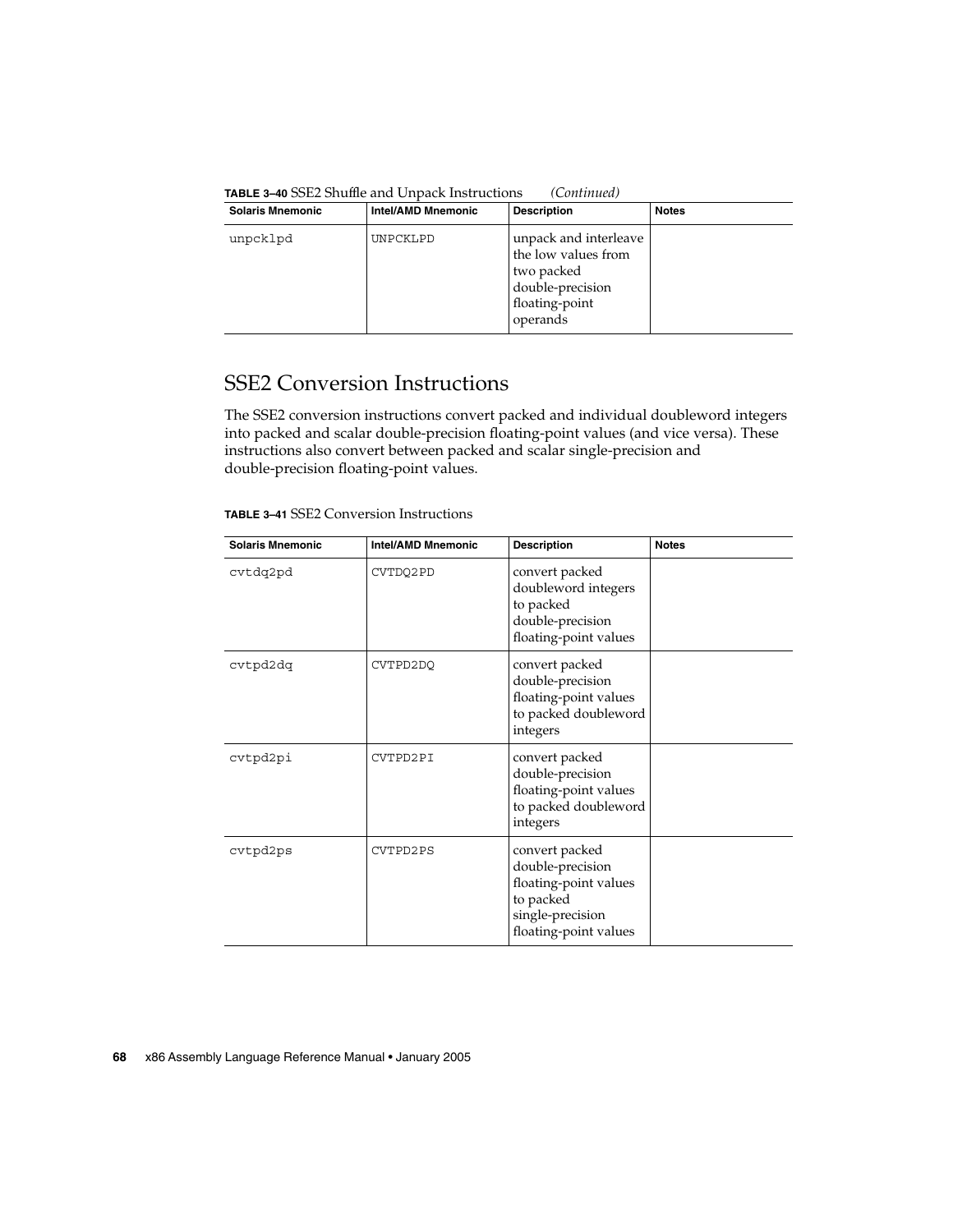| <b>Solaris Mnemonic</b> | <b>Intel/AMD Mnemonic</b> | <b>Description</b>                                                                                                    | <b>Notes</b> |
|-------------------------|---------------------------|-----------------------------------------------------------------------------------------------------------------------|--------------|
| cvtpi2pd                | CVTPI2PD                  | convert packed<br>doubleword integers<br>to packed<br>double-precision<br>floating-point values                       |              |
| cvtps2pd                | CVTPS2PD                  | convert packed<br>single-precision<br>floating-point values<br>to packed<br>double-precision<br>floating-point values |              |
| cytsd2si                | CVTSD2SI                  | convert scalar<br>double-precision<br>floating-point values<br>to a doubleword<br>integer                             |              |
| cytsd2ss                | CVTSD2SS                  | convert scalar<br>double-precision<br>floating-point values<br>to scalar<br>single-precision<br>floating-point values |              |
| cvtsi2sd                | CVTSI2SD                  | convert doubleword<br>integer to scalar<br>double-precision<br>floating-point value                                   |              |
| cytss2sd                | CVTSS2SD                  | convert scalar<br>single-precision<br>floating-point values<br>to scalar<br>double-precision<br>floating-point values |              |
| cvttpd2dq               | CVTTPD2DQ                 | convert with<br>truncation packed<br>double-precision<br>floating-point values<br>to packed doubleword<br>integers    |              |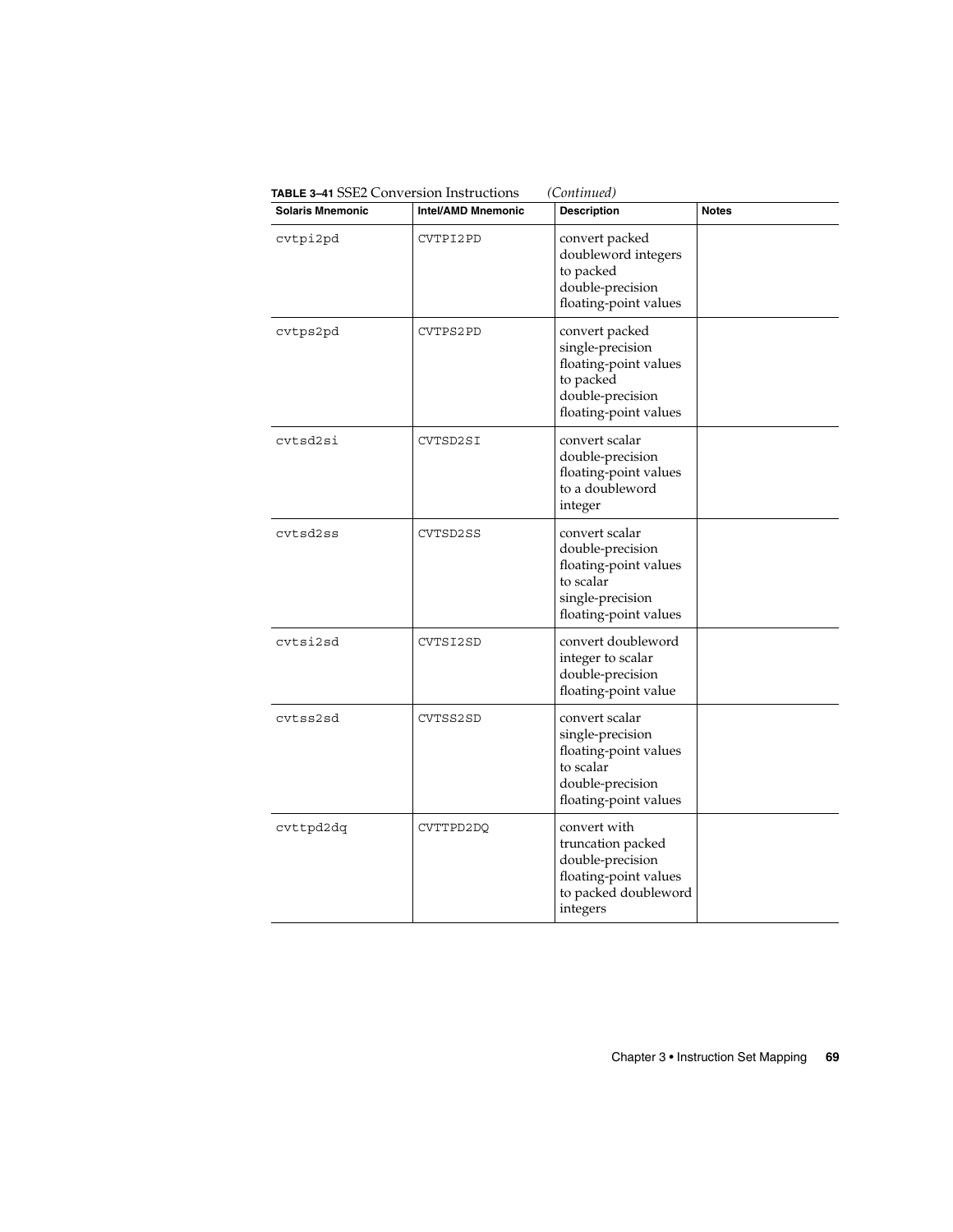| <b>Solaris Mnemonic</b> | Intel/AMD Mnemonic | <b>Description</b>                                                                                                 | <b>Notes</b> |
|-------------------------|--------------------|--------------------------------------------------------------------------------------------------------------------|--------------|
| cvttpd2pi               | CVTTPD2PI          | convert with<br>truncation packed<br>double-precision<br>floating-point values<br>to packed doubleword<br>integers |              |
| cyttsd2si               | CVTTSD2SI          | convert with<br>truncation scalar<br>double-precision<br>floating-point values<br>to scalar doubleword<br>integers |              |

### SSE2 Packed Single-Precision Floating-Point Instructions

The SSE2 packed single-precision floating-point instructions operate on single-precision floating-point and integer operands.

**TABLE 3–42** SSE2 Packed Single-Precision Floating-Point Instructions

| <b>Solaris Mnemonic</b> | <b>Intel/AMD Mnemonic</b> | <b>Description</b>                                                                                                 | <b>Notes</b> |
|-------------------------|---------------------------|--------------------------------------------------------------------------------------------------------------------|--------------|
| cvtdq2ps                | CVTDQ2PS                  | convert packed<br>doubleword integers<br>to packed<br>single-precision<br>floating-point values                    |              |
| cvtps2dq                | CVTPS2DO                  | convert packed<br>single-precision<br>floating-point values<br>to packed doubleword<br>integers                    |              |
| cvttps2dq               | CVTTPS2DO                 | convert with<br>truncation packed<br>single-precision<br>floating-point values<br>to packed doubleword<br>integers |              |

## SSE2 128–Bit SIMD Integer Instructions

The SSE2 SIMD integer instructions operate on packed words, doublewords, and quadwords contained in XMM and MMX registers.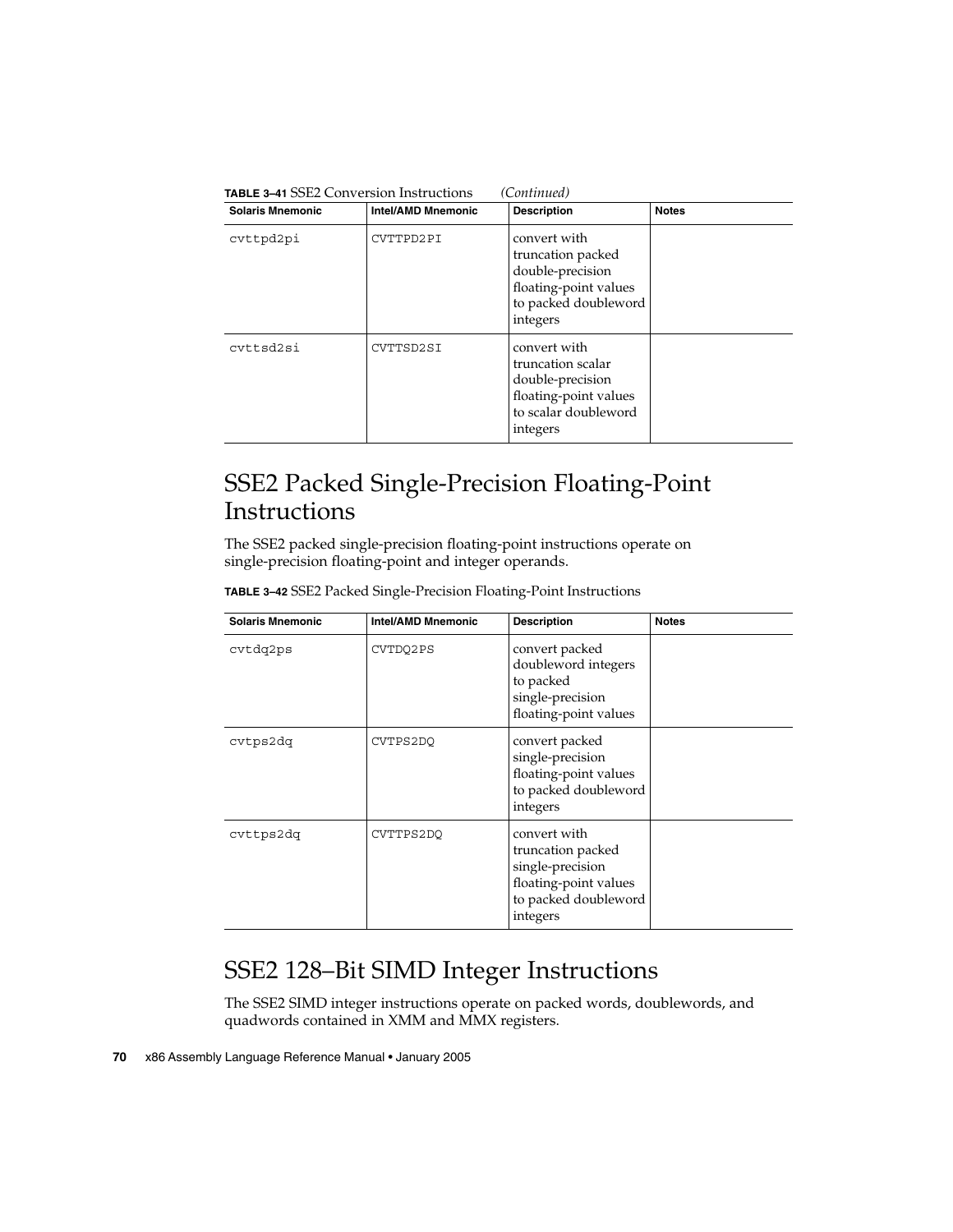**TABLE 3–43** SSE2 128–Bit SIMD Integer Instructions

| <b>Solaris Mnemonic</b> | <b>Intel/AMD Mnemonic</b> | <b>Description</b>                                    | <b>Notes</b> |
|-------------------------|---------------------------|-------------------------------------------------------|--------------|
| movdq2q                 | MOVDQ2Q                   | move quadword<br>integer from XMM to<br>MMX registers |              |
| movdqa                  | MOVDQA                    | move aligned double<br>quadword                       |              |
| movdqu                  | MOVDQU                    | move unaligned<br>double quadword                     |              |
| movq2dq                 | MOVQ2DQ                   | move quadword<br>integer from MMX to<br>XMM registers |              |
| paddq                   | PADDQ                     | add packed<br>quadword integers                       |              |
| pmuludq                 | PMULUDQ                   | multiply packed<br>unsigned doubleword<br>integers    |              |
| pshufd                  | PSHUFD                    | shuffle packed<br>doublewords                         |              |
| pshufhw                 | PSHUFHW                   | shuffle packed high<br>words                          |              |
| pshuflw                 | PSHUFLW                   | shuffle packed low<br>words                           |              |
| pslldq                  | PSLLDQ                    | shift double<br>quadword left logical                 |              |
| psrldq                  | PSRLDQ                    | shift double<br>quadword right<br>logical             |              |
| psubq                   | PSUBQ                     | subtract packed<br>quadword integers                  |              |
| punpckhqdq              | PUNPCKHQDQ                | unpack high<br>quadwords                              |              |
| punpcklqdq              | PUNPCKLQDQ                | unpack low<br>quadwords                               |              |

Chapter 3 • Instruction Set Mapping **71**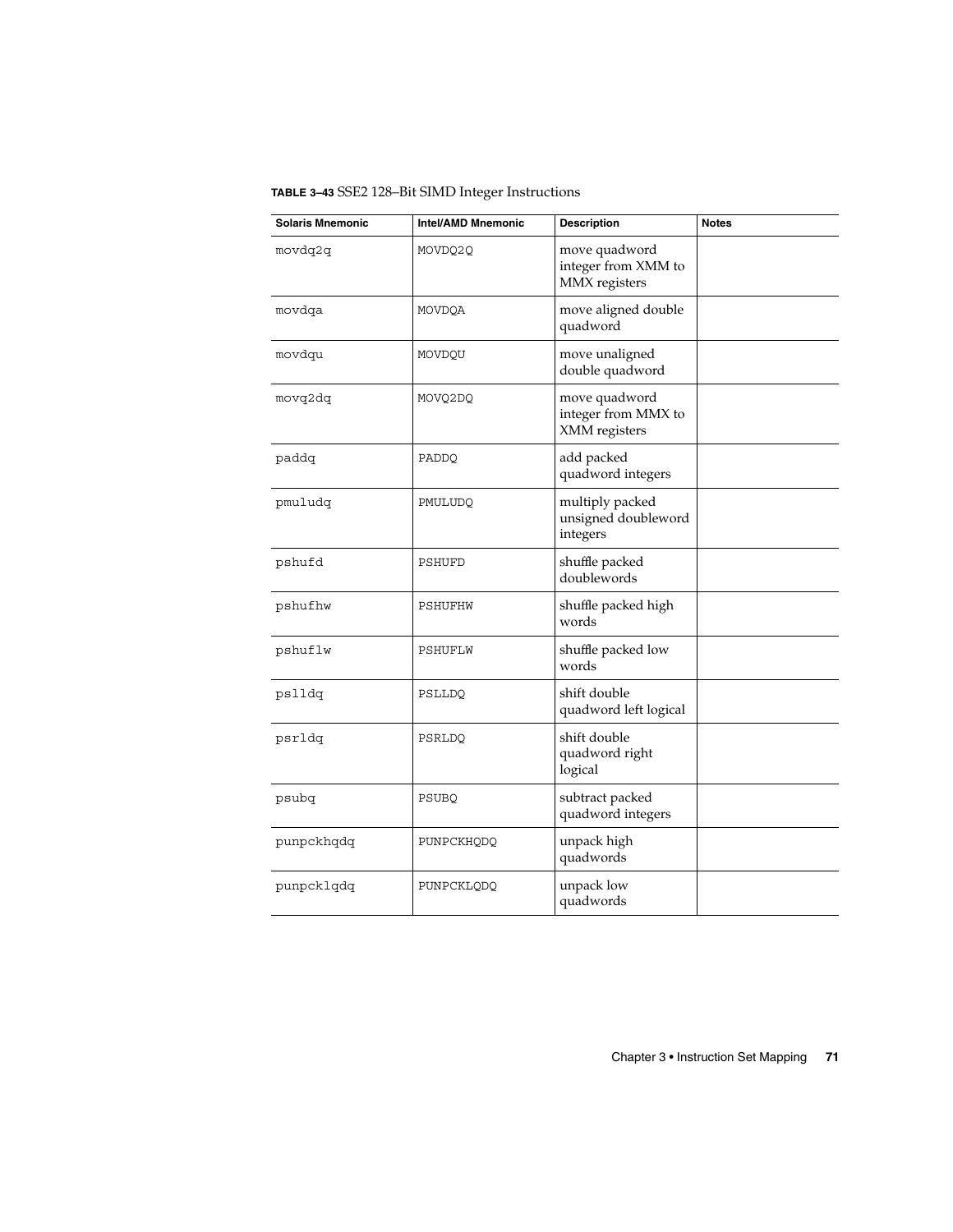## SSE2 Miscellaneous Instructions

The SSE2 instructions described below provide additional functionality for caching non-temporal data when storing data from XMM registers to memory, and provide additional control of instruction ordering on store operations.

| <b>Solaris Mnemonic</b> | <b>Intel/AMD Mnemonic</b> | <b>Description</b>                                                                                                                          | <b>Notes</b>                                           |
|-------------------------|---------------------------|---------------------------------------------------------------------------------------------------------------------------------------------|--------------------------------------------------------|
| clflush                 | <b>CLFLUSH</b>            | flushes and<br>invalidates a memory<br>operand and its<br>associated cache line<br>from all levels of the<br>processor's cache<br>hierarchy |                                                        |
| lfence                  | LFENCE                    | serializes load<br>operations                                                                                                               |                                                        |
| maskmovdqu              | MASKMOVDQU                | non-temporal store of<br>selected bytes from an<br>XMM register into<br>memory                                                              |                                                        |
| mfence                  | MFENCE                    | serializes load and<br>store operations                                                                                                     |                                                        |
| movntdg                 | MOVNTDQ                   | non-temporal store of<br>double quadword<br>from an XMM register<br>into memory                                                             |                                                        |
| movnti                  | MOVNTI                    | non-temporal store of<br>a doubleword from a<br>general-purpose<br>register into memory                                                     | movntiq valid only<br>under<br>$-xarch = \text{and}64$ |
| movntpd                 | MOVNTPD                   | non-temporal store of<br>two packed<br>double-precision<br>floating-point values<br>from an XMM register<br>into memory                     |                                                        |
| pause                   | PAUSE                     | improves the<br>performance of<br>spin-wait loops                                                                                           |                                                        |

#### **72** x86 Assembly Language Reference Manual • January 2005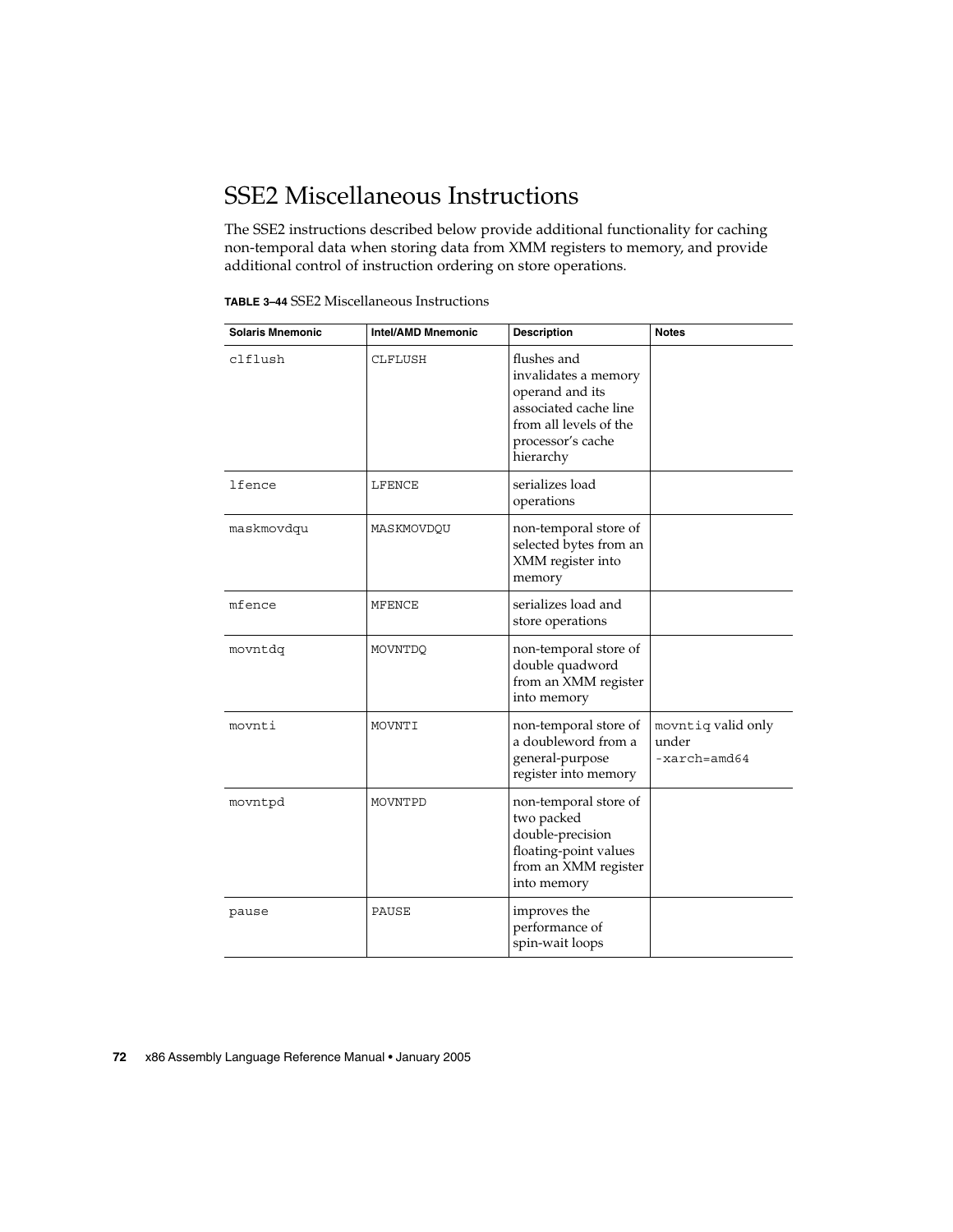# <span id="page-72-0"></span>Operating System Support Instructions

The operating system support instructions provide functionality for process management, performance monitoring, debugging, and other systems tasks.

| <b>Solaris Mnemonic</b> | Intel/AMD Mnemonic | <b>Description</b>                                   | <b>Notes</b>                                        |
|-------------------------|--------------------|------------------------------------------------------|-----------------------------------------------------|
| arpl                    | ARPL               | adjust requested<br>privilege level                  |                                                     |
| clts                    | <b>CLTS</b>        | clear the<br>task-switched flag                      |                                                     |
| hlt                     | <b>HLT</b>         | halt processor                                       |                                                     |
| invd                    | INVD               | invalidate cache, no<br>writeback                    |                                                     |
| invlpg                  | INVLPG             | invalidate TLB entry                                 |                                                     |
| lar                     | LAR                | load access rights                                   | larq valid only<br>under<br>$-xarch = \text{and}64$ |
| lgdt                    | LGDT               | load global descriptor<br>table (GDT) register       |                                                     |
| lidt                    | LIDT               | load interrupt<br>descriptor table (IDT)<br>register |                                                     |
| lldt                    | LLDT               | load local descriptor<br>table (LDT) register        |                                                     |
| lmsw                    | LMSW               | load machine status<br>word                          |                                                     |
| lock                    | LOCK               | lock bus                                             |                                                     |
| lsl                     | LSL                | load segment limit                                   | 1s1q valid only<br>under<br>$-xarch = \text{and}64$ |
| ltr                     | LTR                | load task register                                   |                                                     |
| rdmsr                   | RDMSR              | read model-specific<br>register                      |                                                     |
| rdpmc                   | <b>RDPMC</b>       | read performance<br>monitoring counters              |                                                     |

**TABLE 3–45** Operating System Support Instructions

Chapter 3 • Instruction Set Mapping **73**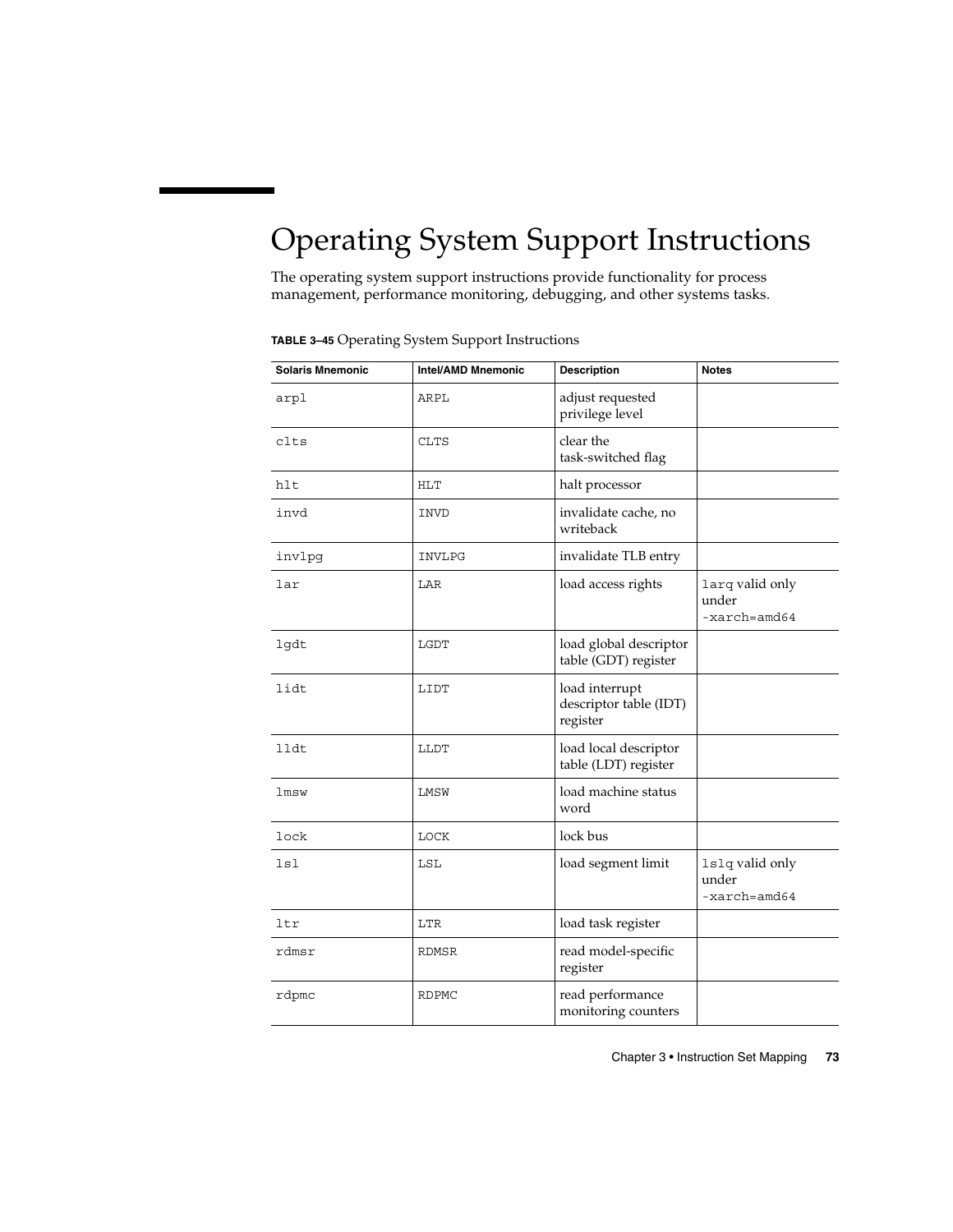| <b>Solaris Mnemonic</b> | $\frac{1}{2}$<br>Intel/AMD Mnemonic | <b>Description</b>                                                             | <b>Notes</b>                                         |
|-------------------------|-------------------------------------|--------------------------------------------------------------------------------|------------------------------------------------------|
| rdtsc                   | RDTSC                               | read time stamp<br>counter                                                     |                                                      |
| rsm                     | <b>RSM</b>                          | return from system<br>management mode<br>(SMM)                                 |                                                      |
| sgdt                    | SGDT                                | store global descriptor<br>table (GDT) register                                |                                                      |
| sidt                    | SIDT                                | store interrupt<br>descriptor table (IDT)<br>register                          |                                                      |
| sldt                    | SLDT                                | store local descriptor<br>table (LDT) register                                 | sldtq valid only<br>under<br>$-xarch = \text{and}64$ |
| smsw                    | SMSW                                | store machine status<br>word                                                   | smswq valid only<br>under<br>$-xarch = \text{and}64$ |
| str                     | STR                                 | store task register                                                            | strq valid only<br>under<br>$-xarch = \text{and}64$  |
| sysenter                | SYSENTER                            | fast system call,<br>transfers to a flat<br>protected model<br>kernel at CPL=0 |                                                      |
| sysexit                 | SYSEXIT                             | fast system call,<br>transfers to a flat<br>protected mode kernal<br>at CPL=3  |                                                      |
| verr                    | VERR                                | verify segment for<br>reading                                                  |                                                      |
| verw                    | VERW                                | verify segment for<br>writing                                                  |                                                      |
| wbinvd                  | WBINVD                              | invalidate cache, with<br>writeback                                            |                                                      |
| wrmsr                   | WRMSR                               | write model-specific<br>register                                               |                                                      |

<span id="page-73-0"></span>**TABLE 3–45** Operating System Support Instructions *(Continued)*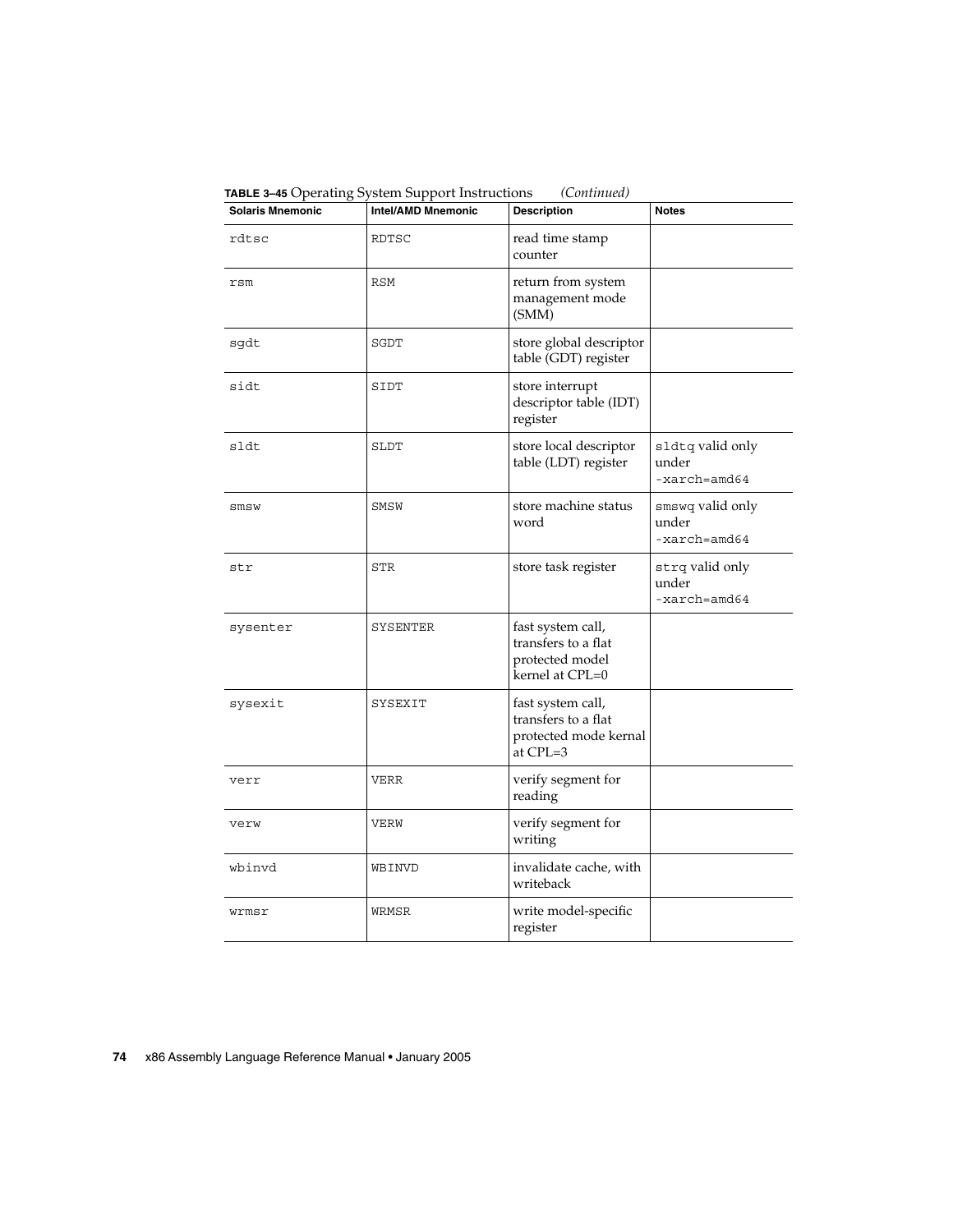## <span id="page-74-0"></span>64–Bit AMD Opteron Considerations

To assemble code for the AMD Opteron CPU, invoke the assembler with the -xarch=amd64 command line option. See the as(1) man page for additional information.

The following Solaris mnemonics are only valid when the -xarch=amd64 command line option is specified:

| adcq     | cmovnoq  | mulq   |
|----------|----------|--------|
| addq     | cmovnpq  | negq   |
| andq     | cmovnsq  | notq   |
| bsfq     | cmovnzq  | orq    |
| bsrq     | cmovoq   | popfq  |
| bswapq   | cmovpeq  | popq   |
| btcq     | cmovpoq  | pushfq |
| btq      | cmovpq   | pushq  |
| btrq     | cmovsq   | rclq   |
| btsq     | cmovzq   | rcrq   |
| cltq     | cmpq     | rolq   |
| cmovaeq  | cmpsq    | rorq   |
| cmovaq   | cmpxchqq | salq   |
| cmovbeq  | cqtd     | sarq   |
| cmovbq   | cqto     | pdda   |
| cmovcq   | decq     | scasq  |
| cmoveq   | divq     | shldq  |
| cmovgeq  | idivq    | shlq   |
| cmovgq   | imulq    | shrdq  |
| cmovleg  | incq     | shrq   |
| cmovlq   | larq     | sldtq  |
| cmovnaeg | leaq     |        |
| cmovnaq  | lodsq    | smswq  |
| cmovnbeg | lslq     | stosq  |
| cmovnbq  | movabs   | strq   |
| cmovncq  | movdq    | subq   |
| cmovneg  | movntig  | testq  |
| cmovngeq | movq     | xaddq  |
| cmovngq  | movsq    | xchgq  |
| cmovnleg | movswq   | xchgqA |
| cmovnlq  | movzwq   | xorq   |

The following Solaris mnemonics are *not* valid when the -xarch=amd64 command line option is specified:

| aaa | aas    | das   |
|-----|--------|-------|
| aad | boundw | into  |
| aam | daa    | jecxz |

Chapter 3 • Instruction Set Mapping **75**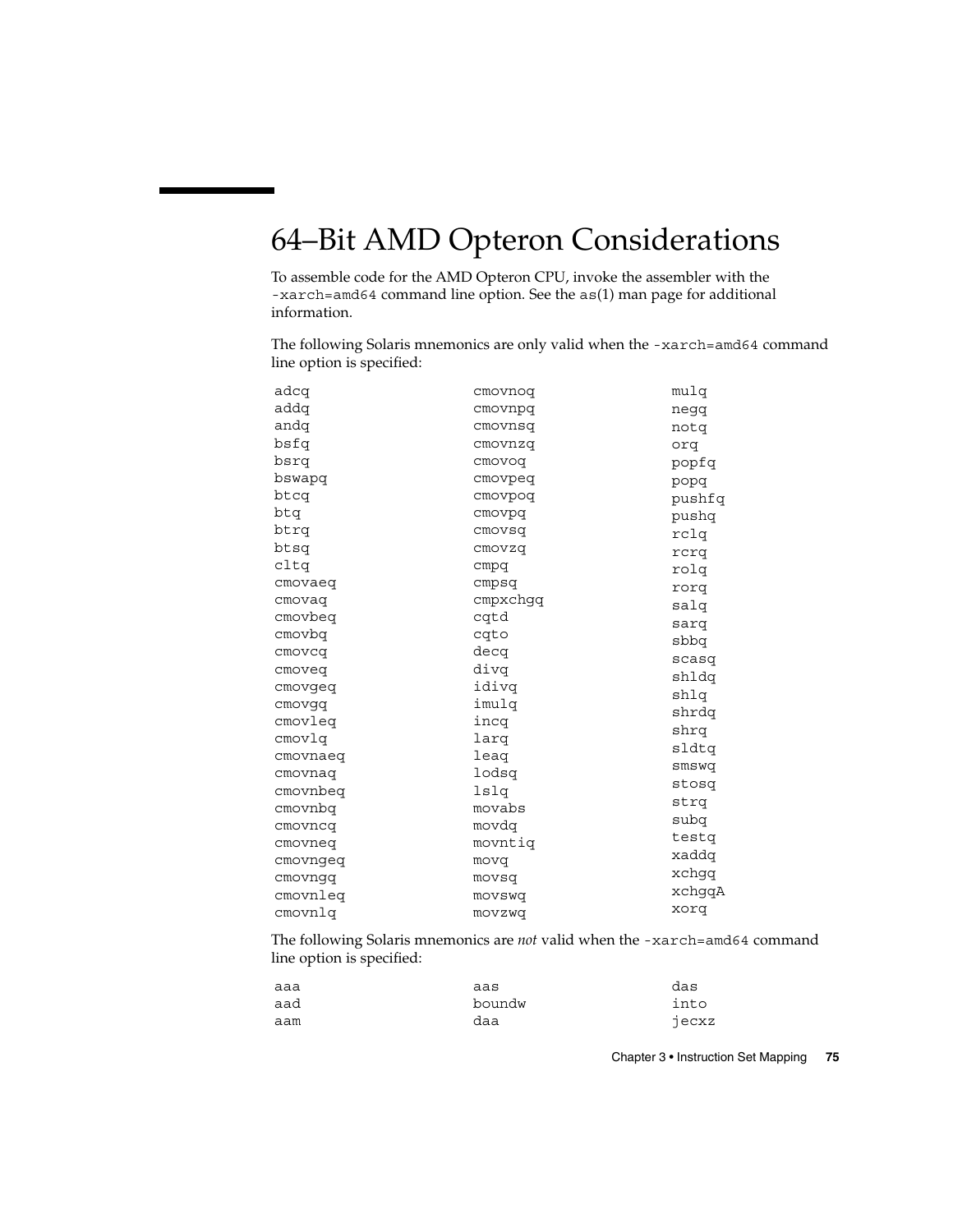ldsw lesw

popa popaw pusha pushaw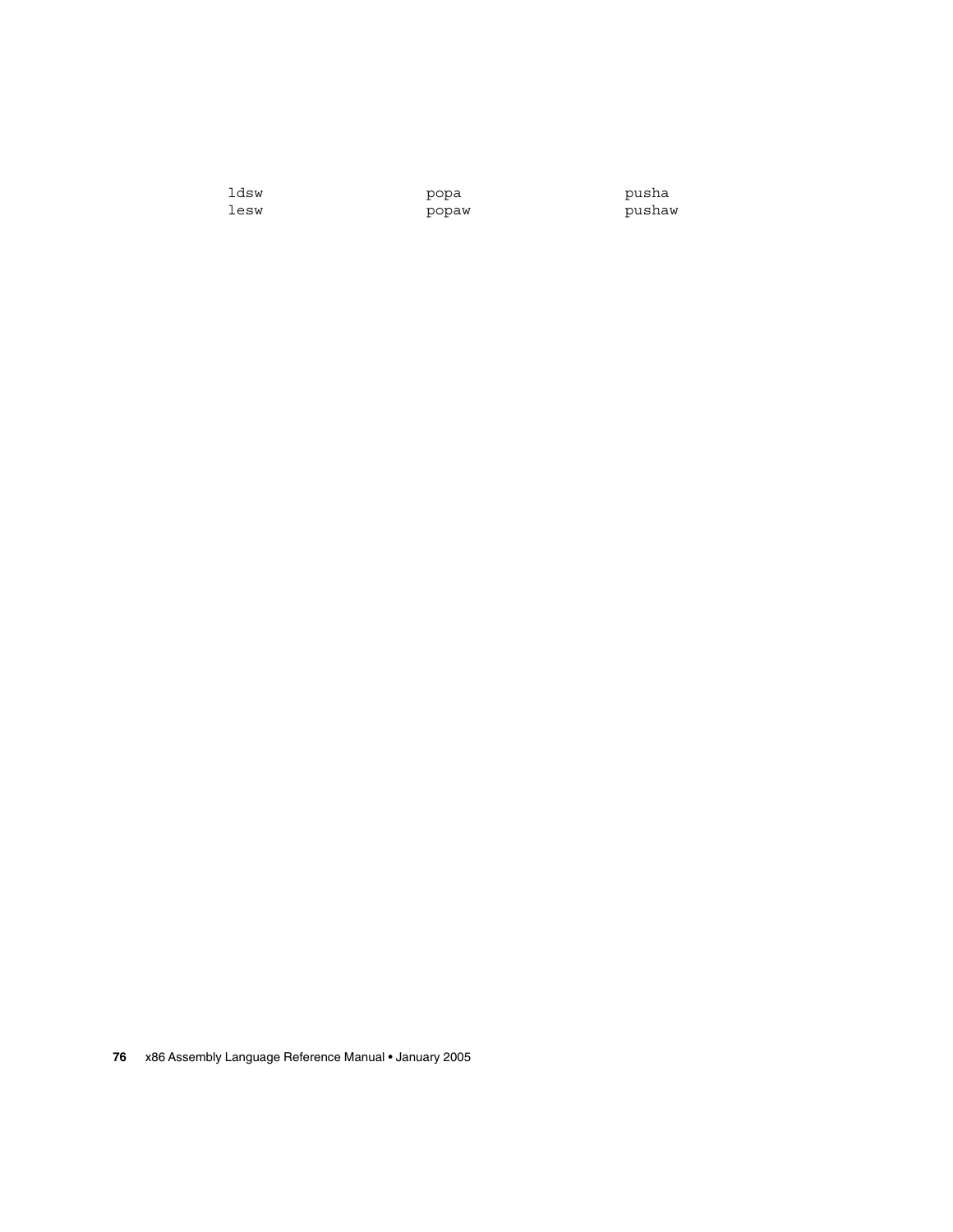# Index

#### **A**

aaa, [32](#page-31-0) aad, [32](#page-31-0) aam, [32](#page-31-0) aas, [32](#page-31-0) adc, [30](#page-29-0) add, [30](#page-29-0) addpd, [65](#page-64-0) addps, [56](#page-55-0) addressing, [19](#page-18-0) addsd, [65](#page-64-0) addss, [56](#page-55-0) .align, [20](#page-19-0) and, [32](#page-31-0) andnpd, [66](#page-65-0) andnps, [59](#page-58-0) andpd, [66](#page-65-0) andps, [59](#page-58-0) arpl, [73](#page-72-0) as, [11](#page-10-0) command line, [12](#page-11-0) ELF object file, [11](#page-10-0) macro processing, [11](#page-10-0) syntax, UNIX versus Intel, [12](#page-11-0) .ascii, [20](#page-19-0) assembler, *See* as

## **B**

.bcd, [20](#page-19-0) binary arithmetic instructions, [30](#page-29-0) bit instructions, [33](#page-32-0)

bound, [36](#page-35-0) bsf, [34](#page-33-0) bsr, [34](#page-33-0) .bss, [20](#page-19-0) bswap, [26](#page-25-0) bt, [34](#page-33-0) btc, [34](#page-33-0) btr, [34](#page-33-0) bts, [34](#page-33-0) .2byte, [20](#page-19-0) .4byte, [20](#page-19-0) .8byte, [20](#page-19-0) .byte, [20](#page-19-0) byte instructions, [33](#page-32-0)

### **C**

call, [36](#page-35-0) cbtw, [26](#page-25-0) clc, [40](#page-39-0) cld, [40](#page-39-0) clflush, [72](#page-71-0) cli, [40](#page-39-0) cltd, [26](#page-25-0) cltq, [26](#page-25-0) clts, [73](#page-72-0) cmc, [40](#page-39-0) cmov.a, [26](#page-25-0) cmova, [26](#page-25-0) cmov.ae, [26](#page-25-0) cmovae, [26](#page-25-0) cmov.b, [26](#page-25-0)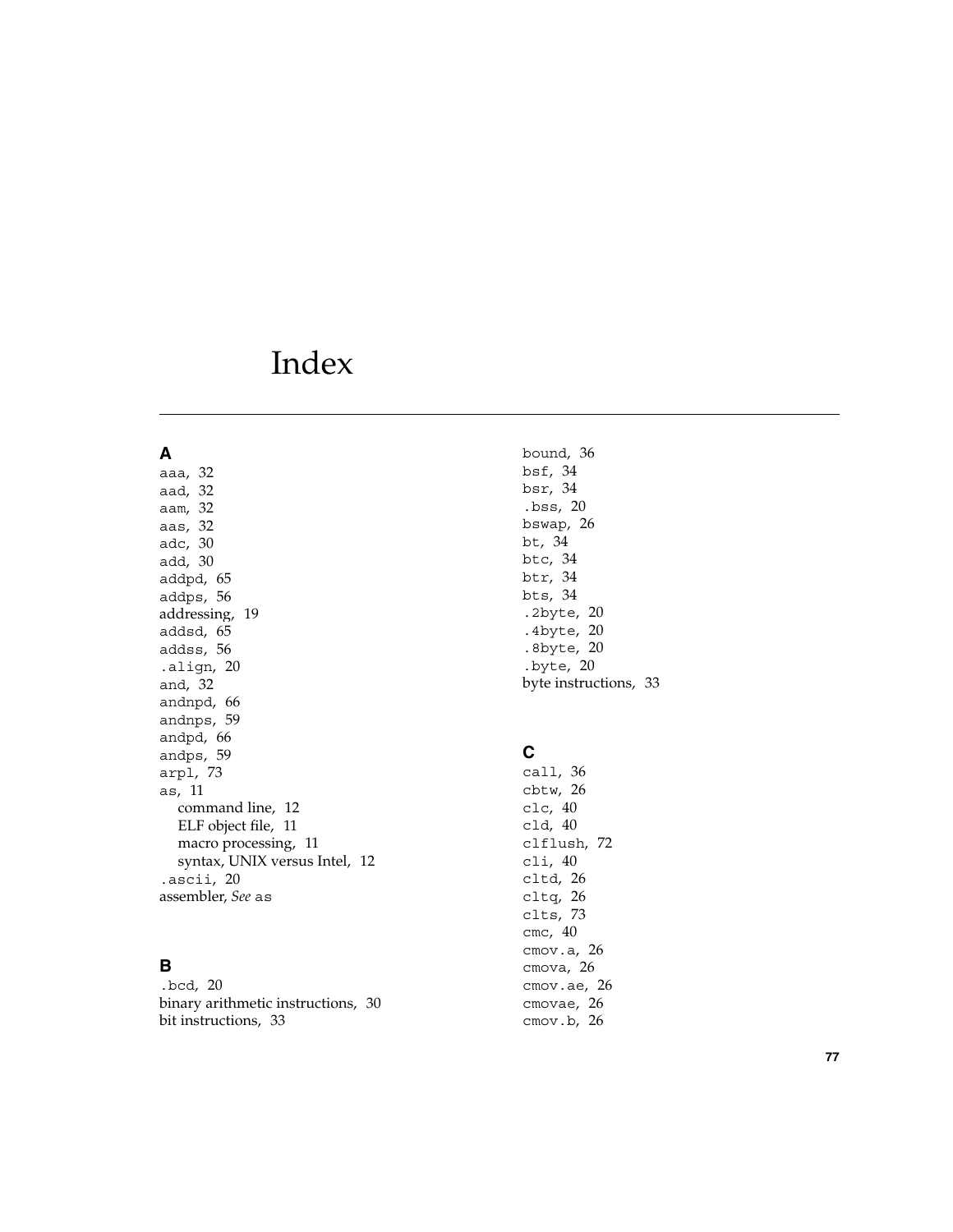cmovb, [26](#page-25-0) cmov.be, [27](#page-26-0) cmovbe, [27](#page-26-0) cmov.c, [27](#page-26-0) cmovc, [27](#page-26-0) cmov.e, [27](#page-26-0) cmove, [27](#page-26-0) cmov.g, [27](#page-26-0) cmovg, [27](#page-26-0) cmov.ge, [27](#page-26-0) cmovge, [27](#page-26-0) cmov.l, [27](#page-26-0) cmovl, [27](#page-26-0) cmov.le, [27](#page-26-0) cmovle, [27](#page-26-0) cmov.na, [27](#page-26-0) cmovna, [27](#page-26-0) cmov.nae, [27](#page-26-0) cmovnae, [27](#page-26-0) cmov.nb, [27](#page-26-0) cmovnb, [27](#page-26-0) cmov.nbe, [27](#page-26-0) cmovnbe, [27](#page-26-0) cmov.nc, [27](#page-26-0) cmovnc, [27](#page-26-0) cmov.ne, [27](#page-26-0) cmovne, [27](#page-26-0) cmov.ng, [28](#page-27-0) cmovng, [28](#page-27-0) cmov.nge, [28](#page-27-0) cmovnge, [28](#page-27-0) cmov.nl, [28](#page-27-0) cmovnl, [28](#page-27-0) cmov.nle, [28](#page-27-0) cmovnle, [28](#page-27-0) cmov.no, [28](#page-27-0) cmovno, [28](#page-27-0) cmov.np, [28](#page-27-0) cmovnp, [28](#page-27-0) cmov.ns, [28](#page-27-0) cmovns, [28](#page-27-0) cmov.nz, [28](#page-27-0) cmovnz, [28](#page-27-0) cmov.o, [28](#page-27-0) cmovo, [28](#page-27-0) cmov.p, [28](#page-27-0) cmovp, [28](#page-27-0) cmovpe, [28](#page-27-0)

cmovpo, [28](#page-27-0) cmovs, [28](#page-27-0) cmovz, [29](#page-28-0) cmp, [31](#page-30-0) cmppd, [67](#page-66-0) cmpps, [58](#page-57-0) cmps, [38](#page-37-0) cmpsb, [38](#page-37-0) cmpsd, [67](#page-66-0) cmpsl, [38](#page-37-0) cmpss, [58](#page-57-0) cmpsw, [38](#page-37-0) cmpxchg, [29](#page-28-0) cmpxchg8b, [29](#page-28-0) comisd, [67](#page-66-0) comiss, [58](#page-57-0) .comm, [20](#page-19-0) comment, [13](#page-12-0) control transfer instructions, [35](#page-34-0) cpp, [11](#page-10-0) cpuid, [41](#page-40-0) cqtd, [29](#page-28-0) cqto, [29](#page-28-0) cvtdq2pd, [68](#page-67-0) cvtdq2ps, [70](#page-69-0) cvtpd2dq, [68](#page-67-0) cvtpd2pi, [68](#page-67-0) cvtpd2ps, [68](#page-67-0) cvtpi2pd, [69](#page-68-0) cvtpi2ps, [60](#page-59-0) cvtps2dq, [70](#page-69-0) cvtps2pd, [69](#page-68-0) cvtps2pi, [60](#page-59-0) cvtsd2si, [69](#page-68-0) cvtsd2ss, [69](#page-68-0) cvtsi2sd, [69](#page-68-0) cvtsi2ss, [60](#page-59-0) cvtss2sd, [69](#page-68-0) cvtss2si, [60](#page-59-0) cvttpd2dq, [69](#page-68-0) cvttpd2pi, [70](#page-69-0) cvttps2dq, [70](#page-69-0) cvttps2pi, [61](#page-60-0) cvttsd2si, [70](#page-69-0) cvttss2si, [61](#page-60-0) cwtd, [29](#page-28-0) cwtl, [29](#page-28-0)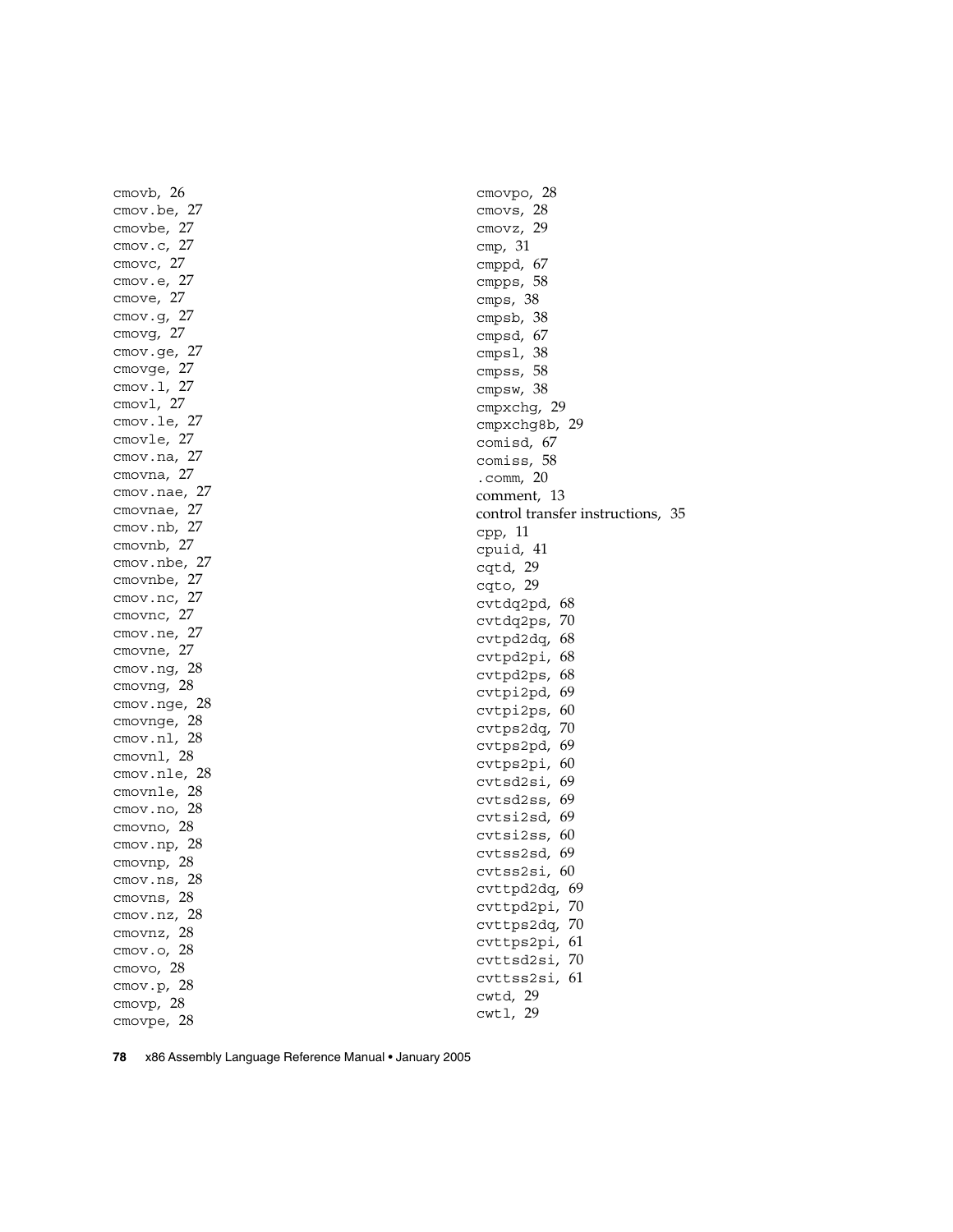#### **D**

daa, [32](#page-31-0) das, [32](#page-31-0) .data, [20](#page-19-0) data transfer instructions, [26](#page-25-0) dec, [31](#page-30-0) decimal arithmetic instructions, [31](#page-30-0) directives, [20](#page-19-0) div, [31](#page-30-0) divpd, [65](#page-64-0) divps, [56](#page-55-0) divsd, [65](#page-64-0) divss, [57](#page-56-0) .double, [20](#page-19-0)

## **E**

ELF object file, [11](#page-10-0) emms, [54](#page-53-0) enter, [36](#page-35-0) .even, [21](#page-20-0) .ext, [21](#page-20-0)

#### **F**

f2xm1, [46](#page-45-0) fabs, [44](#page-43-0) fadd, [44](#page-43-0) faddp, [44](#page-43-0) fbe , *See* as fbld, [42](#page-41-0) fbstp, [42](#page-41-0) fchs, [44](#page-43-0) fclex, [47](#page-46-0) fcmovb, [42](#page-41-0) fcmovbe, [42](#page-41-0) fcmove, [43](#page-42-0) fcmovnb, [43](#page-42-0) fcmovnbe, [43](#page-42-0) fcmovne, [43](#page-42-0) fcmovnu, [43](#page-42-0) fcmovu, [43](#page-42-0) fcom, [45](#page-44-0) fcomi, [45](#page-44-0) fcomip, [45](#page-44-0) fcomp, [45](#page-44-0)

fcompp, [45](#page-44-0) fcos, [46](#page-45-0) fdecstp, [47](#page-46-0) fdiv, [44](#page-43-0) fdivp, [44](#page-43-0) fdivr, [44](#page-43-0) fdivrp, [44](#page-43-0) ffree, [47](#page-46-0) fiadd, [44](#page-43-0) ficom, [45](#page-44-0) ficomp, [45](#page-44-0) fidiv, [44](#page-43-0) fidivr, [44](#page-43-0) fild, [43](#page-42-0) .file, [21](#page-20-0) fimul, [44](#page-43-0) fincstp, [47](#page-46-0) finit, [48](#page-47-0) fist, [43](#page-42-0) fistp, [43](#page-42-0) fisub, [44](#page-43-0) fisubr, [44](#page-43-0) flag control instructions, [40](#page-39-0) fld, [43](#page-42-0) fld1, [47](#page-46-0) fldcw, [48](#page-47-0) fldenv, [48](#page-47-0) fldl2e, [47](#page-46-0) fldl2t, [47](#page-46-0) fldlg2, [47](#page-46-0) fldln2, [47](#page-46-0) fldpi, [47](#page-46-0) fldz, [47](#page-46-0) .float, [21](#page-20-0) floating-point instructions basic arithmetic, [43](#page-42-0) comparison, [45](#page-44-0) control, [47](#page-46-0) data transfer, [42](#page-41-0) load constants, [47](#page-46-0) logarithmic *See* transcendental transcendental, [46](#page-45-0) trigonometric *See* transcendental fmul, [44](#page-43-0) fmulp, [44](#page-43-0) fnclex, [48](#page-47-0)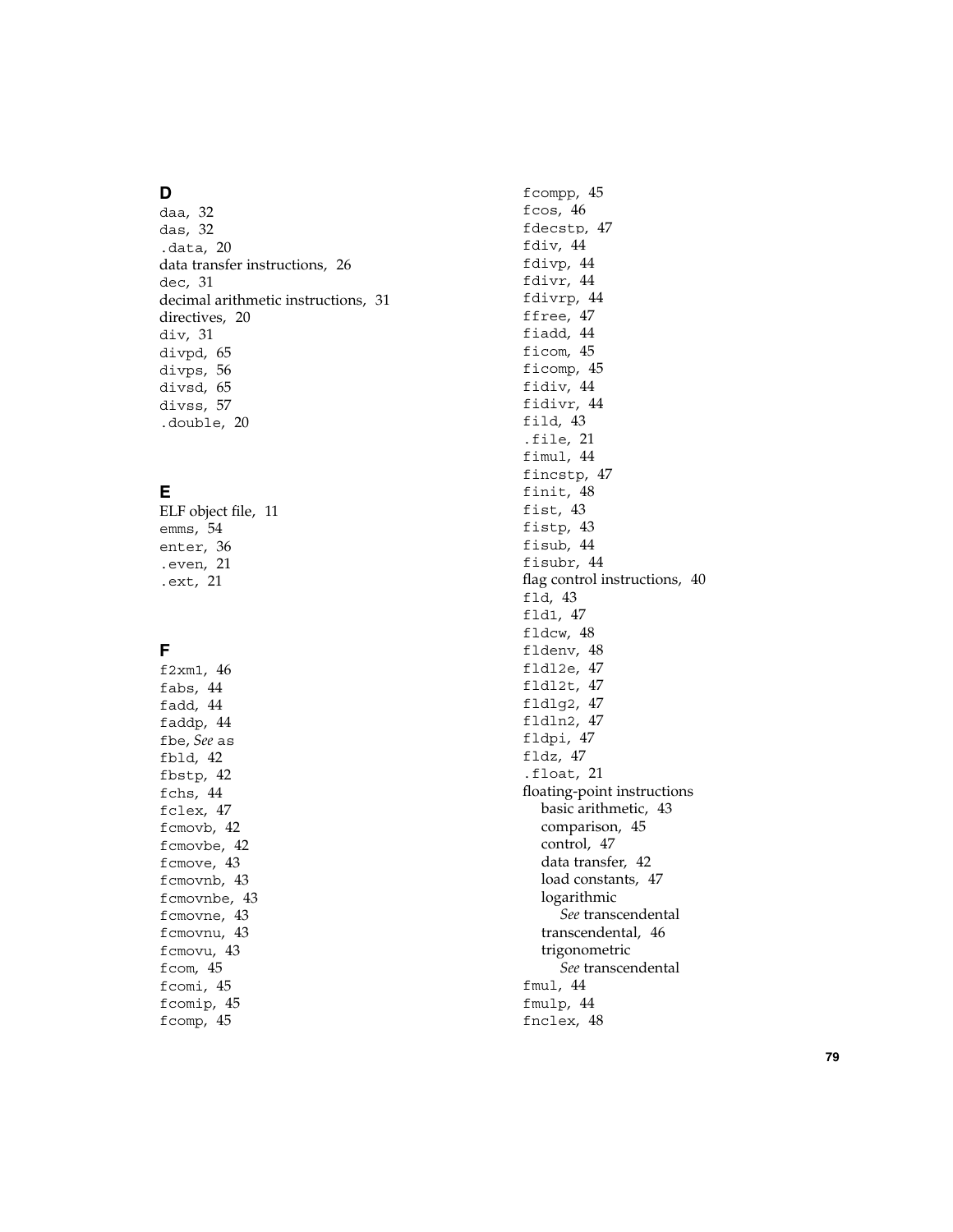fninit, [48](#page-47-0) fnop, [48](#page-47-0) fnsave, [48](#page-47-0) fnstcw, [48](#page-47-0) fnstenv, [48](#page-47-0) fnstsw, [48](#page-47-0) fpatan, [46](#page-45-0) fprem, [44](#page-43-0) fprem1, [44](#page-43-0) fptan, [46](#page-45-0) frndint, [44](#page-43-0) frstor, [48](#page-47-0) fsave, [48](#page-47-0) fscale, [44](#page-43-0) fsin, [46](#page-45-0) fsincos, [46](#page-45-0) fsqrt, [44](#page-43-0) fst, [43](#page-42-0) fstcw, [49](#page-48-0) fstenv, [49](#page-48-0) fstp, [43](#page-42-0) fstsw, [49](#page-48-0) fsub, [44](#page-43-0) fsubp, [45](#page-44-0) fsubr, [45](#page-44-0) fsubrp, [45](#page-44-0) ftst, [45](#page-44-0) fucom, [46](#page-45-0) fucomi, [46](#page-45-0) fucomip, [46](#page-45-0) fucomp, [46](#page-45-0) fucompp, [46](#page-45-0) fwait, [49](#page-48-0) fxam, [46](#page-45-0) fxch, [43](#page-42-0) fxrstor, [49](#page-48-0) fxsave, [49](#page-48-0) fxtract, [45](#page-44-0) fyl2x, [46](#page-45-0) fyl2xp1, [46](#page-45-0)

## **G**

gas, [12](#page-11-0) .globl, [21](#page-20-0) .group, [21](#page-20-0)

**H** .hidden, [21](#page-20-0) hlt, [73](#page-72-0)

#### **I**

I/O (input/output) instructions, [39](#page-38-0) .ident, [21](#page-20-0) identifier, [15](#page-14-0) idiv, [31](#page-30-0) imul, [31](#page-30-0) in, [40](#page-39-0) inc, [31](#page-30-0) ins, [40](#page-39-0) insb, [40](#page-39-0) insl, [40](#page-39-0) instruction, [17](#page-16-0) format, [17](#page-16-0) suffixes, [18](#page-17-0) instructions binary arithmetic, [30](#page-29-0) bit, [33](#page-32-0) byte, [33](#page-32-0) control transfer, [35](#page-34-0) data transfer, [26](#page-25-0) decimal arithmetic, [31](#page-30-0) flag control, [40](#page-39-0) floating-point, [42-49](#page-41-0) I/O (input/output), [39](#page-38-0) logical, [32](#page-31-0) miscellaneous, [41](#page-40-0) MMX, [49-54](#page-48-0) operating system support, [73-74](#page-72-0) Opteron, [75](#page-74-0) rotate, [32](#page-31-0) segment register, [41](#page-40-0) shift, [32](#page-31-0) SIMD state management, [49](#page-48-0) SSE, [54-63](#page-53-0) SSE2, [63-72](#page-62-0) string, [38](#page-37-0) insw, [40](#page-39-0) int, [36](#page-35-0) into, [36](#page-35-0) invd, [73](#page-72-0) invlpg, [73](#page-72-0) iret, [36](#page-35-0)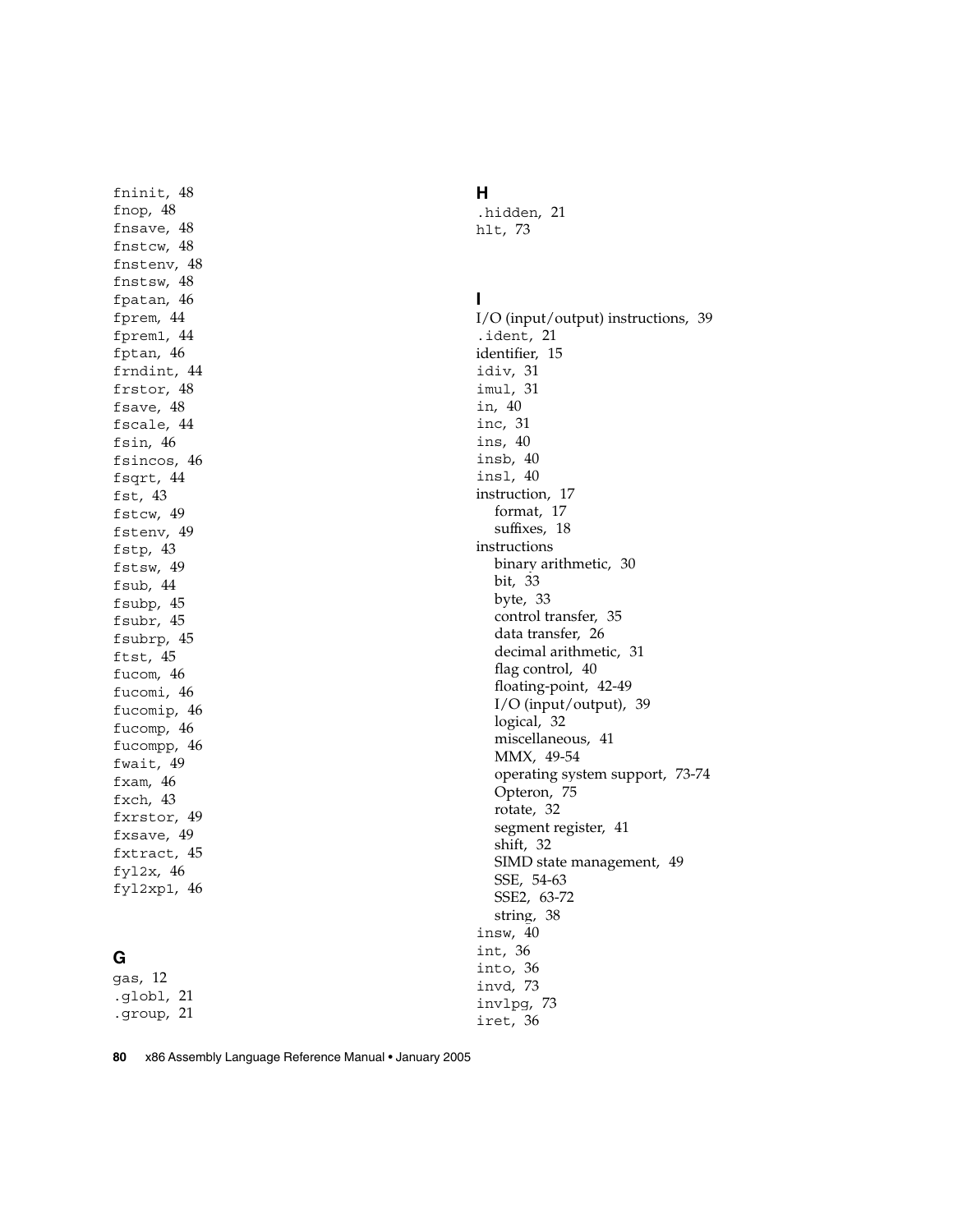#### **J**

ja, [36](#page-35-0) jae, [36](#page-35-0) jb, [36](#page-35-0) jbe, [36](#page-35-0) jc, [36](#page-35-0) jcxz, [36](#page-35-0) je, [36](#page-35-0) jecxz, [36](#page-35-0) jg, [36](#page-35-0) jge, [36](#page-35-0) jl, [36](#page-35-0) jle, [36](#page-35-0) jmp, [36](#page-35-0) jnae, [36](#page-35-0) jnb, [36](#page-35-0) jnbe, [36](#page-35-0) jnc, [36](#page-35-0) jne, [37](#page-36-0) jng, [37](#page-36-0) jnge, [37](#page-36-0) jnl, [37](#page-36-0) jnle, [37](#page-36-0) jno, [37](#page-36-0) jnp, [37](#page-36-0) jns, [37](#page-36-0) jnz, [37](#page-36-0) jo, [37](#page-36-0) jp, [37](#page-36-0) jpe, [37](#page-36-0) jpo, [37](#page-36-0) js, [37](#page-36-0) jz, [37](#page-36-0)

## **K**

keyword, [15](#page-14-0)

## **L**

label, [14](#page-13-0) numeric, [14](#page-13-0) symbolic, [14](#page-13-0) lahf, [40](#page-39-0) lar, [73](#page-72-0) lcall, [37](#page-36-0)

.lcomm, [21](#page-20-0) ldmxcsr, [61](#page-60-0) lds, [41](#page-40-0) lea, [41](#page-40-0) leave, [37](#page-36-0) les, [41](#page-40-0) lfence, [72](#page-71-0) lfs, [41](#page-40-0) lgdt, [73](#page-72-0) lgs, [41](#page-40-0) lidt, [73](#page-72-0) lldt, [73](#page-72-0) lmsw, [73](#page-72-0) .local, [21](#page-20-0) lock, [73](#page-72-0) lods, [38](#page-37-0) lodsb, [38](#page-37-0) lodsl, [38](#page-37-0) lodsw, [38](#page-37-0) logical instructions, [32](#page-31-0) .long, [22](#page-21-0) loop, [37](#page-36-0) loope, [37](#page-36-0) loopne, [37](#page-36-0) loopnz, [37](#page-36-0) loopz, [37](#page-36-0) lret, [38](#page-37-0) lsl, [73](#page-72-0) lss, [41](#page-40-0) ltr, [73](#page-72-0)

#### **M**

m4, [11](#page-10-0) maskmovdqu, [72](#page-71-0) maskmovq, [62](#page-61-0) maxpd, [65](#page-64-0) maxps, [57](#page-56-0) maxsd, [65](#page-64-0) maxss, [57](#page-56-0) mfence, [72](#page-71-0) minpd, [65](#page-64-0) minps, [57](#page-56-0) minsd, [65](#page-64-0) minss, [57](#page-56-0) miscellaneous instructions, [41](#page-40-0)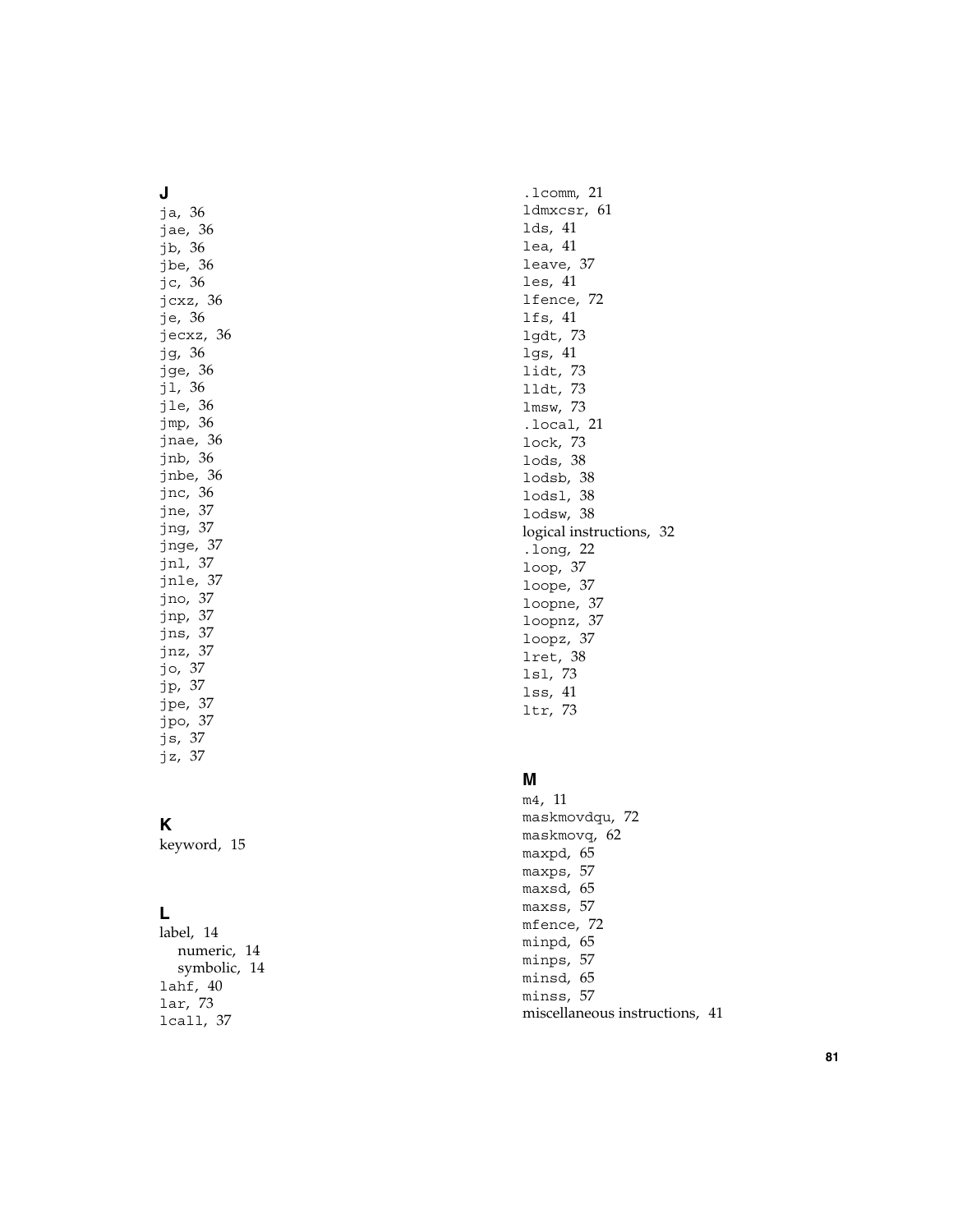MMX instructions comparison, [52](#page-51-0) conversion, [50](#page-49-0) data transfer, [50](#page-49-0) logical, [53](#page-52-0) packed arithmetic, [51](#page-50-0) rotate, [53](#page-52-0) shift, [53](#page-52-0) state management, [54](#page-53-0) mov, [29](#page-28-0) movabs, [29](#page-28-0) movabsA, [29](#page-28-0) movapd, [64](#page-63-0) movaps, [55](#page-54-0) movd, [50](#page-49-0) movdq2q, [71](#page-70-0) movdqa, [71](#page-70-0) movdqu, [71](#page-70-0) movhlps, [55](#page-54-0) movhpd, [64](#page-63-0) movhps, [55](#page-54-0) movlhps, [55](#page-54-0) movlpd, [64](#page-63-0) movlps, [56](#page-55-0) movmskpd, [64](#page-63-0) movmskps, [56](#page-55-0) movntdq, [72](#page-71-0) movnti, [72](#page-71-0) movntpd, [72](#page-71-0) movntps, [62](#page-61-0) movntq, [63](#page-62-0) movq, [50](#page-49-0) movq2dq, [71](#page-70-0) movs, [38](#page-37-0) movsb, [29,](#page-28-0) [39](#page-38-0) movsd, [64](#page-63-0) movsl, [39](#page-38-0) movss, [56](#page-55-0) movsw, [29,](#page-28-0) [39](#page-38-0) movupd, [64](#page-63-0) movups, [56](#page-55-0) movzb, [29](#page-28-0) movzw, [29](#page-28-0) mul, [31](#page-30-0) mulpd, [65](#page-64-0) mulps, [57](#page-56-0) mulsd, [65](#page-64-0) mulss, [57](#page-56-0)

#### **N**

neg, [31](#page-30-0) nop, [41](#page-40-0) not, [32](#page-31-0) numbers, [15](#page-14-0) floating point, [16](#page-15-0) integers, [15](#page-14-0) binary, [15](#page-14-0) decimal, [15](#page-14-0) hexadecimal, [15](#page-14-0) octal, [15](#page-14-0)

#### **O**

operands, [18](#page-17-0) immediate, [18](#page-17-0) indirect, [18](#page-17-0) memory addressing, [19](#page-18-0) ordering (source, destination), [18](#page-17-0) register, [18](#page-17-0) operating system support instructions, [73](#page-72-0) Opteron instructions, [75](#page-74-0) or, [32](#page-31-0) orpd, [66](#page-65-0) orps, [59](#page-58-0) out, [40](#page-39-0) outs, [40](#page-39-0) outsb, [40](#page-39-0) outsl, [40](#page-39-0) outsw, [40](#page-39-0)

## **P**

packssdw, [50](#page-49-0) packsswb, [50](#page-49-0) packuswb, [50](#page-49-0) paddb, [51](#page-50-0) paddd, [51](#page-50-0) paddq, [71](#page-70-0) paddsb, [51](#page-50-0) paddsw, [51](#page-50-0) paddusb, [51](#page-50-0) paddusw, [51](#page-50-0) paddw, [51](#page-50-0) pand, [53](#page-52-0)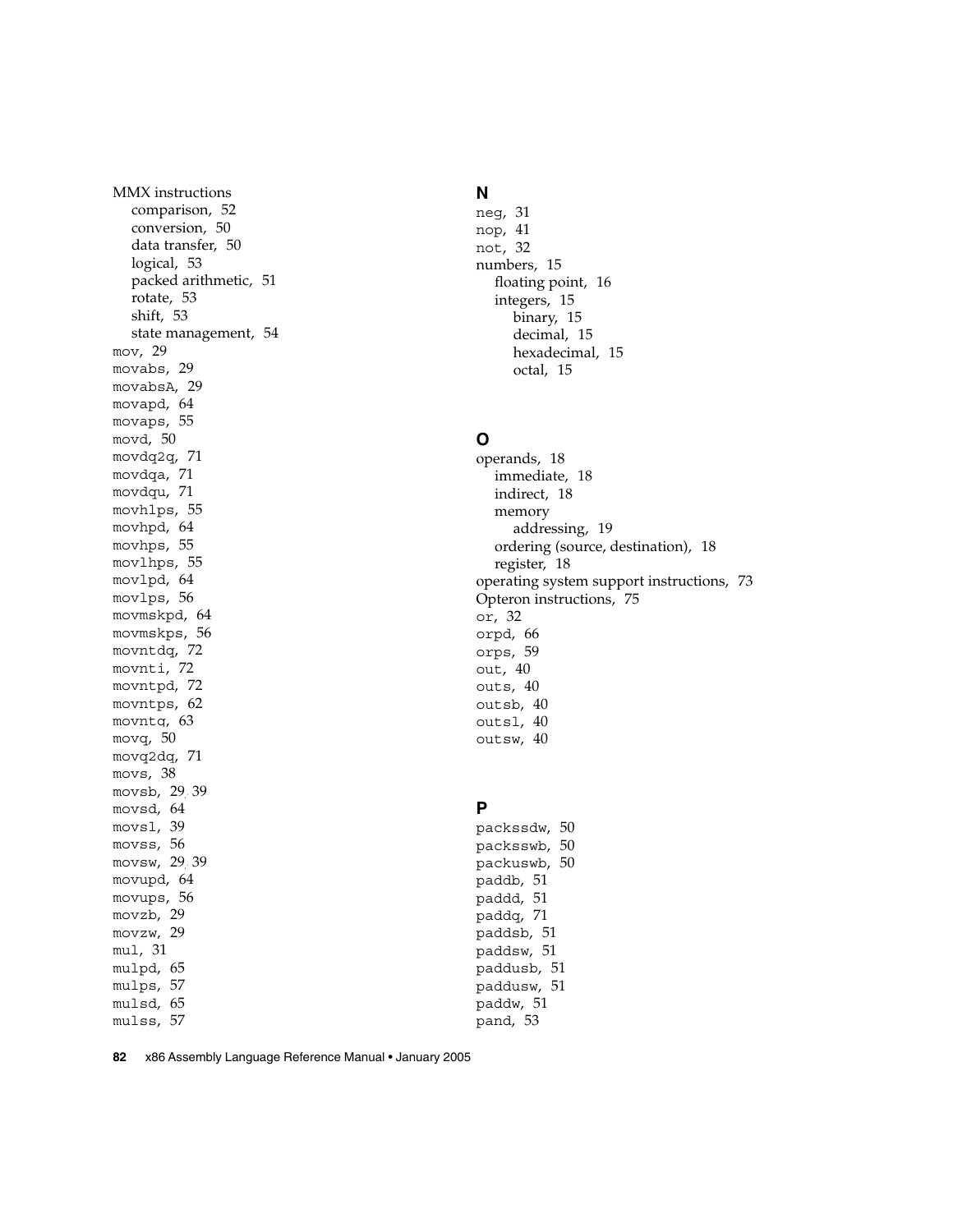pandn, [53](#page-52-0) pause, [72](#page-71-0) pavgb, [61](#page-60-0) pavgw, [61](#page-60-0) pcmpeqb, [52](#page-51-0) pcmpeqd, [52](#page-51-0) pcmpeqw, [52](#page-51-0) pcmpgtb, [52](#page-51-0) pcmpgtd, [53](#page-52-0) pcmpgtw, [53](#page-52-0) pextrw, [62](#page-61-0) pinsrw, [62](#page-61-0) pmaddwd, [51](#page-50-0) pmaxsw, [62](#page-61-0) pmaxub, [62](#page-61-0) pminsw, [62](#page-61-0) pminub, [62](#page-61-0) pmovmskb, [62](#page-61-0) pmulhuw, [62](#page-61-0) pmulhw, [51](#page-50-0) pmullw, [51](#page-50-0) pmuludq, [71](#page-70-0) pop, [30](#page-29-0) popa, [30](#page-29-0) popal, [30](#page-29-0) popaw, [30](#page-29-0) popf, [41](#page-40-0) popfw, [40](#page-39-0) .popsection, [22](#page-21-0) por, [53](#page-52-0) prefetchnta, [63](#page-62-0) prefetcht0, [63](#page-62-0) prefetcht1, [63](#page-62-0) prefetcht2, [63](#page-62-0) .previous, [22](#page-21-0) psadbw, [62](#page-61-0) pshufd, [71](#page-70-0) pshufhw, [71](#page-70-0) pshuflw, [71](#page-70-0) pshufw, [62](#page-61-0) pslld, [53](#page-52-0) pslldq, [71](#page-70-0) psllq, [53](#page-52-0) psllw, [53](#page-52-0) psrad, [53](#page-52-0) psraw, [53](#page-52-0) psrld, [53](#page-52-0) psrldq, [71](#page-70-0)

psrlq, [53](#page-52-0) psrlw, [53](#page-52-0) psubb, [52](#page-51-0) psubd, [52](#page-51-0) psubq, [71](#page-70-0) psubsb, [52](#page-51-0) psubsw, [52](#page-51-0) psubusb, [52](#page-51-0) psubusw, [52](#page-51-0) psubw, [52](#page-51-0) punpckhbw, [50](#page-49-0) punpckhdq, [50](#page-49-0) punpckhqdq, [71](#page-70-0) punpckhwd, [50](#page-49-0) punpcklbw, [50](#page-49-0) punpckldq, [50](#page-49-0) punpcklqdq, [71](#page-70-0) punpcklwd, [51](#page-50-0) push, [30](#page-29-0) pusha, [30](#page-29-0) pushal, [30](#page-29-0) pushaw, [30](#page-29-0) pushf, [41](#page-40-0) pushfw, [41](#page-40-0) .pushsection, [22](#page-21-0) pxor, [53](#page-52-0)

### **Q**

.quad, [22](#page-21-0)

#### **R**

rcl, [33](#page-32-0) rcpps, [57](#page-56-0) rcpss, [57](#page-56-0) rcr, [33](#page-32-0) rdmsr, [73](#page-72-0) rdpmc, [73](#page-72-0) rdtsc, [74](#page-73-0) .rel, [22](#page-21-0) rep, [39](#page-38-0) repnz, [39](#page-38-0) repz, [39](#page-38-0) ret, [38](#page-37-0) rol, [33](#page-32-0)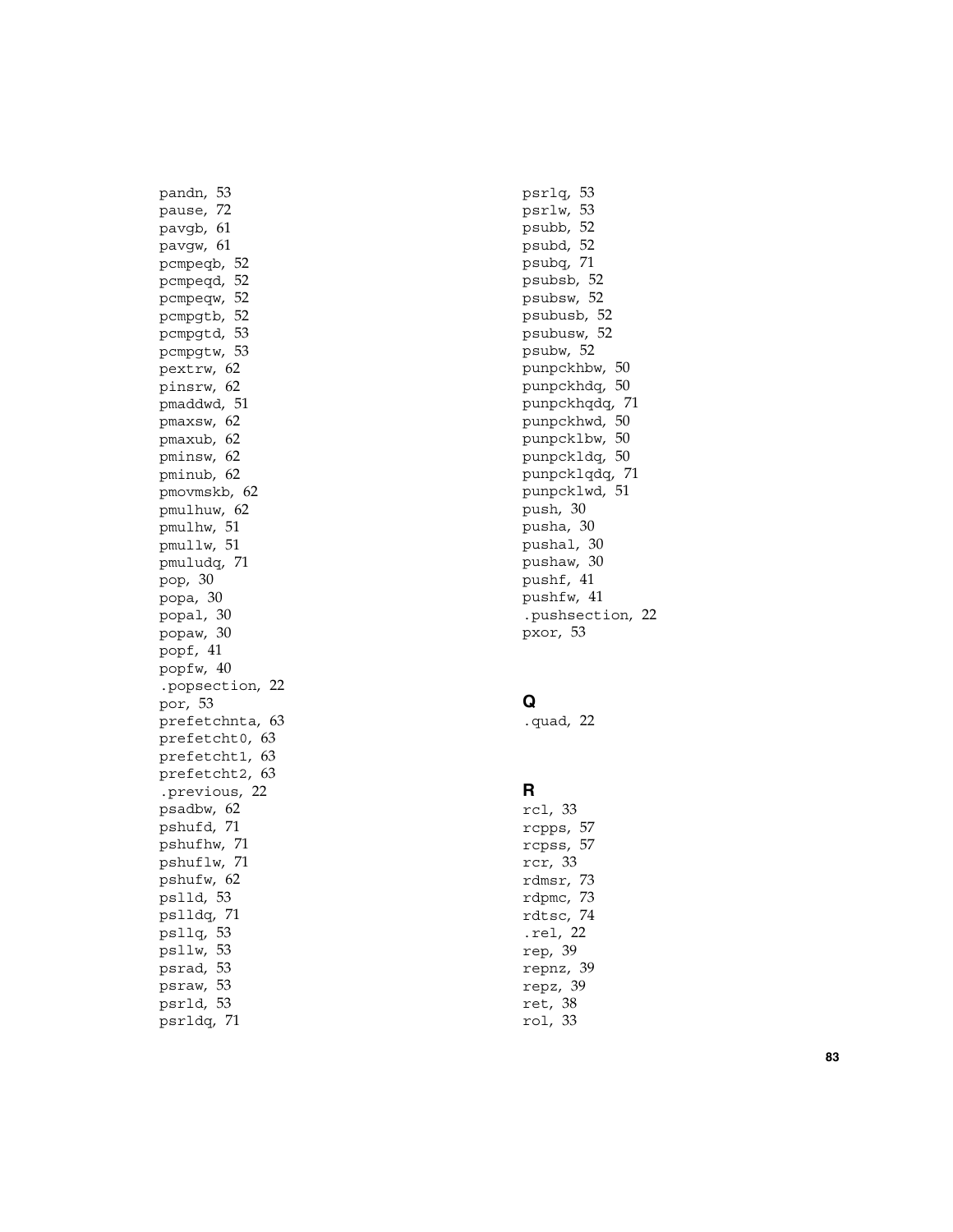ror, [33](#page-32-0) rotate instructions, [32](#page-31-0) rsm, [74](#page-73-0) rsqrtps, [57](#page-56-0) rsqrtss, [57](#page-56-0)

#### **S**

sahf, [41](#page-40-0) sal, [33](#page-32-0) sar, [33](#page-32-0) sbb, [31](#page-30-0) scas, [39](#page-38-0) scasb, [39](#page-38-0) scasl, [39](#page-38-0) scasw, [39](#page-38-0) .section, [22](#page-21-0) segment register instructions, [41](#page-40-0) .set, [22](#page-21-0) seta, [34](#page-33-0) setae, [34](#page-33-0) setb, [34](#page-33-0) setbe, [34](#page-33-0) setc, [34](#page-33-0) sete, [34](#page-33-0) setg, [34](#page-33-0) setge, [34](#page-33-0) setl, [34](#page-33-0) setle, [34](#page-33-0) setna, [34](#page-33-0) setnae, [34](#page-33-0) setnb, [34](#page-33-0) setnbe, [35](#page-34-0) setnc, [35](#page-34-0) setne, [35](#page-34-0) setng, [35](#page-34-0) setnge, [35](#page-34-0) setnl, [35](#page-34-0) setnle, [35](#page-34-0) setno, [35](#page-34-0) setnp, [35](#page-34-0) setns, [35](#page-34-0) setnz, [35](#page-34-0) seto, [35](#page-34-0) setp, [35](#page-34-0) setpe, [35](#page-34-0) setpo, [35](#page-34-0)

sets, [35](#page-34-0) setz, [35](#page-34-0) sfence, [63](#page-62-0) sgdt, [74](#page-73-0) shift instructions, [32](#page-31-0) shl, [33](#page-32-0) shld, [33](#page-32-0) shr, [33](#page-32-0) shrd, [33](#page-32-0) shufpd, [67](#page-66-0) shufps, [59](#page-58-0) sidt, [74](#page-73-0) SIMD state management instructions, [49](#page-48-0) .skip, [22](#page-21-0) sldt, [74](#page-73-0) .sleb128, [22](#page-21-0) smovl, [39](#page-38-0) smsw, [74](#page-73-0) sqrtpd, [65](#page-64-0) sqrtps, [58](#page-57-0) sqrtsd, [66](#page-65-0) sqrtss, [58](#page-57-0) SSE instructions compare, [58](#page-57-0) conversion, [60](#page-59-0) data transfer, [55](#page-54-0) integer (64–bit SIMD), [61](#page-60-0) logical, [59](#page-58-0) miscellaneous, [62](#page-61-0) MXCSR state management, [61](#page-60-0) packed arithmetic, [56](#page-55-0) shuffle, [59](#page-58-0) unpack, [59](#page-58-0) SSE2 instructions compare, [66](#page-65-0) conversion, [68](#page-67-0) data movement, [64](#page-63-0) logical, [66](#page-65-0) miscellaneous, [72](#page-71-0) packed arithmetic, [64](#page-63-0) packed single-precision floating-point, [70](#page-69-0) shuffle, [67](#page-66-0) SIMD integer instructions (128–bit), [70](#page-69-0) unpack, [67](#page-66-0) statement, [13](#page-12-0) empty, [13](#page-12-0) stc, [41](#page-40-0) std, [41](#page-40-0)